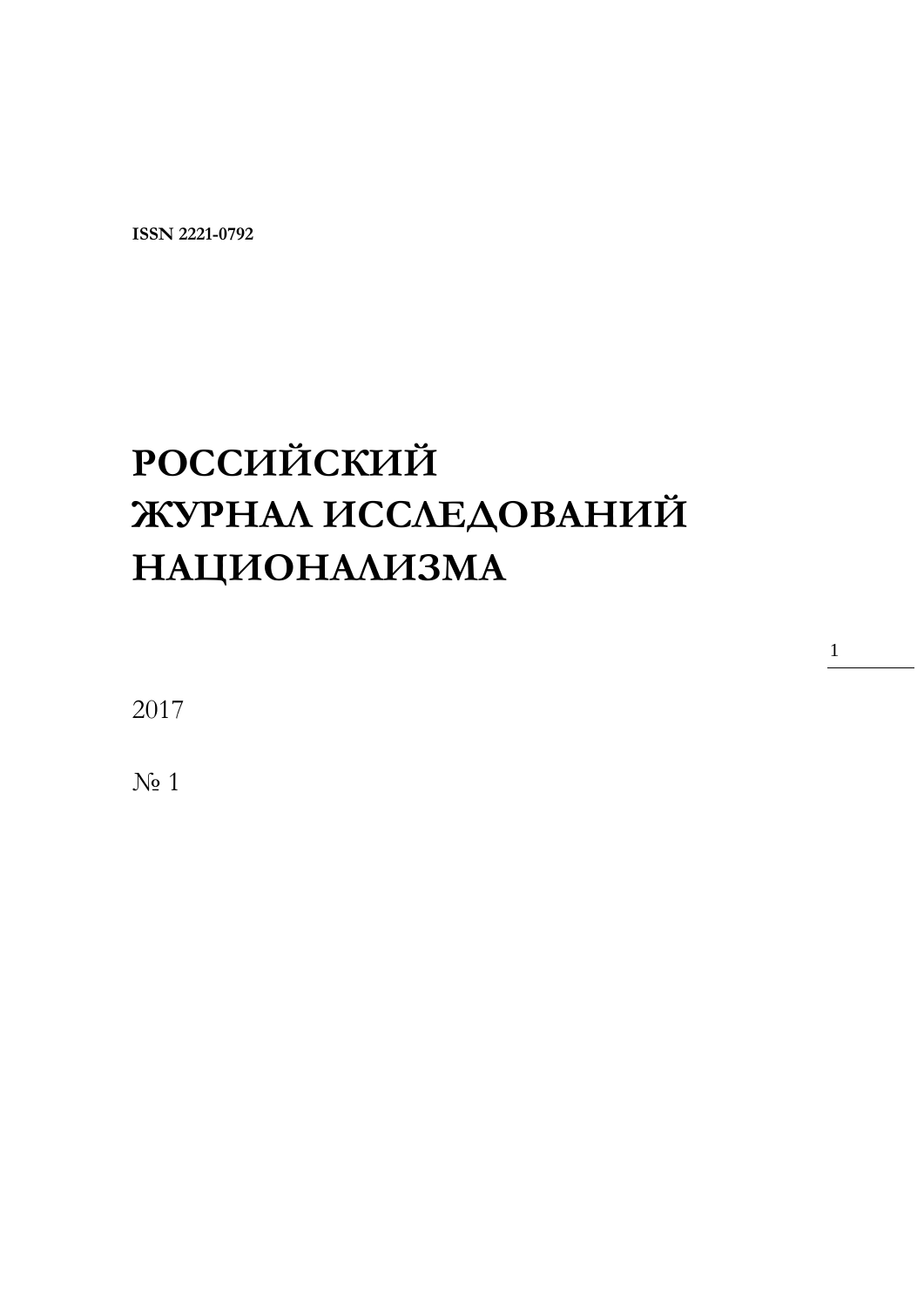Российский журнал исследований национализма

№ 1, 2017

Основан в 2012 году

Учредитель: Факультет международных отношений Воронежского Государственного Университета Кафедра регионоведения и экономики зарубежных стран

> Редакционная коллегия к.и.н. И.Б. Горшенева д.и.н. М. В. Кирчанов (отв. ред. ВГУ) к.и.н. А. В. Погорельский к.полит.н. Е.М. Поляков к.и.н. И. В. Форет

> Editorial Board Dr. Irina B. Gorsheniova Dr.Sc. Maksym W. Kyrchanoff (editor) Dr. Irina V. Phoret Dr. Alexander V. Pogorelsky Dr. Evgenii Poliakov

Адрес редакции 394000, Россия, Воронеж Московский пр-т 88 Воронежский государственный университет корпус № 8, ауд. 22

Все авторские материалы, поступающие в Редакцию, проходят процедуру анонимного рецензирования. Электронная версия настоящего издания доступна на официальном сайте Факультета международных отношений Воронежского государственного университета [http://www.ir.vsu.ru](http://www.ir.vsu.ru/)

ISSN 2221-0792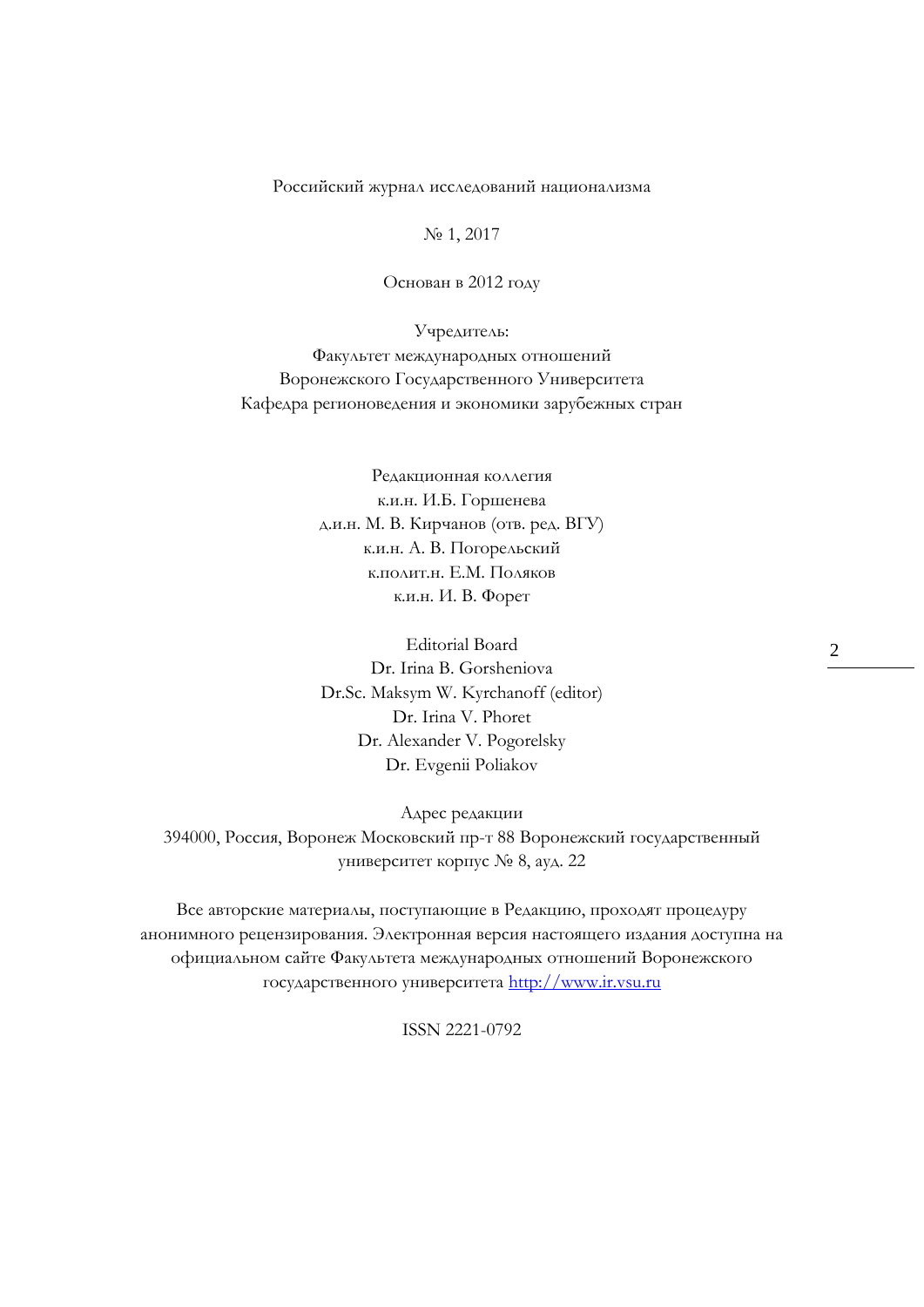#### **Articles**

*Maksym W. Kyrchanoff*

Inventing "regional" as "national": peasant worlds of Eastern Europe of prenational era in post-national imaginations of contemporary Russia and Ukraine **4**

#### *Nikita Nekliudov*

Russian World In Ukraine: Soft Power implementation in Crimea and "Novorossiia" **37**

#### **Miscellanea**

*Никита Неклюдов*  Искушение прошлым, или заметки (не)стороннего наблюдателя у парадного подъезда российской политической идентичности **44**

*М.В. Кирчанов*

Болгарский политический язык 1950-х – 1980-х годов и конструирование образов Македонии **59**

*В.И. Сальников*  ДНР И ЛНР как зоны проблемной государственности: проблемы методологии исследования **75**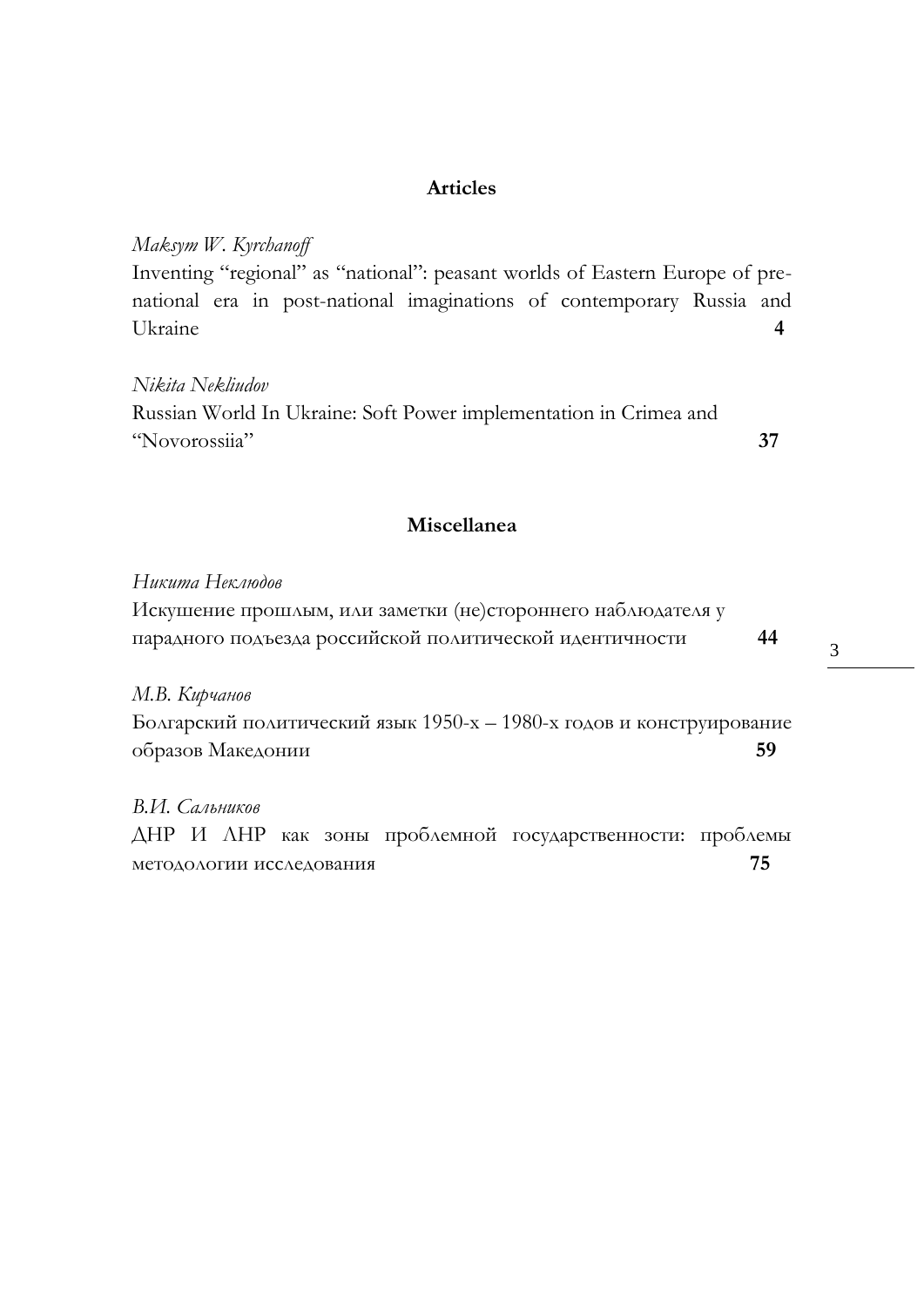## **Articles**

*Maksym W. Kyrchanoff* 

### **Inventing "regional" as "national": peasant worlds of Eastern Europe of pre-national era in post-national imaginations of contemporary Russia and Ukraine**

Andrei Tarkovskii very accurately grasped the idea of old Russian "patriotism". In his wonderful film "Andrei Rublev" during a pogrom in Vladimir student of Andrei shouts to vigilantes of Zvenigorod prince: "Uncle, what are you doing, I'm Russian!". The answer was very patriotic: "Now I'll show you... you are Vladimir bastard!". His own city, their own land were foundations of patriotism for old Russian persons.

Igor' Danilevskii<sup>1</sup>

**Introductory remarks**. Russian and Ukrainian academic historiographies are traditionally based on the great narratives that determine history writing processes as primarily eventual and political. The dominance of the "great histories" actualizes the succession of political and social institutions narratives and myths. The most of the historians in Russia continues to develop the myth about the existence of "old Russian nationality". Ukrainian historians seek to prove the

*The author dedicates this article to memory of Viktor Mihailovich Abakumov (1949 – 2015) – leading bibliographer of Voronezh State University Scientific Library. The discussions with Viktor Mihailovich in the 1998 – 2005 stimulated my respect for books and interest in them.*

<sup>&</sup>lt;sup>1</sup> Danilevskii, I. (2015). "Tam, gde my ozhidaem uvidet' odno, liudi proshlogo vidiat drugoe", *Arzamas*, 2015, 12 – 18 marta,<http://arzamas.academy/materials/469>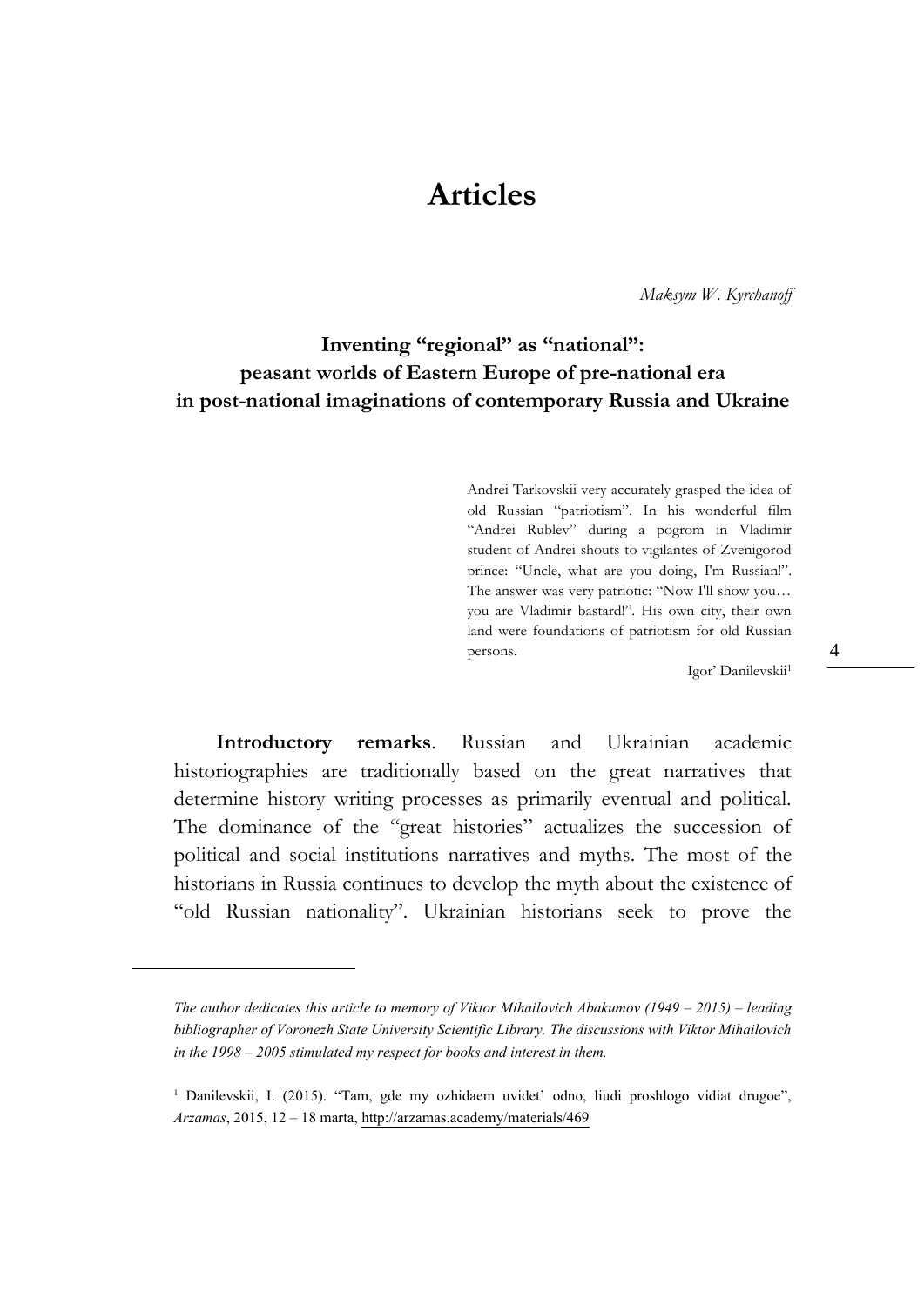exceptional continuity between the inhabitants of Kievan Rus' and modern Ukrainians.

Mykhailo Hrushevs'kyi in his article "The Traditional Scheme of 'Russian' History and the Problem of a Rational Ordering of the History of the Eastern Slavs", published in 1903, tried to suggest alternative theoretical basis and methodological backgrounds for history writing and historical imagination, but the revisionist attempt was ignored and unnoticed in the context and shadow of his other more successful works, which also were negatively mythologized in Soviet historiography or positively idealized in contemporary Ukrainian historiography. A history of Russia and a history in Russia in these ideological and intellectual contexts are written and imagined as a predominantly state and event histories.

This paradigm of Russian history writing and historical imagination was originally established in the pre-revolutionary period when it was presented and developed in the great synthetic versions of a history. Russian pre-revolutionary historians allowed themselves some liberties in their understandings and interpretations of various historical events, but these formal historiographical freedoms were not fundamental. Statecentric paradigm dominated in the pre-revolutionary Russian historical studies until 1917. The period of relative freedom of Soviet historians was not too long, and the history writing in the USSR was dependent on requirements and needs of dominating communist ideology. Soviet historiography had a lot in common with its Russian predecessor. Therefore, Russian and Soviet historians were able to write and preferred in fact predominantly event history in political or socio-economic contexts.

The only feature that distinguished Soviet historiography from Russian pre-revolution historical studies was that Soviet historians formally divided a history in some histories of Soviet republics, but the differences between Soviet national historiographies were minimal and invisible because historical studies in the USSR were politicised and ideologized. The collapse of the USSR and Soviet historiography almost did not impact on general versions of Russian history. Russia continues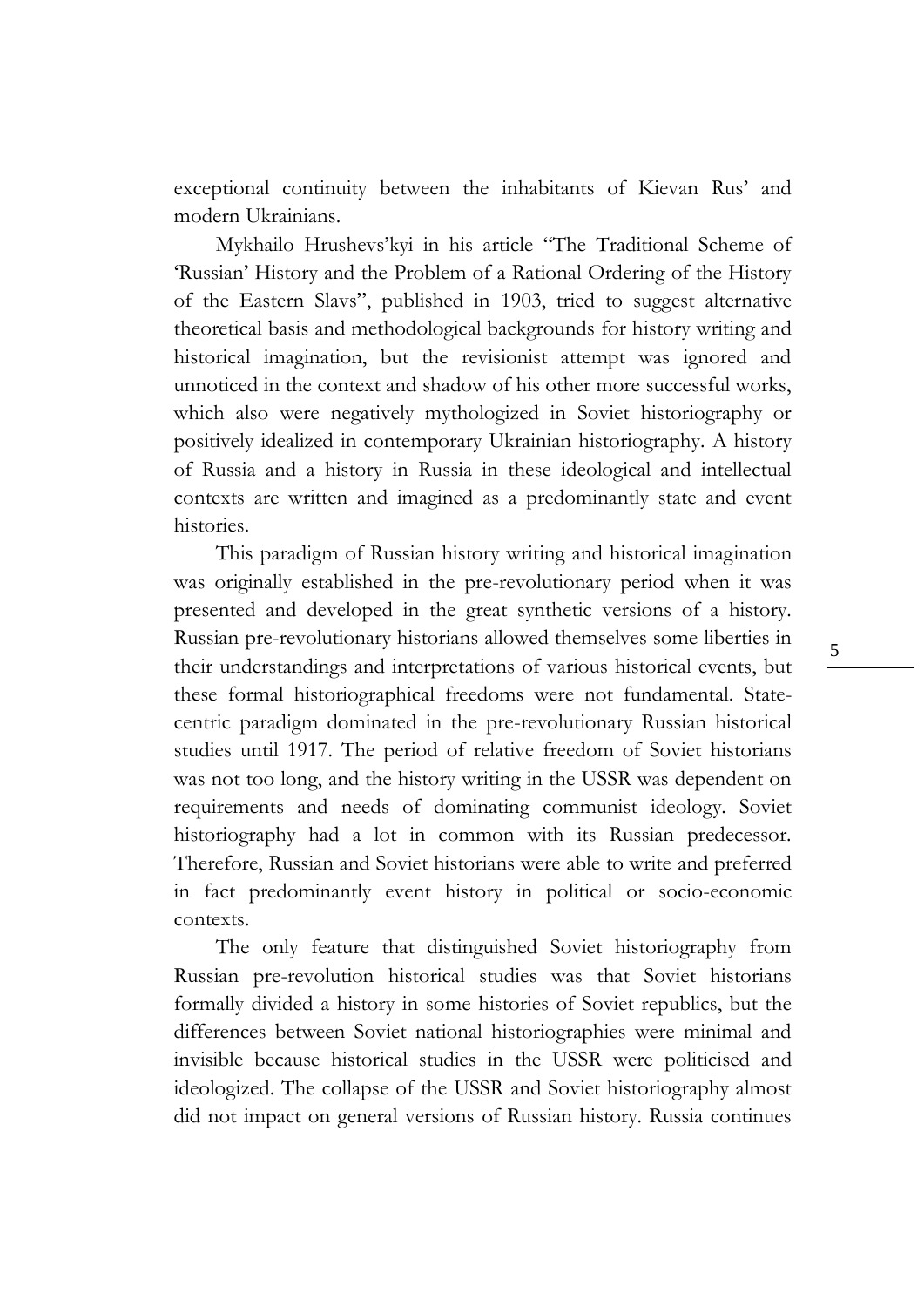to write a history and imagines it as predominantly synthetic political and socio-economic history.

The history of Russia in pre-revolutionary, Soviet and post-Soviet historiographies usually begins with a history of Kievan Rus'. The history of Kievan Rus' is one of the extremely ideologized themes in the historiography. The ideologization and mythologization of this historical period were the results of theoretical and methodological discussions and debates of the 20th and 21st centuries and national and political contradictions between Russian and Ukrainian historians. Theoretical debates about Kievan Rus' legacy usually develop as discussions about its character as the state, features of feudal relations and the role of various social and political institutions. These theoretical debates in this article are not interesting for Author of this article. National disputes between Ukrainian and Russian historians are reduced to debates on Old Russian statehood period in histories of Russia and Ukraine.

The most of the Ukrainian and Russian historians in spite of these national differences and contradictions, in fact, continue to develop the neo-Soviet version of history writing. History is imagined by them as predominantly eventual state political history. A history of Kievan Rus' is not an exception from this universal logic of history writing. This logic of historical imagination virtually eliminates regional histories and also assists to their marginalisation in the context of political centres histories. Russian and Ukrainian historical imaginations are based on a neo-Soviet version of history and this history can be imagined as a predominantly state history with a minimal regional dimensions. Regional factors in historical imagination were marginalised. Possibilities of regional history were not realised in Russian and Ukrainian historiographies, where their place was occupied by local historians and amateur historians. The Author of the proposed text plans to analyse collective representations about ethnic history of Kievan Rus' in the proto-regionalization context. The dominance of the great narratives in historiography assists to the marginalization of regional forms of genesis and development of traditional identities in Eastern Europe.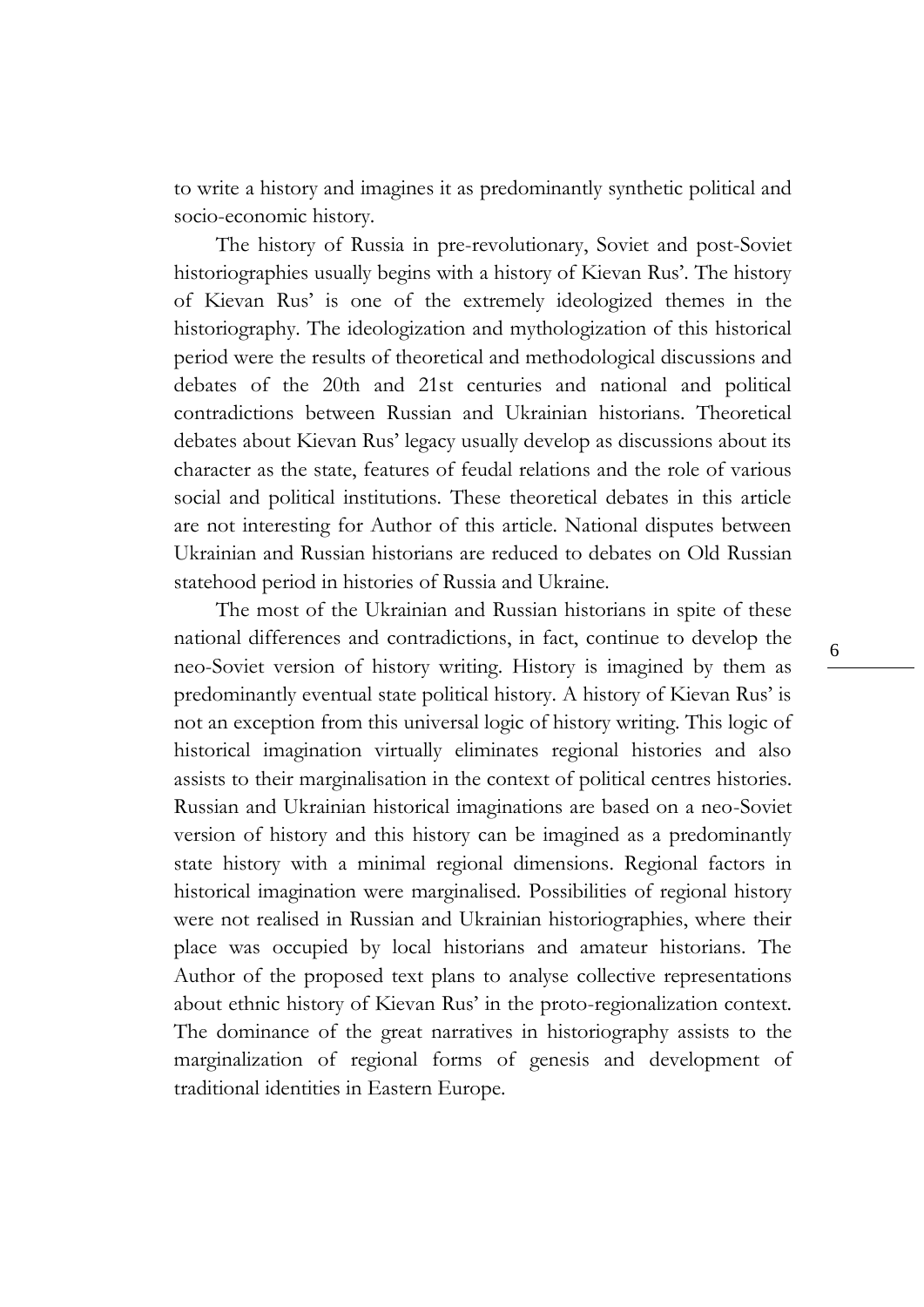**The purposes of the article**. The author intends to analyse historiographical debates and discussions between supporters and opponents of the grand narratives. The tactics and strategies of regional levels understanding in histories attempts to actualize them in the nationalist imagination of transit societies will be also analysed in this text. The prospects for development of history as the history of nationstates in the historical imagination will be analysed in the context of historiographical debates about ethnic and regional factors role in a history of invented and imagined "old Russian nationality" and its intellectual destinies in contemporary intellectual communities in Russia and Ukraine. The author analyses unrealized historiographical scenarios and possibilities of history writing in the revisionist paradigm based on the actualization of alternative and non-dominant regional factors in perception of the post-Kievan period in history and radical rejection of the orthodox concept of the history of Kievan Rus' as history the state where "old Russian nationality" lived. The authors' aim is an analysis of the regional dimensions and levels of Kievan Rus' history in different versions and forms of historical imagination.

**Methodological bases**. The aim of this is the actualization of alternative versions and revisionist perceptions of Kievan Rus' ethnic history. This paper is positioned as an interdisciplinary. On the one hand, the author will try to use methodological approaches proposed in inventions turn in Western historiography. On the other hand, the author presumes that article will actualize the potential of other inter-disciplinary areas in modern historiography, including a history of ideas, intellectual history and regional history. The inventions turn in Western historiography began in 1983 when Benedict Andersons' book "Imagined communities"<sup>2</sup> and a collection of articles "The invention of tradition" edited by Eric Hobsbawm and Terence Ranger<sup>3</sup> were published. Theoretical and methodological features and basic principles

<sup>&</sup>lt;sup>2</sup> Anderson, B. (1983). Imagined Communities: Reflections on the Origin and Spread of Nationalism. London: Verso

<sup>3</sup> Hobsbawm, E., Ranger, T. eds. (1983). *The Invention of Tradition*. Cambridge University Press.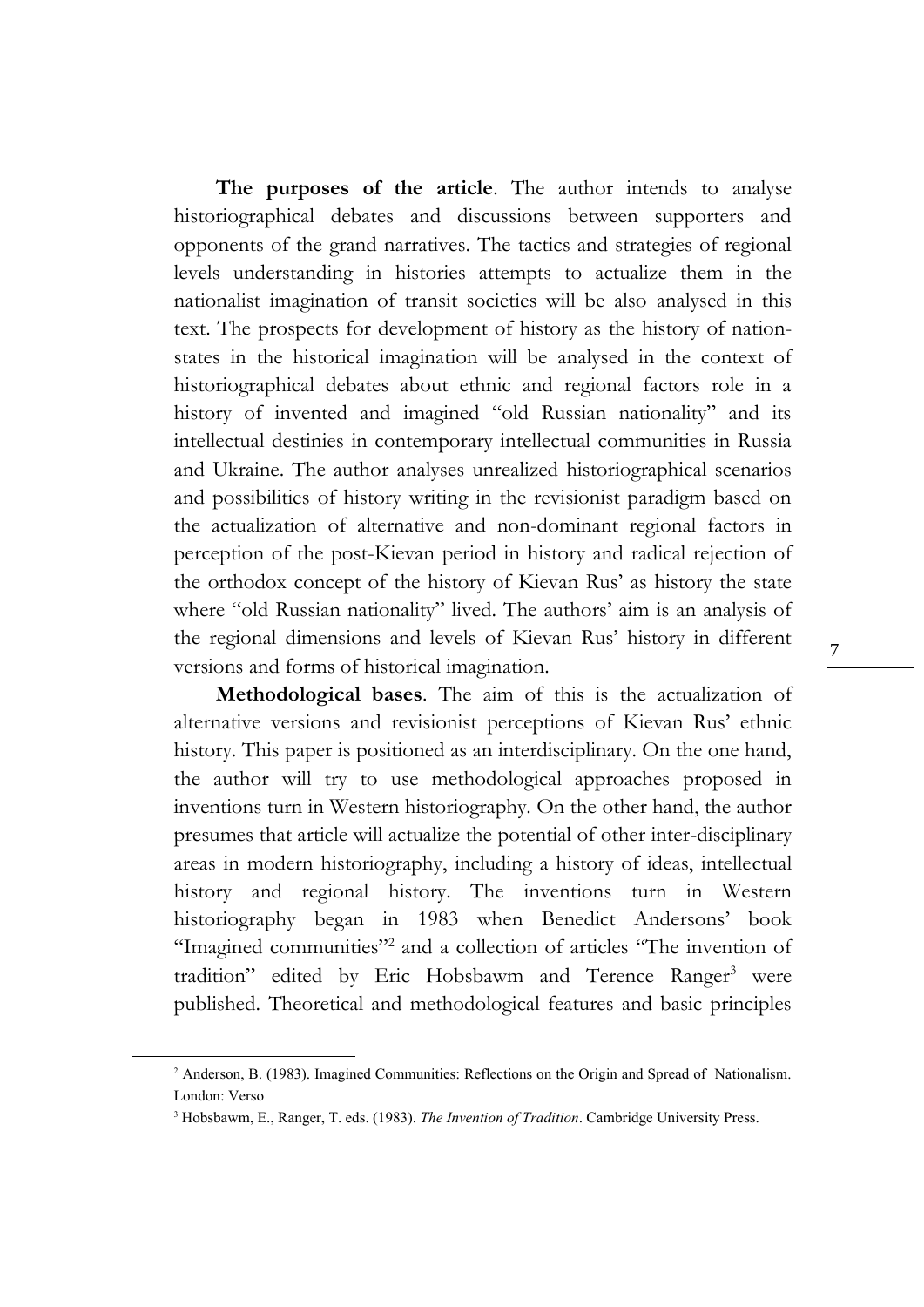of these works there are well-known in modern Russian historiography. The author will propose only a few introductory remarks. The author presumes that "imagined communities" and "invented traditions" concepts can be used not only in nationalisms studies, nationalist imaginations and national identities constructed and proposed by them. The author believes that these principles and approaches can be applied to intellectual situations studies, different worlds of ideas and cultural practices that are used by various intellectuals for the legitimization of different political processes and states.

**Imagined communities in the Soviet historiography**. The Soviet historiography inherited the interest in the problems of a history of ancient Russia from pre-revolutionary Russian historiography. Soviet historians inherited not only this interest but also a linear version of it. A history of Kievan Rus' was written in the Soviet historical imagination as an event, political and socio-economic. Political indoctrination and monopolisation of historical knowledge assisted to the emergence of tendencies defined by Diliara Usmanova as "conceptual flaws of historiography"<sup>4</sup> . The dominance of social and economic approach that actually prevailed in Soviet historiography excluded regional levels in the historical process.

The viewpoint that history in the era of the nation-state is doomed to be a nationalist<sup>5</sup> periodically is actualized in Western historiography. Soviet historians assisted to the development of Russian nationalism in spite the fact that status of the Soviet Union as a nation-state is extremely questionable and controversial. Mihail Tihomirov, who belonged to one of the leading Soviet historians, was also among founders of "old Russian nationality" concept. Mihail Tihomirov believed that "common territory, language and culture"<sup>6</sup> were the determining factors in a history

1

<sup>4</sup> Usmanova, D. (2003). Sozdavaia natsional'nuiu istoriiu tatar: istoriograficheskie i intellektual'nye debaty na rubezhe vekov, *Ab Imperio*, no 3, p. 343.

<sup>&</sup>lt;sup>5</sup> Thomson, D. (1968). Must History stay Nationalistic? The Prison of Closed Intellectuals Frontiers, *Encounter*, vol. 30, no 6.

<sup>6</sup> Tihomirov, M. (1954). Znachenie Drevnei Rusi v razvitii russkogo, ukrainskogo i belorusskogo narodov, *Voprosy istorii*, no 6, ss. 19 – 26.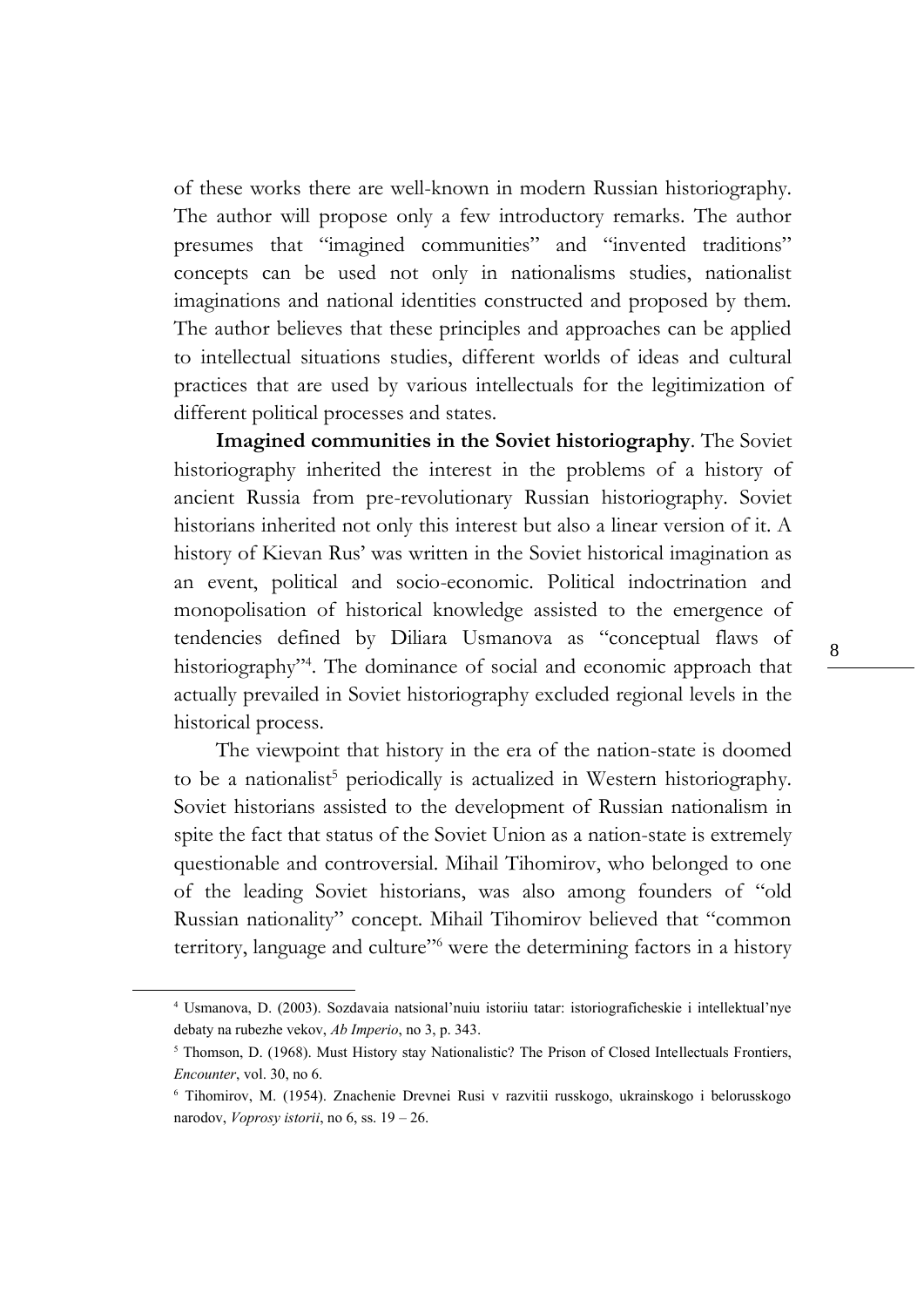of Kievan Rus' inhabitants. Mihail Tihomirov<sup>7</sup> represented nationalist Russian trend in Soviet historiography and believed that old Russians, on the one hand, had a positive impact on other ethnic groups and also stimulated the development of other eastern Slavic groups. On the other hand, Mihail Tihomirov in some of his texts insisted that Kievan Rus' was inhabited and populated by "Russians".

The theory of "old Russian nationality" existence dominated in Soviet historiography without any changes because any attempts of its revision were exposed by harsh ideological criticism and verified as anti-Soviet. The historians of nationalism<sup>8</sup> believe that a history is constructed as a collective representation about the past and these ideas are closely linked with the development of actual identities. It is not surprising that the "old Russian nationality" concept was maintained and developed until 1991 because historians in the USSR were forced to cultivate official "Soviet people" narrative. The attempts of historiographical understanding of the ethnic history of Kievan Rus' problems in the works of Igor' Froianov<sup>9</sup> was limited by ideologically and politically verified statements. Soviet historians<sup>10</sup> demonstrated a significant political solidarity and they were always ready to give an answer "bourgeois falsifiers" of a history. The problems of "old Russian nationality" history in the Soviet period were politicised and historiography focused on ethnic history.

The historians inevitably developed an ideological canon of a history and realised political functions. Soviet historians in this context were

<u>.</u>

 $\overline{Q}$ 

<sup>7</sup> Tihomirov, M. (1950). Kyjivs'ka Rus', *Naukovi zapysy Instytutu Istoriji AN URSR*, vol. 3, ss. 18 – 35.

<sup>8</sup> Friedman, J. (1992). Myth, History, and Political Identity, *Cultural Anthropology*. Vol. VII.

<sup>9</sup> Froianov, I. (1990). Sovetsakaia istoriografiia drevnerusskoi narodnosti, Froianov, I. (1990). Kievskaia Rus'. *Ocherki otechestvennoi istoriografii*. Leningrad: Izdatel'stvo Leningradskogo universiteta, ss.  $6 - 29$ .

<sup>10</sup> Gadlo, A. (1978). Etnogenez vostochnyh slavian, Mavrodin, V. (1978), ed. *Sovetskaia istoriografiia Kievskoi Rusi*. Leningrad: Nauka, ss. 13 – 35; Gadlo, A. (1978). Vostochnye slaviane, Rus' i neslavianskie plemena Vostochnoi Evropy, Mavrodin, V. (1978), ed. *Sovetskaia istoriografiia Kievskoi Rusi*. Leningrad: Nauka, ss. 43 – 60; Mavrodin, V. (1978). Proiskhozhdenie russkogo naroda. Leningrad: Izdatel'stvo Leningradskogo universiteta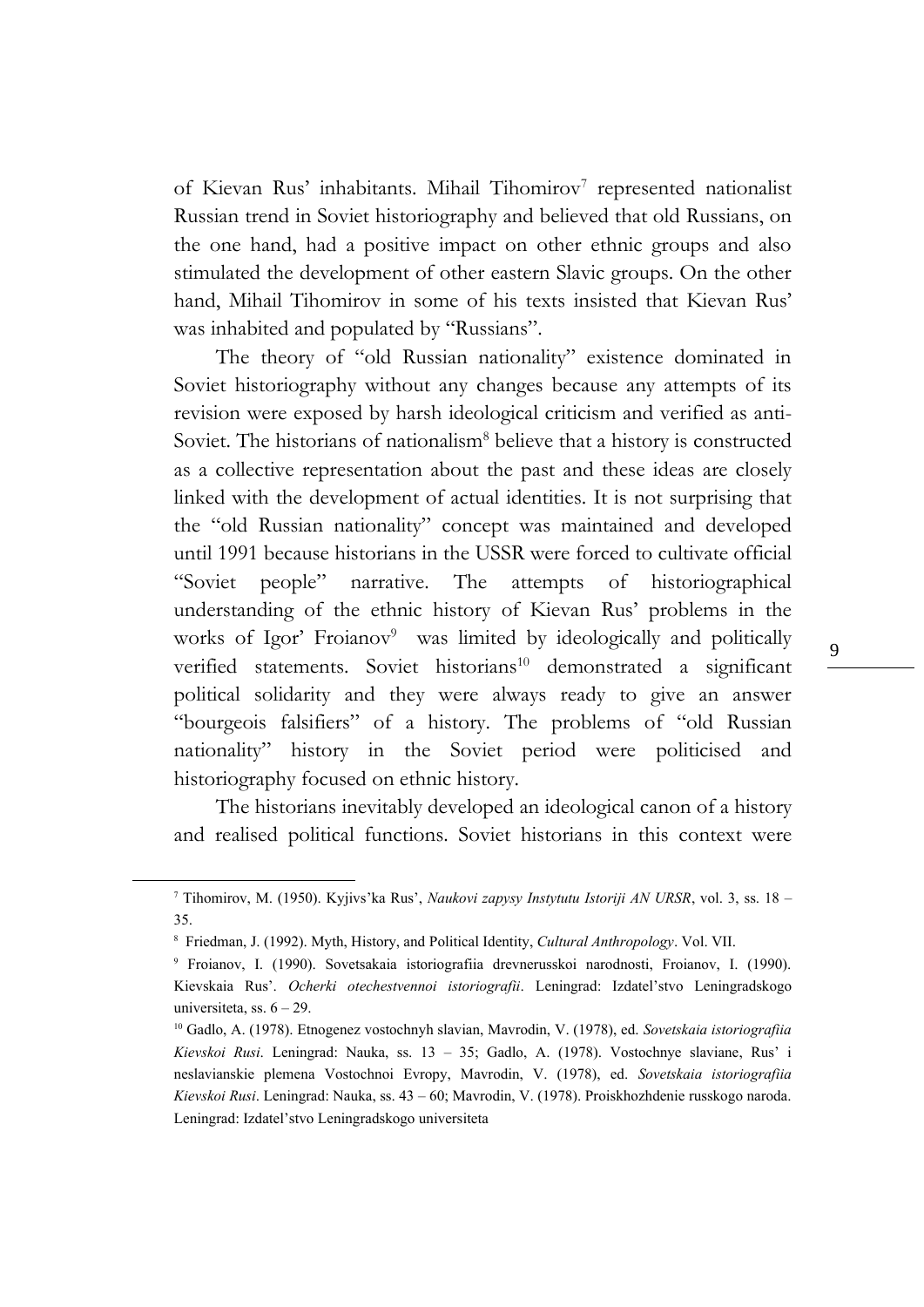nationalist-oriented historians because of historians, as Anthony Smith<sup>11</sup> presumed, made a significant contribution to the development of nationalism and laid moral and intellectual foundations and backgrounds for nationalism. Diliara Usmanova believes that "commonality of historical thinking and methodological limitations of intellectual horizon"<sup>12</sup> formed systemic features of historical knowledge in its Soviet version. Therefore, Soviet historians, in general, did not go beyond the narrow limits of possible and permissible interpretations of Kievan Rus' and proposed a history of "old Russian nationality" imagined and written in socio-economic coordinates system as predominantly state and political history.

This approach dominated in the Soviet historiography and also assisted to the conscious neglect of regional levels and features of the historical process. The dominance of ideologized forms of historical knowledge made an impossible combination of regional and ethnic levels in Soviet historiography. Igor Froianov<sup>13</sup>, one of the Soviet Kievan Rus' historiography leaders, imagined a history of this period primarily as a social and economic, and most of the events if this period were localised in a context of the history of socio-economic relations and dynamics of feudalism development. This approach eliminates a history writing of Kievan Rus' in the regional context. The attempts to actualize regional levels and dimensions in Kievan period history were extremely rare. For example, Arsenii Nasonov<sup>14</sup> in 1951 tried to analyse the concept of "Russian land", but his book belonged to normative historiography in general.

The history of Kievan Rus' in Soviet historiography was integrated into an ideologically verified political canon. Soviet historians, on the one

<sup>11</sup> Smith A. (2002). Natsionalizm i istoriki, *Natsii i natsionalizm*. Moskva: Praksis

<sup>12</sup> Usmanova, D. (2003). Sozdavaia natsional'nuiu istoriiu tatar: istoriograficheskie i intellektual'nye debaty na rubezhe vekov, *Ab Imperio*, no 3, p. 351.

<sup>13</sup> Froianov, I. (1980). Kievskaia Rus'. Ocherki sotsial'no-politicheskoi istorii. Leningrad: Izdatel'stvo Leningradskogo universiteta; Froianov, I. (1978). Drevnerusskaia narodnost', Mavrodin, V. (1978), ed. *Sovetskaia istoriografiia Kievskoi Rusi*. Leningrad: Nauka, ss. 36 – 42.

<sup>&</sup>lt;sup>14</sup> Nasonov, A. (1951). "Russkaia zemlia" i obrazovanie territorii Drevnerusskogo gosudarstva. Moskva: Izdatel'stvo Akademii nauk SSSR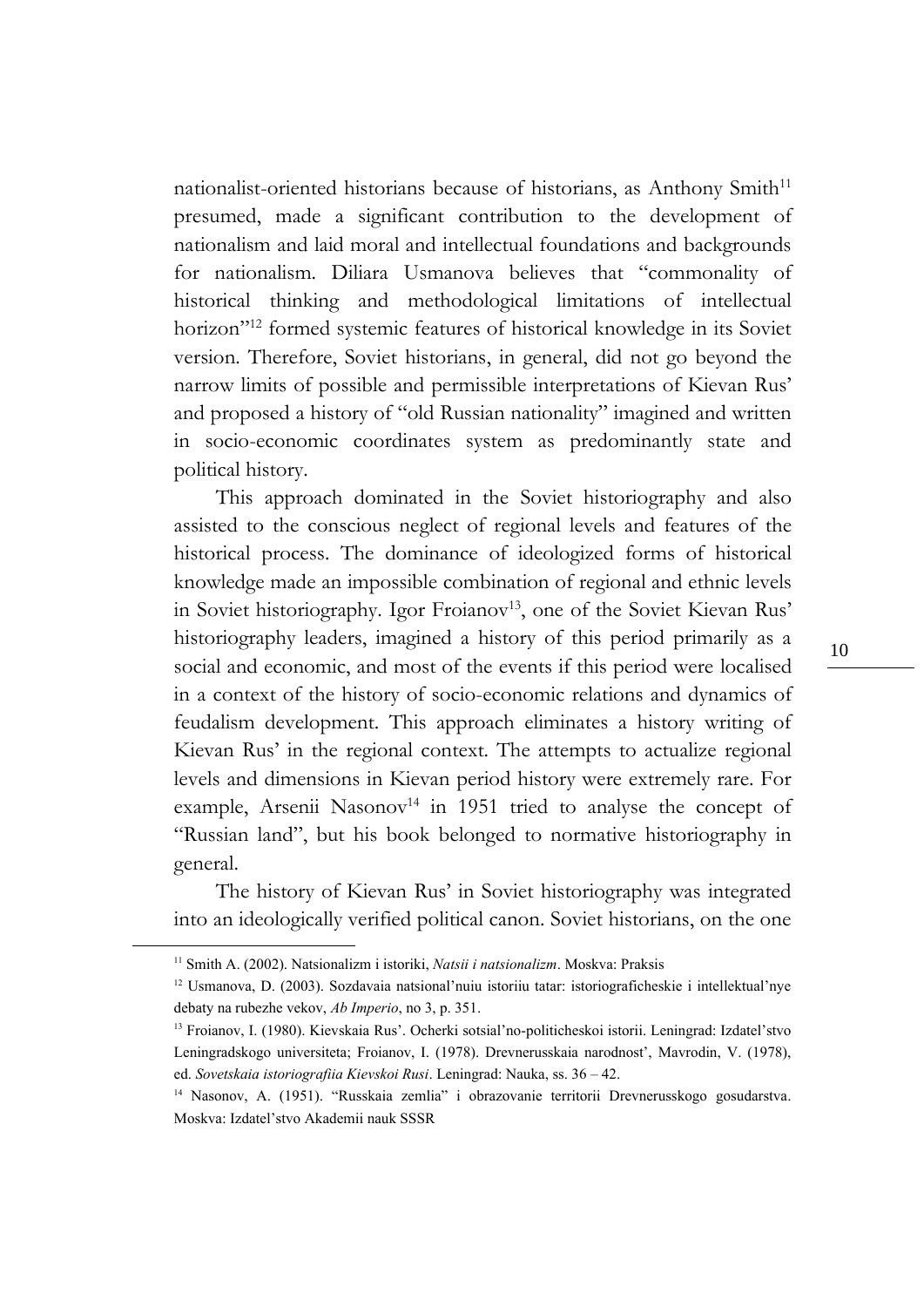hand, could write a history of Kievan Rus' as predominantly social and economic history. On the other hand, a history in these ideological and political realities and canons was invented as a history of united "old Russian nationality". Soviet historians used "old Russian nationality" definition. Anthony Smith<sup>15</sup> was right in this context when he guessed that nations develop in the historical imagination. Therefore, "old Russian nationality" was among the few original "imagined communities" concepts of Soviet historiography. Historiography was a form of political participation of nationally oriented representatives of Russian intelligentsia in the Soviet period. Nationalist sentiments and political ideas of intellectual elite

> were forced to adopt specificity of nationalist rhetoric and requirements of Soviet ideological text [because] discourse of ethnicity from politics migrated into the discourse of culture<sup>16</sup>.

Soviet historians believed that "old Russian nationality" had several important attributes, including a common language, culture, government and political institutions. Vladimir Mavrodin believed that "old Russian nationality" definition was used by Soviet historians because this concept "most closely corresponded to ethnic community period of Kievan Rus"<sup>17</sup>. This term was used so widely and actively that "old Russian" nationality" concept in Soviet political and historical imagination got new functions and attributes of "imagined community". Vladimir Mavrodin belonged to a number of recognised classics of Soviet historiography and actively used "old Russian nationality" concept. In the late 1930s, Soviet historians were inclined to accept Kievan period as the initial period of a history of Russia as the national state. It was characteristic, for example,

1

<sup>15</sup> Smith A. (2002). Natsionalizm i istoriki, *Natsii i natsionalizm*. Moskva: Praksis

<sup>16</sup> Varnavskii, P. (2003). Granitsy sovetskoi buriatskoi natsii: natsional'no-kul'turnoe stroitel'stvo v 1926 – 1929 godah v proektah natsional'noi intelligentsii i natsional-bol'shevikov, *Ab Imperio*, no 1, p. 150, 157)

<sup>&</sup>lt;sup>17</sup> Mavrodin, V. (1971). Obrazovanie Drevnerusskogo gosudarstva i formirovanie drevnerusskoi narodnosti. Moskva: Vysshaia shkola, p. 157.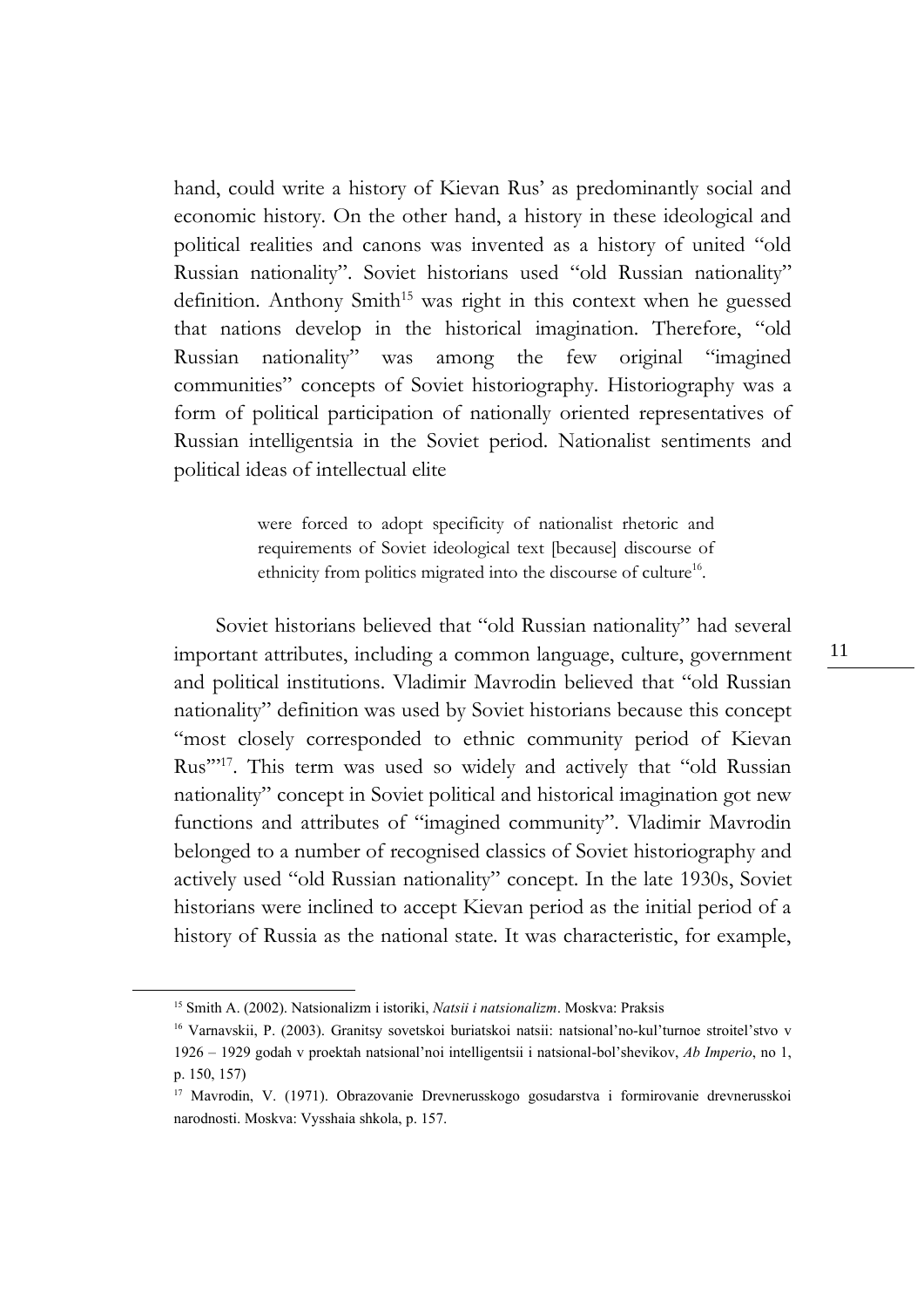for early works of Vladimir Mavrodin<sup>18</sup> published in the end of the 1930s. The dominance of Russian nationalist narrative in the Soviet historiography of this period automatically excludes any debates and discussions on the regional dimensions and forms of Russian historical process because the historical policy of ruling Soviet elites was based on attempts of historical and political memories unification and indoctrination of intellectual landscape. In the second half of the 1940s, Vladimir Mavrodin<sup>19</sup> proclaimed the "indissoluble unity" of language and culture of three eastern Slavic nations. A history of Kievan Rus' was imagined by him in this ideological situation as predominantly political and social economic history.

Vladimir Mavrodin categorically declared that "community of material and spiritual culture"<sup>20</sup> was typical for Kievan Rus' period. Some years later Vladimir Mavrodin slightly revised his ideas and turned them into more academic, but the tone of his texts, in general, remained the same and unchanged. Vladimir Mavrodin believed that "old Russian nationality" was "a fundamentally new historical community" and "territorial community"<sup>21</sup>. Vladimir Mavrodin declared that "remarkable unity" was characteristic for Kievan Rus'<sup>22</sup>. The concept of "old Russian nationality" in Soviet historiography imagination was mythologized. The ideal qualities were attributed by Soviet historians to imagining by them "old Russian nationality", although evidence of its existence was doubtful and hypothetical.

<sup>18</sup> Mavrodin, V. (1939). Obrazovanie Russkogo natsional'nogo gosudarstva. Leningrad – Moskva: Gosudarstvennoe sotsial'no-ekonomicheskoe izdatel'stvo

<sup>&</sup>lt;sup>19</sup> Mavrodin, V. (1946). Drevniaia Rus'. Proiskhozhdenie russkogo naroda i obrazovanie Kievskogo gosudarstva. Moskva: Ogiz

<sup>20</sup> Mavrodin, V. (1945). Obrazovanie Drevnerusskogo gosudarstva. Leningrad: Izdatel'stvo Leningradskogo gosudarstvennogo universiteta, p. 395.

<sup>21</sup> Mavrodin, V. (1978). Proiskhozhdenie russkogo naroda. Leningrad: Izdatel'stvo Leningradskogo universiteta, ss. 133, 138.

<sup>22</sup> Mavrodin, V. (1978). Proiskhozhdenie russkogo naroda. s. 142.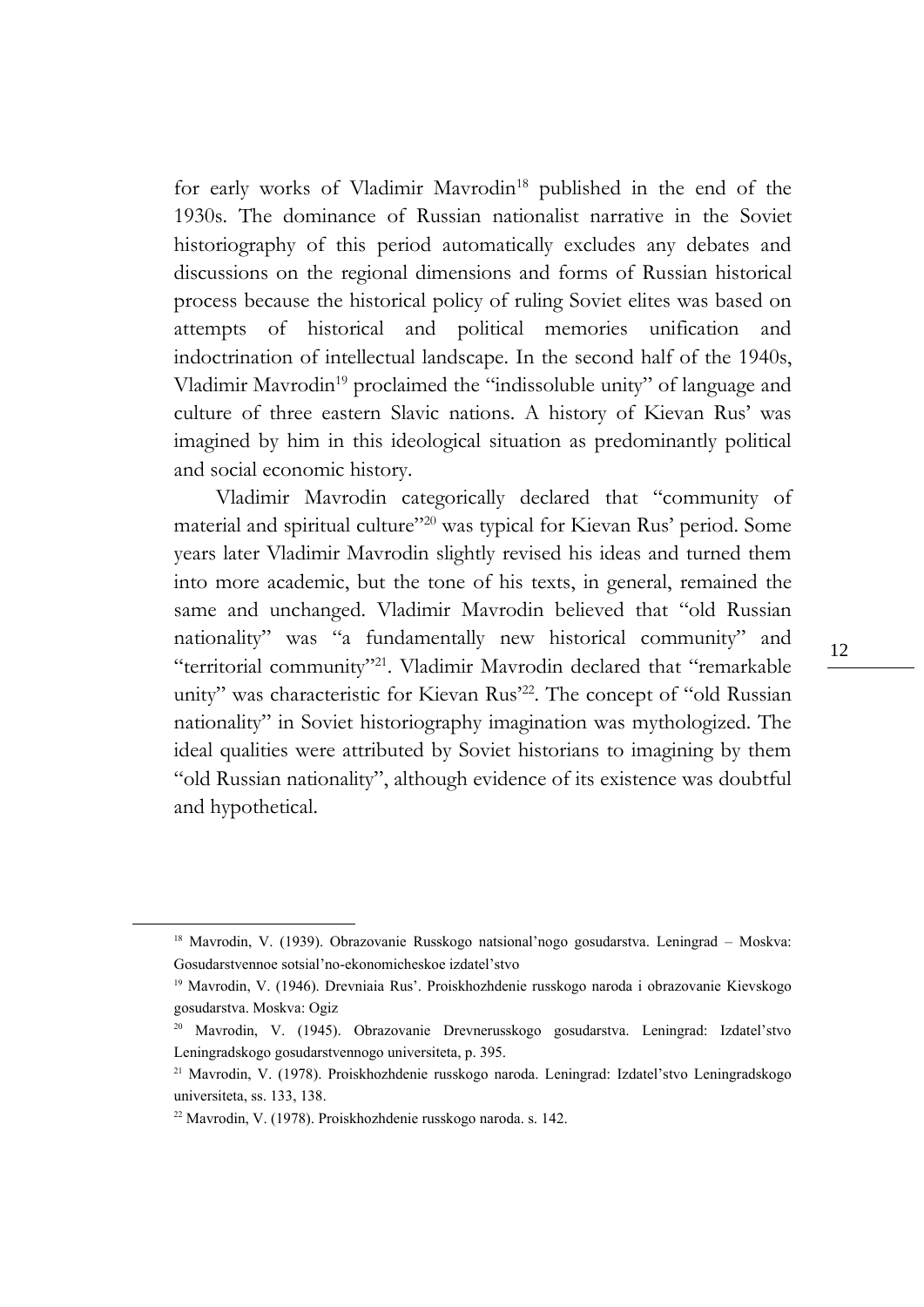Despite some apparent theoretical and methodological contradictions, Soviet historians, including Vladimir Mavrodin<sup>23</sup> insisted that Muscovite principality was the direct historical, political and ethnic heir of Kievan Rus'. This methodological approach was based on ignoring of regional differences and local features, excessive absolutization of ideas about ethnic continuity and attempts to extend imagined Russian ethnicity on chronologically distant periods of history. Vladimir Mavrodin declared that

> the unity of old Russian nationality was so strong that even after the terrible invasion of Batu ... common features in language and culture of different edges of Russian Land were preserved $24$

The idea of "old Russian nationality" was extremely mythologized and this concept becomes commonplace in Soviet historiography. Valentin Sedov, like other Soviet historians, on the one hand, recognised the existence of "old Russian nationality", but tried to prove and legitimise it by means of archaeology. On the other hand, Valentin Sedov<sup>25</sup> believed that the processes of "old Russian nationality differentiation" actively proceeded, but he insisted that they started too late. This perception almost completely excluded any regional dimensions from historical processes in Kievan Rus' period. Academic studies focused on a history of Novgorod and Pskov were exceptions, but they actualized predominantly different problems of the social, economic and political history of the post-Kievan period in a traditional, almost positivist, way of history writing because Soviet historian was focused on event forms of historical process analysis.

The potential of regional forms of old Russian and post-Kievan histories was actualized only during the post-Soviet era, but these

<u>.</u>

<sup>23</sup> Mavrodin, V. (1951). Obrazovanie edinogo Russkogo gosudarstva. Leningrad: Izdatel'stvo Leningradskogo gosudarstvennogo universiteta

<sup>24</sup> Mavrodin, V. (1978). Proiskhozhdenie russkogo naroda. s. 146.

<sup>25</sup> Sedov, V. (1999). Drevnerusskaia narodnost'. Istoriko-arheologicheskoe issledovanie. Moskva: Iazyki russkoi kul'tury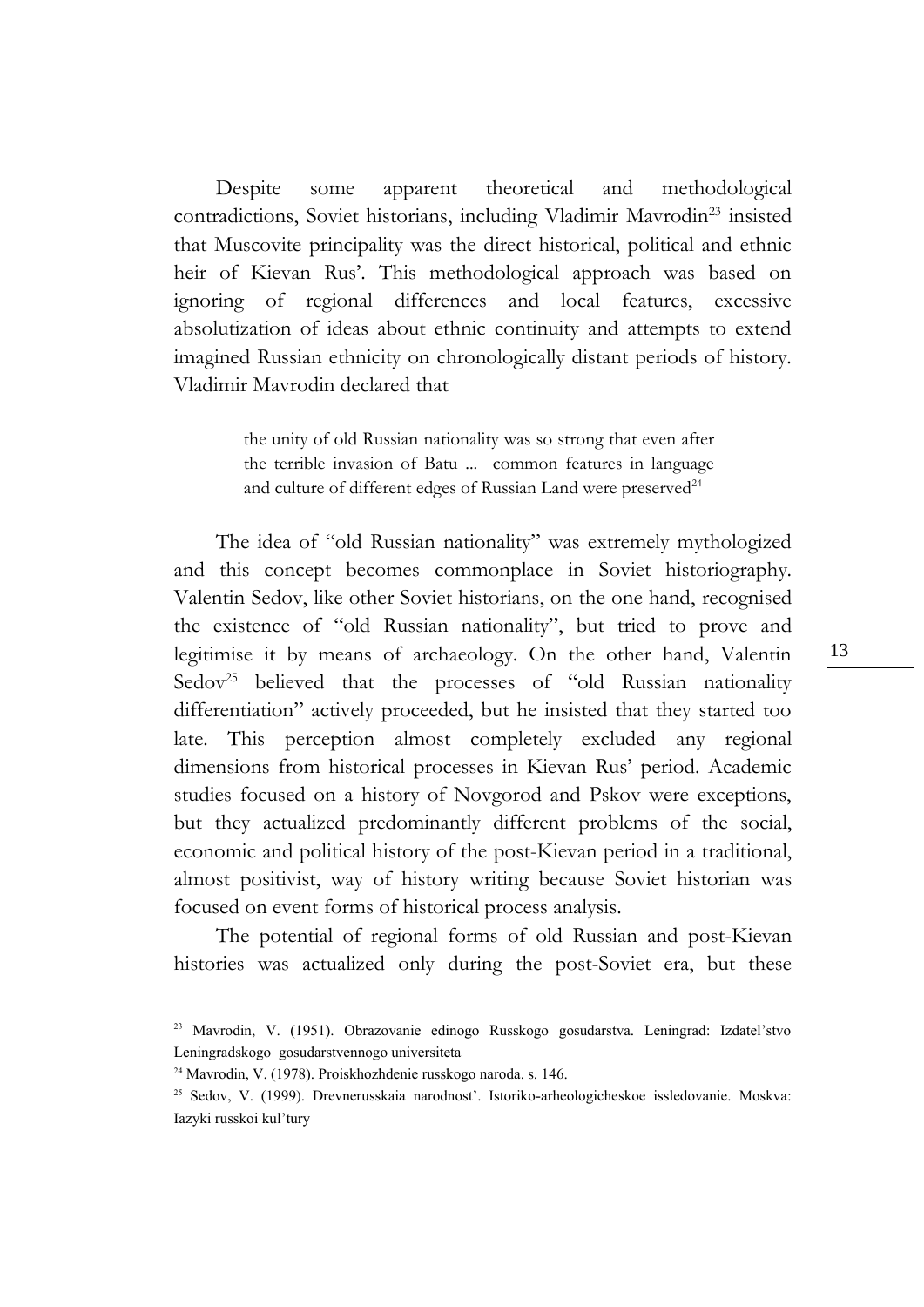revisionist interpretations and understanding were not among theories and methodological approaches which determined the general developments of Russian historiography.

**Imagined communities: Ukrainian version**. Some contemporary Ukrainian historians after the restoration of independence in the early 1990s did not abandon old Soviet methodological and theoretical principles of history writing. They prefer to change, modify and adopt them to new conditions. The history of Kievan Rus' was not an exception from this universal adaptive strategy of Ukrainian historiography. Ukrainian historians, including Petro Tolochko and Mykola Kotliar, continued to approve and insist that old Russian nationality existed in the period of Kievan Rus'. Petro Tolochko in contemporary Ukraine actually continues to develop the ideas proposed some decades earlier in the Soviet period.

Petro Tolochko until 1991 wrote about the linguistic, cultural and territorial unity of Kievan Rus'<sup>26</sup>. Petro Tolochko in Soviet period pathetically declared that "old Russian nationality was monolithic ethnic community"<sup>27</sup>. The only idea Petro Tolochko radically refused from was a criticism of "reactionary bourgeois historiography"<sup>28</sup> because earlier criticised Mykhailo Hrushevs'kyi was recognised as one of the founding fathers of Ukrainian historiography. The "old Russian nationality" in modern Ukrainian historical imagination became the imagined community in spite the fact that its existence is not recognised by all Ukrainian historians. The supporters of "old Russian nationality" existence in Kievan Rus propose some theoretical evidence of their theoretical approach. The proponents of "old Russian nationality" theory sure that Kievan Rus from the beginning by its collapse developed as united feudal state. Ukrainian historian Mykola Kotliar as Petro Tolochko believes that old Russian nationality was an ethnic basis of Kievan Rus'.

<sup>26</sup> Tolochko, P. (1987). Drevniia Rus'. Ocherki sotsial'no-politicheskoi istorii. Kiev: Naukova dumka, ss. 286 – 188.

<sup>27</sup> Tolochko, P. (1987). Drevniia Rus'. Ocherki sotsial'no-politicheskoi istorii. s. 191.

<sup>28</sup> Tolochko, P. (1987). Drevniia Rus'. Ocherki sotsial'no-politicheskoi istorii. s. 180.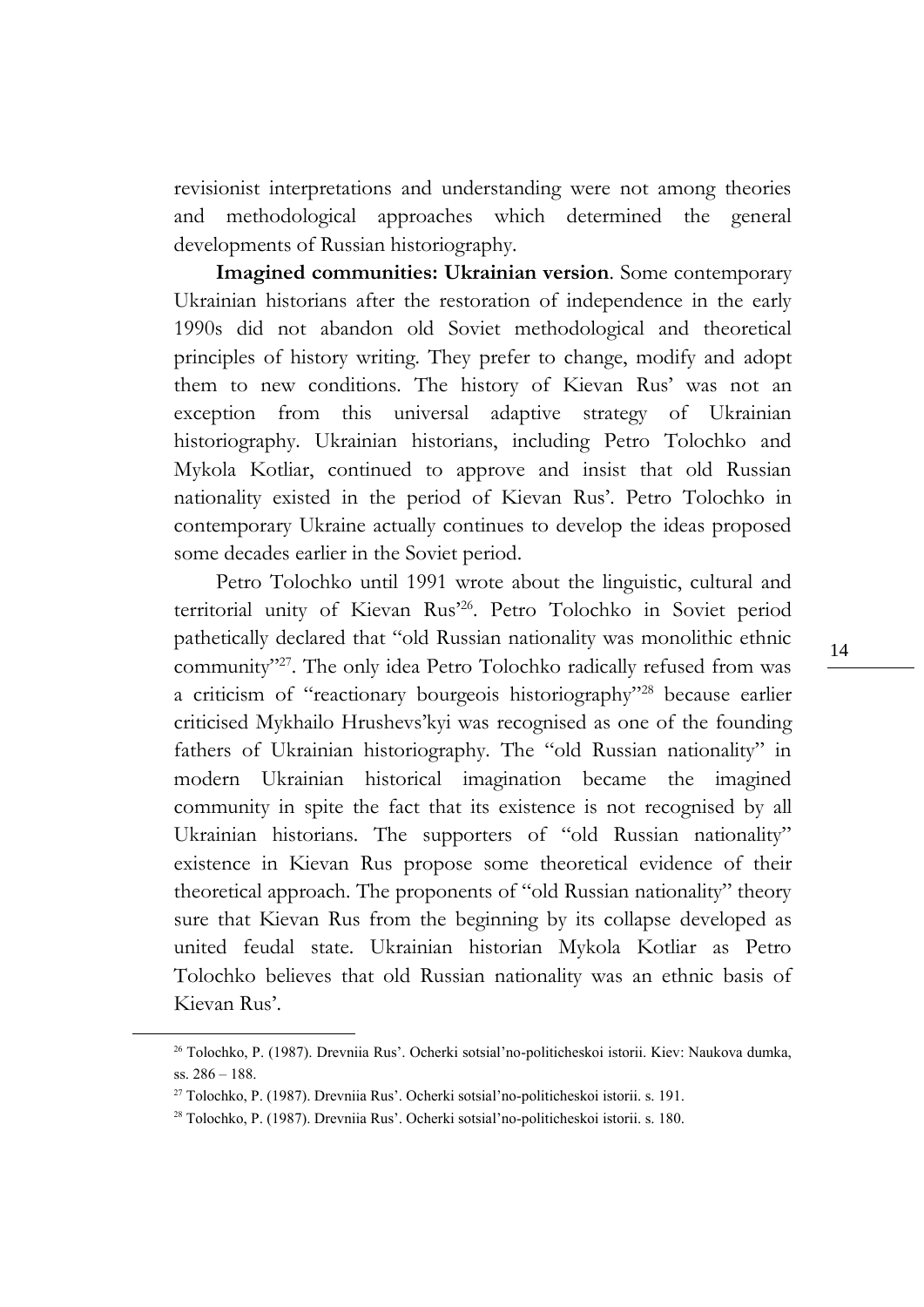Mykola Kotliar ignores regional and local features of the historical process and insists that the ideas of "ethnic, linguistic and cultural unity" were characteristic of a history of the Kievan period. Mykola Kotliar insists that the princes in Kievan Rus' sought to "preserve the unity of Old Russian state"<sup>29</sup>. Therefore, Petro Tolochko debate with some modern "Moscow" historians. Petro Tolochko, on the one hand, does not agree with their attempts to revise the state status of Kievan Rus'. On the other hand, Petro Tolochko doesn't agree with the interpretation of certain points in Kievan Rus' ethnic history. Petro Tolochko insists that ideas of his opponents, who disagree with "old Russian nationality" theory, cannot be supported by "archaeological and written sources"<sup>30</sup>.

The concepts of Petro Tolochko proposed by him in the post-Soviet period had neo-Soviet character. His texts published in the 1990s and the 2000s<sup>31</sup> have mainly historiographical character and they are filled with quotations from Soviet historians. The books and articles of Petro Tolochko<sup>32</sup>, published in the independent Ukraine, belong to the normative historiography. His texts focused on Kievan Rus' history propose predominately event and political history. In general, a history of Kievan Rus' is imagined as a history of dominating political centres that automatically excludes regional dimensions from Ukrainian historical process. Petro Tolochko believes that consolidated old Russian nationality lived in Kievan Rus' lived single, but he also recognises that "absolute linguistic unity"<sup>33</sup> was absent among its central characteristics.

The key principles of Petro Tolochko concept were the followings: old Russian nationality was a "viable and conservative ethnic-social body that was able to maintain its unity in adverse conditions of national

<sup>29</sup> Kotliar, M. (1998). Drevnerusskaia gosudarstvennost'. Sankt-Peterburg: Aleteiia, ss. 405 – 407.

<sup>30</sup> Tolochko, P. (2010). Drevnerusskaia narodnost'. Voobrazhaemaia ili real'naia. Kiev: Adef-Ukrajina, s. 12.

<sup>31</sup> Tolochko, P. (2005). Drevnerusskaia narodnost'. Voobrazhaemaia ili real'naia. Sankt-Peterburg: Aleteyia

<sup>32</sup> Tolochko, P. (2008). Kyjivs'ka Rus', Kyiv i Rus', Tolochko, P. (2008). *Vybranni tvory 1998 – 2008 rokiv*. Kyiv: Akedemperidika. ss. 7 – 28.

<sup>33</sup> Tolochko, P. (2008). O iazyke drevnih kievlian i novgorodtsev, Tolochko, P. (2008). *Vybranni tvory 1998 – 2008 rokiv.* Kyiv: Akedemperidika. ss. 258 – 267.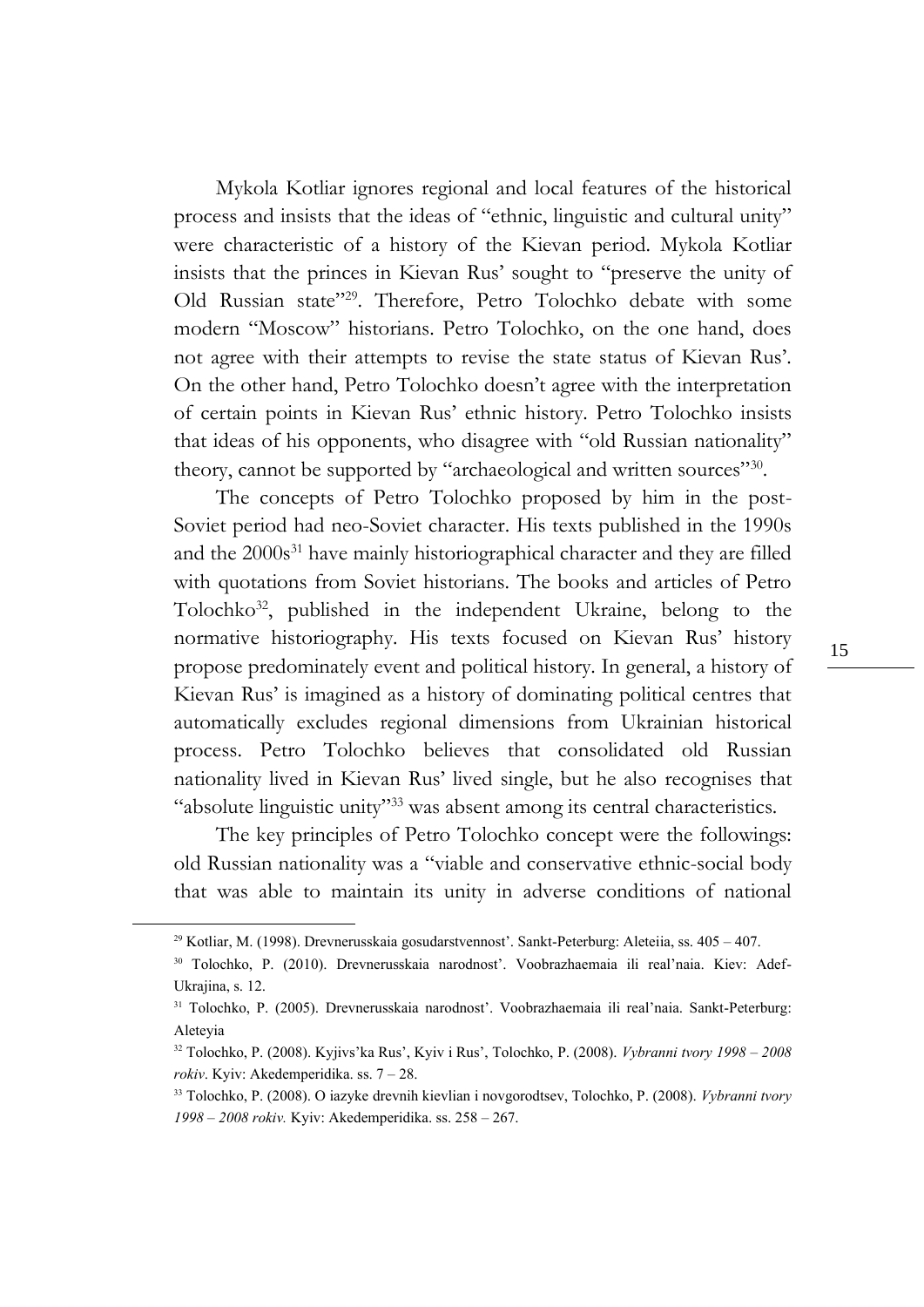development", external enemies perceived Kievan Rus' as "a single ethnic space", local dialects in Kievan Rus' evolved in the direction of convergence and single literary language also developed, Kievan Rus' in general was "geographically, economically and culturally united country"<sup>34</sup>. Petro Tolochko also presumes that national identity developed in the political consciousness of Kievan Rus' inhabitants<sup>35</sup>. These ideas of Petro Tolochko actually led to the transformation of "old Russian nationality" concept in the imagined community. Petro Tolochko as historians of national revivals and active national movements' era actually cultivates a narrative about the nation of their dreams. Petro Tolochko differs from other nationalist historians only in his strategies of nationalist narratives invention. Nationalists prefer to construct and imagine nation for the future, but the ideal invented nation and imagined a community of Petro Tolochko long time ago become a part of a history.

**The revisionist version: from imagined community to invented traditions**. Old Russian nationality concept, analysed above, had a regular character in Soviet historiography and it was maintained, developed and promoted by Soviet historians. This theory also was politically and ideologically supported by Soviet elite. German historian Rainer Lindner suggests that

> before the USSR collapse, a methodological and terminological model of interpretation of history was not changed<sup>36</sup>.

Therefore, opponents of "old Russian nationality" theory did not belong to the dominant Soviet historiographical trends and they were not able to actively promote their alternative viewpoints on Kievan Rus'. Alternative interpretations were irregular and they were sporadically

1

<sup>34</sup> Tolochko, P. (2008). *Vybranni tvory 1998 – 2008 rokiv*. Kyiv: Akedemperidika. ss. 52, 154, 248, 278.

<sup>35</sup> Tolochko, P. (2010). Drevnerusskaia narodnost'. Voobrazhaemaia ili real'naia. s. 286.

<sup>36</sup> Lindner, R. (1997). Niazmennasts' i zmeny ŭ postsavetskai histaryiahrafii Belarusi, *Belarusika. Albaruthenica*, vol. 6, no 1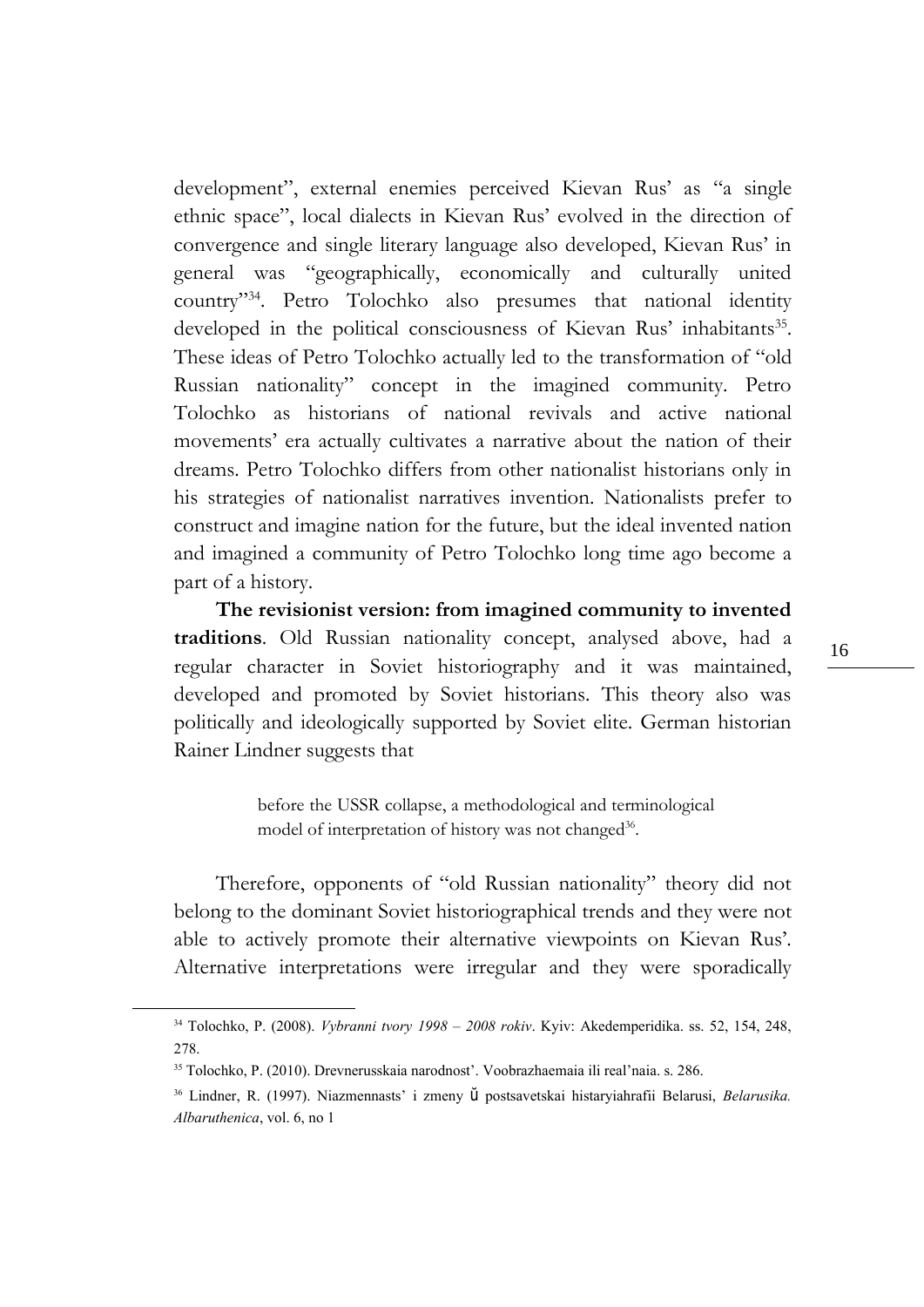actualized in historiography. The ideas of official historiography opponents

> could not undermine the strength and foundations of official discourse<sup>37</sup>

because their authors were marginalised, ignored, and nonrecognized by the Soviet historians conservative majority. The idea of regional features was actualized in Mykola Kostomarovs' article "Two Russian nationalities"<sup>38</sup>, but the problems of regional dimensions were reduced to a history of ethnographic local features and linguistic characteristics. For example, Mykola Kostomarov considered that Kiev and Novgorod in the medieval period had significant differences and regional characteristics that become more vivid in a period of feudal fragmentation. Mykola Kostomarov in one of his articles declared that

> when I first heard inhabitant of Novgorod land, I thought that this man spoke in Little Russian and tried to talk in Great Russian<sup>39</sup>.

Mykola Kostomarov tried to develop alternative interpretations and actualize local levels in a history of East European Middle Ages, but he did not achieve significant progress because in the 19th-century nationalism dominated and regionalism was weak. The historiography of the 19th century developed as a predominantly positivist. Positivism in its classical forms stimulated writing of general synthetic histories that actually excluded regional forms and dimensions of historical processes. The first serious academic and scientific attempts to propose a new

<sup>37</sup> Zwiklinski, S. (2003). Tatarizm vs bulgariszm: "pervyi spor" v tatarskoi istoriografii, *Ab Imperio*, no 2, s. 364.

<sup>38</sup> Kostomarov, N. (1903). Dve russkie narodnosti, Kostomarov, N. (1903). *Istoricheskie monografii i issledovaniia*. Tom 1. Sankt-Peterburg: Tipografiia M.M. Stasiulevicha, ss. 31 – 65.

<sup>39</sup> Kostomarov, N. (1863). Severnorusskie narodopravstva vo vremena udel'no-vechevogo uklada (istoriia Novgoroda, Pskova i Viatki). Sankt-Peterburg: Obshchestvennaia pol'za; Kostomarov, N. (1903). Sobranie sochinenii. Sankt-Peterburg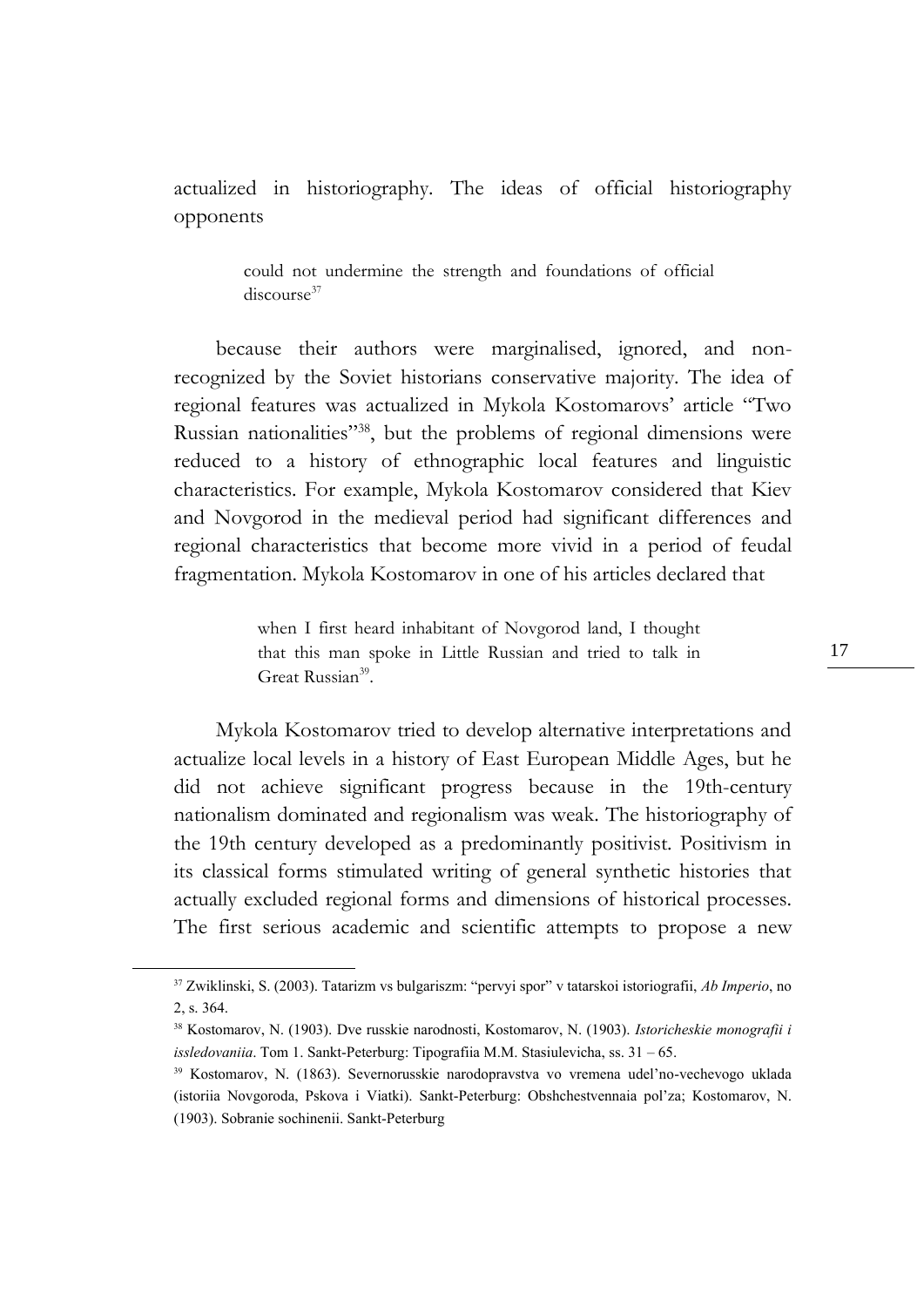interpretation of Kievan Rus' history and possible actualization of regional forms in historical processes were made by some historians in different times. Ukrainian historian Mykhailo Hrushevs'kyi initiated interpretation of Kievan Rus' history in another system of theoretical and methodological coordinates. His article "The Traditional Scheme of 'Russian' History and the Problem of a Rational Ordering of the History of the Eastern Slavs"<sup>40</sup> was published in 1903. The concept of Mykhailo Hrushevs'kyi in classical form was presented in his multi-volume "History of Ukraine-Rus"<sup>41</sup>.

Mykhailo Hrushevs'kyi in the early 20th century tried to separate Ukraine and the Russian histories as histories of different nations and countries, as different historical processes with different theoretical backgrounds. These ideas of Ukrainian historians were not recognised in Russian and Ukrainian historiographies of the Soviet period. Soviet historians did a lot for the demonization of the academic heritage of Mykhailo Hrushevs'kyi and imagined him as one of Ukrainian nationalism theoreticians. Ukrainian historians in interwar period<sup>42</sup> developed a scheme of Mykhailo Hrushevs'kyi, but these versions were not actualized before the beginning of the 1990s. The alternative concepts developed in Soviet historiography, but in the Soviet period they did not dominate and were mostly marginal and had a non-systemic character in Soviet model of historical knowledge.

The actualization of alternative versions of Kievan Rus' history in the regional context became possible only after the collapse of the Soviet Union. The crisis and fall of the Soviet Union and Soviet historiography led to methodological changes in historical science. German historian Rainer Lindner believes that "only in exceptional cases historians will

<sup>40</sup> Hrushevs'kyi, M. (1904). Zvychaina skhema "russkoi" istoriji ji sprava ratsional'noho ukladu istoriji skhidnoho slov'ianstva, Wynar, L. (1985). Najvydatnishyi istoryk Ukrajiny Mykhailo Hrushevs'kyi (1866 – 1934). [n.p.]: Suchasnist'

<sup>41</sup> Hrushevs'kyi, M. (1904 – 1907). Istoriia Ukrajiny-Rusy. L'viv; Hrushevs'kyi, M. (1913). Illiustrirovannaia istoriia ukrainskogo naroda. Sankt-Peterburg

<sup>42</sup> Holubets' M. (1935). Velyka istoriia Urkajiny. L'viv: Vydavnytstvo Ivana Tyktora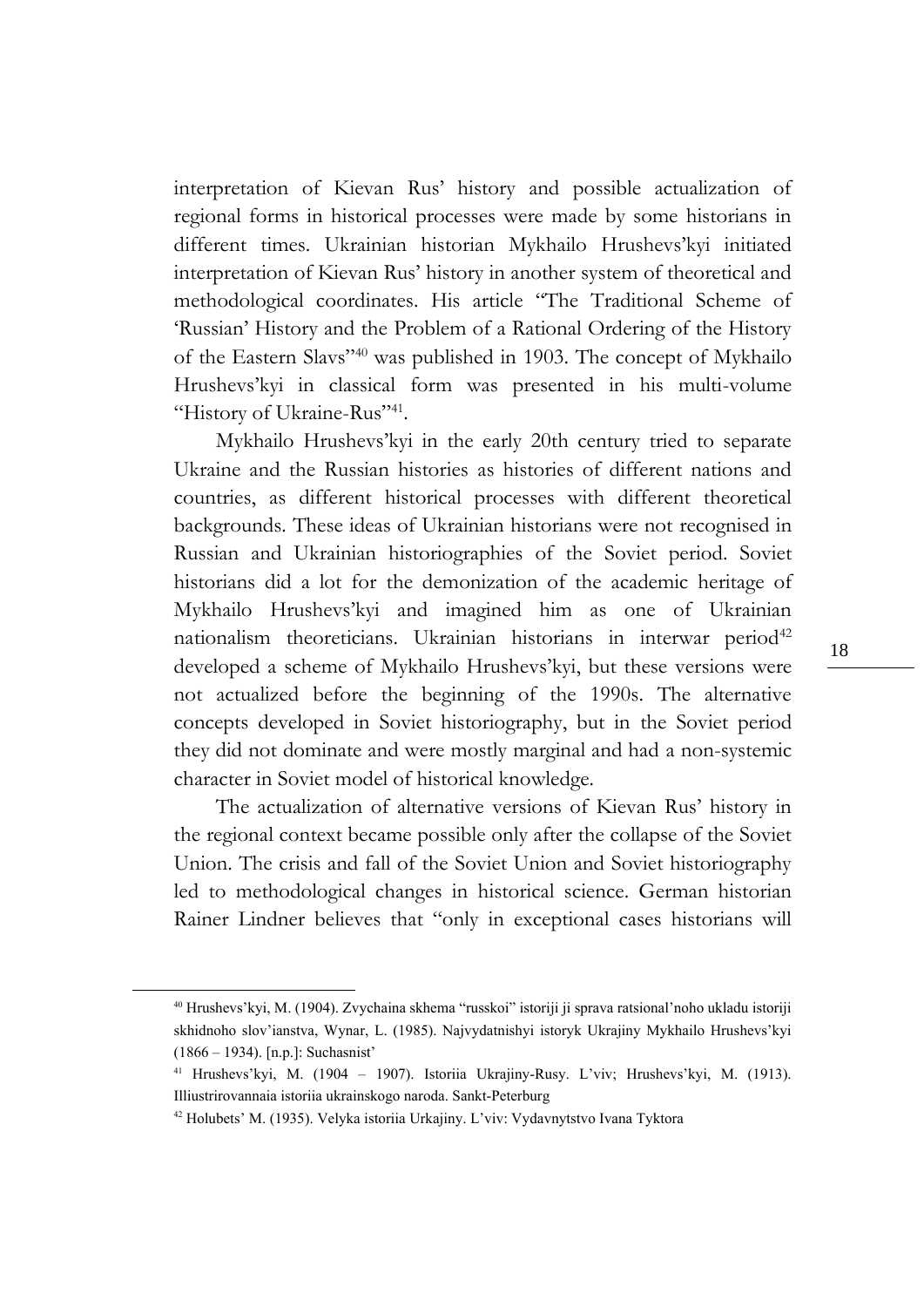again learn their craft"<sup>43</sup>. Ideological and political changes of the early 1990s forced them to revise their methodological principles. The collapse of the Soviet Union, as Western historians believe, made history "to move into the centre of historical debates"<sup>44</sup>. The 1990s were a period of active destruction, gradual fall of the old canons of historical knowledge. It was inevitable that historians and "post-Soviet intellectuals faced with the crisis of a history writing"<sup>45</sup>. Historians of national orientation in Ukraine encouraged this process actively. Hryhorii Pivtorak<sup>46</sup> (2001) and Leonid Zalizniak<sup>47</sup> (1997) in Ukraine proposed a radical version of Ukrainian history based on ethnocentrism. Ukrainian history was written by them as Ukrainian.

The assumption of Iaroslav Hrytsak that "a history of Ukraine is mainly a history of Ukraine"<sup>48</sup> seems to be true. The deimperialization process began in Ukrainian historiography very actively in the early 1990s. Ukrainian historians tried

> to adapt their historical schemes and intellectual concepts to the fact of the collapse of the empire<sup>49</sup>.

The period of Kievan Rus' was positioned as the first stage of Ukrainian national history, and the concept of old Russian nationality was not accepted and rejected as an ideological and political construct. These interpretations of Russian historical process were radical, but they

<sup>43</sup> Lindner, R. (1997). Niazmennasts' i zmeny ŭ postsavetskai histaryiahrafii Belarusi, *Belarusika. Albaruthenica*, vol. 6, no 1

<sup>44</sup> Lindner, R. (1999). New Directions in Belarusian Studies besieged past: national and court historians in Lukashenka's Belarus, *Nationalities Papers*, vol. 27, no 4.

<sup>45</sup> Lindner, R. (1999). New Directions in Belarusian Studies besieged past: national and court historians in Lukashenka's Belarus, *Nationalities Papers*, vol. 27, no 4.

<sup>46</sup> Pivtorak, H. (2001). Pohodzhennia ukrajintsiv, rosiian, bilorusiv ta jihnih mov. Mify i pravda pro tr'oh brativ slov'ians'kyh zi "spil'noji kolysky". Kyiv: Akademiia

<sup>47</sup> Zalizniak, L. (1997). Vid sklavyniv do ukrajins'koji natsiji. Kyiv: Vydavnytsvo "Biblioteka ukrajintsia"

<sup>48</sup> Hrytsak, Ia. (2003). Ukrainaskaia istoriografia. 1991 – 2001. Desiatiletie peremen, *Ab Imperio*, no 2

<sup>49</sup> Kohut, Z. (2004). Korinnia identychnosti. Studiji v rann'omodernoji ta modernoji istoriji Ukrajiny. Kyiv: Krytyka, s. 218.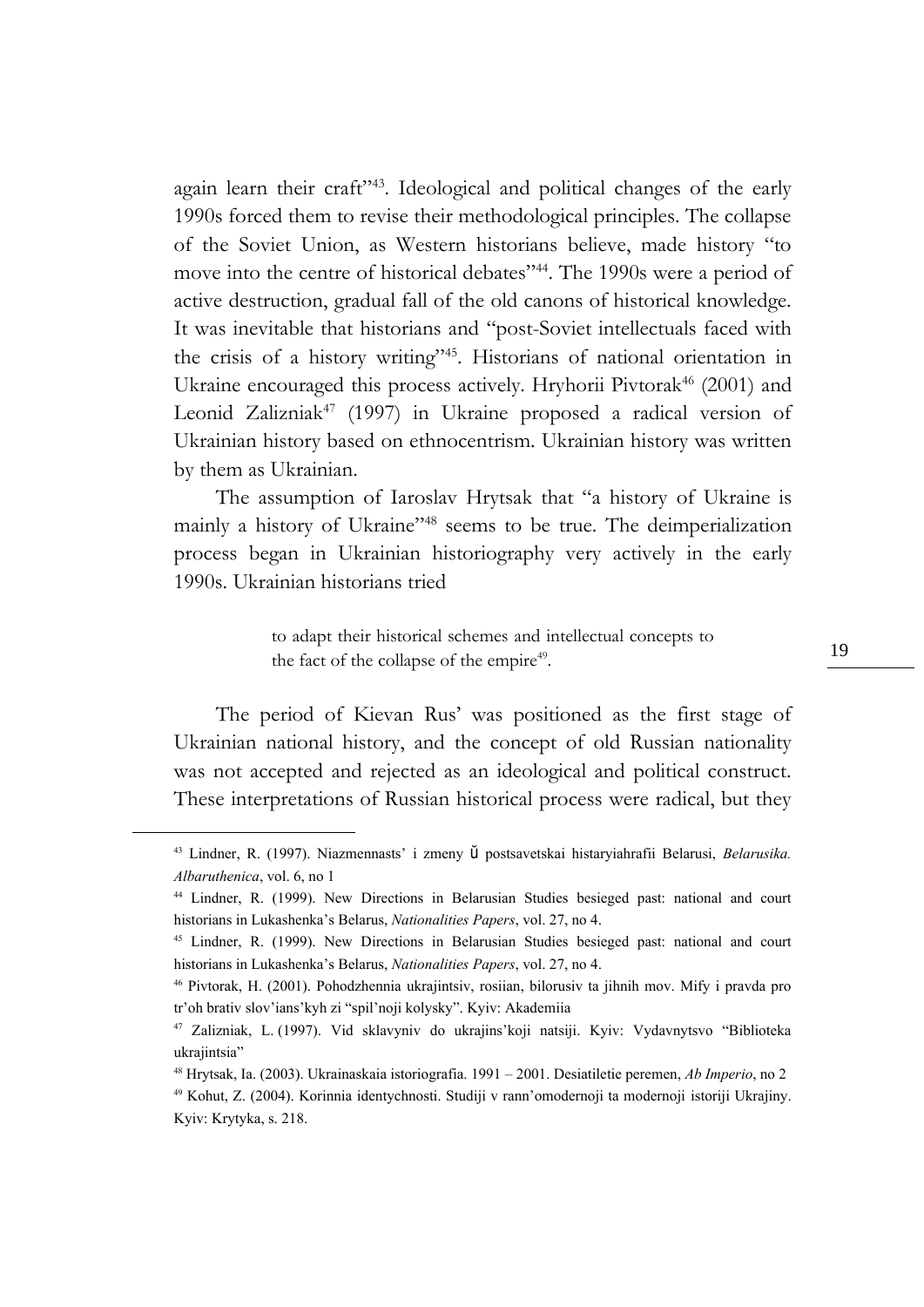assisted to the institutionalization of Ukrainian history as a history imagined in the ethnic coordinates system. The concept was not new, it was earlier evolved in interwar and diaspora Ukrainian historiography. These viewpoints were not worse or better than Soviet Ukrainian historiography. They were just different, but these formal new methodological and theoretical approaches were based on ignorance of regional levels of Kievan Rus' history. The similar processes in Russian historiography evolved slowly. Russian historian of nationalism Viktor Shnirel'man believes that

> in the era of nationalism, nation are the main actors of a history ... primordialist approach provides them with extremely resistant cultural characteristics ... the nation consciously or unconsciously is identified with ethnic groups, whose roots are lost in ancient history<sup>50</sup>.

This opinion was among the most popular in transit societies where political elite cultivated historical myths, complexes and resentments. Ukrainian historian Heorgii Kas'ianov believes that

> an important feature of the canon is ethnocentrism, cultural and ethnic exclusivity. Nation in this standard scheme is the main actor of a history. All other nations are missed or ignored. Sometimes, when you need the presence of another nation, it is the antithesis of his nation $51$ .

Russian historiography of Kievan Rus' was the victim of these manipulations with historical memory. Therefore, alternative versions of Kievan Rus' history, on the one hand, were based on doubts about the existence of old Russian nationality in modern Russian historiography. Some historians refuse to Kievan Rus' in the state status. Russian-

1

<sup>50</sup> Shnirel'man, V. (2003). Voiny pamiati. Mify, identichnost' i politika v Zakavkaz'e. Moskva: Akademkniga,. 18.

<sup>51</sup> Kas'ianov, H. (2009). Natsionalizatsiia istorii v Ukraine, retrived in <http://www.polit.ru/lectures/2009/01/06/ucraine.html>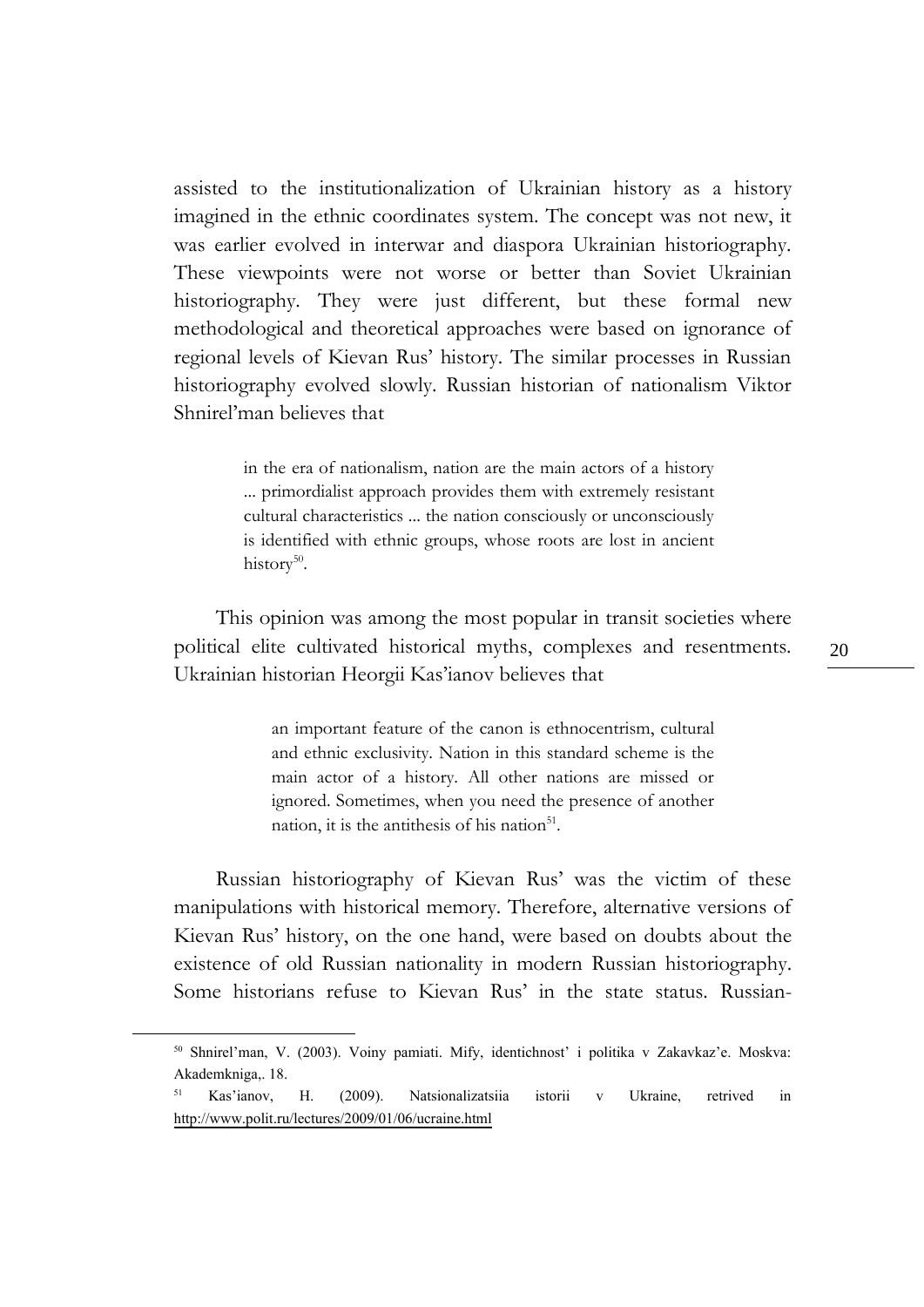American historian Aleksandr Ianov identified Kievan Rus' as Kiev-Novgorod conglomerate Varangian principalities and veche cities"<sup>52</sup>. On the other hand, modern Russian historiography of Kievan Rus' history and world historiography developed in different directions. Belarus philosopher Valiantsin Akudovich believes that

> a history could be a political commodity only in logocentric society… history in postmodern society becomes almost unnecessary. There is simply no history in such system<sup>53</sup>.

These transformations of historical knowledge actualize multiple histories and multiple interpretations of the past which were previously ignored. Igor' Danilevskii became one of the leading historians of a revisionist trend in Russian historiography. Igor' Danilevskii believes that "old Russian nationality" concept had political and ideological character. Therefore, Igor' Danilevskii, on the one hand, declared that

> the inhabitant of Kiev or Novgorod would be very surprised if he knew that he was a citizen of the old Russian state. Firstly, he did not know what the "state" was. This word appeared in sources only in the 15th century ... Secondly, even the meaning of this word was explained… he still would have remained in the dark about what is meant... The phrase "Old State" and "Kievan Rus" for him did not mean anything<sup>54</sup>.

Ukrainian historian Oleksii Tolochko also insists that

<sup>52</sup> Ianov, A. (2005). V nachale byla Evropa. U istokov tragedii russkoi gosudarstvennosti, <http://polit.ru/article/2005/08/26/intro/>

<sup>53</sup> Navuka ta stratehii pratsy z minulym. Dyskusiia ŭ mezhah seminara "Suchasnae belaruskae myslenne", Instytut satsyialogii, Instytut filasofii NAN, 16 sakavika 2006 hoda, *Palitychnaia sfera*, 2006, no 6, s. 47.

<sup>54</sup> Danilevskii, I. (1999). Drevniaia Rus' glazami sovremennikov i potomkov. Moskva: Aspekt press, s. 169.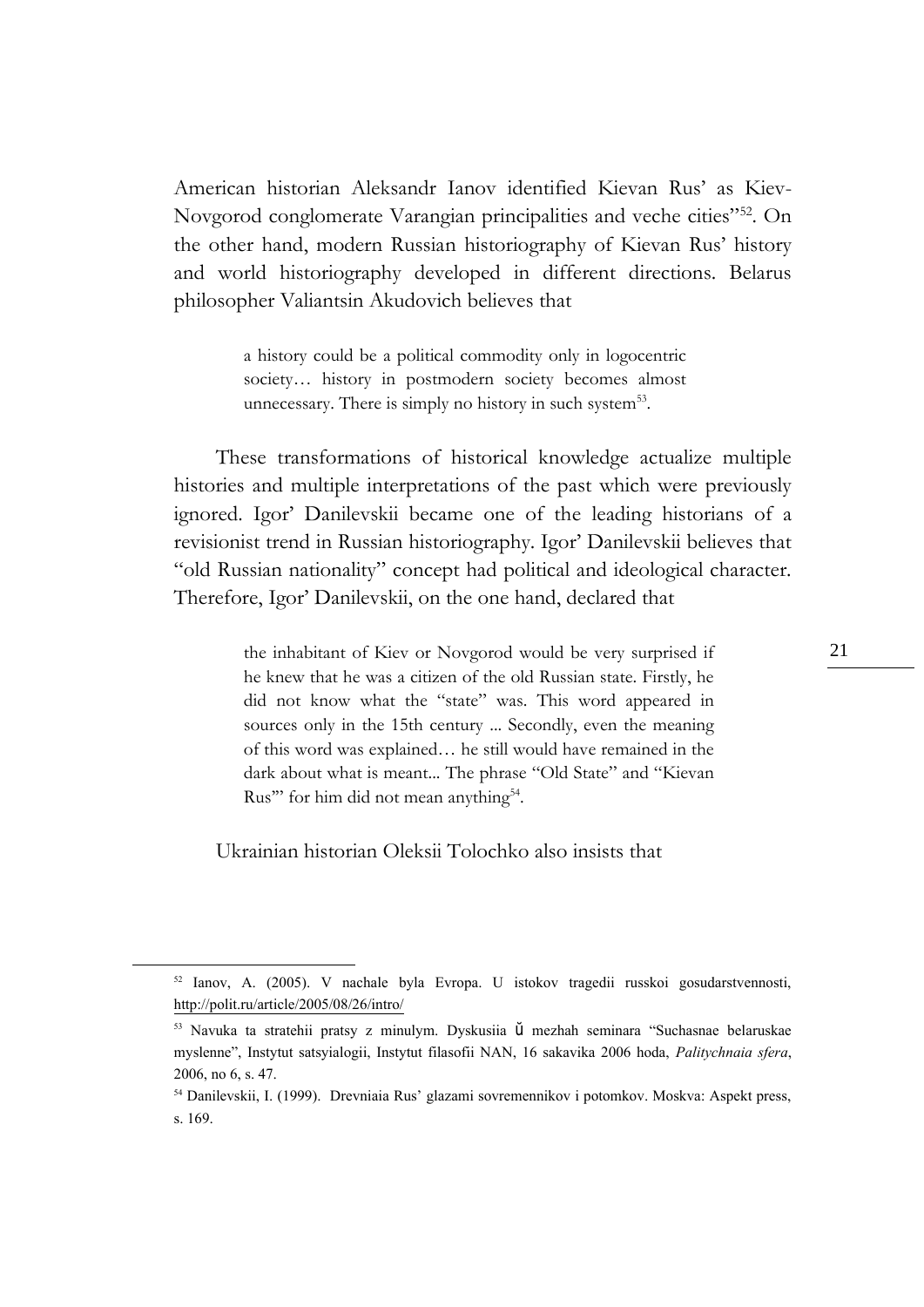the state called Kievan Rus' and even Old Russia did never exist! ... Our ancestors would be incredibly surprised to hear the name of this country<sup>55</sup>.

Ukrainian and Russian revisionist historiographies propose a radical revision of Kievan Rus' and these versions of historical imagination have much in common. The supporters of radical new versions of historical knowledge and historical epistemology tend to actualize regional dimensions of the historical process. This actualization can be only possible in the context of the radical revision of Kievan Rus' history. Some Ukrainian and Russian historians believe that Kievan Rus' was not a state in the modern sense of this definition. Developing post-modernist perception of a history as multiple histories Oleksii Tolochko in 1994<sup>56</sup> suggested that Kievan Rus' was not the state, but developed as a collective image. The ideas of radical rejection from "Old Russian nationality" theory and necessity to deconstruct imagined East Slavic unity became more popular in Ukrainian historiography because Ukrainian historians were more decisive and consistent in the revision of Soviet historiographical heritage. Ukrainian historian and archaeologist Volodymyr Baran presumes that

there was no old Russian nationality, there is no all-Russian history. Each of Eastern Slavic nations have the right to only one part of Eastern Slavic heritage and one part of Eastern Slavic lands… these lands could be indigenous or colonised in process of resettlement by direct ancestors<sup>57</sup>

Ukrainian historians after the restoration of state independence of Ukraine tried to legitimise the idea of deconstruction of Eastern Slavic unity and to propose methodological and theoretical basis of these ideas

<sup>55</sup> Tolochko, A. (1999). Himera Kievskoi Rusi. *Rodina*, no 8, ss. 28 – 30.

<sup>56</sup> Tolochko O. (1994). Rus': derzhava i obraz derzhavy. Kyiv: Instytut istoriji NAN Ukrajiny

<sup>57</sup> Baran, V. (1998). Davni slov'iany. Kyiv: Vydavnychyi dim "Al'ternativy"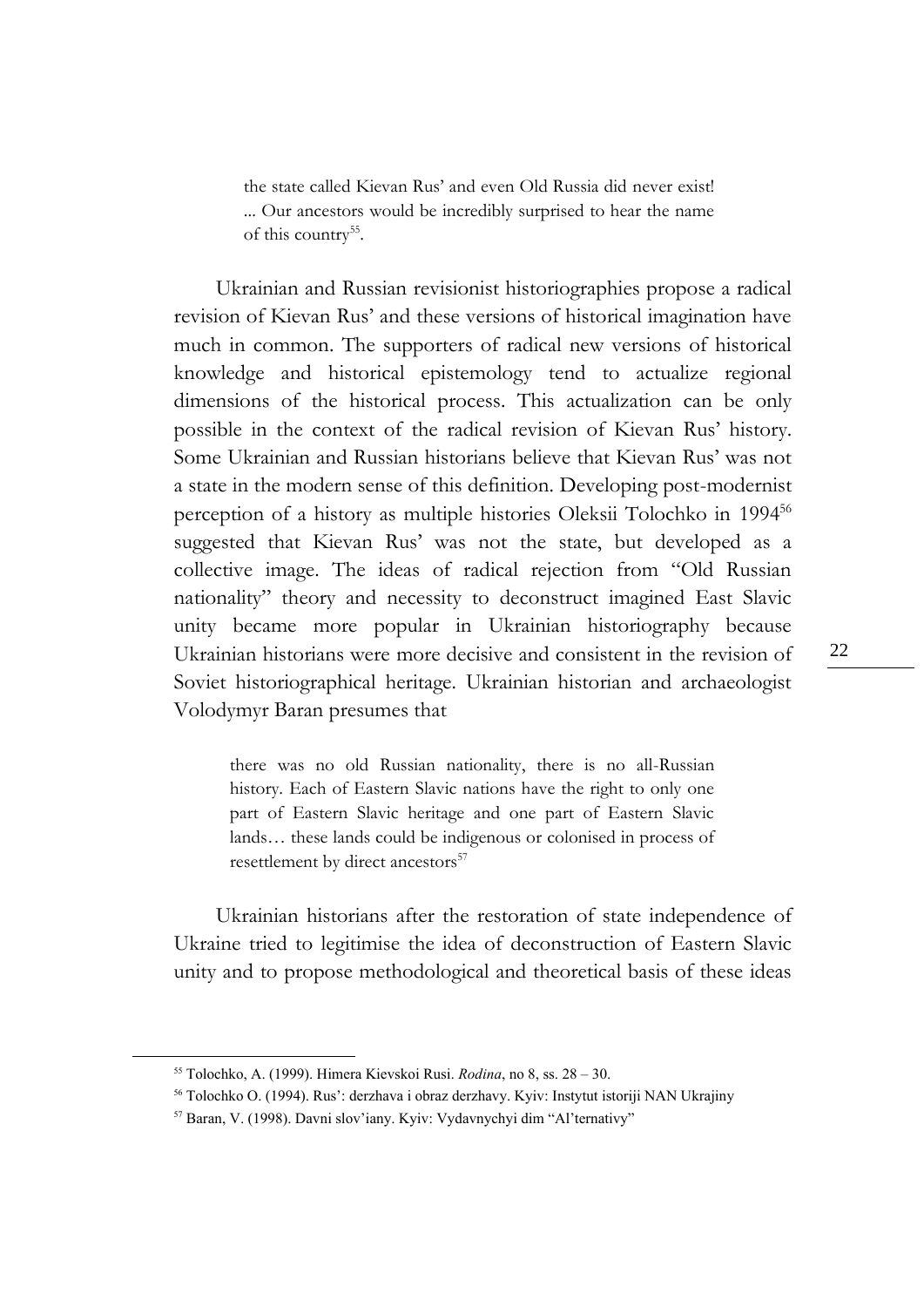in the context of historiographical generalisations<sup>58</sup>. Kievan Rus' was a state only in Soviet Marxist historians imagination because the state was among central categories of Marxism. Soviet historians had no other alternative, and they were forced to invent and imagine the state of Kievan Rus. On the other hand, Igor' Danilevskii does not accept old Russian nationality theory and presumed that population of Kiev significantly differed from Novgorod. Igor' Danilevskii, commenting problems of Kievan Rus' ethnic history, believes that

> ethnically population of Kievan Rus' can not be imagined in the form of united old Russian nationality The inhabitants clearly divided into several ethnic groups with different looks, language, material and spiritual culture. Proximity was apparent ... they had different metrology systems, word-dialectal features of speech, favourite kinds of decorations, traditions and customs<sup>59</sup>.

The similar sentiments are typical for Ukrainian historiography represented by Natalia Iakovenko who believes that people of Kiev political area were different from Novgorod population. The concept of "old Russian nationality" is strictly and categorically defined as "absurd"<sup>60</sup>. Oleksii Tolochko in his logical reasoning went further and suggested that

we must learn to perceive own history and their country as independent values. Not only because it is not Russia, and that is good. Not only because it is different than in Russia… and because

<sup>58</sup> Iusova, N. (2001), Heneza kontseptu "davn'iorus'ka narodnist'" u radians'kii istorychnii nautsi, Ukrajins'kyi istorychnyi zhurnal, mo 6, ss. 35 – 64; Iusova, N. (2001), Henezys kontseptsiji davn'iorus'koji narodnosti v istorychnii nautsi SRSR. Vinnytsia: Konsol'; Iusova, N. (2006). "Davn'oirus'ka narodnist'": zarodzhennia i stanovlennia kontseptsiji v radians'kij istoruchnij nautsi (1930-ti – persha polovyna 1940-h rokiv). Kyiv: Stylos

<sup>59</sup> Danilevskii, I. (1999). Drevniaia Rus' glazami sovremennikov i potomkov. s. 171.

<sup>60</sup> Iakovenko, N. (2005). Narys istoriji Seredn'ovichnoji i rann'omodernoji Ukrajiny. Kyiv: Krytyka; Iakovenko, N. (2012). Ocherk istorii Ukrainy v Srednie veka i Rannee Novoe vremia. Moskva: Novoe literaturnoe obozrenie, s. 103.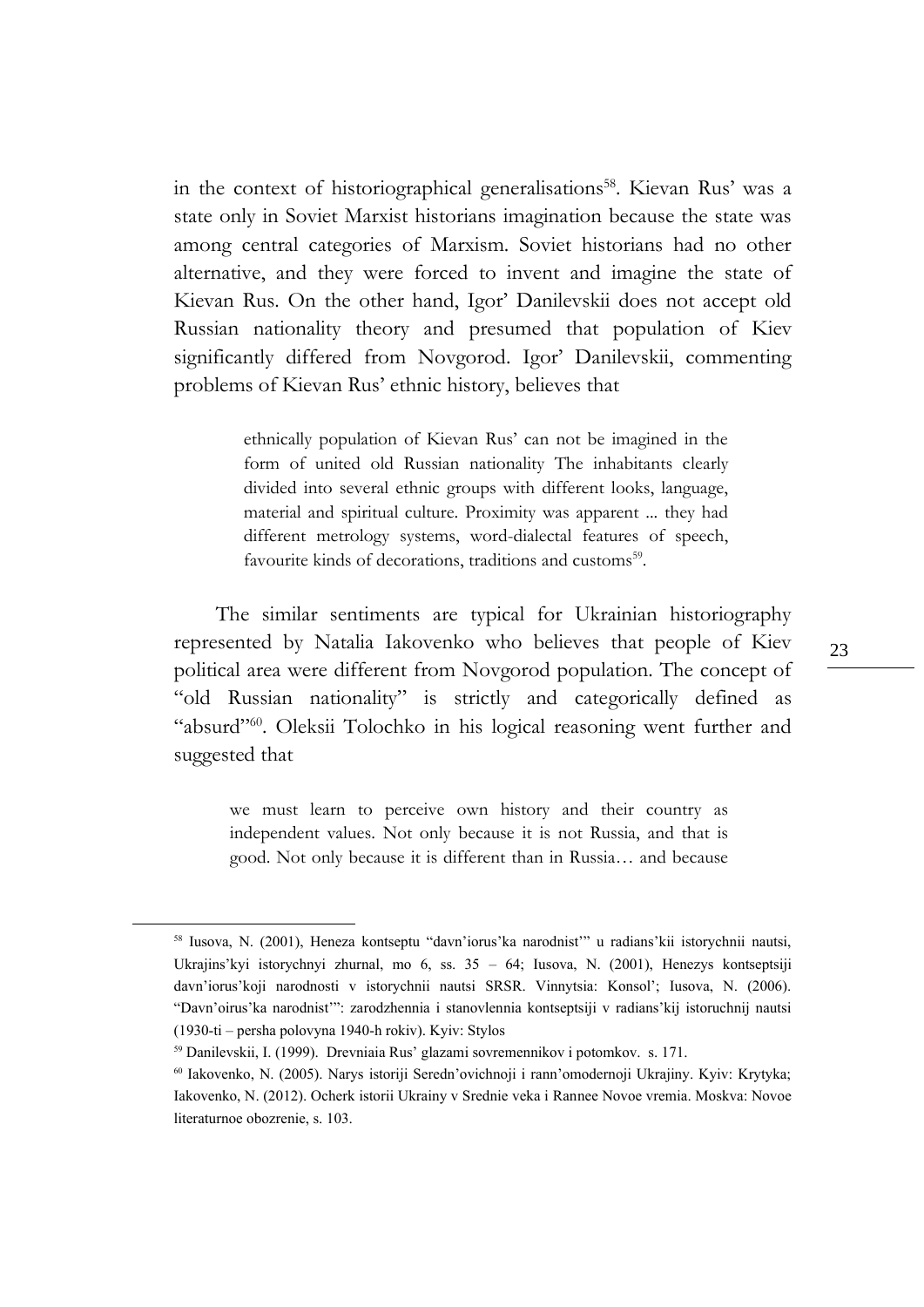it is our country, this is our country and we need something to do with  $it^{61}$ .

These historiographical and intellectual situations are described in Western historiography. Jonathan Friedman, for example, believes that

history is written as a certain concept of the selfness, which is based on the radical separation from any other identities<sup>62</sup>.

These intellectual practices and strategies are very productive for the development of national identities. The potential of these theories proposed by some Ukrainian and Russian historians is ignored in Russian historiography, but some Russian intellectuals prefer radical forms and versions of historical epistemology. They also ignore synthesised imperial and Soviet myths. Ukrainian historian Oleksii Tolochko in 2014 proclaimed ideas about the radical revision of old historiographical concepts. Even methodologically very radical and bold texts of Igor' Danilevskii only bring the reader to radical assumptions of Ukrainian historians. Oleksii Tolochko<sup>63</sup> suggested that it is more rational and logical for Russian historians to abandon Kievan myth as the starting point of Russian history and develop an alternative concept.

This new version will actualize the continuity between Novgorod and later Russian statehoods. A history of Russia and Ukraine in this context can be imagined as different histories with strong regional dimensions. Igor' Danilevskii and Natalia Iakovenko actually try to generate and promote new collective historical narratives based on the perception of Ukrainian and Russian histories as two different national histories. Ukrainian historiography achieved more strides and successes in the institutionalisation of national history than Russian, where ideas of

1

<sup>61</sup> Tolochko, A. (2014). "Diskussii v istorii mogut dlit'sia vekami", *Polit.ru* 22 aprelia, retrived in [http://polit.ru/article/2014/04/22/tolochko\\_interview1/](http://polit.ru/article/2014/04/22/tolochko_interview1/) 

 $62$  Friedman, J. (2001). History, Political Identity and Myth, Lietuvos etnologija. Lithuanian Ethnology. Studies in Social Anthropology and Ethnology. no 1.

<sup>63</sup> Tolochko, A. (2014). "Nado nauchit'sia vosprinimat' svoiu istoriiu kak samostoiatel'nuiu velichinu", *Polit.ru* 28 aprelia, retrived in [http://polit.ru/article/2014/04/28/tolochko\\_interview2/](http://polit.ru/article/2014/04/28/tolochko_interview2/)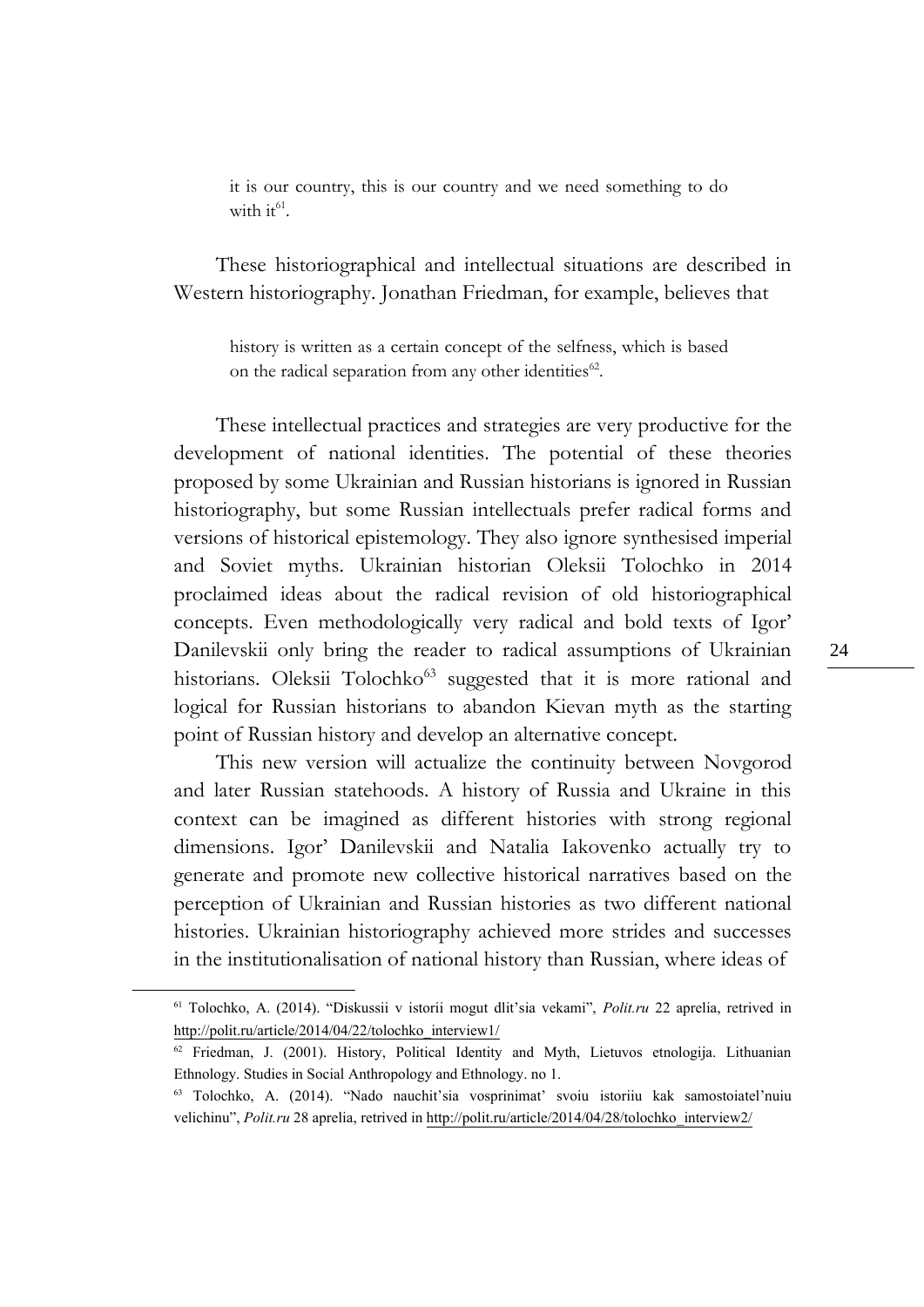Igor' Danilevskii, who is full of scepticism in Kievan Rus' state status and the existence of old Russian nationality, are still unfortunately accepted as a form of intellectual heresy.

**The inventing tradition of regionalism**. It is logical to assume that the crisis of the Soviet historiography and its disintegration into new national historiographies actualized new interpretations of Kievan Rus' history and events of the post-Kiev period, including regional dimensions of the historical process. The regional dimensions of Ukrainian and Russian post-Soviet historiography were not actualized enough in modern historiographies. Ukrainian historian Iuliia Zernii indicates the need for "fundamental deconstruction of East Slavic unity myth"<sup>64</sup>, but Russian historians persistently and consistently continue to develop old imperial myths and ignored regional dimensions and forms of the historical process.

The regional levels of Russian history of Kievan and post-Kievan periods partially are actualized in Novgorod narratives. Novgorod narratives were studied and analysed during the Soviet period, but Soviet historians preferred to integrate Novgorod images in general national context. De-ideologization of post-Soviet Russian historiography led only to the partial liberalisation of Novgorod historic heritage. Historiography focused on a history of medieval Novgorod, on the one hand, is too vast, extensive and varied<sup>65</sup>. On the other hand, Novgorod narratives are particularly historical and sometimes political. Historiography focused on historical Novgorod studies proposes and produces mostly academic texts, it does not assist to the regional identities actualization. Aleksei Miller presumes that

<sup>64</sup> Zernii, Iu. (2008) ed. Istorychna pam'iat iak pole zmahan' za identychnist': materialy "kruhloho stolu" 22 kvitnia 2008 roku. Kyiv: NISD, s. 27.

<sup>65</sup> Haliavin, N. (2009). Obraz Velikogo Novgoroda v otechestvennoi istoriografii. Tereshkina, D. (2009). ed. *Novgorodika-2008. Vechevaia respublika v istorii Rossii*. Velikii Novgorod: Novgorodskii gosudarstvennyi universitet imeni Iaroslava Mudrogo, vol. 1, ss. 76 – 91; Makarov, N. (2009) ed., Velikii Novgorod i Srednevekovaia Rus'. Sbornik statei k 80-letiiu akademika V.L. Ianina. Moskva: Pamiatniki istoricheskoi mysli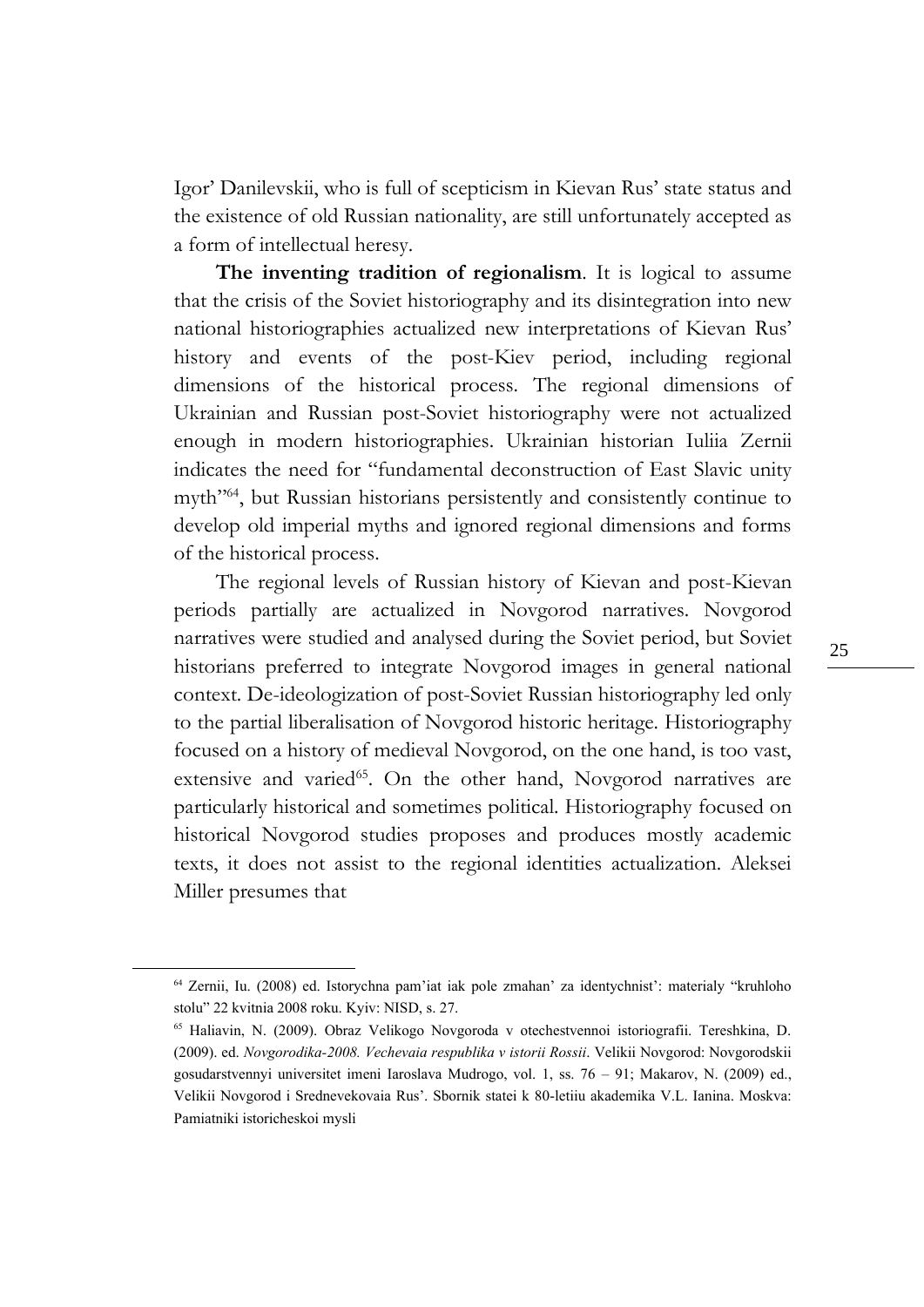the attempt of the center to affect on a regional component of the history teaching will encounter serious resistance in the regions<sup>66</sup>

but this idea seems overly optimistic because the regional levels and dimensions of identity are not substantially actualized in historical imagination of contemporary Russia. Novgorod in the post-Soviet Russian historiography is linked with the unrealized scenario of democratic development. Novgorod is imagined as political alternative and opposition to non-democratic, pro-Asian and eastern Muscovy, but Novgorod narratives in modern Russia are deprived of historical imagination and cleaned from possible political context. Therefore, the faith of a few Russian intellectuals, who still believe in the possibility of radical methodological and epistemological renewal of Russian historiography, is too optimistic. For example, Dmitrii Furman is one of those intellectuals, who boldly declare that

Russia should be rethought as a national Russian state. This rethinking of imperial motives in Russian nationalism and Russian national feelings, in general, can be a very difficult process… the embryos of this rethinking and revision of Russian selfconsciousness and its escape from imperial captivity developed... these elements are too vague… and contradictory consciousness of Russian nationalists who support Russian sovereignty and idealistic projects of radical democrats assumes the right to autonomy and independence of the "rest" of Russia in the Russian national state $67$ .

The proponents of this new radical historical epistemology tend to idealise some regional political institutions of Kiev, Novgorod and Kiev post-historical periods. Veche is one of the most popular and

1

<sup>66</sup> Miller, A. (2013). Rol' ekspertnyh soobshchestv v politike pamiati v Rossii, *Politiia*, no 4 (71), ss.  $114 - 126$ .

<sup>67</sup> Furman, D. (2010). Ot Rossiiskoi imperii k russkomu demokraticheskomu gosudarstvu, *Neprikosnovennyi zapas*, no 5 (73)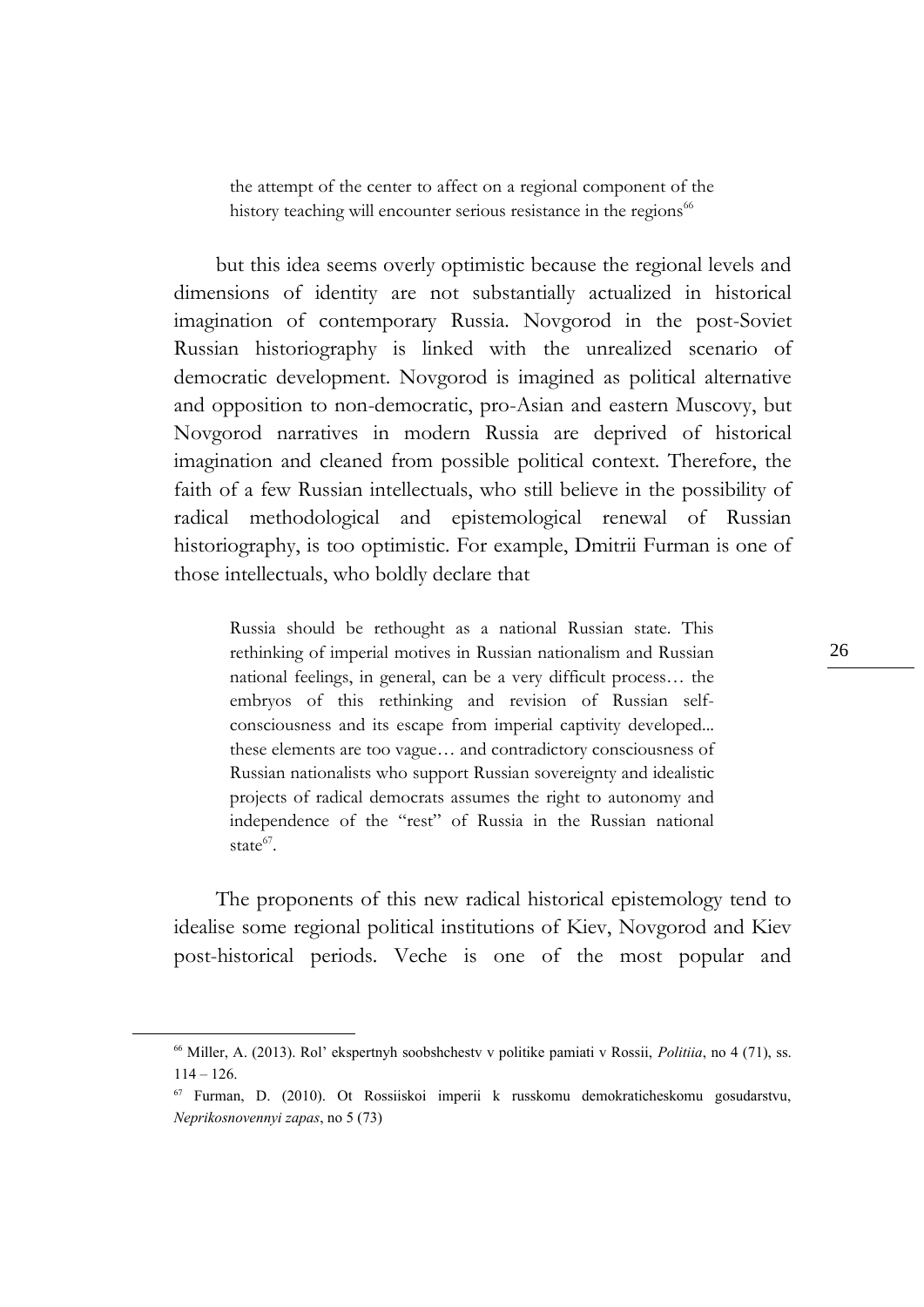mythologized institutions in the social history of Novgorod<sup>68</sup>. Novgorod historical narratives are actively mythologised and it isn't easy to divide academic historiography and new nationalist mythologies. The academic historians in Russia are also inclined to idealise Novgorod historical heritage, but this mythologization is moderate. Novgorod historical myth in modern Russian historiography has some intellectual backgrounds. These ideas are the followings: Novgorod, unlike Moscow, developed in the context of European, Western and democratic representation traditions<sup>69</sup>; Novgorod was historically focused on the West, it had developed relationships with economic European partners and they had the same importance as relations with Muscovy<sup>70</sup>; relations between Novgorod and Kiev, Novgorod and Moscow were never perfect and peaceful, but developed as relations between two different states, including military conflicts and political confrontations $71$ .

Novgorod veche is invented as the basis of a unique political culture and it is also the most attractive ideologem in contemporary historical Novgorod mythology in Russian historiography, but its potential remains

<sup>68</sup> Lukin, P. (2006). O sotsial'nom sostave novgorodskogo vecha XII – XIII vekov po letopisnym svodam. Gimon, T. (2006) ed. *Drevneishie gosudarstva Vostochnoi Evropy. 2004. Politichesskie instituty Drevnei Rusi*. Moskva: Izdatel'skaia firma "Vostochnaia literatura" RAN. ss. 164 – 209.

<sup>69</sup> Ostashova, N. (2009). Istoricheskie simvoly Novgorodskoi vechevoi respubliki v politicheskoi pamiati Rossii. Tereshkina, D. (2009). ed. *Novgorodika-2008. Vechevaia respublika v istorii Rossii*. Velikii Novgorod: Novgorodskii gosudarstvennyi universitet imeni Iaroslava Mudrogo, vol. 2, ss. 156 – 164; Petrov, A. (2009). K voprosu o haraktere i itogah sotsial'no-politicheskogo razvitiia Velikogo Novgoroda v XI – XV vekah. Tereshkina, D. (2009). ed. *Novgorodika-2008. Vechevaia respublika v istorii Rossii*. Velikii Novgorod: Novgorodskii gosudarstvennyi universitet imeni Iaroslava Mudrogo, vol. 1, ss.  $11 - 29$ .

<sup>70</sup> Kovalenko, G. (2009). Velikii Novgorod: vzgliad iz Evropy. Tereshkina, D. (2009). ed. *Novgorodika-2008. Vechevaia respublika v istorii Rossii*. Velikii Novgorod: Novgorodskii gosudarstvennyi universitet imeni Iaroslava Mudrogo, vol. 2, ss. 3 – 16; Nikolaeva, L. (2009). Kul'turnye i iazykovye kontakty Novgoroda i Ganzy. Tereshkina, D. (2009). ed. *Novgorodika-2008. Vechevaia respublika v istorii Rossii*. Velikii Novgorod: Novgorodskii gosudarstvennyi universitet imeni Iaroslava Mudrogo, vol. 2, ss. 17 – 23.

 $71$  Nesin, M. (2009). Bitva mezhdu moskovskimi polkami i novgorodskoi sudovoi rat'iu bliz sela Korostyn' letom 1471 goda. Tereshkina, D. (2009). ed. *Novgorodika-2008. Vechevaia respublika v istorii Rossii*. Velikii Novgorod: Novgorodskii gosudarstvennyi universitet imeni Iaroslava Mudrogo, vol. 1, ss. 189 – 194.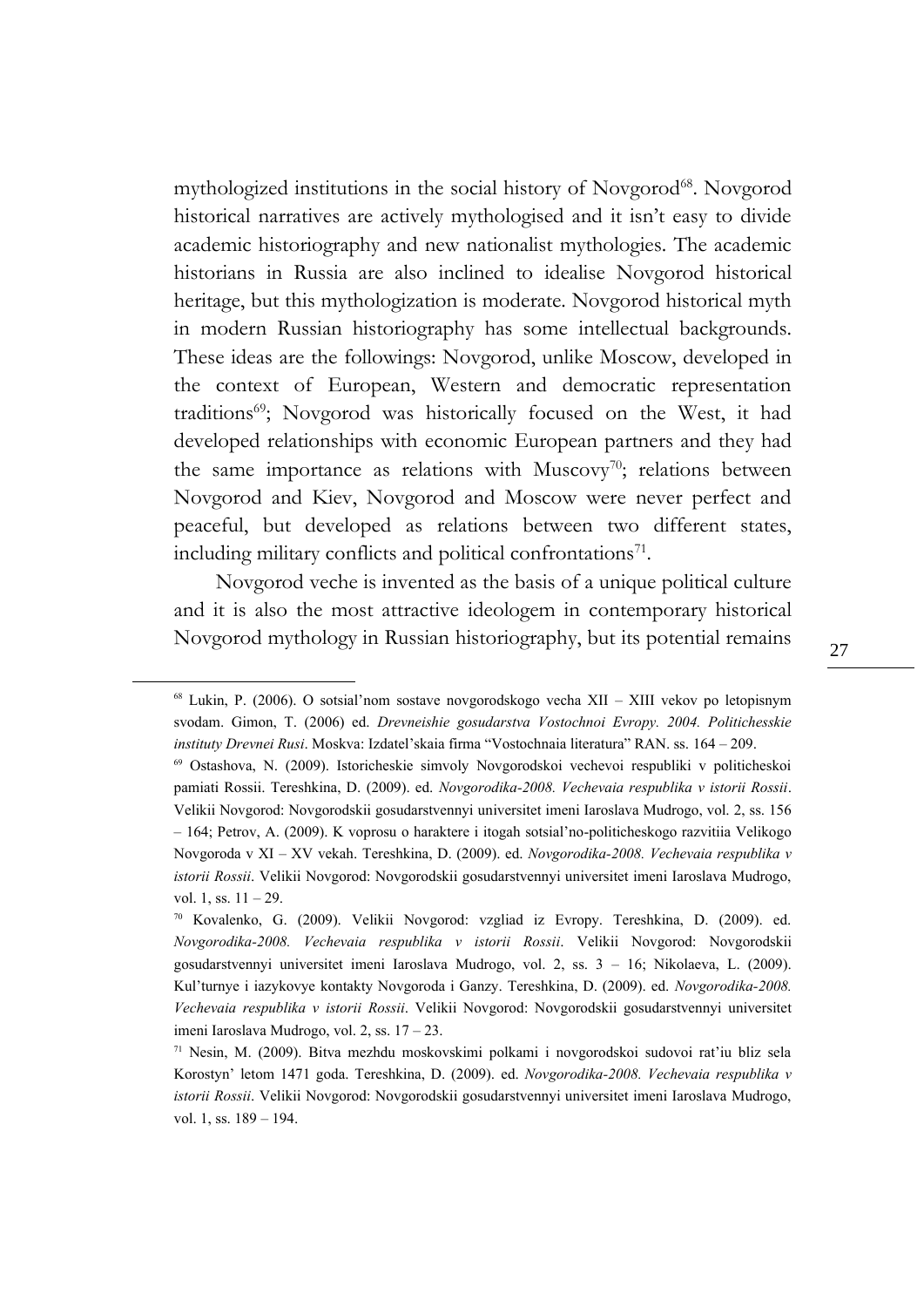latent and untapped in Russia, where the representative institutions are purely decorative and develop in the shadow of the executive power. It is logical to assume that in Russian historiography Novgorod historical regionalism originated and developed. The supporters of the imagined and invented Novgorod historical regionalism develop mainly socioeconomic and political regionalism. They prefer to insist that Novgorod historically, socially, politically and economically was too different from other regions of the Kievan Rus' and states of the post-Kiev era. The domination of social and political regionalism excludes the actualization of the ethnic, cultural and linguistic component in the historical development of Novgorod phenomenon in Kievan and post-Kievan periods.

**From invented traditions to their deconstruction**. "Imagined communities" and "invented traditions" concepts belong to a number of intellectual constructs, projects and achievements of the post-modernist historiography. The doubts and distrusts are among system features of historiography in the post-modern era. The "imagination" and "invention" constructs are not something primordial and historian is free to abandon or accept them. Historiographical imagined and invented theories and concepts including "old Russian nationality" and "Eastern Slavic unity" can be and should be revised as theoretically exposed. The deconstruction is the most radical form of this possible intellectual revision. The deconstruction of the past achievements in historiography, that lost their meanings, becomes part of the historical political myths which are still extremely important for historical science. Mihail Boitsov<sup>72</sup> presumes that national histories in the postmodern world are losing their importance and necessity. Commenting on the role of deconstruction, Russian historian Boris Kolonitskii emphasises that

a deconstruction of history and myths debunking are among my lovely methods. The profession of historian also pushes me to this…. historian deconstructs all the time, reveals the details of

<sup>72</sup> Boitsov, M. (2013). Neskol'ko melanholicheskih razmyshlenii ob istorike i globalizatsii, Dufaud, G., Garreta, G., Pimenova, L. (2013). eds, *Kak my pishem istoriiu*. Moskva: ROSSPEN. ss. 393 – 413.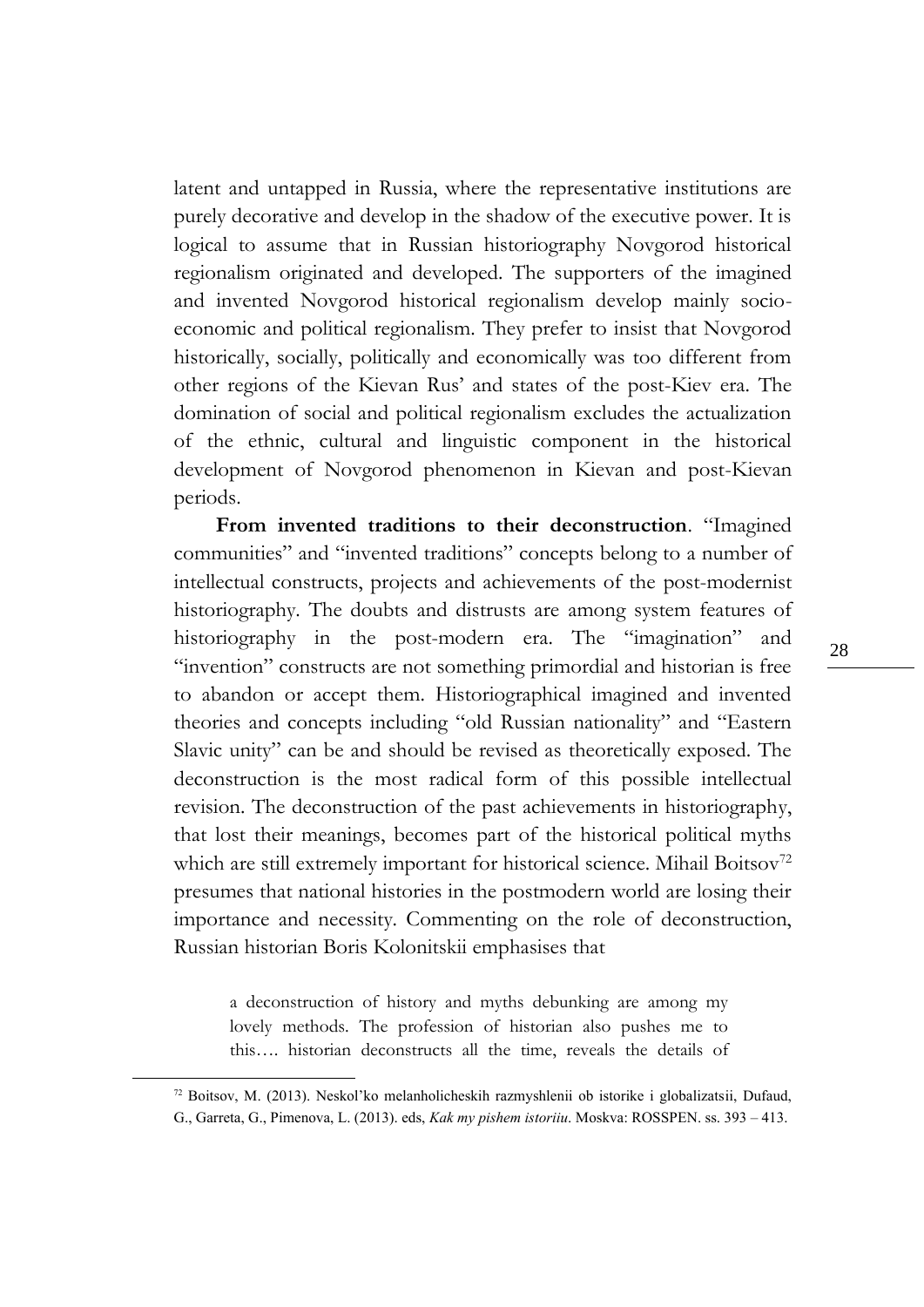contradictions. Professional historians are known as suspicious people ... I would name another reason for our interest in the topic of "design" and "deconstruction" ... this approach proves the social importance of his profession for historian ... it could have the opposite effect, historians may say, "if history is invented - is it science in general?"... historians, deconstructing historical myths, prove the importance of their craft for society, they belong to… deconstruction of historical myths sometimes can be understood as the revenge of historians to society that does not recognise them<sup>73</sup>.

This possible and hypothetical deconstruction of East Slavic historiographical myth will not lead to significant consequences and changes for Ukrainian historiography. The deconstruction of historical memory and collective representations about the past historiographically stimulate different ideas about national histories. Russian historian Nikolai Koposov<sup>74</sup> believes that various particularistic identities in the contemporary post-national world become more influential. Therefore national schemes of general histories gradually are replaced by recognition of unpleasant for traditional historiography fact that numerous histories with strong and expressed regional levels form the core and the main vectors of the development of modern historical imagination.

The general scheme of Ukrainian history is developed and politically institutionalised. It is based on the principle of ethnocentrism and continuity between Kievan Rus' and other states that historically were located in the territory of modern Ukraine. The consequences of this deconstruction for Russian historiography can be more significant. The hypothetical rejection of Kievan heritage can be an important stimulus for the development of national and historical imagination. The author believes that modern Russian historiography of Kievan Rus' history and its later historical heirs develop in inertia based model. The old

1

<sup>73</sup> Kolonitskii, B. (2009). Istoriki, dekonstruiruia istoricheskie mify, dokazyvaiut obshchestvu vazhnost' svoego remesla, retrived in <http://urokiistorii.ru/current/view/2009/10/kolonitskii>

<sup>74</sup> Koposov, N. (2013). Istoricheskie poniatiia v mire bez budushchego, Dufaud, G., Garreta, G., Pimenova, L. (2013). eds, *Kak my pishem istoriiu*. Moskva: ROSSPEN. ss. 57 – 93.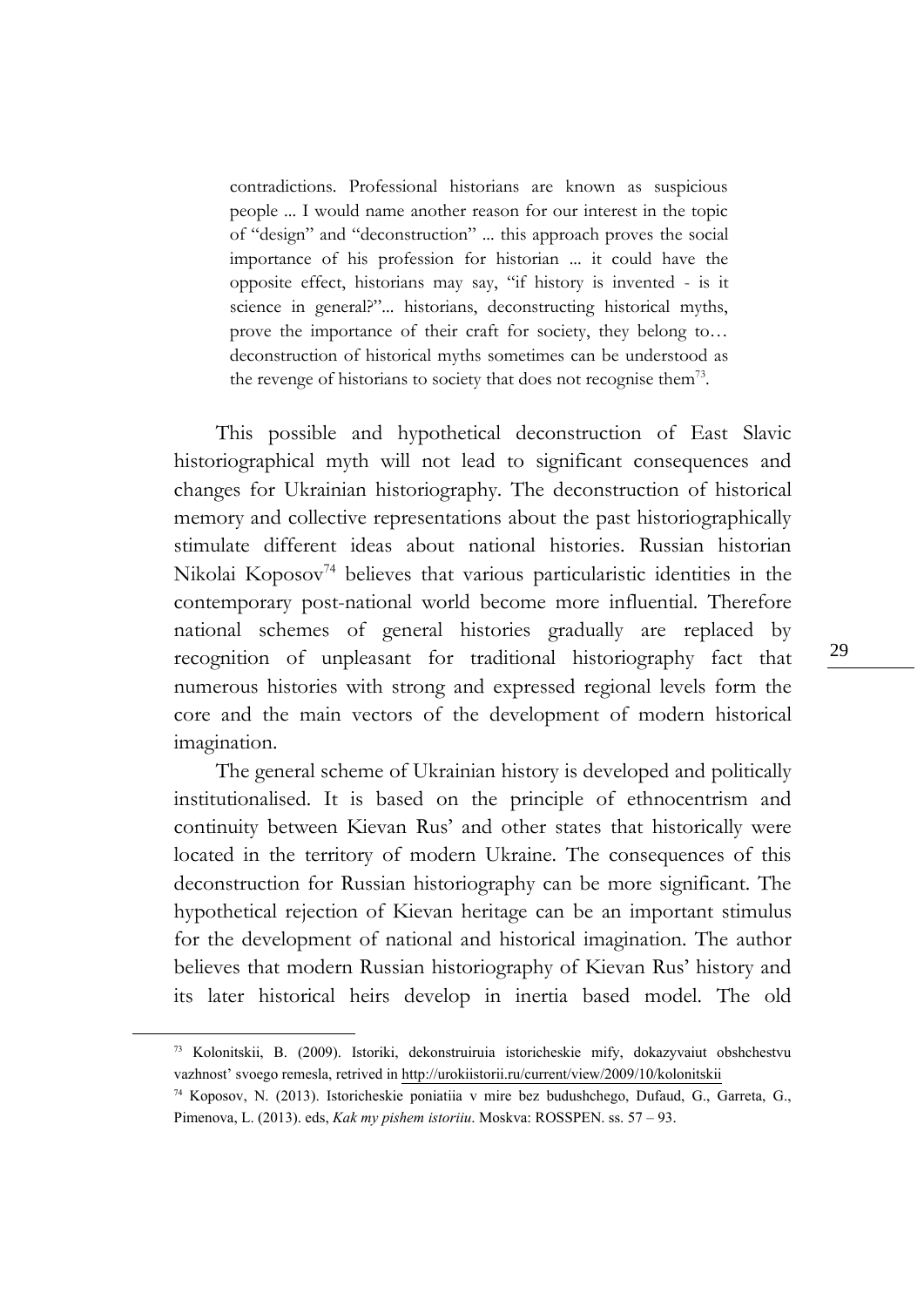historiographical description and interpretation dominate, alternative viewpoints in Russian historiography are almost invisible. The deconstruction of extremely ideologized and mythologized "old Russian nationality" and "Eastern Slavic unity" concepts in Russian historiography is extremely hypothetical and speculative. The author presumes that this transformation can provide the professional historical community with the new vectors of development that will positively affect on transformations of historical imagination.

**From constructivism to a new historiographical agenda**. Where can we come after the possible rejection of "old Russian nationality" concept? How will we write a history of Russia in isolation from Kievan mythical heritage in our collective historical imagination? Will the regional factor active in processes of development and transformation of historical imagination and historical consciousness in Russia? Our possible and hypothetical answers these questions can help us to formulate a new agenda for the historical community in Russia.

The rejection of "old Russian nationality" concept will stimulate the development of national and historical imaginations and inspire historians to search new ancestors which will not common with ancestors of political and geographical neighbours. These changes will assist in the transformation of collective historiographical representations of Kievan Rus'. The idea that early medieval Russian state was a country of some strange old Russian nationality and common state of three eastern Slavic nations is an anachronistic and politically motivated concept. It is difficult to perceive the Kievan Rus' as a state because it was not a single state in the modern understanding of this political concept. Arab sources of the 10th century fixed three (Kūyāba, Ṣalāwiya, Arṯāniya) East Slavic "states". The rise and development of Kiev and Novgorod did not lead to the complete unification of regional processes and features. After *kniaz'* (prince) Igor massacre by *drevliane* Olga who persecuted their prince Mal.

The princes are mentioned in treaty with Byzantium in the 944. In the 978 Vladimir captured Polotsk and killed local prince Rogvold, but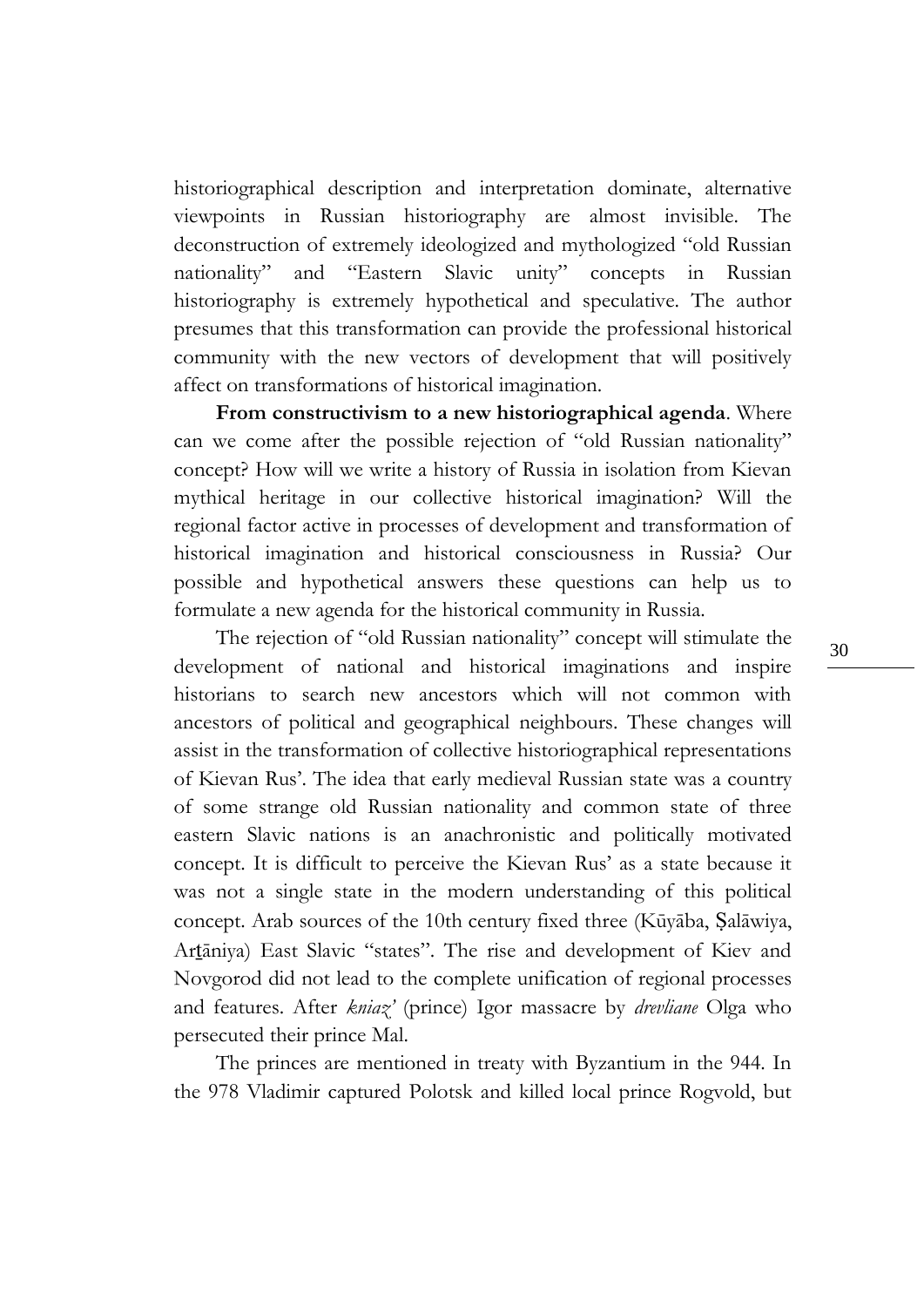that did not stop the region from further secession from Kiev. Russian state in the 11th, 12th and 13th centuries wasn't united and of every death of *velikii kniaz'* (great prince) provoked territorial fragmentation. Kievan Rus' as a state existed only in historical and political imaginations of historians in the 20th century. The belief in the idea of old Russian nationality makes it difficult to search, imagine and invent historical and political ancestors of modern Russia.

The role of Novgorod in development and transformation of traditions of statehood was ignored. The actualization of Novgorod narratives can assist to the development of new schemes of Russian history that needs secession from Kievan Ukrainian history. It is very interesting to imagine how great historical narratives in Russia will develop if they will be free from the ideological bondage and purify from Moscow centrism and domination of social and economic history. It is enough to recall the highlights of Kievan Rus' political history to understand that the political aspirations and potentialities of Novgorod did never coincide with Kievan political preferences. Ancient Russia was not among geographically and territorially stable states. The Novgorod secessions attempts confirm this presumption. A history of Russia as a nation-state in this context can be started with a history of Novgorod, and Kiev in this context can be imagined as Ukrainian political usurper. Novgorod centrism in a history of Russian state can positively influence on the actualization of the regional levels and dimensions in the post-Kievan historical processes.

A history of Russia after Mongols conquest may be imagined in a regional coordinate system. The refusal from Moscow-centered historiographical canon can be very productive for the development of national historical imagination. Novgorod and Pskov feudal republics, the Grand Princedom of Tver', Riazan' Princedom, Viatka land, Uglich Princedom can be imagined as proto-national Russian states, regional forms and levels of historical process or victims of Moscow aggression. Deconstructing official forms of history can assist to the abandonment of positivist version of history as predominantly political eventual history. Several versions of a history or regionalized historical processes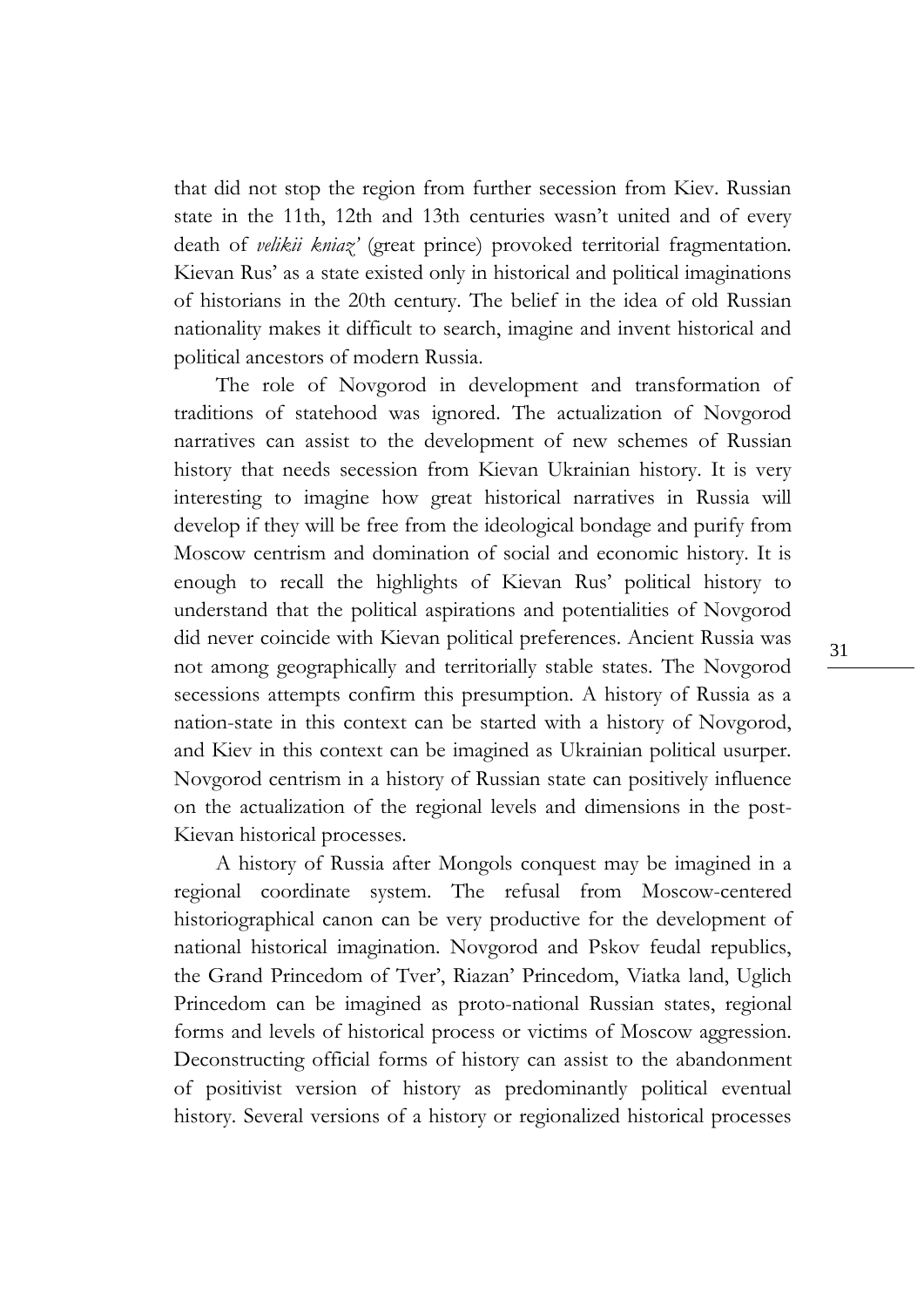can replace old general schemes or coexist with other versions of Russian history.

These histories can be imagined in various systems of theoretical and methodological coordinates. Unfortunately, the reality of modern Russian historiography is completely different. Historical studies continue to evolve in a traditional coordinates system, and a history is still written as a predominantly political and socio-economic. Russian historiography continues to develop in the conservative inertia model. The transformation of this archaic theoretical and methodological viewpoints and canons of history writing will become possible only after several generations of the post-Soviet historians will change. The new versions and interpretations of a history are hypothetical and their appearance is possible theoretically, but it is a question of an uncertain future.

#### **Bibliography**

- 1. Anderson, B. (1983). Imagined Communities: Reflections on the Origin and Spread of Nationalism. London: Verso
- 2. Baran, V. (1998). Davni slov'iany. Kyiv: Vydavnychyi dim "Al'ternativy"
- 3. Boitsov, M. (2013). Neskol'ko melanholicheskih razmyshlenii ob istorike i globalizatsii, Dufaud, G., Garreta, G., Pimenova, L. (2013). eds, *Kak my pishem istoriiu*. Moskva: ROSSPEN. ss. 393 – 413.
- 4. Danilevskii, I. (2015). "Tam, gde my ozhidaem uvidet' odno, liudi proshlogo vidiat drugoe", *Arzamas*, 2015, 12 – 18 marta,<http://arzamas.academy/materials/469>
- 5. Friedman, J. (1992). Myth, History, and Political Identity, *Cultural Anthropology*. Vol. VII.
- 6. Friedman, J. (2001). History, Political Identity and Myth, *Lietuvos etnologija. Lithuanian Ethnology. Studies in Social Anthropology and Ethnology*. no 1.
- 7. Froianov, I. (1978). Drevnerusskaia narodnost', Mavrodin, V. (1978), ed. *Sovetskaia istoriografiia Kievskoi Rusi*. Leningrad: Nauka, ss. 36 – 42.
- 8. Froianov, I. (1980). Kievskaia Rus'. Ocherki sotsial'no-politicheskoi istorii. Leningrad: Izdatel'stvo Leningradskogo universiteta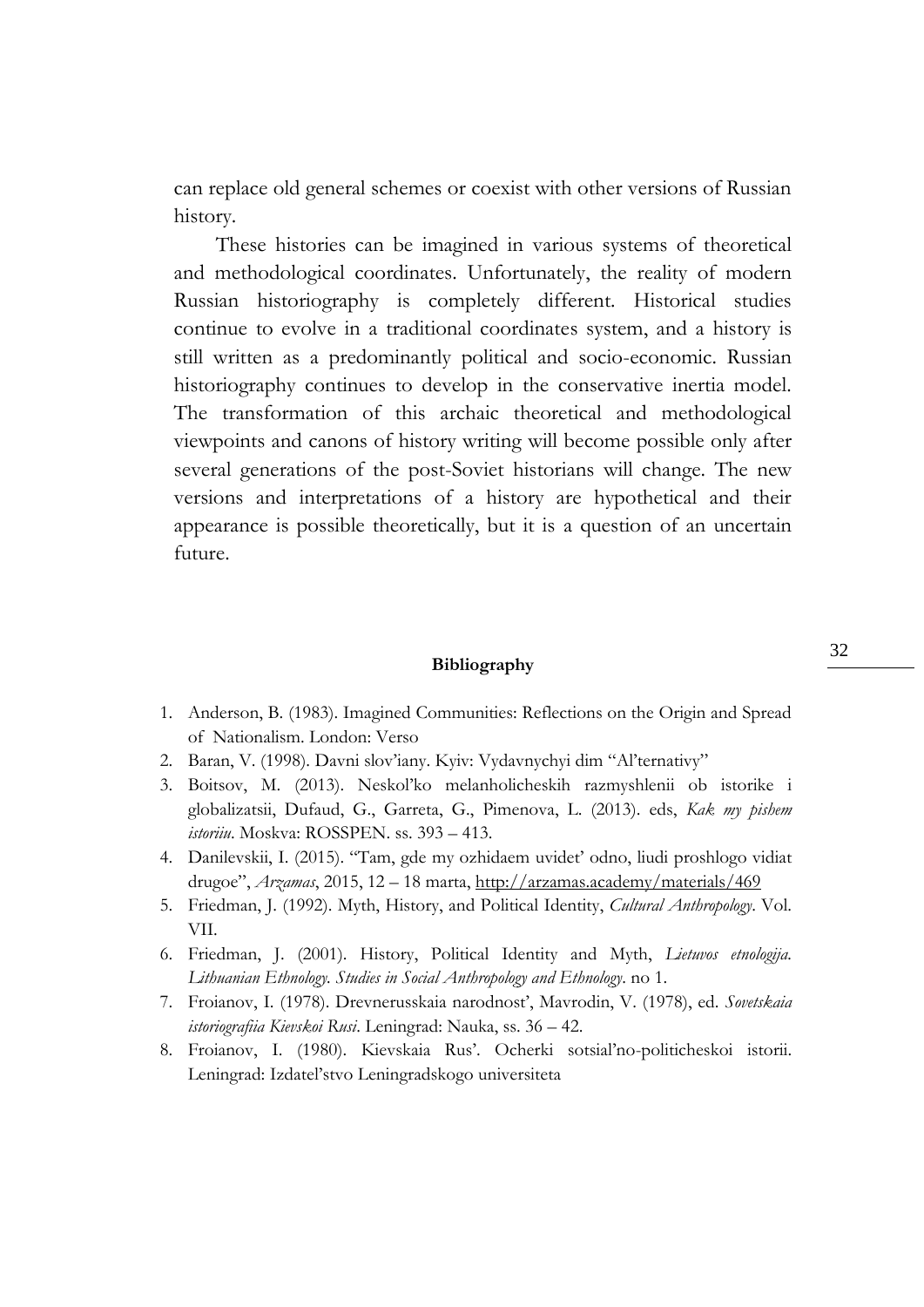- 9. Froianov, I. (1990). Sovetsakaia istoriografiia drevnerusskoi narodnosti, Froianov, I. (1990). Kievskaia Rus'. *Ocherki otechestvennoi istoriografii*. Leningrad: Izdatel'stvo Leningradskogo universiteta, ss. 6 – 29.
- 10. Furman, D. (2010). Ot Rossiiskoi imperii k russkomu demokraticheskomu gosudarstvu, *Neprikosnovennyi zapas*, no 5 (73)
- 11. Gadlo, A. (1978). Etnogenez vostochnyh slavian, Mavrodin, V. (1978), ed. *Sovetskaia istoriografiia Kievskoi Rusi*. Leningrad: Nauka, ss. 13 – 35.
- 12. Gadlo, A. (1978). Vostochnye slaviane, Rus' i neslavianskie plemena Vostochnoi Evropy, Mavrodin, V. (1978), ed. *Sovetskaia istoriografiia Kievskoi Rusi*. Leningrad: Nauka, ss. 43 – 60.
- 13. Haliavin, N. (2009). Obraz Velikogo Novgoroda v otechestvennoi istoriografii. Tereshkina, D. (2009). ed. *Novgorodika-2008. Vechevaia respublika v istorii Rossii*. Velikii Novgorod: Novgorodskii gosudarstvennyi universitet imeni Iaroslava Mudrogo, vol. 1, ss. 76 – 91.
- 14. Hobsbawm, E., Ranger, T. eds. (1983). *The Invention of Tradition*. Cambridge University Press.
- 15. Holubets' M. (1935). Velyka istoriia Urkajiny. L'viv: Vydavnytstvo Ivana Tyktora
- 16. Hrushevs'kyi, M. (1904 1907). Istoriia Ukrajiny-Rusy. L'viv
- 17. Hrushevs'kyi, M. (1904). Zvychaina skhema "russkoi" istoriji ji sprava ratsional'noho ukladu istoriji skhidnoho slov'ianstva, Wynar, L. (1985). Najvydatnishyi istoryk Ukrajiny Mykhailo Hrushevs'kyi (1866 – 1934). [n.p.]: Suchasnist'
- 18. Hrushevs'kyi, M. (1913). Illiustrirovannaia istoriia ukrainskogo naroda. Sankt-Peterburg
- 19. Hrytsak, Ia. (2003). Ukrainaskaia istoriografia. 1991 2001. Desiatiletie peremen, *Ab Imperio*, no 2
- 20. Iakovenko, N. (2005). Narys istoriji Seredn'ovichnoji i rann'omodernoji Ukrajiny. Kyiv: Krytyka
- 21. Iakovenko, N. (2012). Ocherk istorii Ukrainy v Srednie veka i Rannee Novoe vremia. Moskva: Novoe literaturnoe obozrenie
- 22. Ianov, A. (2005). V nachale byla Evropa. U istokov tragedii russkoi gosudarstvennosti,<http://polit.ru/article/2005/08/26/intro/>
- 23. Iusova, N. (2001), Heneza kontseptu "davn'iorus'ka narodnist'" u radians'kii istorychnii nautsi, Ukrajins'kyi istorychnyi zhurnal, mo 6, ss. 35 – 64.
- 24. Iusova, N. (2001), Henezys kontseptsiji davn'iorus'koji narodnosti v istorychnii nautsi SRSR. Vinnytsia: Konsol'
- 25. Iusova, N. (2006). "Davn'oirus'ka narodnist'": zarodzhennia i stanovlennia kontseptsiji v radians'kij istoruchnij nautsi (1930-ti – persha polovyna 1940-h rokiv). Kyiv: Stylos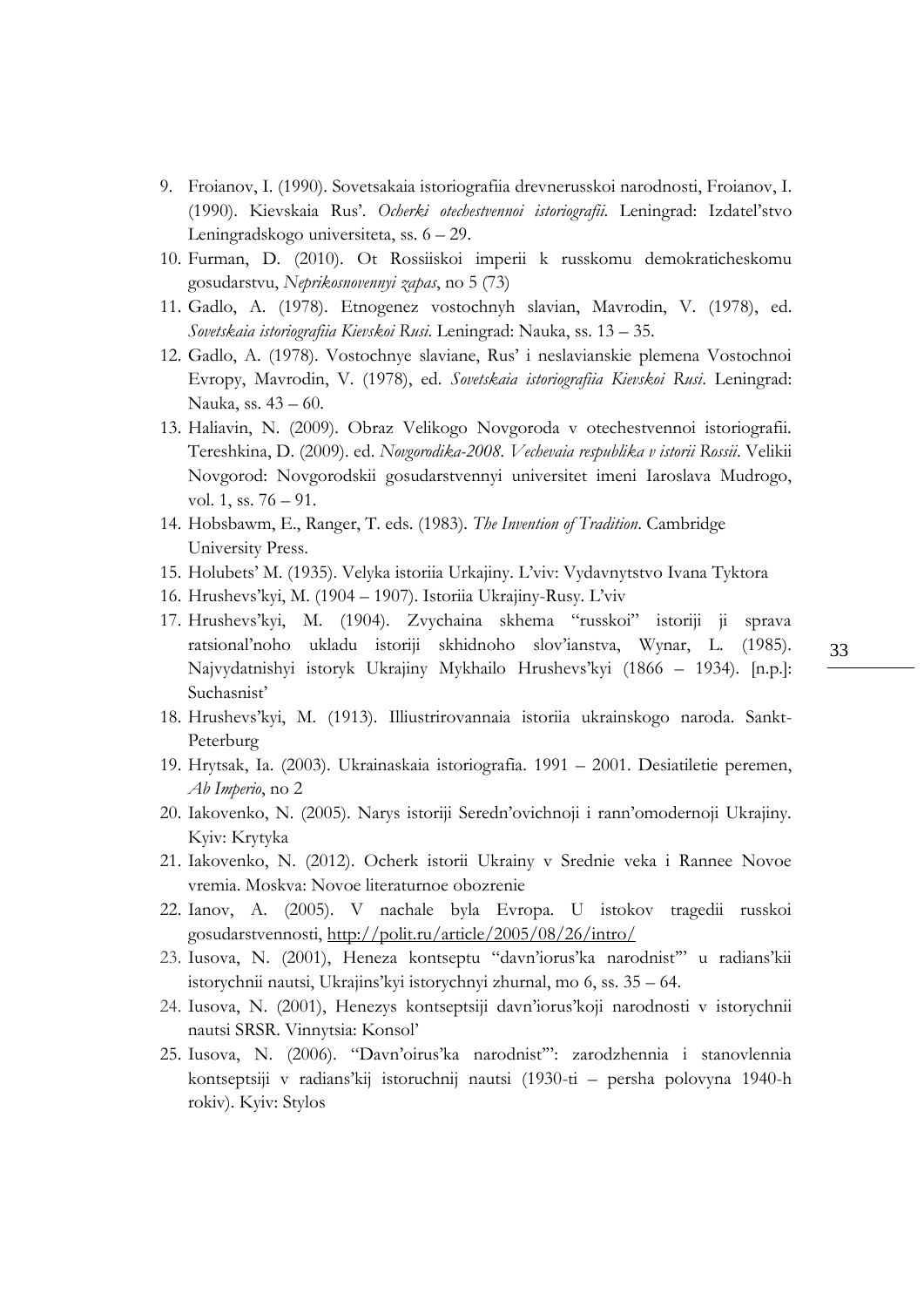- 26. Kas'ianov, H. (2009). Natsionalizatsiia istorii v Ukraine, retrived in <http://www.polit.ru/lectures/2009/01/06/ucraine.html>
- 27. Kohut, Z. (2004). Korinnia identychnosti. Studiji v rann'omodernoji ta modernoji istoriji Ukrajiny. Kyiv: Krytyka
- 28. Kolonitskii, B. (2009). Istoriki, dekonstruiruia istoricheskie mify, dokazyvaiut obshchestvu vazhnost' svoego remesla, retrived in <http://urokiistorii.ru/current/view/2009/10/kolonitskii>
- 29. Koposov, N. (2013). Istoricheskie poniatiia v mire bez budushchego, Dufaud, G., Garreta, G., Pimenova, L. (2013). eds, *Kak my pishem istoriiu*. Moskva: ROSSPEN. ss. 57 – 93.
- 30. Kostomarov, N. (1863). Severnorusskie narodopravstva vo vremena udel'novechevogo uklada (istoriia Novgoroda, Pskova i Viatki). Sankt-Peterburg: Obshchestvennaia pol'za
- 31. Kostomarov, N. (1903). Dve russkie narodnosti, Kostomarov, N. (1903). *Istoricheskie monografii i issledovaniia*. Tom 1. Sankt-Peterburg: Tipografiia M.M. Stasiulevicha, ss. 31 – 65.
- 32. Kostomarov, N. (1903). Sobranie sochinenii. Sankt-Peterburg
- 33. Kotliar, M. (1998). Drevnerusskaia gosudarstvennost'. Sankt-Peterburg: Aleteiia
- 34. Kovalenko, G. (2009). Velikii Novgorod: vzgliad iz Evropy. Tereshkina, D. (2009). ed. *Novgorodika-2008. Vechevaia respublika v istorii Rossii*. Velikii Novgorod: Novgorodskii gosudarstvennyi universitet imeni Iaroslava Mudrogo, vol. 2, ss. 3 – 16.
- 35. Lindner, R. (1997). Niazmennasts' i zmeny ŭ postsavetskai histaryiahrafii Belarusi, *Belarusika. Albaruthenica*, vol. 6, no 1
- 36. Lindner, R. (1999). New Directions in Belarusian Studies besieged past: national and court historians in Lukashenka's Belarus, *Nationalities Papers*, vol. 27, no 4.
- 37. Lukin, P. (2006). O sotsial'nom sostave novgorodskogo vecha XII XIII vekov po letopisnym svodam. Gimon, T. (2006) ed. *Drevneishie gosudarstva Vostochnoi Evropy. 2004. Politichesskie instituty Drevnei Rusi*. Moskva: Izdatel'skaia firma "Vostochnaia literatura" RAN. ss. 164 – 209.
- 38. Makarov, N. (2009) ed., Velikii Novgorod i Srednevekovaia Rus'. Sbornik statei k 80-letiiu akademika V.L. Ianina. Moskva: Pamiatniki istoricheskoi mysli
- 39. Mavrodin, V. (1939). Obrazovanie Russkogo natsional'nogo gosudarstva. Leningrad – Moskva: Gosudarstvennoe sotsial'no-ekonomicheskoe izdatel'stvo
- 40. Mavrodin, V. (1945). Obrazovanie Drevnerusskogo gosudarstva. Leningrad: Izdatel'stvo Leningradskogo gosudarstvennogo universiteta
- 41. Mavrodin, V. (1946). Drevniaia Rus'. Proiskhozhdenie russkogo naroda i obrazovanie Kievskogo gosudarstva. Moskva: Ogiz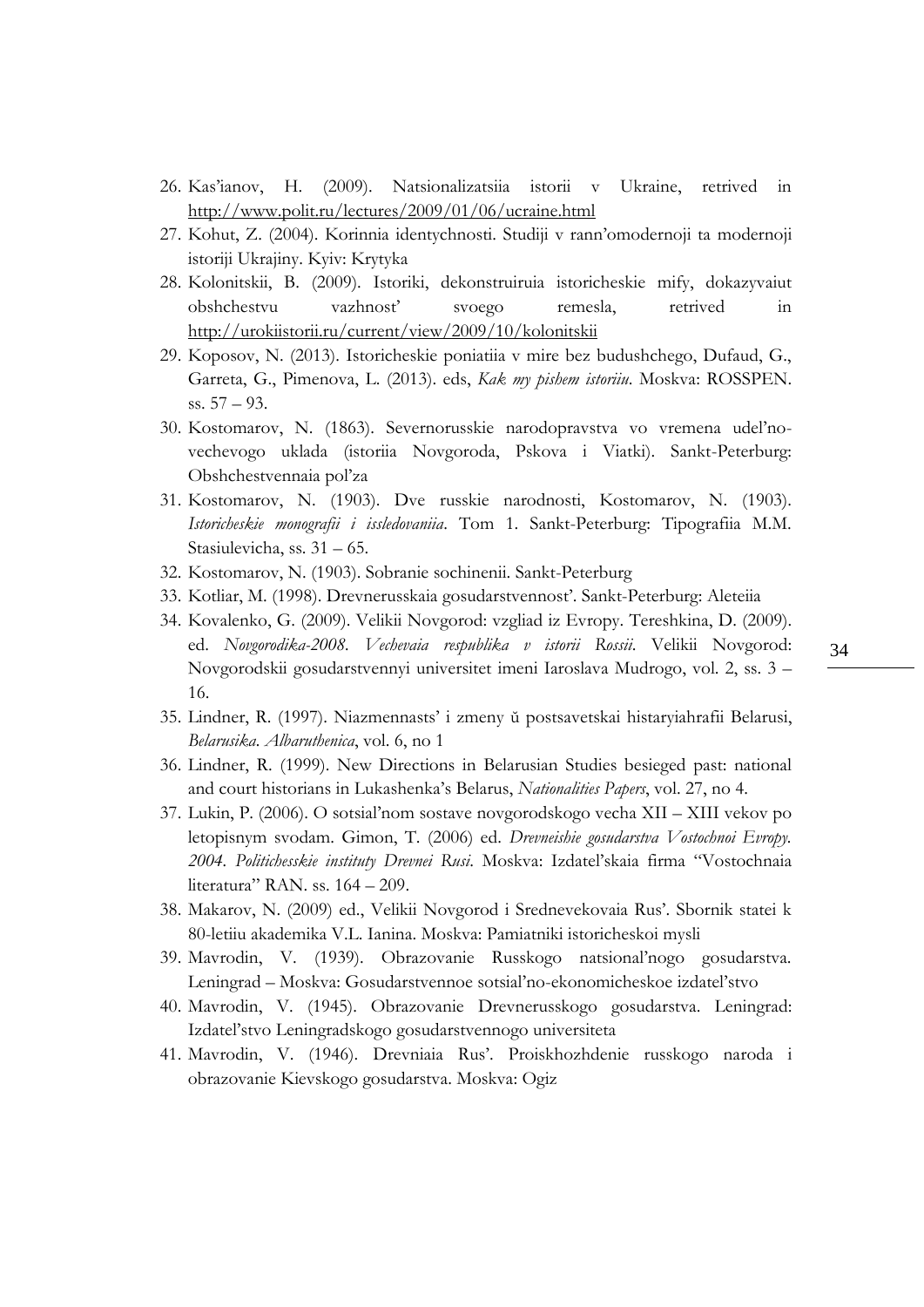- 42. Mavrodin, V. (1951). Obrazovanie edinogo Russkogo gosudarstva. Leningrad: Izdatel'stvo Leningradskogo gosudarstvennogo universiteta
- 43. Mavrodin, V. (1971). Obrazovanie Drevnerusskogo gosudarstva i formirovanie drevnerusskoi narodnosti. Moskva: Vysshaia shkola
- 44. Mavrodin, V. (1978). Proiskhozhdenie russkogo naroda. Leningrad: Izdatel'stvo Leningradskogo universiteta
- 45. Miller, A. (2013). Rol' ekspertnyh soobshchestv v politike pamiati v Rossii, *Politiia*, no 4 (71), ss. 114 – 126.
- 46. Nasonov, A. (1951). "Russkaia zemlia" i obrazovanie territorii Drevnerusskogo gosudarstva. Moskva: Izdatel'stvo Akademii nauk SSSR
- 47. Navuka ta stratehii pratsy z minulym. Dyskusiia ŭ mezhah seminara "Suchasnae belaruskae myslenne", Instytut satsyialogii, Instytut filasofii NAN, 16 sakavika 2006 hoda, *Palitychnaia sfera*, 2006, no 6
- 48. Nesin, M. (2009). Bitva mezhdu moskovskimi polkami i novgorodskoi sudovoi rat'iu bliz sela Korostyn' letom 1471 goda. Tereshkina, D. (2009). ed. *Novgorodika-2008. Vechevaia respublika v istorii Rossii*. Velikii Novgorod: Novgorodskii gosudarstvennyi universitet imeni Iaroslava Mudrogo, vol. 1, ss. 189 – 194.
- 49. Nikolaeva, L. (2009). Kul'turnye i iazykovye kontakty Novgoroda i Ganzy. Tereshkina, D. (2009). ed. *Novgorodika-2008. Vechevaia respublika v istorii Rossii*. Velikii Novgorod: Novgorodskii gosudarstvennyi universitet imeni Iaroslava Mudrogo, vol. 2, ss. 17 – 23.
- 50. Ostashova, N. (2009). Istoricheskie simvoly Novgorodskoi vechevoi respubliki v politicheskoi pamiati Rossii. Tereshkina, D. (2009). ed. *Novgorodika-2008. Vechevaia respublika v istorii Rossii*. Velikii Novgorod: Novgorodskii gosudarstvennyi universitet imeni Iaroslava Mudrogo, vol. 2, ss. 156 – 164.
- 51. Petrov, A. (2009). K voprosu o haraktere i itogah sotsial'no-politicheskogo razvitiia Velikogo Novgoroda v XI – XV vekah. Tereshkina, D. (2009). ed. *Novgorodika-2008. Vechevaia respublika v istorii Rossii*. Velikii Novgorod: Novgorodskii gosudarstvennyi universitet imeni Iaroslava Mudrogo, vol. 1, ss. 11 – 29.
- 52. Pivtorak, H. (2001). Pohodzhennia ukrajintsiv, rosiian, bilorusiv ta jihnih mov. Mify i pravda pro tr'oh brativ slov'ians'kyh zi "spil'noji kolysky". Kyiv: Akademiia
- 53. Sedov, V. (1999). Drevnerusskaia narodnost'. Istoriko-arheologicheskoe issledovanie. Moskva: Iazyki russkoi kul'tury
- 54. Shnirel'man, V. (2003). Voiny pamiati. Mify, identichnost' i politika v Zakavkaz'e. Moskva: Akademkniga
- 55. Smith A. (2002). Natsionalizm i istoriki, *Natsii i natsionalizm*. Moskva: Praksis
- 56. Thomson, D. (1968). Must History stay Nationalistic? The Prison of Closed Intellectuals Frontiers, *Encounter*, vol. 30, no 6.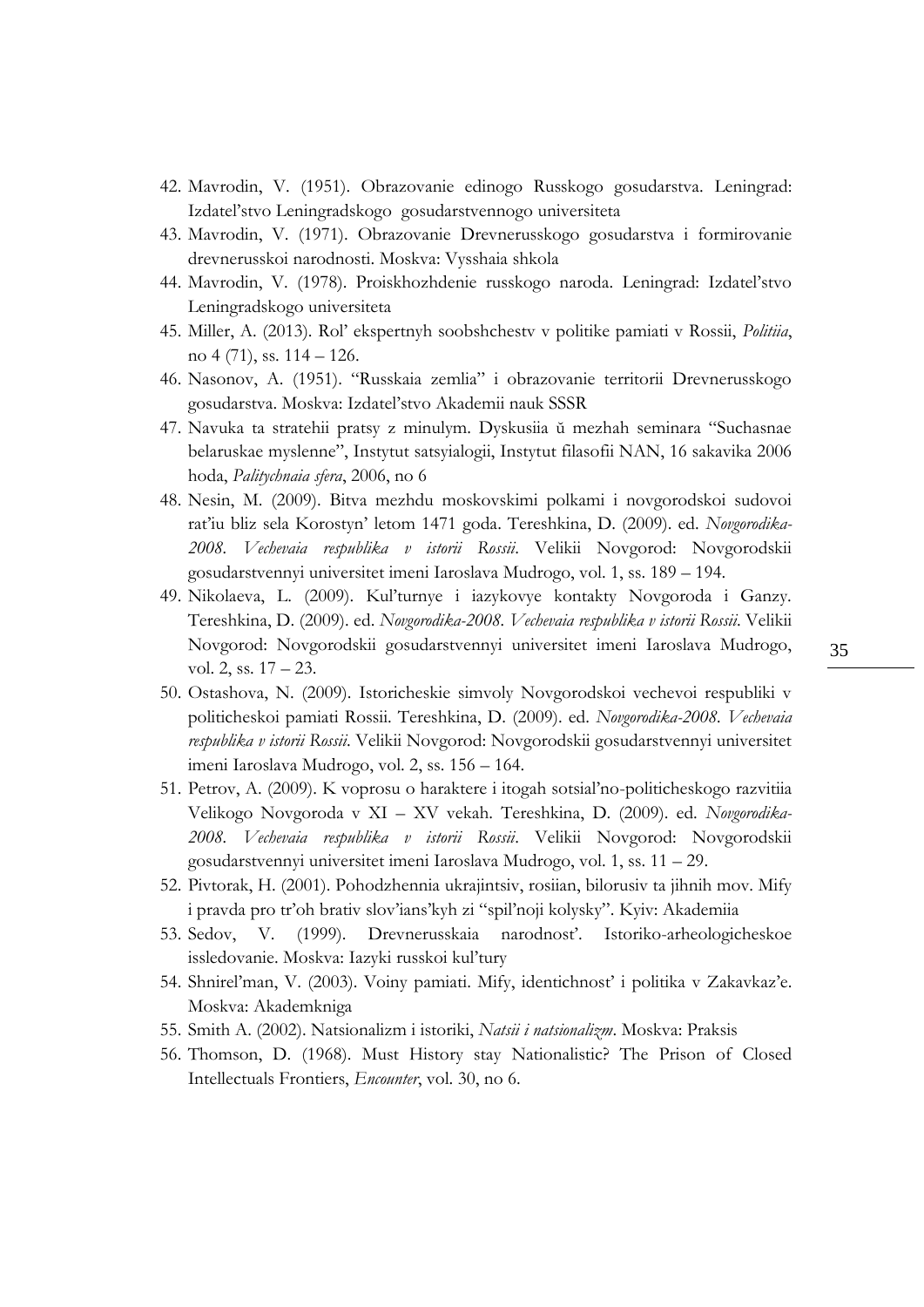- 57. Tihomirov, M. (1950). Kyjivs'ka Rus', *Naukovi zapysy Instytutu Istoriji AN URSR*, vol. 3, ss.  $18 - 35$ .
- 58. Tihomirov, M. (1954). Znachenie Drevnei Rusi v razvitii russkogo, ukrainskogo i belorusskogo narodov, *Voprosy istorii*, no 6, ss. 19 – 26.
- 59. Tolochko O. (1994). Rus': derzhava i obraz derzhavy. Kyiv: Instytut istoriji NAN Ukrajiny
- 60. Tolochko, A. (1999). Himera Kievskoi Rusi. *Rodina*, no 8, ss. 28 30.
- 61. Tolochko, A. (2014). "Diskussii v istorii mogut dlit'sia vekami", *Polit.ru* 22 aprelia, retrived in [http://polit.ru/article/2014/04/22/tolochko\\_interview1/](http://polit.ru/article/2014/04/22/tolochko_interview1/)
- 62. Tolochko, A. (2014). "Nado nauchit'sia vosprinimat' svoiu istoriiu kak samostoiatel'nuiu velichinu", *Polit.ru* 28 aprelia, retrived in [http://polit.ru/article/2014/04/28/tolochko\\_interview2/](http://polit.ru/article/2014/04/28/tolochko_interview2/)
- 63. Tolochko, P. (1987). Drevniia Rus'. Ocherki sotsial'no-politicheskoi istorii. Kiev: Naukova dumka
- 64. Tolochko, P. (2005). Drevnerusskaia narodnost'. Voobrazhaemaia ili real'naia. Sankt-Peterburg: Aleteyia
- 65. Tolochko, P. (2008). Kyjivs'ka Rus', Kyiv i Rus', Tolochko, P. (2008). *Vybranni tvory 1998 – 2008 rokiv*. Kyiv: Akedemperidika. ss. 7 – 28.
- 66. Tolochko, P. (2008). O iazyke drevnih kievlian i novgorodtsev, Tolochko, P. (2008). *Vybranni tvory 1998 – 2008 rokiv.* Kyiv: Akedemperidika. ss. 258 – 267.
- 67. Tolochko, P. (2010). Drevnerusskaia narodnost'. Voobrazhaemaia ili real'naia. Kiev: Adef-Ukrajina
- 68. Usmanova, D. (2003). Sozdavaia natsional'nuiu istoriiu tatar: istoriograficheskie i intellektual'nye debaty na rubezhe vekov, *Ab Imperio*, no 3
- 69. Varnavskii, P. (2003). Granitsy sovetskoi buriatskoi natsii: natsional'no-kul'turnoe stroitel'stvo v 1926 – 1929 godah v proektah natsional'noi intelligentsii i natsionalbol'shevikov, *Ab Imperio*, no 1
- 70. Zalizniak, L. (1997). Vid sklavyniv do ukrajins'koji natsiji. Kyiv: Vydavnytsvo "Biblioteka ukrajintsia"
- 71. Zernii, Iu. (2008) ed. *Istorychna pam'iat iak pole zmahan' za identychnist': materialy "kruhloho stolu" 22 kvitnia 2008 roku*. Kyiv: NISD
- 72. Zwiklinski, S. (2003). Tatarizm vs bulgariszm: "pervyi spor" v tatarskoi istoriografii, *Ab Imperio*, no 2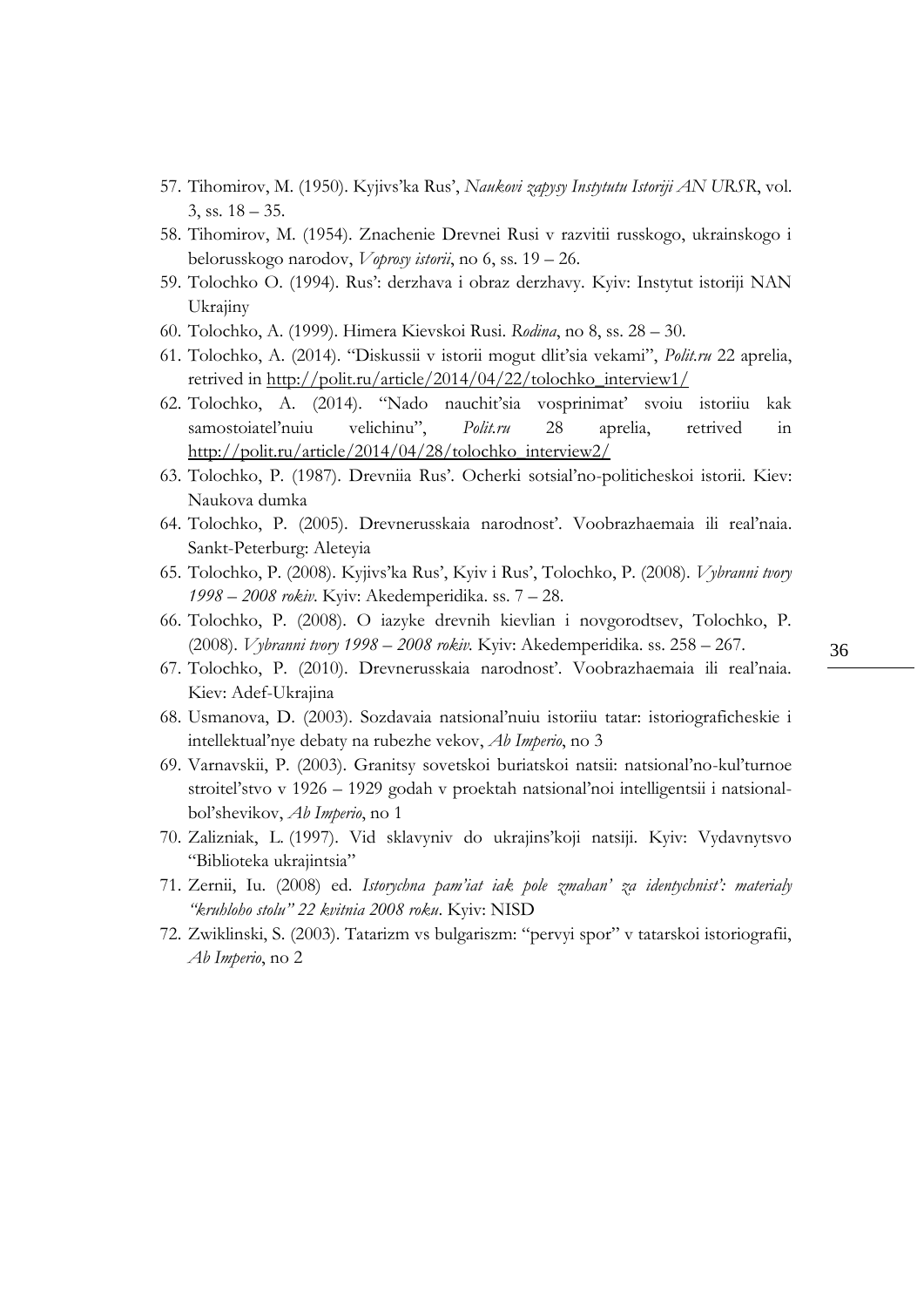## **Russian World In Ukraine: Soft Power implementation in Crimea and "Novorossiia"**

*In this paper the author marshals the implementation of soft power throughout the articulation of the concept of the Russian World in Russian political discourse. The article applies such discourse based on the empirical example of Ukraine, Crimea before 2014 and Novorossia. The thesis is also important showing in a theoretical fashion that soft empowerment is not only the tool of statecraft used by Western Democratic states, rather than multiple and universal political notions. Key Words: Rothman, Nye, soft power, discourse, Crimea, "Novorossiia"*

*В статье автор анализирует имплементацию мягкой силы Российской Федерации на примере Украины через идею Русского Мира. Данный анализ необходим для иллюстрации, как не-демократическая политическая сила способна сконструировать концепт мягкой силы, что отрицал Най в работе 2004 года.*

*Ключевые слова: Роттман, Най, мягкая сила, дискурс, Крым, "Новороссия"*

The concept of the Russian World has a long history and, as such, was born in the 90s. In 2014, Vladimir Putin described the concept of the Russian World as «русский мир может и должен объединить всех, кому дорого русское слово и русская культура, где бы они ни жили, в России или за её пределами. Почаще употребляйте это словосочетание — «русский мир». (Sycheva, 2007) The current concept includes socio-cultural, political, historical, linguistic and philosophical aspects, variously examining and revealing such an idea<sup>1</sup>.

In our analysis we try to present the image of the Russian political World, throughout the prism of non-tangible aspects, namely the concept of soft power.

The main means of promotion of the Russian World is not policy material presented above, but non-material. I believe that one of the best

<sup>&</sup>lt;sup>1</sup> Main sources used: Marlene Laurelle (2004), (2015), (2015). Oleksii Polegkyi (2011). Igor Zevelev (2014), (2016). Andis Kudors (2015). Givi Gigitashvili (2016). Пётр Щедровицкий (2000). Orysia Lutsevych (2016).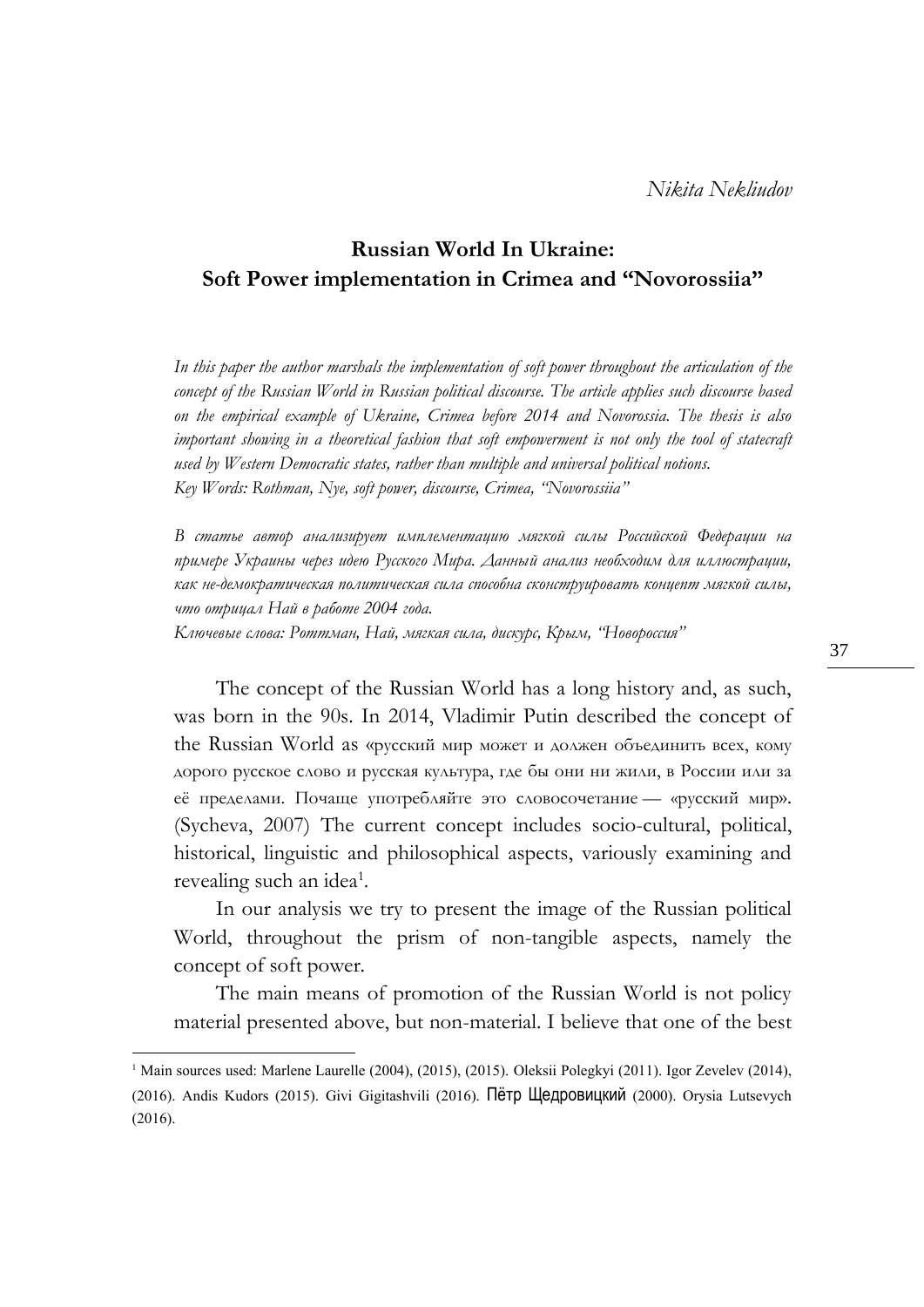theoretical adaptation of the concept of soft power was produced by Rothman. (Rothman, 2011 p.50-51) The analysis of soft power provided by Rothman is extremely profound: the author focuses on the typology of power, the so-called "dichotomous and continuous power". In his interpretation, "soft power" should include institutional (agenda-setting) and rhetoric (attraction) forms of empowerment. The scholar also shows the mechanisms for the application of soft power. Rothman identifies the following mechanisms in a way of norm diffusion and rhetoric and discourse control. In fact, the focal point is the discursive spread of what the government finds as normal and right. Such norms can exist on several levels of states (in this case, Ukraine and Russia) relations: from interstate-level, to some sub-national minorities, or segments of the population sharing a collective identity. Rules can be distributed through various groups, societies. Strategically speaking, the creation of certain identical/rhetorical discourses is important for the actors of world politics in the spread of its influence. It is worth noting that this intellectual framework allows to say that soft power is a socially constructed concept, and therefore has a certain mobility and flexibility, and, moreover, as noted by J. Mattern (Mattern, 2005 p. 595) legitimacy. «Legitimacy, that is, is the core of the process by which attraction is socially constructed. Legitimacy is taken as a necessary condition for true argument (and thus persuasion)». (ibid)

It is important to note that the concept of the Russian World is built, of course, on the basis of Russia's political conservatism, which appeared shortly after the election of Putin for a third term in 2012. It is easy to see if only we list the main aspects of the New Concept of Russian Foreign Policy: morality/spirituality, justice, dignity, responsibility, honesty, clemency, assibillity.

The Kremlin understands morality as respect for "traditional" values: the heterosexual family (non-recognition of LGBT rights); an emphasis on having children as a basis for individual life but also for the country's demographic health; the fight against alcoholism; and respect for the elderly and for hierarchy. This has been put into practice in a series of new laws, or draft laws, since 2012, including the law against so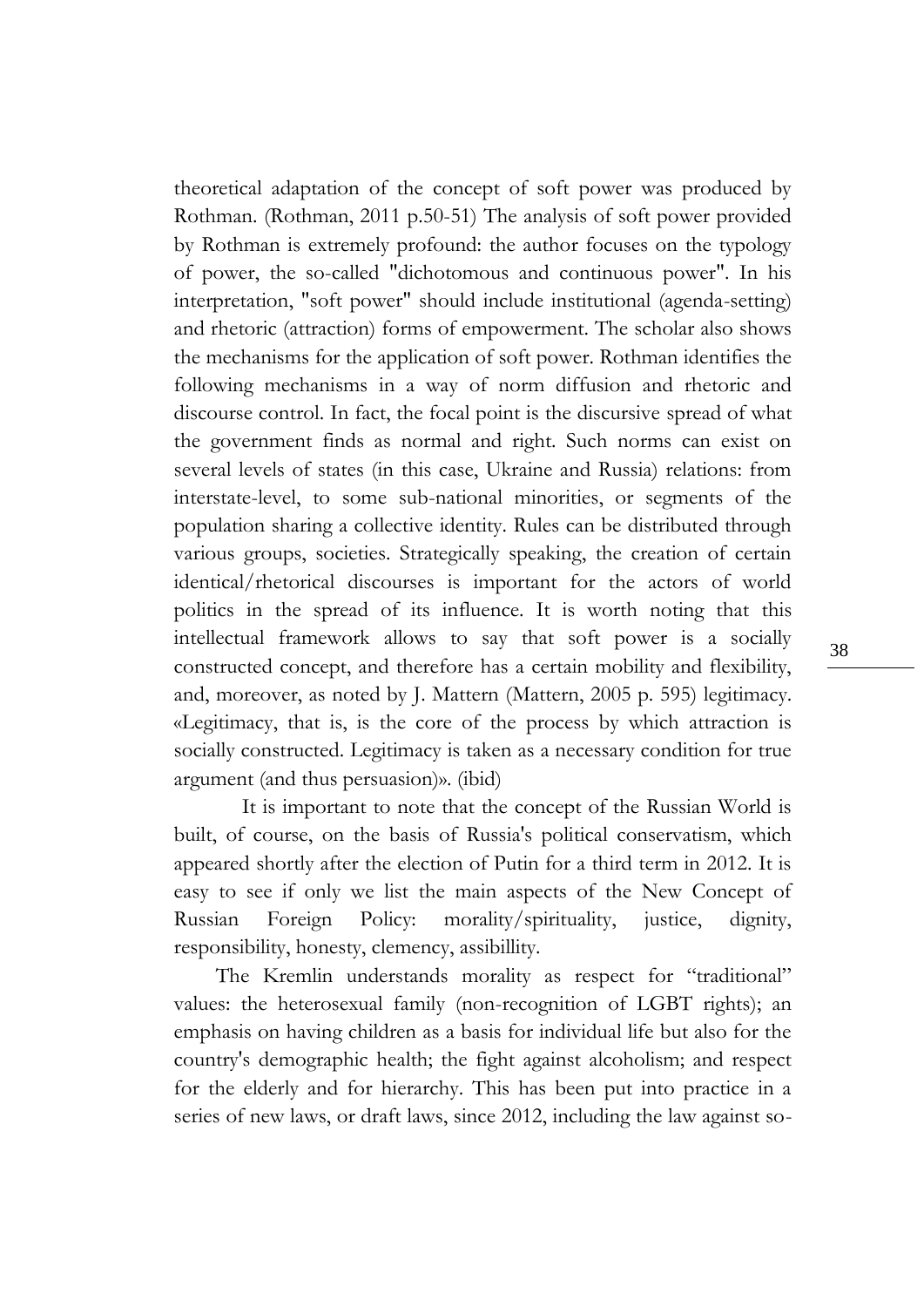called gay propaganda, the anti-blasphemy law in response to the Pussy Riot trial, the Internet restriction bill in the name of child protection, the ban on obscene language in movies, books, and music, and others. (Laurelle, 2015 p.20-21)

We noted above that soft power has two basic forms namely, institutional (agenda setting) and rhetoric (norms distribution). Regarding Russia's policy on Ukraine, Novorossia and Crimea (until 2014); the latter has always been implemented in the aftermath of the former. Institutionalization occurs mainly through the proliferation of NGOs. In her article, Orysia Lutsevych mentions 59 organizations operating in Russia and abroad, the typology of which is held by the following parameters: Key state foundations(6) (Orysia Lutsevych, 2016 p.11), Key Russian compatriot networks(4) (ibid. p. 14) Key groups promoting the Russian historical narrative(6) (ibid. p. 17), Key ideological groups(6) (ibid. p. 19), Key Eurasian integration groups(7) (ibid. p. 20), Key groups youth(7) (ibid. p. 23), Main Orthodox organizations and charities(7) (ibid. p. 25), GONGO democracy and human right groups(7) (ibid. p. 27), Key neo-imperial and paramilitary groups (9) (ibid. p. 29). Obviously, in the interpretation of Rothman, through such organizations provided by agenda-setting, the norms diffusion has been done in a more efficient way. Complementary methods of soft empowerment might be сitizenship policy (Laruelle, 2015 p. 10-11), passportization (Roslycky, 2011 p. 307-308) and repatriation programs.

Providing the essay with such theoretical framework let us discuss Russian policy towards Crimea before the takeover in 2014 as an example of perfect soft empowerment of the neighbourhood state. The source we use is the article written by Lada L. Roslycky (ibid.) in 2011 that discovers mechanisms of Russia's 'smart power' in Crimea. Preliminarily it should be noted that, after the collapse of the Soviet Union, separatism of national minorities has become almost the main obstacle to the securitisation of nation-States. The author mainly focuses on the mechanisms of Russia's soft power through the mobilising of such separate minorities. We have already identified the main organisations operating in Crimea at the time of 2011, and now I shall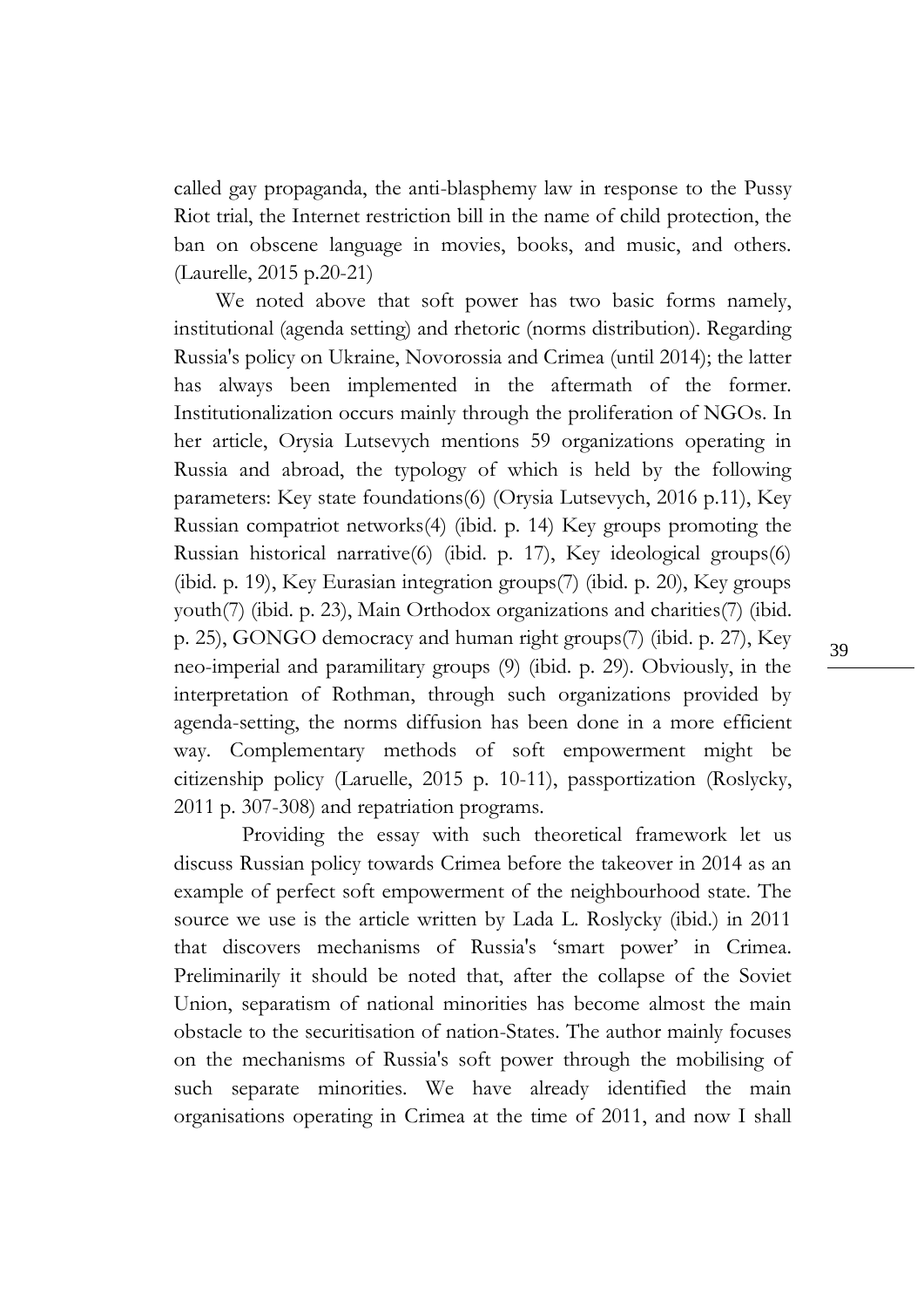reveal the essence of some of them throughout the concept of soft power. 'Russian community of Crimea' is the most politicised one and has the largest number of members — 15,000 (ibid. p. 306). Thus, the organization is the main cultural and socio-political instrument for the implementation of pro-Russian policy on the peninsula. It's also officially supported by the Fund of the Moscow mayor called 'Moscow-Crimea'. The second one, 'Sevastopol-Crimea-Russia' is more radical, and is also known for its actions on burning of Ukrainian books, naming the Ukrainian patriots and NATO soldiers as 'Nazis', and urges the Russian authorities to annex Crimea (ibid. p. 307). Such labeling of the Patriotic forces, say, Crimean Tatars as 'Nazi collaborators' also helps spread a certain discourse and the separation of what is normal and what is abnormal promoting a certain type of agenda in Rothman's terms. The agenda-setting diffusion occurs as an institutional soft-empowerment by means of passportisation (ibid. p. 307-308) policy. Up to 170,000 citizens of Crimea received passports by means of a relatively easy criteria, while in 2008, the Minister of foreign Affairs of Ukraine declared the violation of the sovereignty of the country. Such a policy in a compartment gives a striking result: the playing on the contradictions of Slavs and Tatars, naming one 'the Nazis', along with the institutional policy allows to achieve a certain pro-Russian discourse on the Peninsula. It is worth noting the role of the Orthodox Church, promoting the concept of "Russian world" as a separate instrument of Russian political appeal for national minorities. The focal point, is that such a discourse has also been named as legitimate, that is, to be more precise, reflecting the general intensions of people of Crimea. The discursive construction of policy by souring the anti-Ukrainian separatist elements, along with the institutional policy (passportization), and the presence of the Russian Fleet based in the Black Sea, 'smart power' of Russia in Crimea proved to be very effective and came to fruition in form of hard power in 2014.

The issue of Novorossia is also extremely peculiar in a way of spreading the concept of Russian World the essential part of which is no doubt Eastern Ukraine (Marlene Laurel, 2015). In her article, Marlene Laurelle, deconstructs the notion of Novorossia showing its separate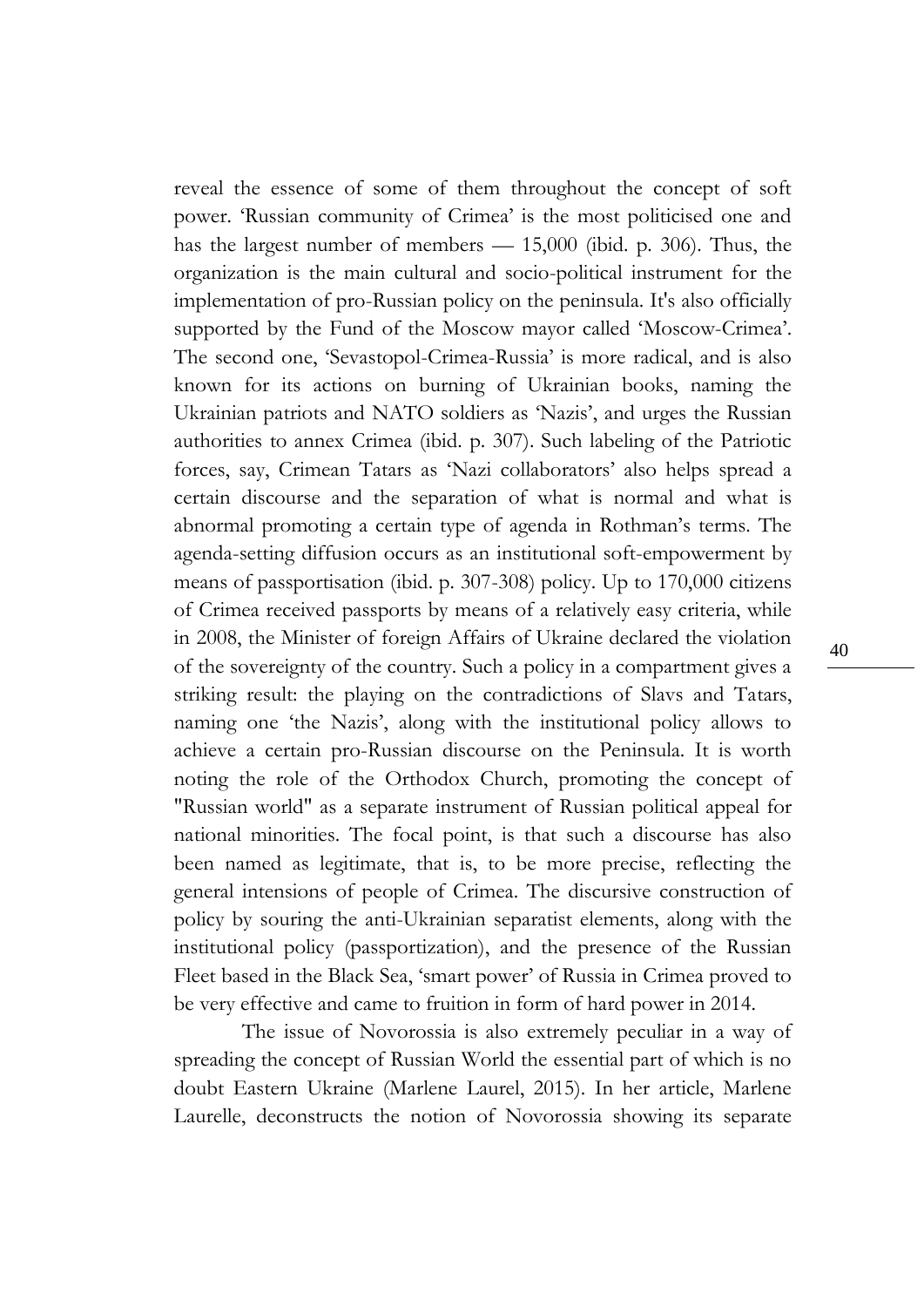parts as post-neo-communist, white-neo-imperial and fascist one. It is easy to notice that the main source of discourse diffusion is the institualized policy implemented by the occurring of NGOs such as Izborsky Club, Restruct, Russkii Mir Evrazii, Molodaya Evrazia, Chernya Sotnya (ibid. p.13-17), and others, presenting different images of Novorossia's ideological spectrum, from red soviet to neo-nazi and imperial ones. Such organisations help Russia (I would argue in a more indirect way) to spread a certain type of discourse.

The red one justifies the insurgency in the name of an anti-Western geopolitics, Russia's destiny to be a large territory, and the Soviet memory that makes Donbas a region proud of its industrial legacy and showing the way for a new socialist Russia. The white one hopes the current insurgency opens the path to a renewal of political Orthodoxy that would confirm Russia's status as the herald of conservative Christian values and, for some, spreads nostalgia for monarchy. The brown one sees in Donbas a new battlefield where Aryan supremacy could defeat Europe's decadence, and where young people can be trained in urban warfare to prepare for an overthrow of the regimes in power across Europe. (ibid. p. 17)

All these discourses contribute to the Russian World's 'rizhomatic' nature. For example, anti-semitism may consider jews as oligarchs and bankers, enemies of people of Novorissia striving for one's economic and political subservient role; Anti-Westernism, naturally, has been penetrated in the notion of Novorossia as a battlefield between Western 'liberals' and separatist standing for their independence and freedom. But Russian authorities never took into consideration such discourses, at least publicly therefore we must notice, that the discourse crystallised from these organisations is far from the authorities aspirations. In fact this dichotomy between direct soft empowerment in Crimea and indirect one in Novorossia makes these regions in terms of policy slightly different. Moreover, a lot of people in Donbas are still in favour of the officially ruling Kiev government (ibid. p. 13). It appears that Novorossia became the notion rather than the place of state's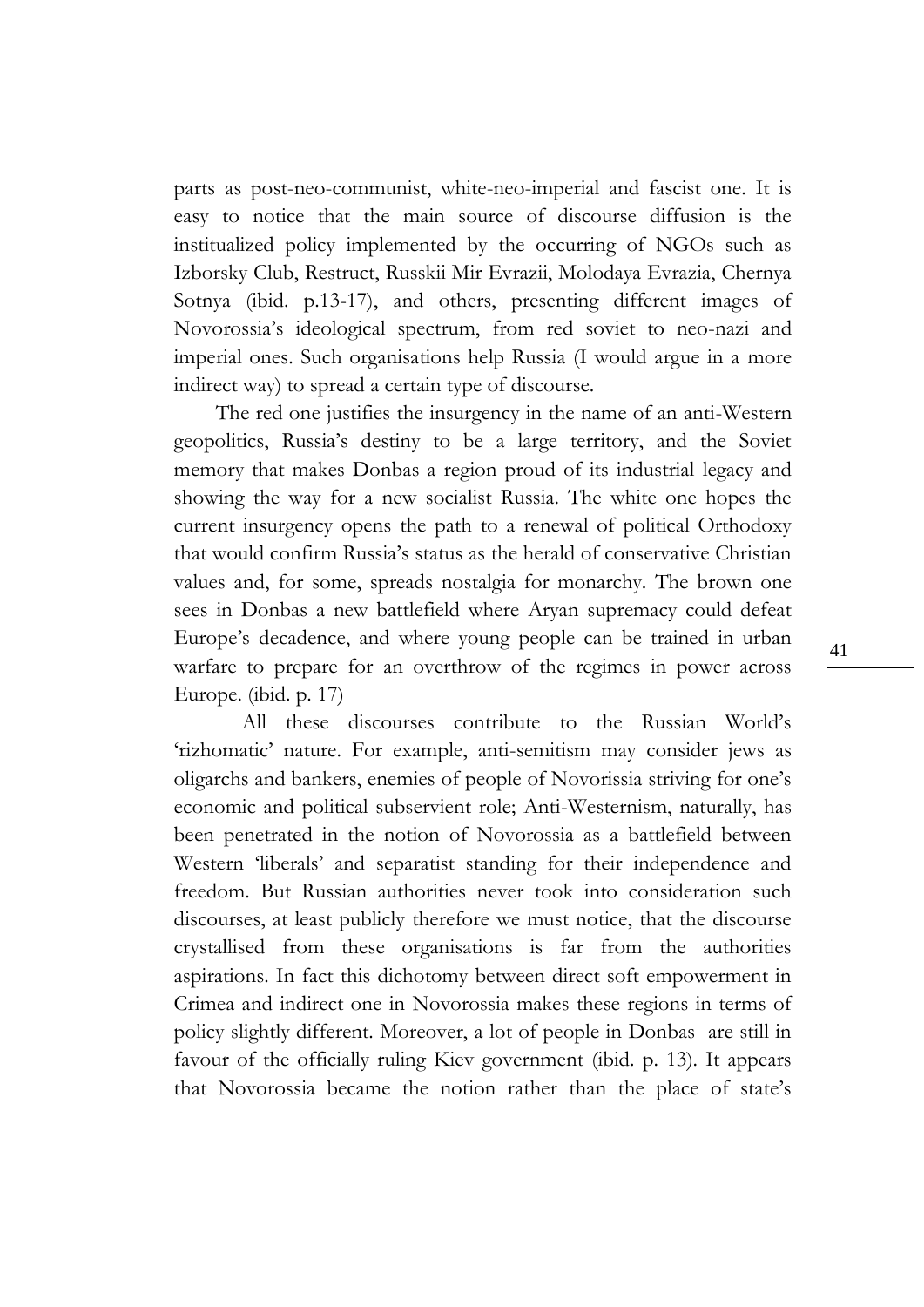empowerment. In Laurelle connotation Novorossia is a vivid proof of Russia soft empowerment:

The Kremlin silenced the more radical figures linked to the Izborsky Club and organized Strelkov's removal from his pedestal, while being cautious to avoid any uncontrolled "heroization" of the insurgents and of the fallen soldiers. The Russian regime has thus succeeded in keeping these nationalist forces in check, but rising nationalism of various strains has been an undeniable trend for many years.

The region of Ukraine is rather important for study as it explicitly shows Russia's soft power implementation throughout the prism of Russian World. Ukraine as a part of the Near Abroad has been drawn in Russian World topography as well as Moldova, Belarus, Baltic states, countries of South Caucasus, and so on. Through the spread of NGO and discursive attraction that promote Russian community fraternity, Eurasian ideas and neo-imperial notions, the Russian World policy became applicable as a part of soft empowerment in Crimea and Novorossia and, noteworthy, extremely successful. The example of Russia is significant because it shows not only the efficiency and diversity of the forms of soft power and its application in Russian World concept, but that soft power is not only an exceptional tool of political influence of Western countries and sovereign democracies but a much more broader theoretical concept.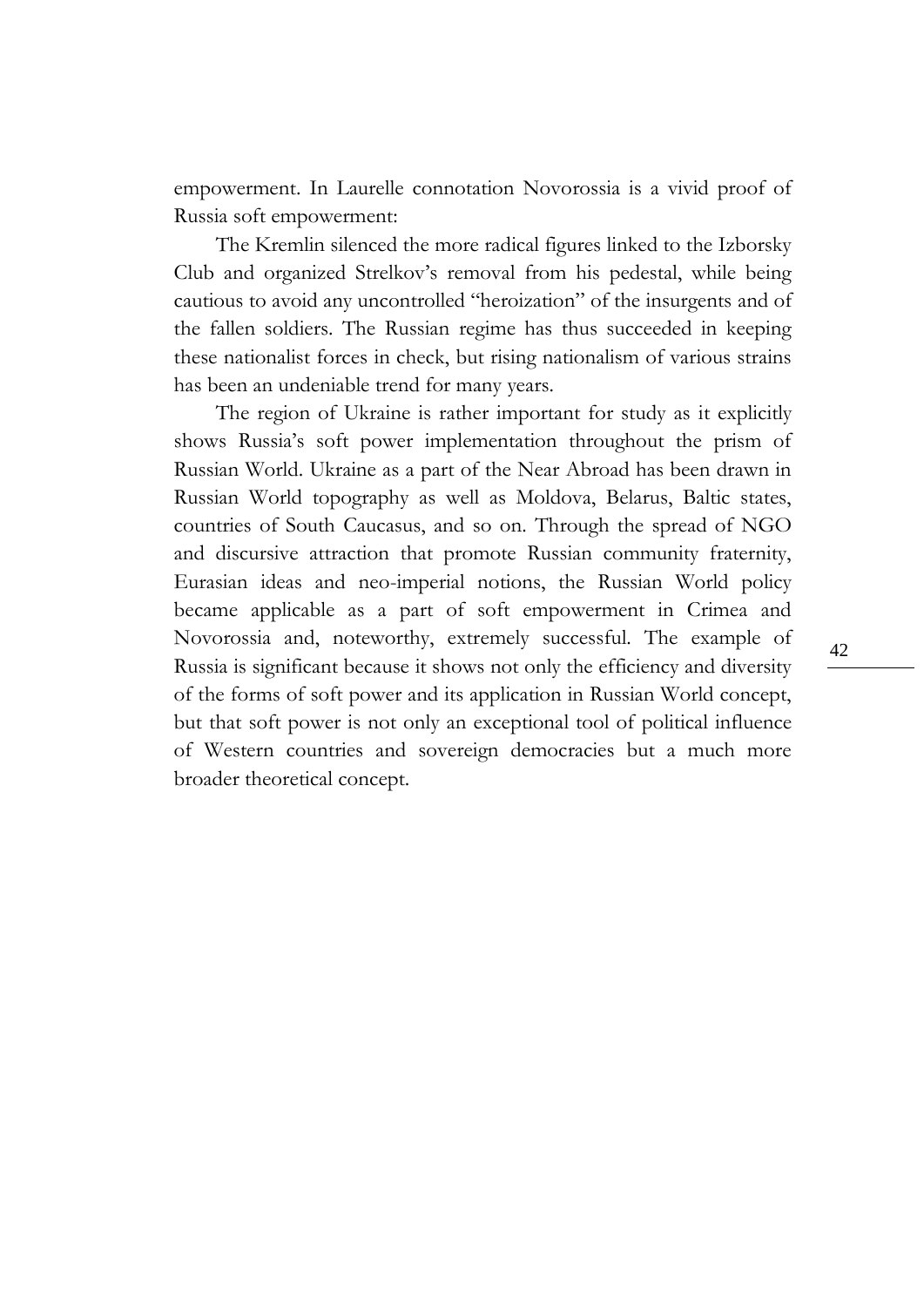#### **References**

Zevelev, Igor. 2016. The Russian World in Moscow's Strategy Zevelev, Igor. 2016. The Russian World Boundaries Kudors, Andis. 2015. «Русский мир» — от концепции «мягкой силы» до обоснования войны Лидия Сычёва. Русский язык, русская культура, русский мир // РФ сегодня. —  $2007. - N<sub>2</sub>$  4. Gigitashvili, Givi. 2016 "Russian World" Concept and Securitization of Collective **Identity** Пётр Щедровицкий. 2000. Русский мир и Транснациональное русское Light, Margot. 2003. In Search Of An Identity: Russian Foreign Policy And The End Of Ideology Laurelle, Marlene. 2015. "Russian World" Russia's Soft Power And Geopolitical Imagination. Laurelle, Marlene. 2015. The three colors of Novorossiya, or the Russian nationalist mythmaking of the Ukrainian crisis Laurelle, Marlene. 2004. Russian Eurasianism. An Ideology of Empire Rothman, Steven. 2011. Revising The Soft Power Concept: What Are The Means And Mechanisms Of Soft Power? J. Mattern. 2005. Why `Soft Power' Isn't So Soft: Representational Force and the Sociolinguistic Construction of Attraction in World Politics Lutsevych, Orysia. 2016. Agents Of The Russian World Proxy Groups In The Contested Neighbourhood Roslycky, Lada. 2011. Russia's Smart Power In Crimea: Sowing The Seeds Of Trust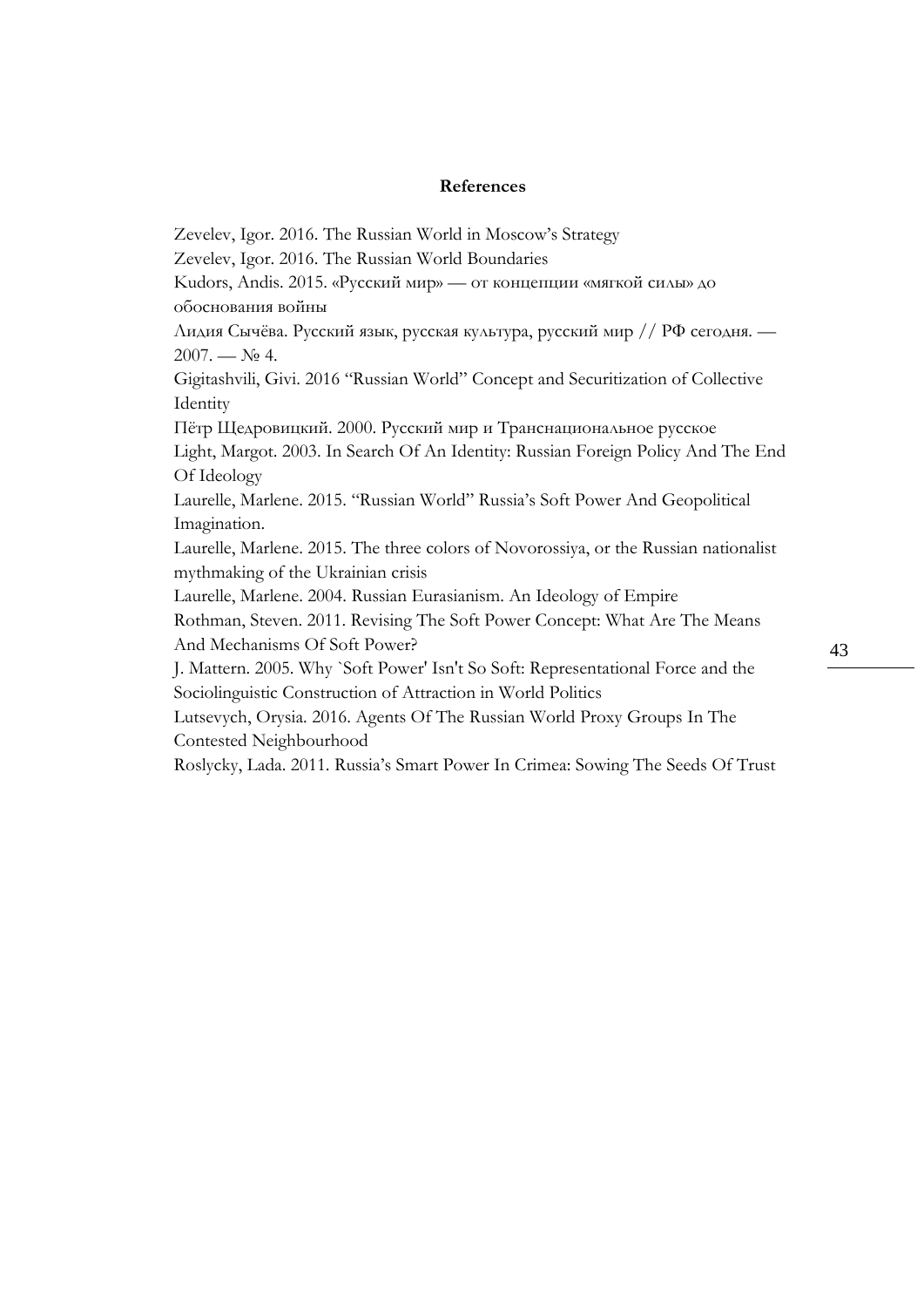# **Miscellanea**

### **Никита НЕКЛЮДОВ**

### **Искушение прошлым, или заметки (не)стороннего наблюдателя у парадного подъезда российской политической идентичности**

*В статье автор рассуждает на тему советского прошлого и его осмысления гражданами России на примере последних статистических данных, приведенных в таких центрах изучения общественного мнения как ВЦИОМ и Левада Центр. К чему может привести заигрывание с тоталитарным прошлым а также какова проблема осмысления тоталитаризма через германский опыт - все эти вопросы ставит перед собой автор в статье «Искушение прошлым».*

*Ключевые слова: Сталин, народ, ВЦИОМ, Пивоваров, террор, Мережковский.*

*The following paper explores the issue of totalitarian past and the reflection of one that has being made by people of Russia. The author uses the brand new data provided by Levada Centre and VCIOM. What are prerequisites and possible consequences of unexamined past? How can the Soviet case be revised throughout the prism of German experience? All these facets have been questioned in the following article «The Temptation of the Past» Key Words: Stalin, people, VCIOM, Pivovarov, terror, Merezhkovsky.*

8 мая 2011 года, находясь в электричке «Москва-Гагарин» академик РАН Ю.С.Пивоваров наблюдал, размышляя, следующую картину [12 С. 91]: «Народу в вагоне набилось немыслимо… Мне повезло, я сидел у окна и от нечего делать такое вот придумывал. И вдруг неподалёку от меня начался стихийный митинг против десоветизации. Его закотеперщиками стали мужик средних лет с пачкой газет «Правда», «Советская Россия», «Завтра», и пожилая женщина, крашенная в ярко-медный тон. Они в унисон кричали, что завтра великий праздник, фашистов разбили, а есть некоторые, одетые с иголочки, ботинки блестят, знамо где покупали, которые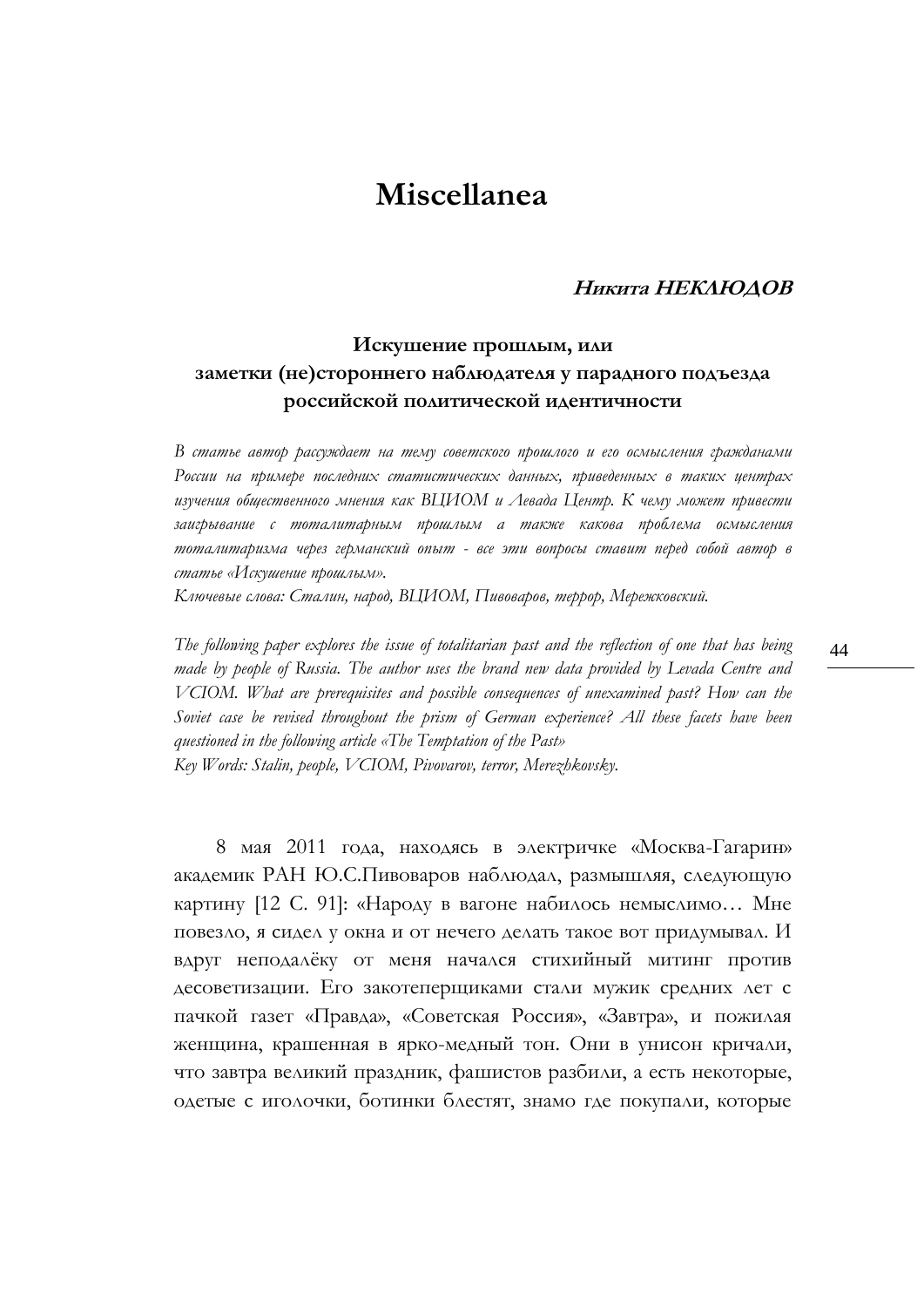хотят лишить нас Победы. А это наш советский праздник, мы здесь все люди советские, Сталин никого зря не сажал. А женщина еще в паузу добавила: мне мать говорила, что он ни одного хорошего человека не убил, ни одного. Что убивал и сажал, тут же дополнила она, что время такое было. Везде, все убивали, все сажали. И вдруг поразив меня прямо в сердце: а Робеспьер их сколько людей казнил! То-то! И весь вагон зашумел, заголосил. Правильно говорят. Нападают на нас, последнего хотят лишить, мы советские люди. Минут через пятнадцать успокоилось, многие вышли в Голицыно, Тучково. Василий Васильевич Розанов так приветствовал большевистскую революцию: «Ты победил, проклятый хохол». Прошло почти сто лет с момента Розановского восклицания, и вот я сегодня твержу: «Ты победил, проклятый грузин».

Читая это, вспоминаю кадры хроники 1936 года: женщинарабочий, одетая в белый халат и в чепце, кричит толпе, махая кулаком: «Они пытались отнять у рабочего класса, всего мирового пролетариата, самое ценное, самое доброе, нашего любимого, родного, товарища Сталина. Никакой пощады врагам, расстрелять всех до одного, как бешеных собак!» «Смерть изменникам родины!» страшным рыком восклицает толпа.

Странно, что поначалу не пришло на ум и другое, не менее страшное предсказание Герцена в «Концах и началах» [6 С.286]: «Мещанство победит и должно победить». Правда, сказанное относится к Европе, но как не мещанство духовное или, выражаясь языком Д.С. Мережковского, хамство роднило нас с Европой в первой половине ХХ века? «И русская революция, приняв от Европы ту же свободу антихристову, провалилась в большевизм безличное равенство», - напишет он в записной книжке 1920 года. «Свобода антихристова», о которой всегда твердил Мережковский эмиграции, - волна Европейского тоталитаризма, незаконнорожденное дитя войны 1914 года, - идея, увлёкшая за собой, говоря о России, не только её «Советскую» часть, но и ту, которая была выдворена за порог, очутилась «на фабриках, в шахтах, за рулём такси». [5 С.56] Увлечение фашизмом, который к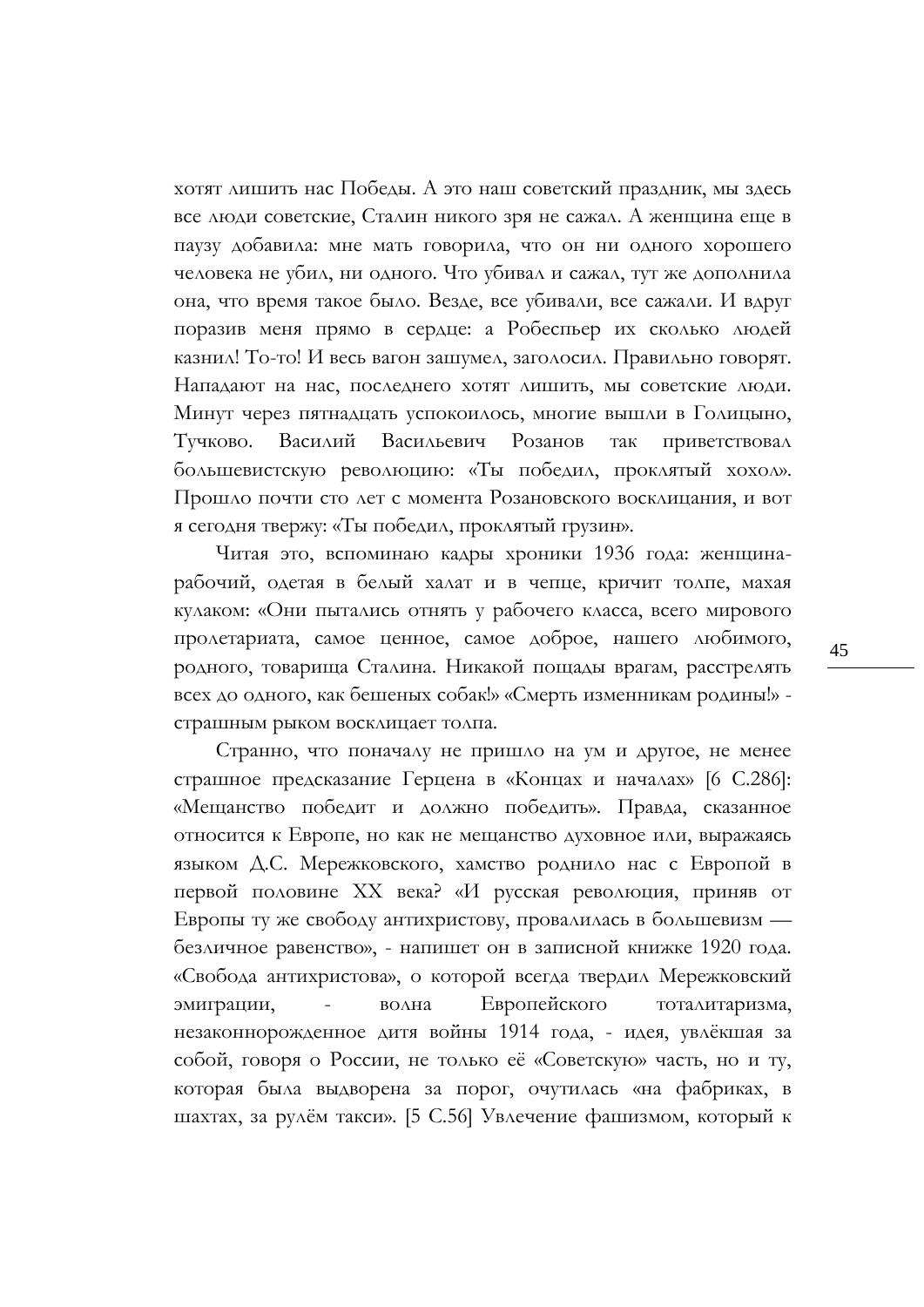тому времени еще не был привязан к Муссолини и обозначал «всякие формы тоталитаризма и терроризма», было в русской эмиграции повсеместным, «как слева, так и справа». Но эти идеи в итоге были развеяны самой страшной в истории человечества войной 1939 - 1945 года и обернулись, как писал П.Б. Струве, «борьбой за правовой строй в сознании лучших русских людей». От себя добавлю: обернулось также и уходом в «Сопротивление», «Войска свободной Франции», и кончиной - от песков Эль-Аламейна до застенок Бухенвальда. Кровью «та Россия» искупила себя: и грех «слабой интеллигенции», как называли её и Горький, и Бердяев, и грех увлечения фашизмом. Искупила и те одиннадцать тысяч душ, кто, будучи русскими эмигрантами, слепо ушли за Гитлером в Охранный корпус.

В России «Советской» эта «свобода антихриста» живет и поныне. Не потому ли, что Антихрист России вовсе не Петр Мережковского, не «мертвый позитивизм казёнщины», а народ её? «Страшен Царь-Зверь, но еще страшнее Зверь-Народ. У царя Николая был Распутин, у царя-народа - Ленин. Тот - мужик; этот интеллигент; тот блудник и пьяница; этот - скопец и трезвенник; тот - изувер с Богом; этот - без Бога. Как различны и подобны!» Оттого и борьба с ним - давно уже не на полуострове Галлиполи, и не в пустынях Северной Африки, где билась Белая Россия, а борьба эта - в умах и в убеждениях.

Это эссе призвано открыть читателю хотя бы малую часть того, с чем столкнулась, но так и преодолела Россия. Всё превозмогли: голод и войну, "тюремные очереди Ленинграда", но это, как искушение незримого дьявола, - осталось с нами. Незавидно наследство твоё, Россия Царская: «Откажи делиться с детьми рабочих духовным, и они, став взрослыми, потребуют коммунистического передела материального». Наше молодое поколение России роднит с тем поколением Царской России именно то, что нам выпало довершить борьбу с этим детищем.

Как я уже сказал, эта идея страшна тем, что она, как и любая другая идея тоталитаризма, поразила весь народ. «Пирамида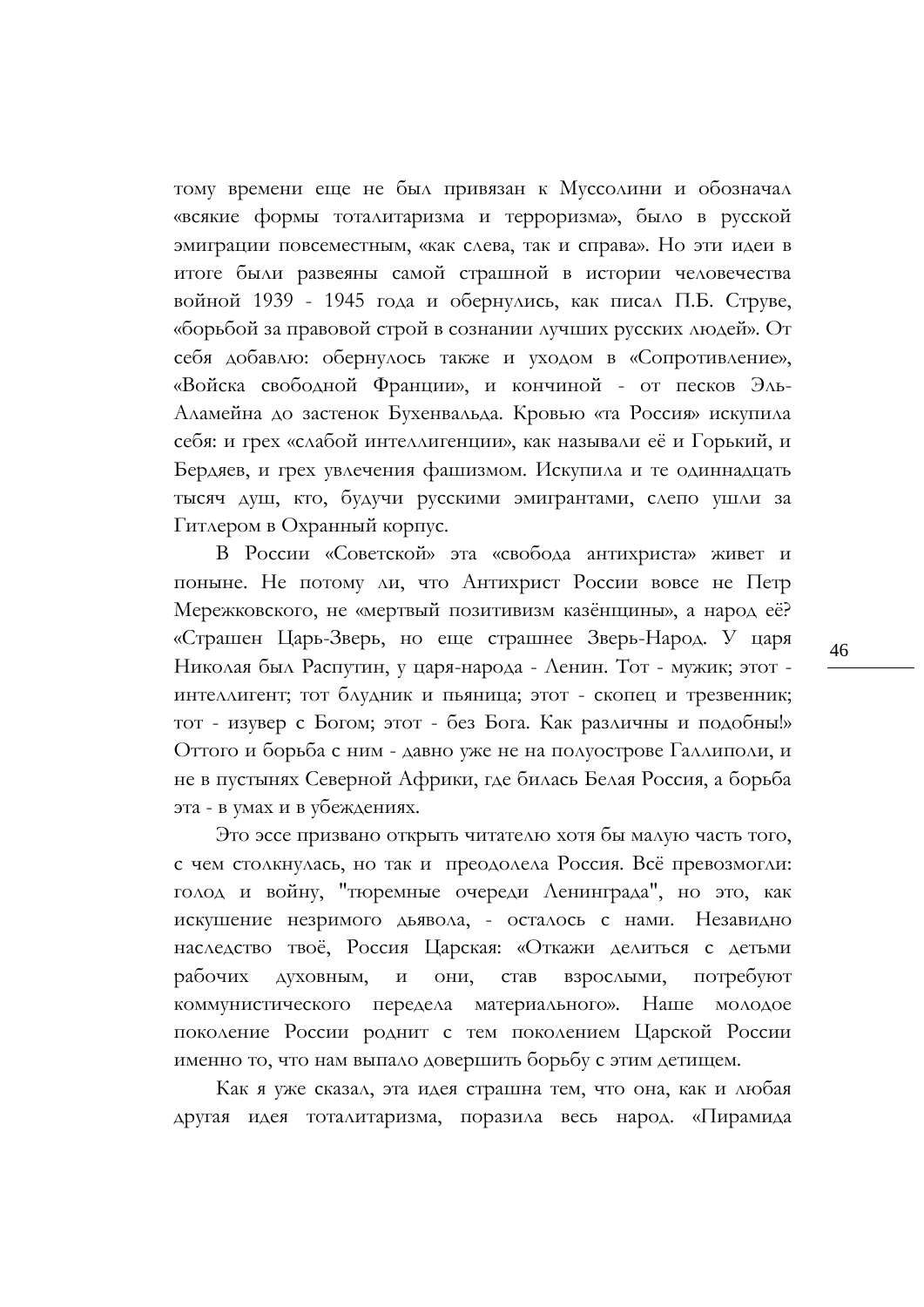самодержавия», где на вершине был царь, как назвал режим Николая II Мережковский, с легкостью опрокинулась вниз - теперь на вершине народ, а на острие - давно не царь. Теперь там - свободный человек. Он один, на острие истории, и он - один в борьбе с народом, обездоленным, как раньше, воинствующим и сраженным искушением дьявола. Вот она, пирамида России ХХI века.

Идея советского тоталитаризма была поначалу мифическим чудовищем России - кружком Петрашевцев, «Черным переделом» Г.В. Плеханова и его «книжно-кабинетным истолкованием Марксизма». Реальные же черты чудовища она стала приобретать в работе «Что делать?» Ленина, в его образе пролетарского революционера, «который не остановится ни перед какими средствами». У этого чудовища, как у Хама Мережковского, три лика, смотрящих с вожделением на дух, плоть и разум России. Что значили те лики? С разумом России большевизм боролся уничтожая индивидуальную свободу личности. Свобода объявлялась главным врагом коммунистического режима: «Верховной ценностью тоталитаризма является абсолютное властвование, означающее подавление какой бы то ни было свободы, в чём бы она не проявлялась». [5 С.93] «Если враг не сдаётся - его уничтожают». С плотью России, крестьянством, большевизм боролся, насильно его пролетаризируя. Это выразилось в «масштабнейшей со времен средневековья» крестьянской войне, длившейся с 1919 по 1933 годы и унесшей более 13 миллионов крестьян: в результате голода разных лет, подавлением крестьянских бунтов, а также насильными высылками и пытками кулаков в застенках НКВД.[7] Обезглавив Россию, заморив голодом плоть ее, большевизм пытался оторвать людей от их культурного наследия. "Именно теперь, и только теперь, когда в голодных местах валяются сотни, если не тысячи трупов, мы можем и поэтому должны провести изъятие церковных ценностей с самой беспощадной энергией, не останавливаясь перед подавлением какого угодно сопротивления". [9 С.750] Это выразилось в разрушении и закрытии тысячи храмов, в изъятии церковных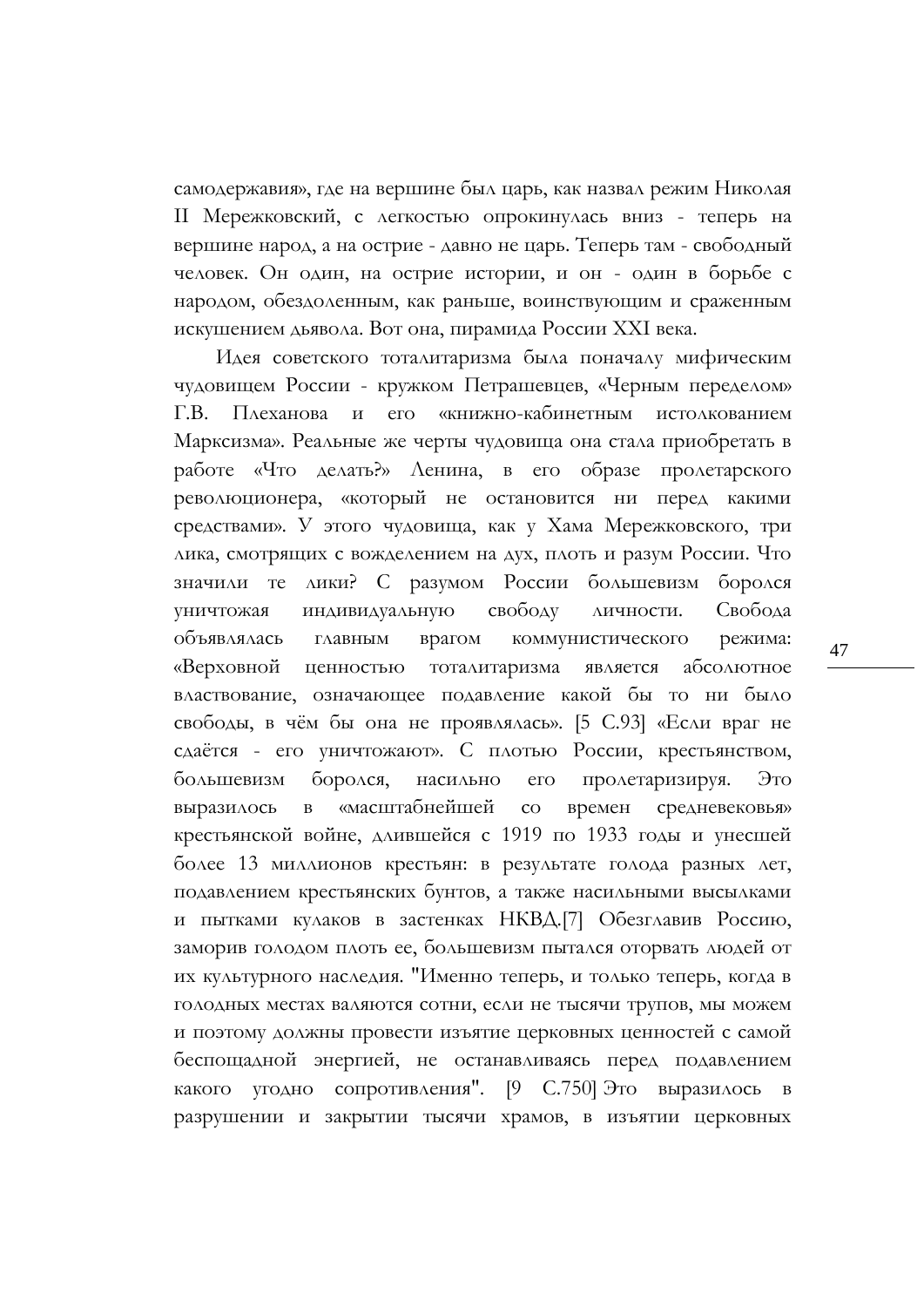ценностей, а где-то - и осквернении кладбищ, как например, Дорогомиловского, из надгробных плит которого мостился московский метрополитен. В одной из бесед с литератором Ф. Чуевым Молотов, будучи в преклонном возрасте, цинично заметил по поводу Храма Христа Спасителя, взорванного в 1931 году: «Да ну его к чёрту… Для чего он нужен ?» [14 С.140]«По плодам их узнаете их». (Мф. 7.16.) Правительство Ленина обошлось России в 3млн. человеческих жизней ежегодно.

С этим наследием, принявшем воистину форму нового христианства для нас, нам самим и предстоит бороться еще долгие годы. По поводу нового христианства академик Пивоваров заметил: «Вообще сталинизм структурно был схож с христианством: Бог-Отец — Ленин, Бог-Сын — Сталин, Бог-Дух Святой — Идеология, Церковь - Партия». [12 С.108]

Царство бога, о смерти которого заметил польский студент Януш Бардах: «Как мог вождь человечества заболеть? Неужели Сталин был обычным человеческим существом? Мужчины и женщины плакали, у всех на глазах были слёзы, но я не стал бы утверждать, насколько - от настоящего горя». [3 С.374] Тоталитарный коммунизм ушел, искушение его эпохой осталось. Как не уподобиться искушенным в борьбе этой? Не уподобляйтесь им, ибо знает Отец ваш, в чем вы имеете нужду, прежде вашего прошения у Него. (Мф.)

У всякой идеи есть источник легитимности. У консерватизма де Местра- это Великая Французская революция, у либерализма Локка - Писание и Славная Революция, у социализма Сен-Симона социальное неравенство и индивидуализм Просвещения.

Многие исследователи коммунистического режима России справедливо замечают, что его источник легитимности — Великая Отечественная война. Эта война - непреодолимые ворота пещеры, через которые едва возможно ухватить режим, вытянуть его на свет. «Они хотят лишить нас Победы» - слышится при всякой попытке.

Вместе с тем Война эта - самый сложный вопрос российской истории. Масштаб Войны и масштаб катастрофы её, масштаб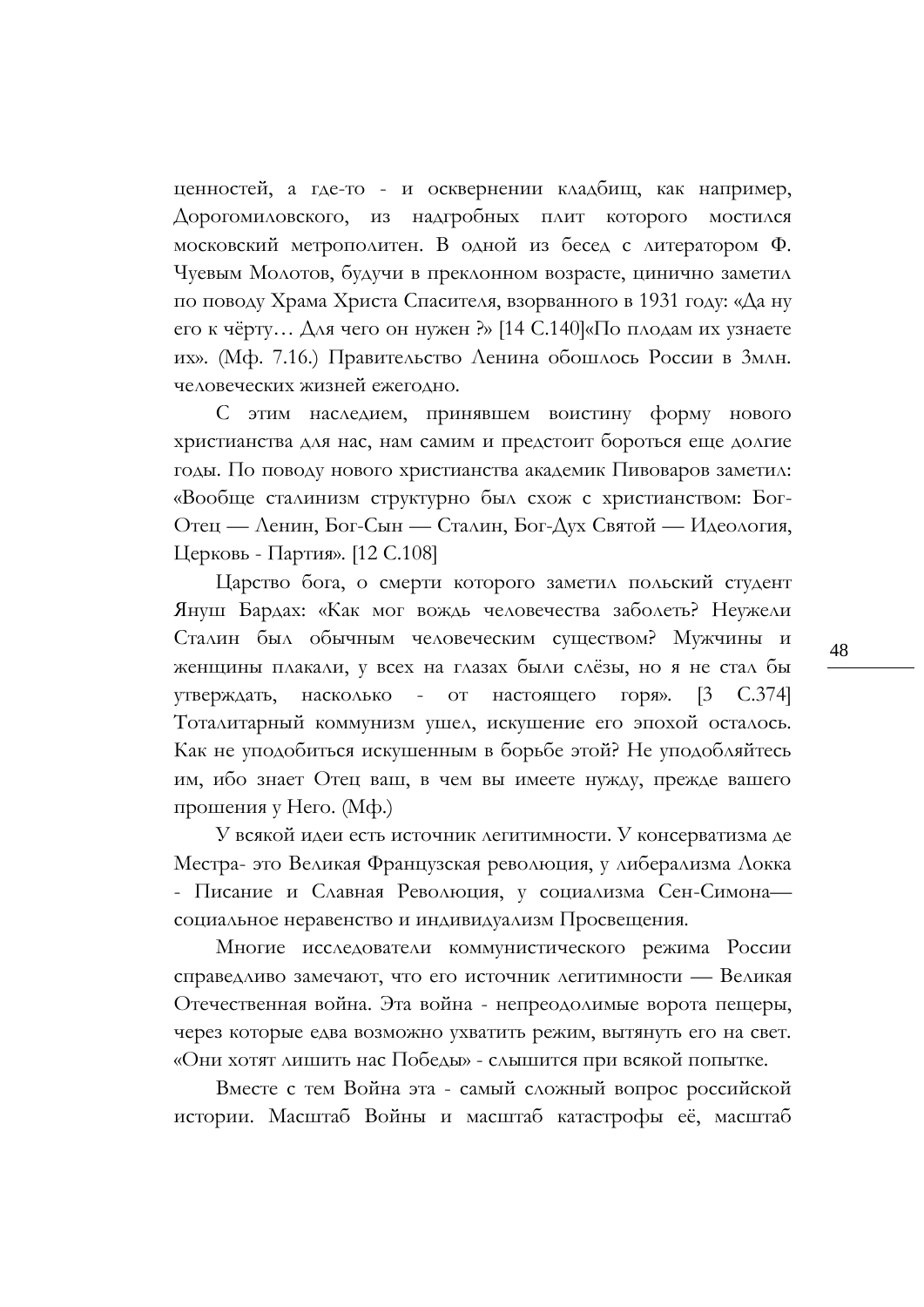усилий и Подвига народа- беспрецедентный в нашей памяти. Поэтому эта Война - краеугольный камень нашей истории, спор о которой едва ли прекратится в историографии. В её отражении показала себя идея тоталитаризма во всем своём неприглядном обличии: это и дипломатическая катастрофа 1939, и военная 41-42 годов, и слабость режима, «посыпавшегося» от сокрушительных ударов июня-декабря 41, это и трагедия плена, и сталинские методы войны, и беспрецедентные сдачи в плен, и послевоенное разочарование. Всё это - почва, куда прорастут корни народного подвига. Крупный партийный деятель, Александр Яковлев, видя эшелоны советских военнопленных, ехавших из немецких концлагерей в Сибирь, писал: «Не хотелось верить, но всё очевиднее становилось, что лгали все - и те, которые держали речи, и те, которые смиренно внимали этим речам». [8 С.22] Война перед тем как стать Отечественной, до декабря-января 42 года была войной Гражданской и войной советско- нацистской. 30 сентября 1941 Сталин, понимая ситуацию, заметил в разговоре с дипломатом США: «Мы знаем, народ не хочет сражаться за мировую революцию». [12 С.99]

До сих пор ведутся споры о числе жертв Войны и цене победы. Убито в боях и умерло в Красной Армии 12,6 млн человек, из жертвами плена оказалось 3,3 млн. Повышенная смертность в советских концлагерях 0,9 млн, расстреляно 0,1 млн. Потери остального населения - 10 млн.

В марте 1946 года Сталину было доставлено письмо некоего Н.М. Хмелькова из села Малый Узень Саратовской области, содержащей главный, пожалуй, вопросы о Войне: «Победителей не судят. Но народ-победитель обязан разобраться в том, была ли достигнута победа с наименьшей затратой сил и средств и с наименьшими жертвами и если нет, то почему: времени на подготовку к войне было отпущено мало, маленькие ли винтики сложной машины работали плоховато, подкачали ли более сложные части машины ?» [13 С.359] Письмо по понятным причинам осталось без ответа вождя. Множество ответов дают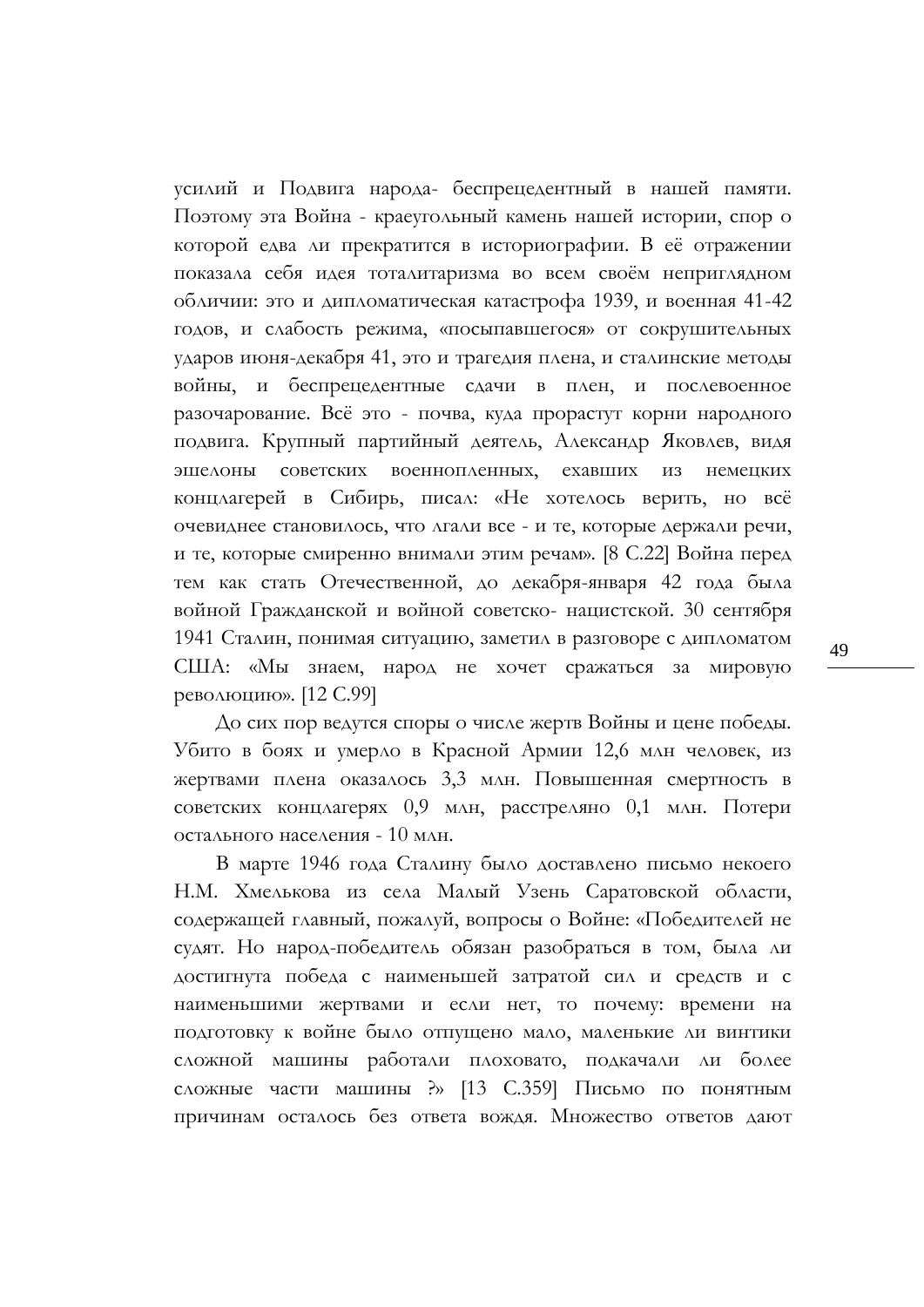историки, философы, демографы сегодня - но нет пока ответа на Войну общего, как это сделано в Германии. А он будет, я убежден. А пока «незыблемая» Война, морально-нравственный аспект обсуждения которой куда «выше», «важнее» фактического - стоит стеной между нами и объективной оценкой режима, существовавшего в России 72 года.

Часть нашего эссе будет посвящена цифрам, [17-26] отражающим общественное настроение и мнение в отношении тех или иных фигур и моментов истории СССР. Эти данные отражают страшную ситуацию в нашей стране и заставляют о многом задуматься: возможен ли выход гражданского самосознания из «советского» лабиринта. Так, большинство граждан России считает, что Октябрьская революция 1917 года имела положительные последствия (39% респондентов), тогда как исторический максимум был отмечен (47%) в 2009 году.

От революции - к ее архитектору, Ленину. Имя Владимира Ленина прочно ассоциируется у россиян со словом «вождь». Причем 28% респондентов Ленина просто назвали «вождём», «вождём революции» 24%, «вождём пролетариата» 22%.

Треть россиян в целом согласны с Лениным (35%) и 65% опрошенных убеждено, что он исходил сугубо из народных интересов. Подобные цифры и в целом в отношении россиян к Ленину - 63% симпатизируют этому человеку.

По мнению большинства участников опроса (28%) «вождь» провел социальные реформы и изменения: это и бесплатная медицина и образование, искоренение безработицы, ликвидация неграмотности, введение 8-часового рабочего дня, «заботу о детях», уравнение мужчин и женщин в правах, обеспечение хорошей жизнью людей, обеспечение доступности отдыха, жилья.

Очевидно, что образ Ленина в понимании подавляющего большинства россиян принял форму мифологического исторического лица, обеспечившего Советской России социальное процветание, чему фактологических, задокументированных подтверждений нет, кроме введения 8-ми часового дня, да и тот был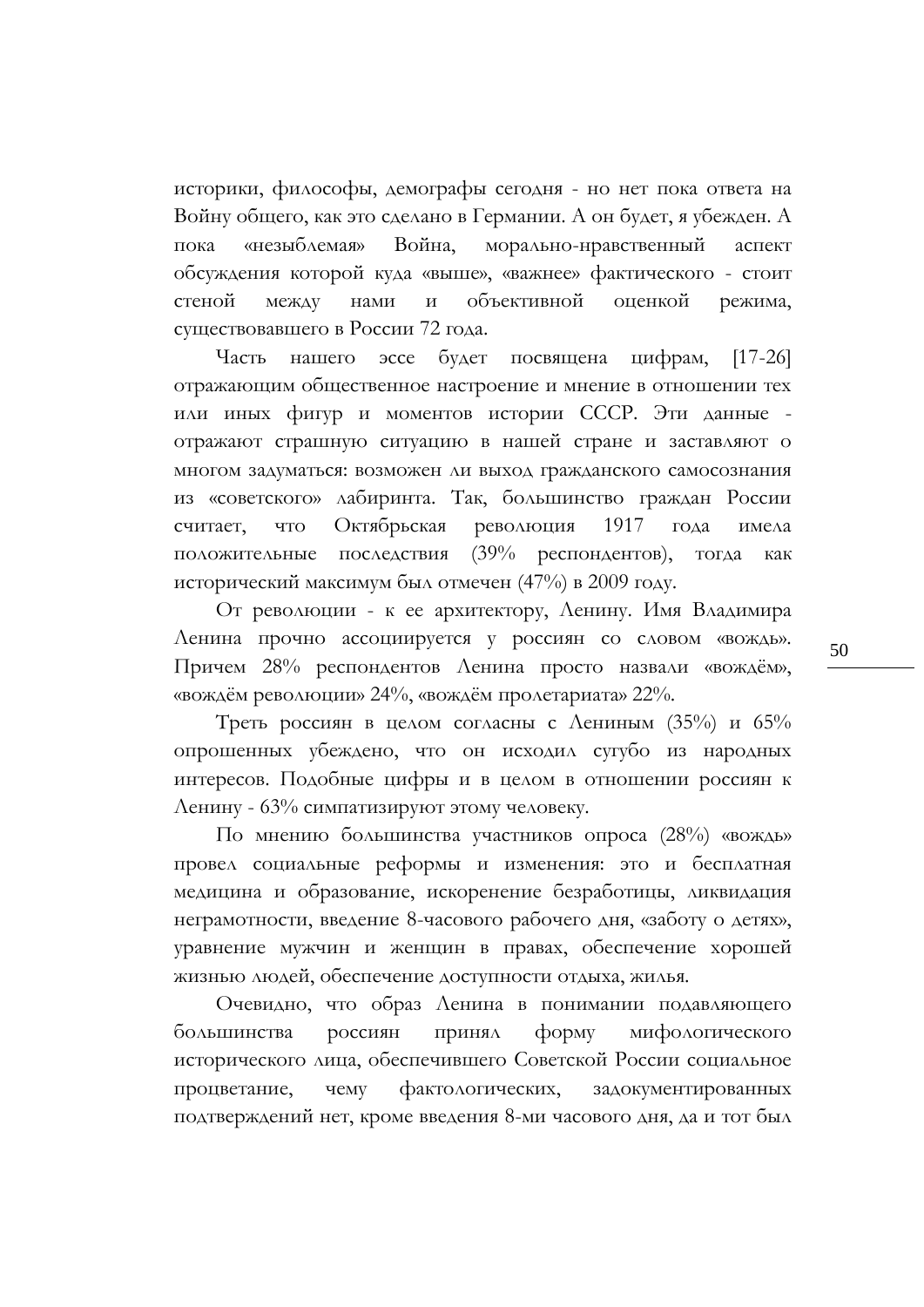увеличен вновь при Сталине. Зато такие факты, как гражданская война, спланированный голод 1921 - 1922 годов, расказачивание, борьба против религии, репрессивные меры ВЧК - ОГПУ остаются незамеченными населением. Это доказывает ностальгию большинства по советскому прошлому.





цифра неумолимо растет. Вместе с этим парадоксальным образом образ Сталина совмещает в себе в понимании респондентов и образ «жестокого тирана», и образ «мудрого руководителя». Если взять данные Левады- центр за 2006 год в оценке роли Сталина в истории России данные не будут сильно отличны от тех, которые мы привели выше: 47% - положительно, 29% отрицательно,

Роль Сталина в истории с каждым годом оценивается всё больше и больше как положительная. На вопрос «Как вы считаете, какую роль Сталин сыграл в жизни нашей страны» 57% респондентов ответили «положительно», и 30% отрицательно. В 2011 году цифра положительной оценки была 45%, в 2013 49% , в 2014 - 52%. Мы видим, как с годами эта

«Мудрый правитель»



24% - затрудняюсь ответить. Поразительно, но 38% респондентов убеждены, что Сталина «очерняет» современное о общество, 29% согласны с «объективным» отношением к партийному лидеру СССР. Безусловно, убеждены в «очернении» те, кто оценил эту фигуру положительно - 57% , объективности оценки верят всего 23%. Удивительны и следующие результаты опросов общественного мнения граждан относительно вопроса репрессий. Так, большинство, 59%, респондентов считают, что в сталинские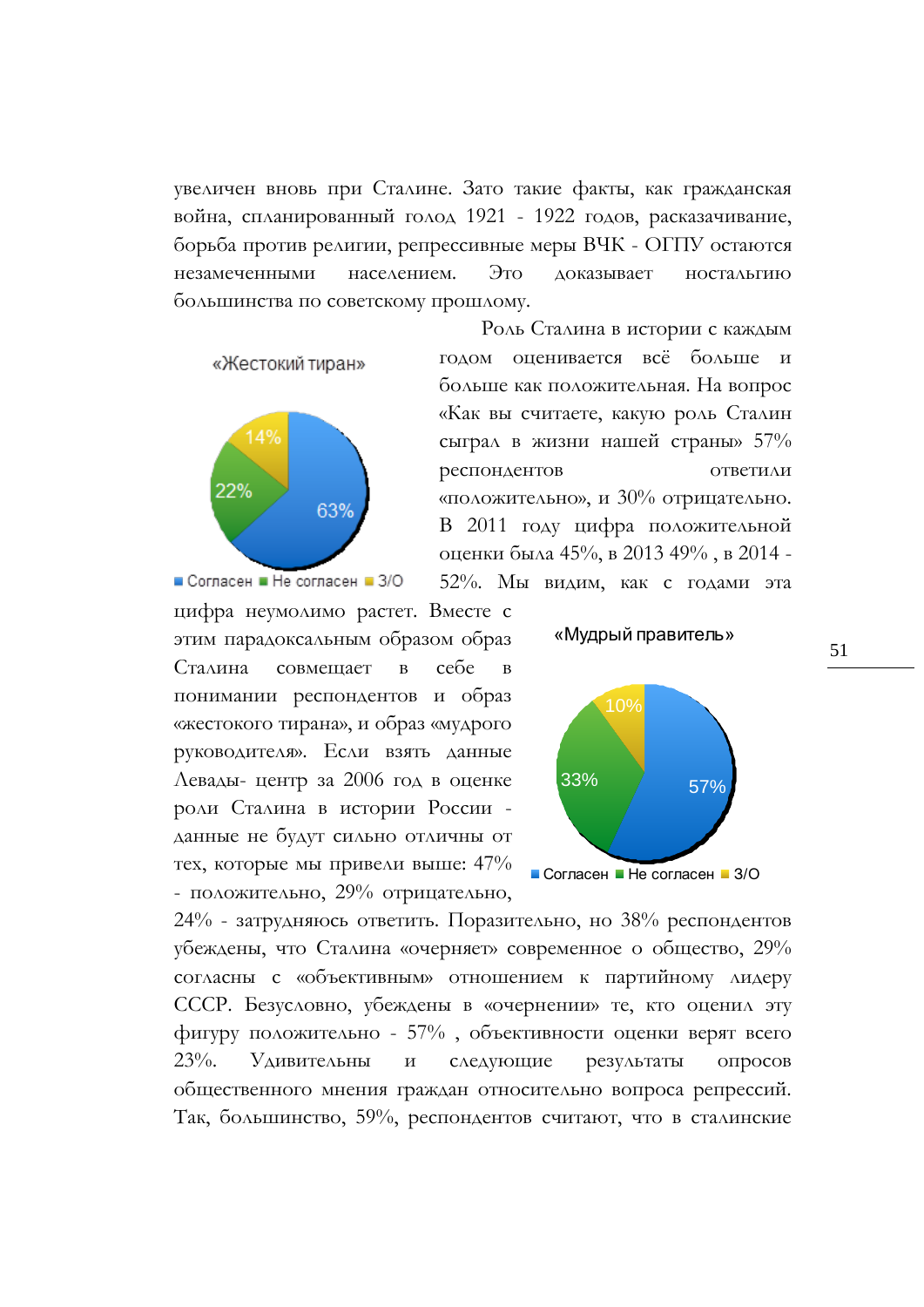лагеря попадали преимущественно невиновные люди (против абсолютного меньшинства - 12%). «Преимущество» первого сохраняется даже среди тех, кто убеждены, что Сталина «очерняют» и сами симпатизируют диктатору: за «невинных» -  $50\%$ , за тех, кто «заслужил» - 19%. Подводя общий итог приведенным цифрам можно сделать следующее заключение: большинство респондентов симпатизирует диктатору, сознательно отдавая себе отчёт, что большинство жертв сталинского террора - люди невиновные. Вместе с тем, большинство убеждено, что образ Сталина «очернен». Конечно, не вызывает сомнений оценка Сталина жителями Украины 38% - отрицательно, 17% - положительно. Великий Голод 1933 года, унесший 4 миллиона человек на Украине, прочно остался в памяти украинцев. Я сказал выше - борьба с искушением проходит по самому живому, болезненному россиян - памяти о Победе. По оценкам Фонда «Общественное мнение» большинство россиян не рассталось с «мифом» о том, что именно Сталин «выиграл войну». По мнению 58% опрошенных, он внёс значительный вклад в победу. Преимущественно - это люди старого поколения, абсолютное большинство которых - члены партии КПРФ. 40% считают роль Сталина в Войне - незначительной. Можно было бы утверждать, что поддержку и Ленину, и Октябрю, и Сталину обеспечивает люди старого поколения, но невозможно объяснить таким образом рост симпатий за последние годы к фигурам Сталина и Ленина. Неизжитый Россией латентный тоталитаризм, полный, безусловно ,мифологических догм и, как правило, ничего не имеющий с реальными фактами, - современная болезнь нашего государства.

Нынешняя оценка россиянами своего прошлого напоминает ситуацию времен Нюрнбергского процесса, [4 С.20-21] когда государственному обвинителю от США Роберту Джексону приходили сотни писем людей практически всех поколений и социальных групп: от крупных чиновников до простых рабочих, а также жертв геноцида СС. Конечно, жертвы призывали Джексона «покончить с коричневой чумой» и были непримиримы к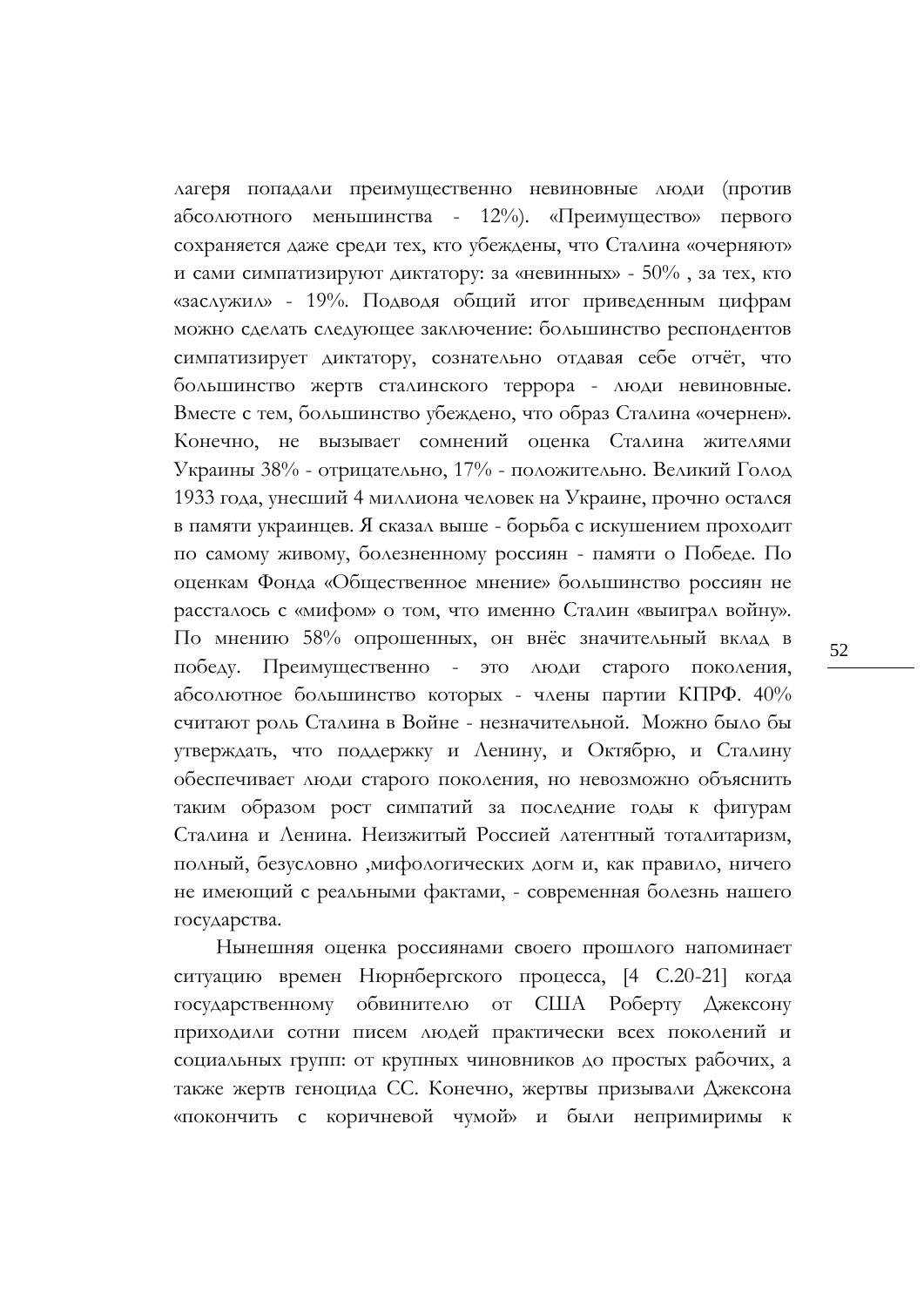нацистскому режиму. «Никакой пощады убийцам, они не могут находиться среди простых людей». «Мне представляется, вы слишком мягко обращаетесь с этими бандитами». «Прошу отказать преступникам в юридической помощи». «У меня одно желание, стать палачом, но только не при гильотине или виселице! Нет, только с топором в руках!». Но рядовые немцы, простые граждане Германии не хотели признавать свою вину. «О совинности немецкого народа не может быть и речи», - говорил обвинителю бывший член НСДАП, доказывающий, что был под давлением партии. «С нацистами у меня нет ничего общего, - другое письмо, я собирал исключительно партийные взносы». «Я вступил в партию исключительно из идеалистических убеждений». «Мы не знали о насилии по отношению к евреям и о том, что творилось в лагерях». Многие призывали Джексона «перестать клеветать на немцев», и далее - «США, объеденившись с Англией совершали самые ужасные преступления в мировой истории». Это «русские и еврейская банда, которая несет ответственность за несчастья всего мира». И наконец зловеще, но так знакомо нашему обществу: «Уничтожение евреев было внутренним делом Германии». «При Гитлере истреблялись только неисправимые элементы». «Возвратите нам отобранные колонии или предоставьте взамен равноценные территории. Позвольте нам вернуть себе место под солнцем!» Удивительно, как ярко и точно отразили эти письма состояние той Германии. Кульминацией стала надпись на синагоге, открытой Аденауэром 24 декабря 1959 года, где в ночь была оставлена знаменитая надпись под свастикой: «Немцы говорят евреям: вон». После Нюрнбергского процесса прошло 14 лет. Это ли не живое доказательство сущности Нюрнберга, ставшим, как характеризовал его Карл Ясперс, «показательным» и «одноразовым». Он не исполнил своей главной задачи, той, на которую возлагал весь мир и победителей, и проигравших: не спас немецкие синагоги он вандализма 1959 года, не спас сознание немцев, однажды искушенных нацизмом. «Люди не хотят слышать о вине, о прошлом, их не заботит мировая история».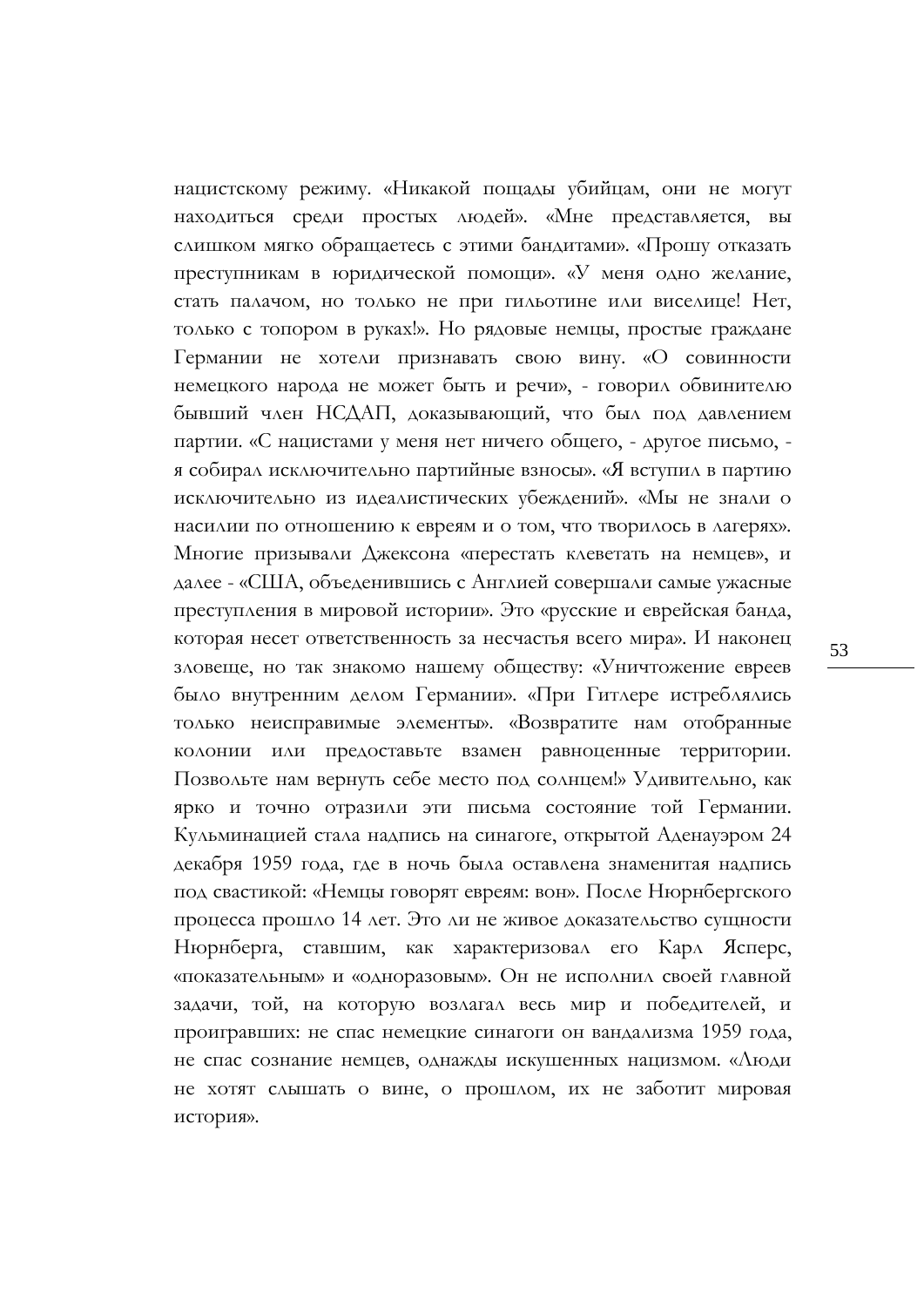В своём очерке о природе советской власти Ю. Пивоваров настаивает на определении ХХ съезда КПСС как нашем русском Нюрнберге. Возможно, он прав, говоря о беспрецедентности, «самоубийственности» этого события. Но не говорит ли это и о том, что с точки зрения внутреннего переустройства как партии, так общества - русский Нюрнберг показателен, не более? Не цифры ли выше говорят об этой неизжитости сталинизма, искушенности злу? «Развенчание Сталина вызывало не столько гнев против покойного тирана, сколько массовый протест против развенчавших его властей. В Грузии 4-9 марта разразилось народное восстание. Какой-то человек влез с бутылкой вина на постамент Сталину, разбил бутылку и прокричал: «Пусть также погибнут враги Сталина, как эта бутылка».[10 C.320] Показательность русского Нюрнберга была в том, что судьёй выступил режим, еще недавно потворствующий в преступлениях Сталина, то есть сам виновный в этих злодеяниях. Разве не поставил А.Микоян, читавший 14 февраля 1956 года доклад о культе личности, 8 подписей под «Сталинскими расстрелянными списками» будучи членом Политбюро ЦК? «Хрущев был последователен в одном: он стремился возложить вину за всё плохое в прошлом на Сталина и Берию и тем самым реабилитировать Коммунистическую партию». [10 С.319]

В своей книге «Вопрос о виновности» Карл Ясперс, [16] разбирая во всей полноте проблему и аспекты вины немецкого народа, говорит, помимо политического и уголовного, еще о моральном и метафизическом аспекте. «Из морального образа жизни большинства отдельных людей, широких кругов народа в повседневном поведении складывается всегда определенное политическое поведение»… Не свидетельствует ли прямо наше возвращение к сталинизму к соответствующему моральному облику общества, который может привести к необратимым последствиям?

Спор историков о морально-исторической правомерности сравнении большевистской и нацистской диктатур произошел в Москве 15 мая 2001 года с характерным названием: «Преодоление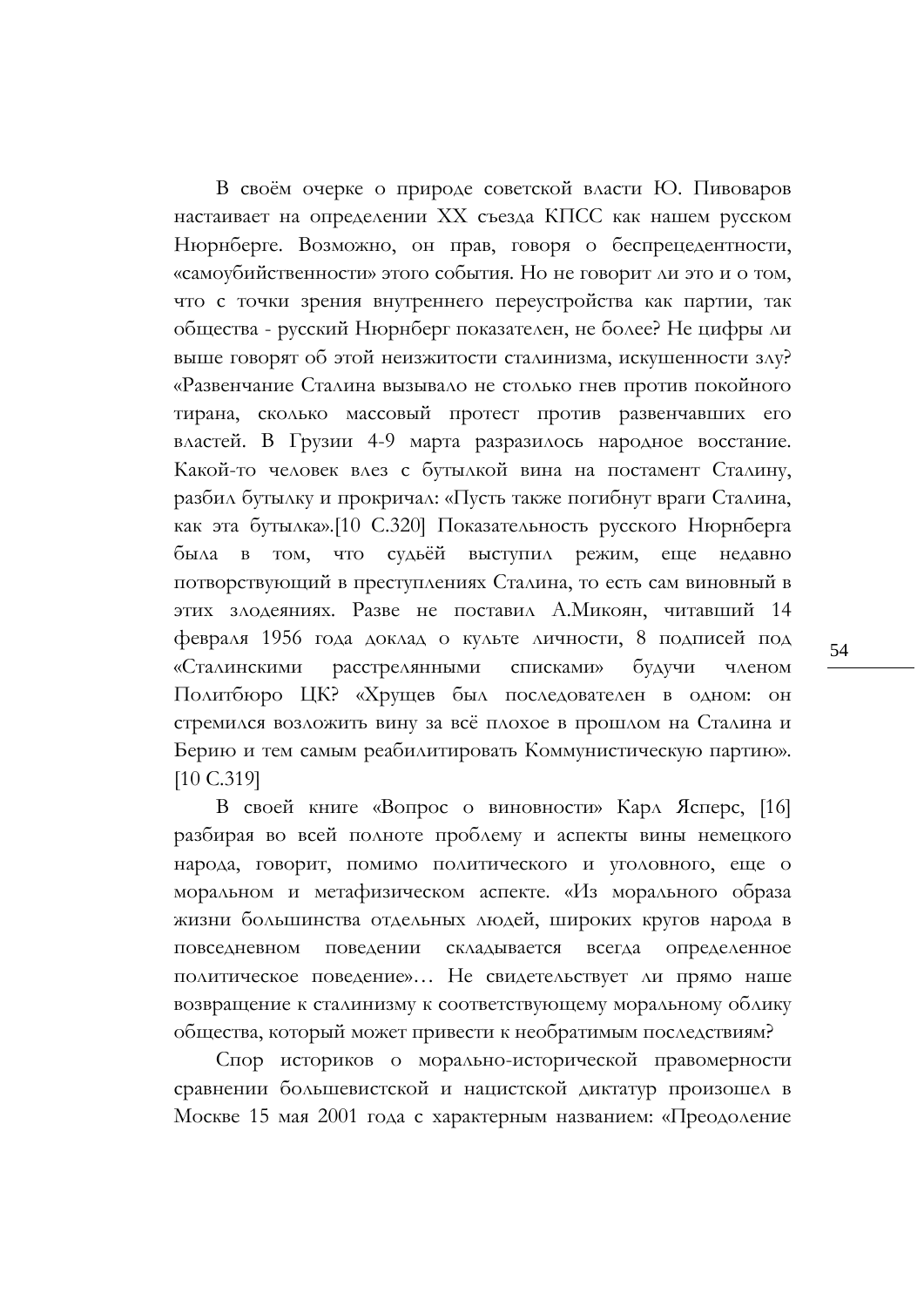прошлого и новые ориентиры его переосмысления. Опыт России и Германии на рубеже веков». Удивительно, но даже среди противников переноса германского опыта на Россию практически не нашлось тех, кто высказался бы о неправомерности такого сравнения. Соответственно, если такое сравнение правомерно, правомерными ли будут меры для борьбы с искушением тоталитарного прошлого, которому сегодня подвержена половина населения? Безусловно, они не должны повторять, копировать меры, примененные в Германии, но по внутреннему, моральнонравственному аспекту, они должны соответствовать произведенным в Германии мерам.

1) Высказанное в 60х годах выражение Александра и Маргарет Мечерлих «неспособность печалиться» - характеризует наше состояние наиболее исчерпывающим образом на фоне соответствующих внутренних изменений, отразившихся в социологических исследованиях. Именно эта «неспособность» прямое препятствие перед будущим поколением граждан России в их битве за своё прошлое, преодоленное и осмысленное.

2) Вместе с тем нужно отметить и интерес молодых к информации, фактам о страшном прошлом: именно они составляют, увы, наименьший, но крепкий процент тех, кто высказывает негативную оценку советских вождей.

3) Это ставит определенную задачу историков и философов современности, ведущих борьбу за будущее поколение - когда как не сейчас эта борьба вышла за рамки отвлеченного спора - не сойти с позиции, что, увы, происходит, например, в некоторых московских школах. «В ряде московских школ отказались от преподавания ХХ века». В результате молодое поколение учится прошлому по рассказам семьи, друзей или просто круга общения. «Вот вы говорите, а мой дедушка мне рассказывал». Трудно сказать, плохо это или хорошо, но можно с уверенностью заявить, что объективности в этом - куда менее, чем в сравнении с рассказом даже самого среднего, посредственного преподавателя.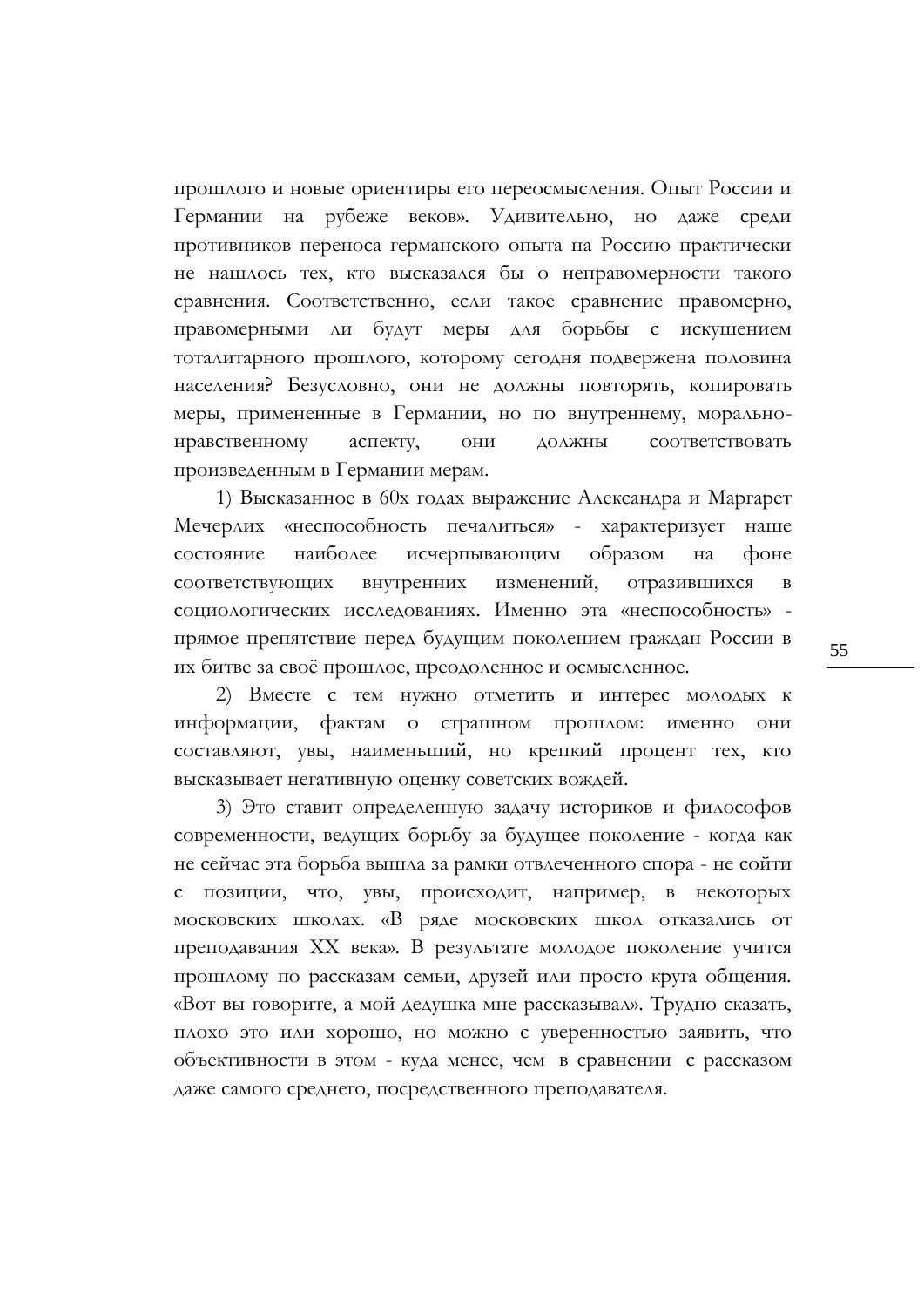4) В борьбе за прошлое одной из самых ключевых задач является отказаться от «духа абстракции». «Диктовалось исторической необходимостью», «это обеспечило социальную стабильность», «принял с сохой, оставил с бомбой» - подобные фигуры речи, лишенные фактов - орудие домысла. Наше орудие факт, сухой и часто выраженный только лишь одной цифрой.

5) Философское осмысление прошлого, самой идеи коммунизма, ставшей логичным, но ложным ответом на жизненные запросы, вызванные «кризисом прежних идентичностей».

6) И наконец - избежание огульного, беспочвенного осмеяния коммунистического режима, следствием чего может стать укрепление в вере в подобную идею.

Карл Ясперс, упомянутый нами выше, говоря о моральнометафизическом аспекте вины немцев говорил о двух формах последствия виновности: а) признание права «депортированными, обобранными, замученными, ограбленными» б) внутреннее очищение. «Очищение - единственный путь человека как человека. <> Это условие политической свободы. Политическая свобода начинается с осознания отдельного человека, чувствующего себя ответственным за политику своего общества». Очищение и за «жизнь в маске», и за «лживую совесть» - совесть исполняемого приказа, ибо «нельзя просто сослаться на то, что «приказ есть приказ», поскольку преступления остаются преступлениями и тогда, когда они совершены по приказу», и за «половинчатость» взглядов, «приспособленчество», за самообман, за роль «попутчика». Всё это - неотъемлемая часть жизни тоталитарного государства. Мало «русского Нюрнберга» над тоталитарной властью, необходим русский Нюрнберг над совестью.

«Выйди из земли твоей и из родства твоего и из дома отца твоего, и пойди в землю, которую покажу тебе». (Деян.7.2)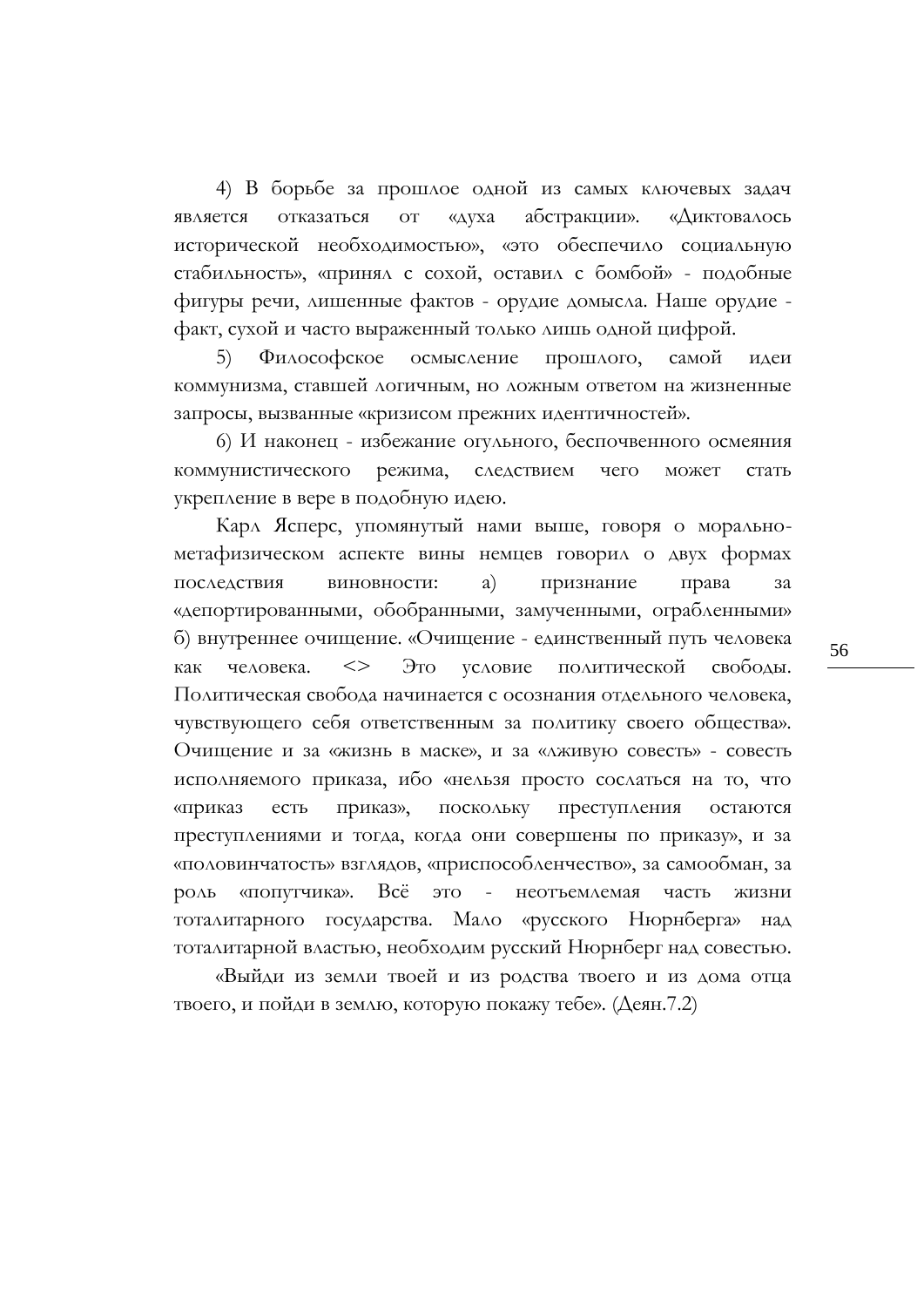#### **Библиография**

- 1. Адорно Теодор. Исследование авторитарной личности / Т. Адорно. М.: Астрель, 2012. - 480 с.
- 2. Адорно Теодор. Что значит проработка прошлого.- URL: [http://magazines.russ.ru/nz/2005/2/ado4.html](https://vk.com/away.php?utf=1&to=http%253A%252F%252Fmagazines.russ.ru%252Fnz%252F2005%252F2%252Fado4.html)
- 3. Баберовски Й. Выжженная земля: Сталинское царство насилия / Й. Баберовски. - М.: Российская политическая энциклопедия (РОССПЭН), 2014. — (История сталинизма).
- 4. Борозняк А. Жестокая память. Нацистский рейх в восприятии немцев второй половины ХХ и начала XXI века / А. Борозняк. - М.: Политическая Энциклопедия, 2014. - 351 с.
- 5. Варшавский В. Незамеченное поколение / В. Варшавский. М.: Дом русского зарубежья имени Александра Солженицина, 2010. - 521 с.
- 6. Герцен А. Сочинения в 2 томах. Том 2 / А. Герцен. М.: Мысль, 1986. 654 с.
- 7. Грациози А. Великая крестьянская война в СССР. Большевики и крестьяне. 1917 - 1933 / А. Грациози. - М.: Российская политическая энциклопедия (РОССПЭН): Фонд Первого Президента России Б.Н. Ельцина, 2008. — 136 с. — (История сталинизма).
- 8. Зубок В. Неудавшаяся империя: Советский Союз в холодной войне от Сталина до Горбачева / В. Зубок. - М.: Российская политическая энциклопедия (РОССПЭН), 2011. — 683 с. — (История сталинизма)
- 9. История России. XX век: 1894– 1939 / [под ред. А.Б. Зубова].– М.: Астрель: АСТ, 2010.– 1023 с.
- 10. История России. XX век: 1939- 2007 / [под ред. А.Б. Зубова].– М.: Астрель: АСТ, 2010.– 847 с.
- 11. Мережковский Д.С. Атлантида Европа: Тайна Запада / Д.С. Мережковский. - М.: Русская книга, 1992. - 416 с.
- 12. Пивоваров Ю.С. Русское настоящее и советское прошлое / Пивоваров Ю.С. - М.; СПб.: Центр гуматинатарных инициатив, Университетская книга, 2015. - 336 с.
- 13. Хлевнюк О.В. Сталин. Жизнь одного вождя / О.В. Хлевнюк. М.: ACT: Corpus, 2015. — 464 с.
- 14. Чуев Ф. Сто сорок бесед с Молотовым / Ф. Чуев. М.: ТЕРРА, 1991. 620 с.
- 15. Чуев Ф. Так говорил Каганович. Исповедь сталинского апостола / Ф. Чуев. М.: Российское товарищество "Отечество", 1992. — 208 с.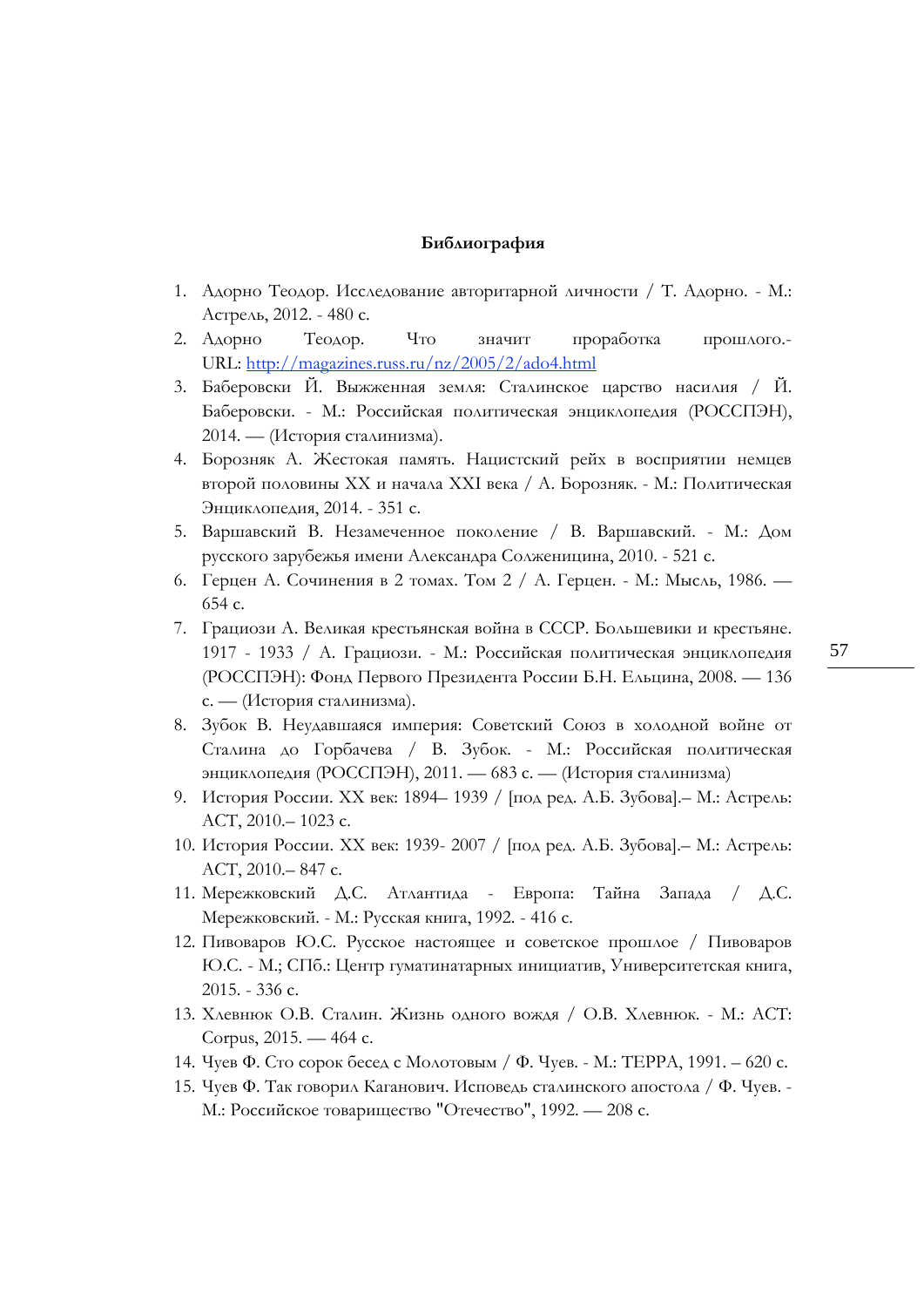|                                                     |                                                                            |    |  |                 |  |                | 16. Ясперс К. Вопрос о виновности. О политической ответственности |  |
|-----------------------------------------------------|----------------------------------------------------------------------------|----|--|-----------------|--|----------------|-------------------------------------------------------------------|--|
| Германии / Ясперс К. - М.: прогресс, 1999. — 148 с. |                                                                            |    |  |                 |  |                |                                                                   |  |
|                                                     |                                                                            |    |  |                 |  |                | 17.7 ноября и отношение к революции.                              |  |
|                                                     | URL: http://bd.fom.ru/report/cat/socium/hist_ro/rev_war/d1.                |    |  |                 |  |                |                                                                   |  |
|                                                     | 18. Воспоминания                                                           |    |  | и напоминания   |  | $\Omega$       | $\Lambda$ енине.-                                                 |  |
|                                                     | URL:http://bd.fom.ru/report/cat/socium/hist_ro/rev_war/of                  |    |  |                 |  |                |                                                                   |  |
|                                                     | 19. $\Lambda$ енин                                                         |    |  | жил, Ленин жив, |  |                | Ленин?-                                                           |  |
|                                                     | URL: https://wciom.ru/index.php?id=236&uid=11566                           |    |  |                 |  |                |                                                                   |  |
|                                                     | 20. Массовые репрессии в СССР.- URL:http://fom.ru/Proshloe/11786           |    |  |                 |  |                |                                                                   |  |
|                                                     | 21. XX                                                                     |    |  |                 |  |                | съезд КПСС: разоблачение культа личности-                         |  |
|                                                     | URL:http://bd.fom.ru/report/cat/socium/hist_ro/sssr/dd060.                 |    |  |                 |  |                |                                                                   |  |
|                                                     | 22. Победа:<br>наша                                                        |    |  | ИЛИ             |  |                | Сталина?-                                                         |  |
|                                                     | URL:http://bd.fom.ru/report/cat/socium/hist ro/rev war/gu                  |    |  |                 |  |                |                                                                   |  |
|                                                     | 23. Роль                                                                   | И. |  | Сталина         |  | $\overline{B}$ | войне.-                                                           |  |
|                                                     | URL:http://bd.fom.ru/report/cat/socium/hist_ro/rev_war/of                  |    |  |                 |  |                |                                                                   |  |
|                                                     | 24. Россияне все лучше относятся к сталину, но жить при нем не хотели бы.- |    |  |                 |  |                |                                                                   |  |
|                                                     | URL:http://www.levada.ru/2016/03/25/rossiyane-vse-luchshe                  |    |  |                 |  |                |                                                                   |  |
|                                                     | 25. Фигура Сталина в общественном мнении                                   |    |  |                 |  |                | россии.-                                                          |  |
|                                                     | URL:http://www.levada.ru/2016/03/25/figura-stalina-v-obsh                  |    |  |                 |  |                |                                                                   |  |
|                                                     | 26. Что                                                                    |    |  | СДЕЛАЛ          |  |                | Ленин?-                                                           |  |
|                                                     | URL:http://bd.fom.ru/report/cat/socium/hist_ro/rev_war/of                  |    |  |                 |  |                |                                                                   |  |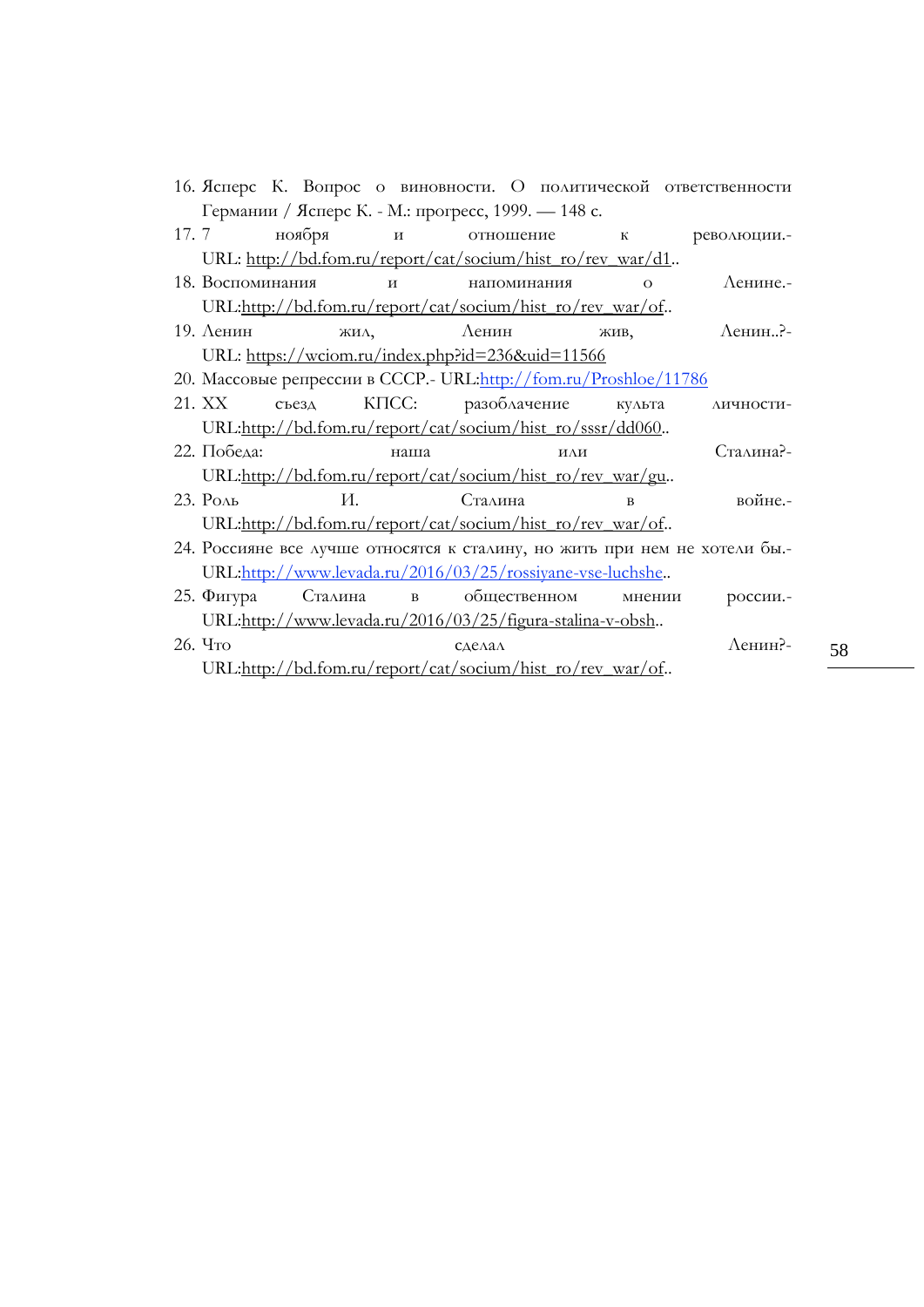*М.В. Кирчанов*

### **Болгарский политический язык 1950-х – 1980-х годов и конструирование образов Македонии**

*Македонские образы играли особую роль в развитии болгарского политического языка в социалистический период. Македонские нарративы присутствовали в значительной части исторических статей болгарских историков, которые были опубликованы в журнале «Исторически преглед» с конца 1950-х до середины 1980-х годов. Болгарские историки, активно используя македонские образы, формировали концепт македонской идентичности, воображенной в болгароцентричной системе координат. Болгарские историки, с одной стороны, полагали, что Македония является частью Болгарии, а македонская история – неотъемлемым элементом болгарского исторического процесса. С другой стороны, интерес болгарских историков в македонской проблематике стимулировал болгаро-македонскую дискуссию.* 

*Ключевые слова: политический язык, Болгария, авторитаризм, македонские образы? «Исторически преглед»* 

*Macedonian images played a special role in development of Bulgarian political language during socialist period. Macedonian narratives were present in the great part of works of Bulgarian historians in their articles that were published in "Istoricheski pregled" journal from the late 1950s until the middle of the 1980s. Bulgarian historians actively used Macedonian images and formed concept of Macedonian identity, imagined in Bulgarian centered system of coordinates. Bulgarian historians, on the one hand, believed that Macedonia is part of Bulgaria and they imagined Macedonian history as integral part of Bulgarian historical process. On the other hand, the interest of Bulgarian historians in Macedonian problems stimulated Bulgarian-Macedonian discussion.*

*Keywords: political language, Bulgaria, authoritarianism, Macedonian images, "Istoricheski pregled"*

**Постановка проблемы**. Народная Республика Болгария развивалась на протяжении своей истории как недемократическое государство, а местные политические элиты стремились создать новую форму болгарской идентичности. Эта идентичность была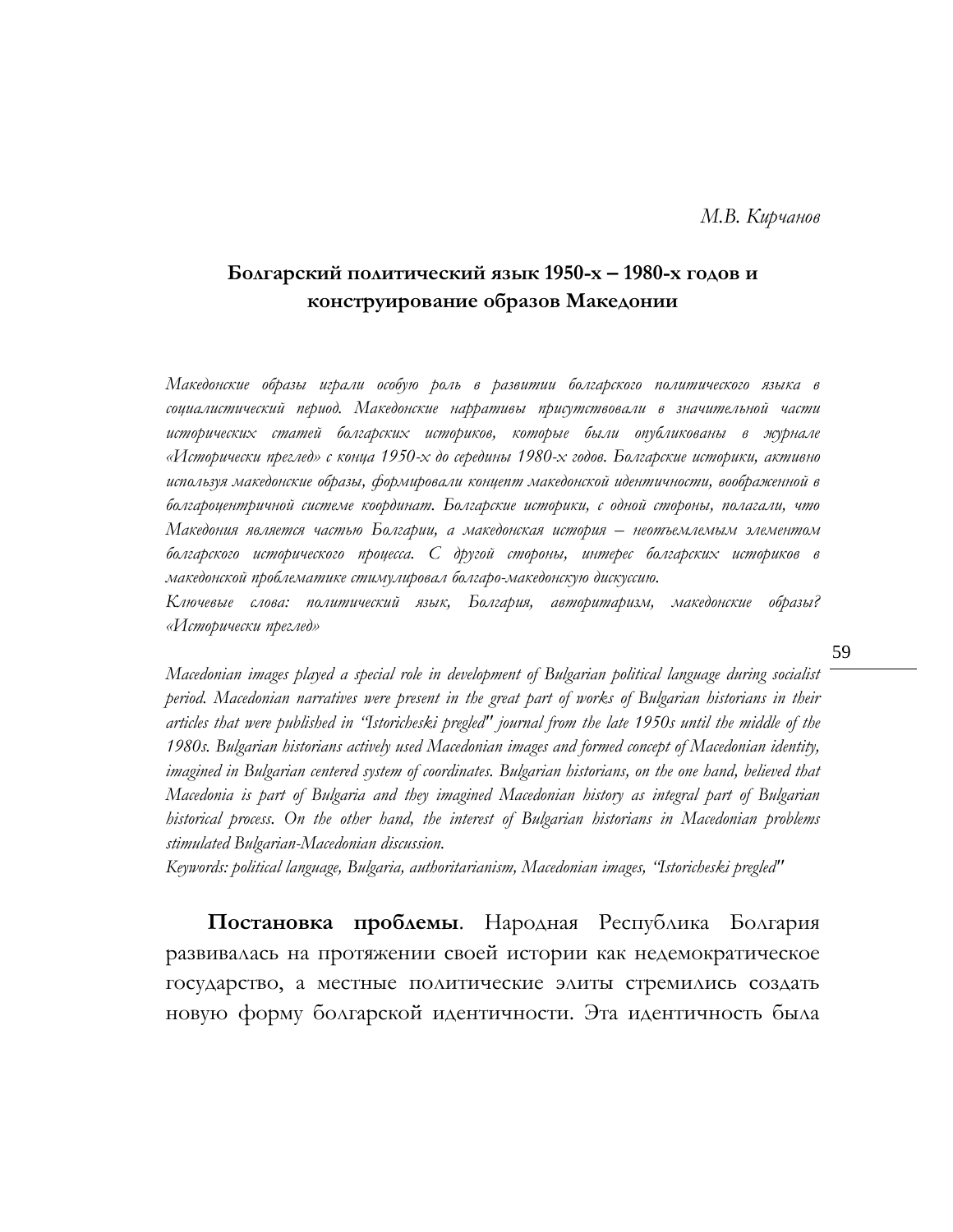невозможная без развития лояльности со стороны населения в отношении правящих элит и доминирующей политической идеологии. Особую роль в формировании и развитии этой идентичности играл политический язык, который активно использовался для идеологизации общественных наук и индоктринизации населения.

**Историография**. Проблемы болгарского политического языка в российской историографии относятся к числу практически неизученных тем, хотя некоторые аспекты политического языка в авторитарных обществах рассматривались Автором в его более ранних работах [15; 16], в которых показаны основные стратегии политизации языка, формирования новой политически маркированной лексики, использования идеологически выверенных и политизированных языков (преимущественно немецкого) в формировании и развитии авторитарных политических режимов.

**Целью данной статьи** является изучение проблем развития и функционирования македонских образов в болгарском политическом языке периода НРБ.

**Изложение основного материала статьи**. Националистический пласт в политическом языке периода НРБ в полной мере проявлялся в тех случаях, когда речь заходила о Македонии, с утратой которой болгарские авторы не могли смириться и согласиться. Македония в болгарском историческом воображении периода НРБ фигурировала как коллективное место памяти, как историческая и географическая область Болгарии, как «географската област Македония» [11], население которой было «българско» [34]. В связи с этим болгарскими авторами подчеркивалась, что Пиринская Македония, входившая в НРБ, «не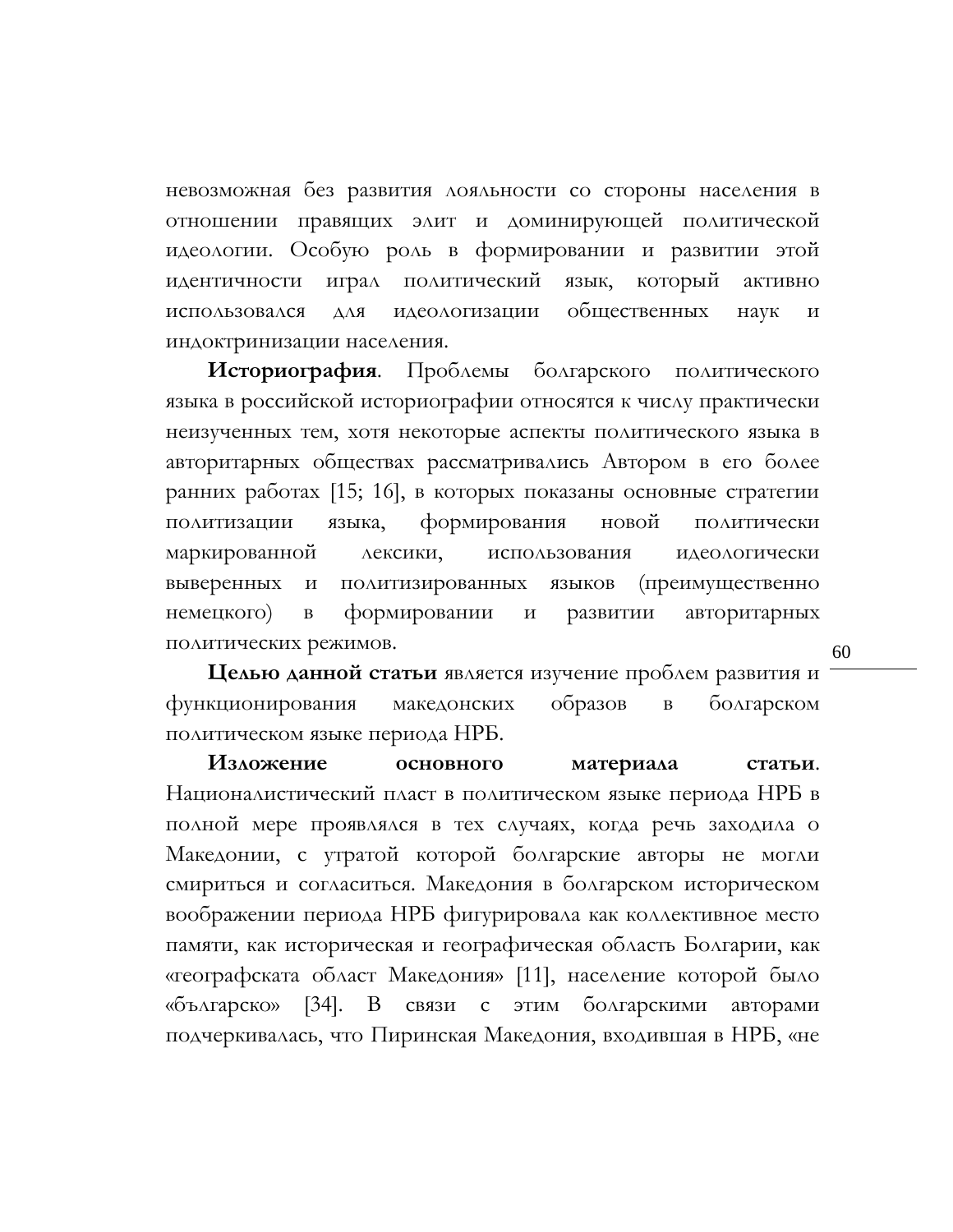национально ориентированным авторам в НРБ писать о том, что <sub>61</sub> е отделна географска област» [3], что было формой проявления болгарских претензий на объединение в своих границах всей Македонии в целом. Поэтому болгарские историки стремились в рамках политического языка НРБ доказать, что во всех исторических болгарских регионах доминировала «една етническа общност» [2], которая являлась болгарской. Параллельно в политическом языке НРБ оказались актуализированными и нарративы, призваны описать и доказать не только «регионално разнообразие», но и «етническо единство» болгарской культурной и языковой традиции. Поэтому болгарские интеллектуалы подчеркивали, что для всех территорий, населенных болгарами (а этот термин воспринимался ими максимально широко), был характерен «един стил и характер на традиционна култура на българското население в нейното местно разнообразие» [32]. Подобные и сходные теоретические основания давали болгарским Македония является одним из болгарских исторических регионов.

Особой мифологизации в рамках македонского измерения в политическом языке НРБ был подвергнут Солун, который, по мнению болгарских историков, «играл важна роля в културната история на българския народ» [1], а, анализируя проблемы македонской истории, болгарские историки подчеркивали то, что именно «в Македония се родили бележите борци за българската свобода и независимост, чиито имена ще останят завинаги съхранени в скрижалите на родната ни история и в народната памет» [10; 11] и актуализировали «българското национално единство» [14] относительно македонской территории включенность местного населения в болгарское «националноосвободителното движение». Поэтому болгарские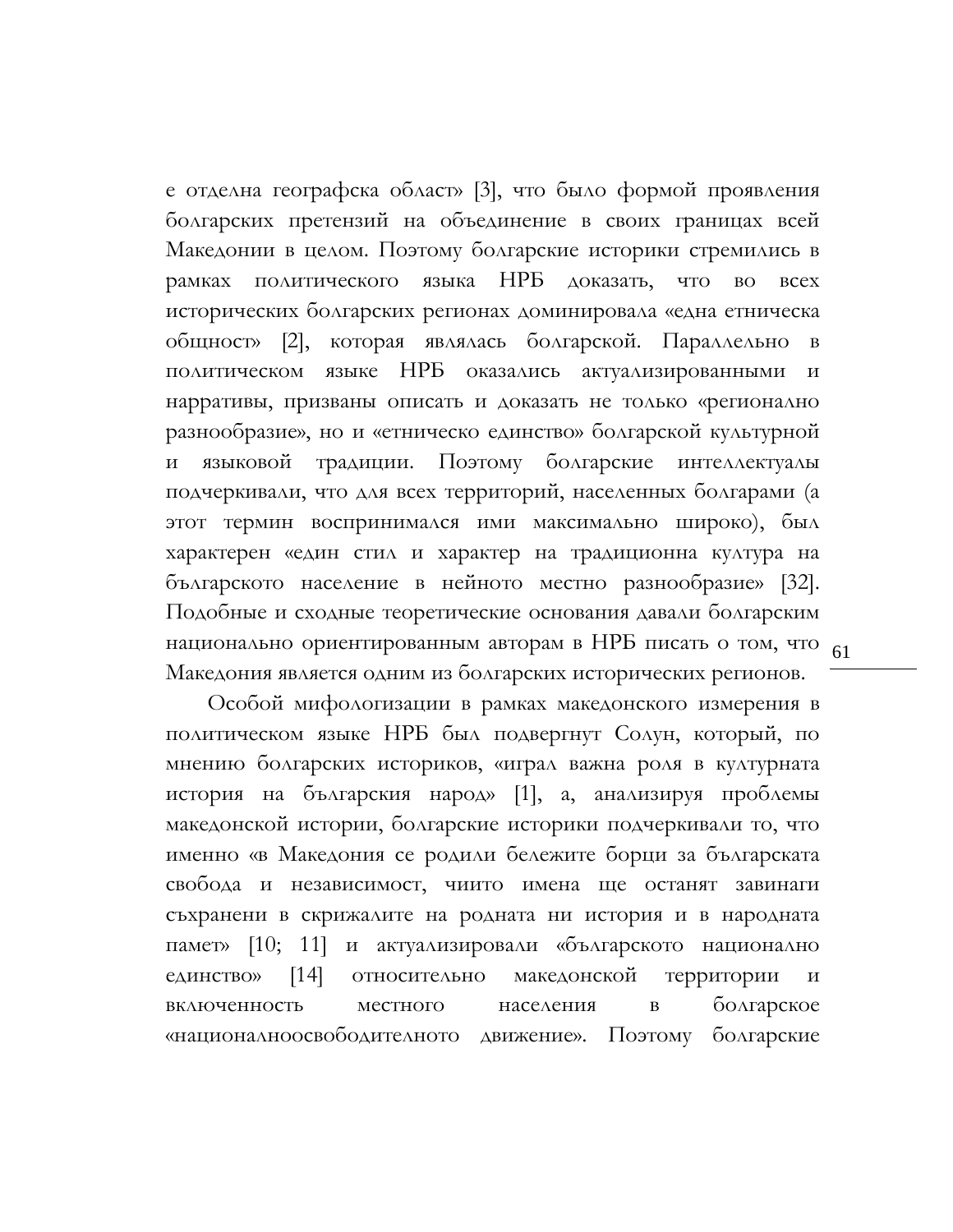КПЮ [21] столь негативных эмоций у болгарских историков не <sub>62</sub> историки периодически указывали именно на «българския характер на националноосвободителното движение в Македония» [25], «антиосманско националноосвободително движения на българския народ в Македония… срещу османските насилници, които задушавали неговото самостоятелно политическо развитие» [22] и на «българската принадлежност на славянското население в Македония» [34, C. 24]. Кроме этого в болгарском политическом языке Македония фигурировала как территория, на которой велась «борбата за българска църква» [19]. Подобные нарративы в болгарском политическом языке были призваны содействовать вытеснению из общественного мнения образов Македонии альтернативных болгарскому восприятию. Именно поэтому болгарские историки полемизировали со своими коллегами из СФРЮ, обвиняя их в ревизионизме и буржуазном национализме, хотя более ранние этапы в истории отношений между БКП и вызывали.

Кроме этого, болгарские историки полагали, что существование македонской нации и македонской государственности в СФРЮ носит временный характер, так как стало следствием сознательной антиболгарской политики, которая по их мнению, была инициирована Белградом в рамках политики определяемой как «великосърбската пропаганда» [34, C. 39 – 40]. Вину и ответственность за то, что Болгария утратила контроль над Македонией возлагалась в политическом языке НРБ на западные страны, в особенности – на Францию и Великобританию, которые воображались как «главните творци на империалистическите мирни договори» [4; 5]. В подобной ситуации в политическом болгарском языке социалистической эпохе особую роль играли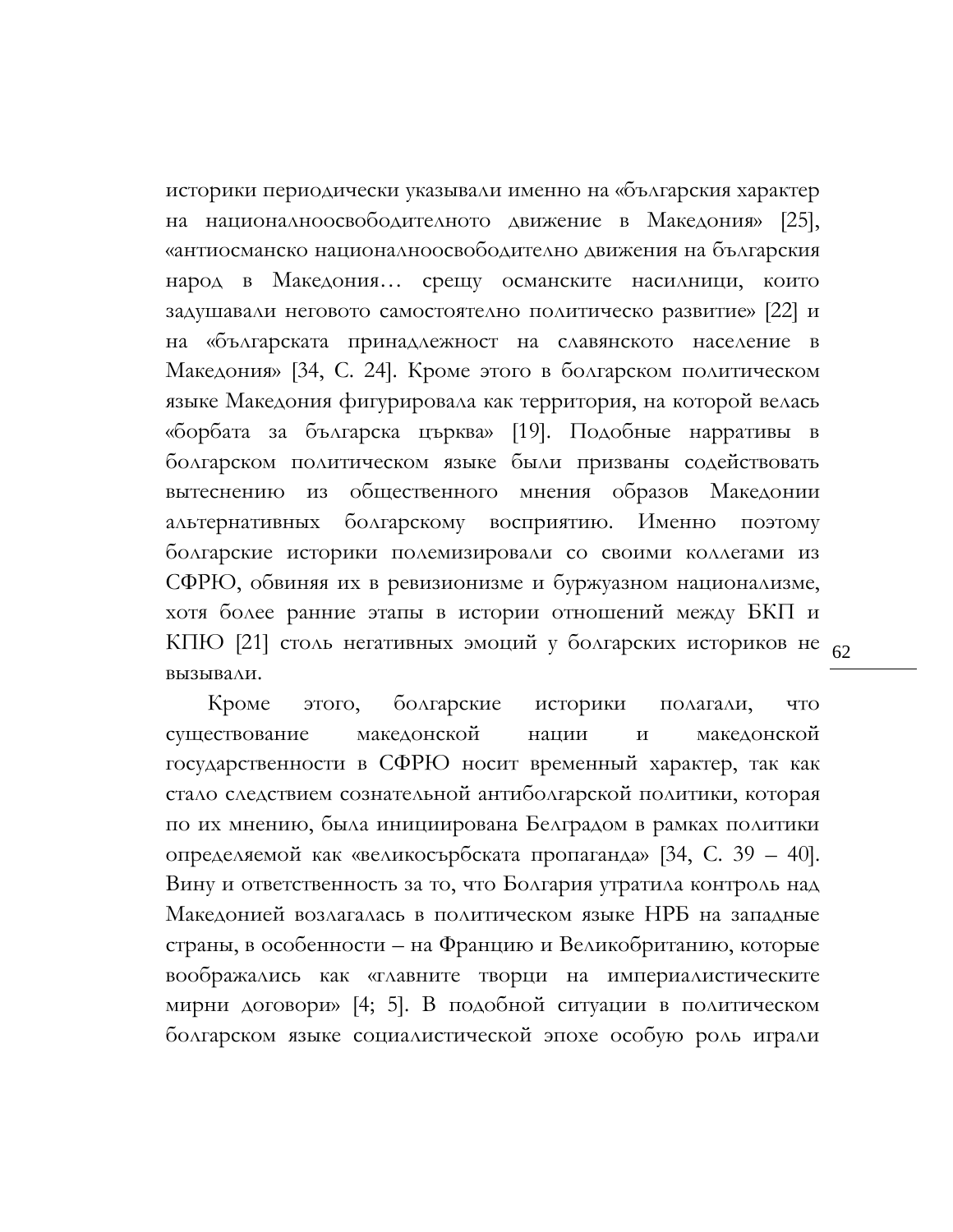нарративы, призванные «населить» Македонию болгарскими историческими и политическими деятелями. В рамках подобных стратегий обращения с прошлым Македонии, нацеленным на ее болгаризацию, Васил Главинов воображался и позиционировался как «пионер на социалистическото движение в Македония» [18]. Кроме этого, политическая история Македонии нередко конструировалась как один из элементов политической истории Болгарии. Поэтому, «националноосвободителните борби в Македония» [24] воспринимались как часть болгарского национального движения, а в вину грекам и сербам, которые поддерживали «великосърбски режим» [20], ставилась «политика на насилствена денационализация на македонските българи» [5].

точкой зрения болгарские историки были категорически не <sub>63</sub> Центральной фигурой в болгаро-македонской полемике был Крсто Мисирков [6], который в Македонии воспринимался как македонский национальный и политический деятель. С подобной согласны и поэтому практически никогда не упускали повода подвергнуть критике концепции македонских исследователей. В политическом языке исторических штудий периода НРБ К. Мисирков фигурировал как именно болгарский политик, а болгарские историки неоднократно, полемизируя со своими македонскими оппонентами, цитировали именно «болгарские» фрагменты из публикаций К. Мисиркова. Отрицая достижения македонских историков, болгарские авторы настаивали на том, что «Мисирков в глъбините на душата си е бил и е останал българин». Кроме этого болгарские авторы утверждали, что «сръбски шовинисти» искусственно создали понятия «македонска нация» и «македонски литературен език», тем самым, разрушив, по их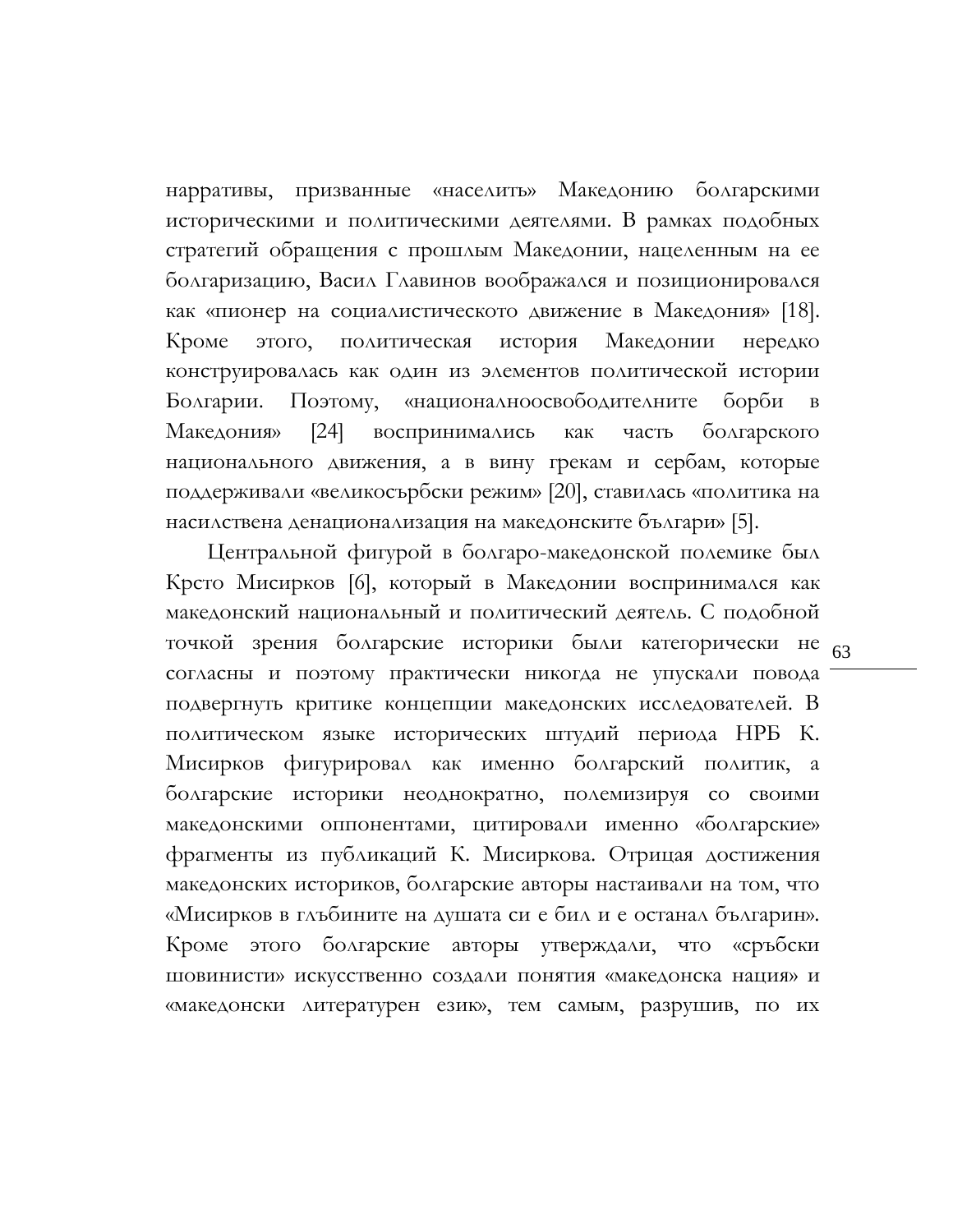мнению, подлинную болгарскую составляющую в деятельности К. Мисиркова.

публикациям болгарские историки подчеркивали, что жители <sub>64</sub> Полемизируя с македонскими историками, отрицая и не признавая существование независимого македонского языка и, как следствие, нации, болгарские историки активно пытались болгаризировать историческое прошлое Македонии, интегрируя ее историю в болгарский исторический, культурный и политический контекст. Исходным мотивом болгарских историков в НРБ в их полемике с македонскими и югославскими коллегами была вера в то, что зарубежные исследования о Македонии представляют собой преимущественно «спекулациите и фалшификациите» [13]. Поэтому в болгарском политическом языке македонская историография оценивалась исключительно негативно и, сознательно и намеренно демонизируясь, определялась как «противобългарска дейност» [35]. В противовес подобным Македонии в прошлом имели «български национален дух», сохраняя «българската национална самобитност, култура, език, нрави и обичаи» [9]. В рамках болгарского политического языка и исторического воображения в НРБ Македония была не более чем одной из географических областей Болгарии, ее этнографическим регионом или тем краем, где начинали деятельность болгарские политики. В подобной ситуации национальное движение в Македонии в рамках болгарского политического языка периода НРБ могло восприниматься как исключительно болгарское и как «продължение на българската националноосвободителна борба» [33] или «революционна борба на българското население» [28].

Болгарский политический язык в НРБ имел и прикладное значение. Болгарские историки практически всегда были готовы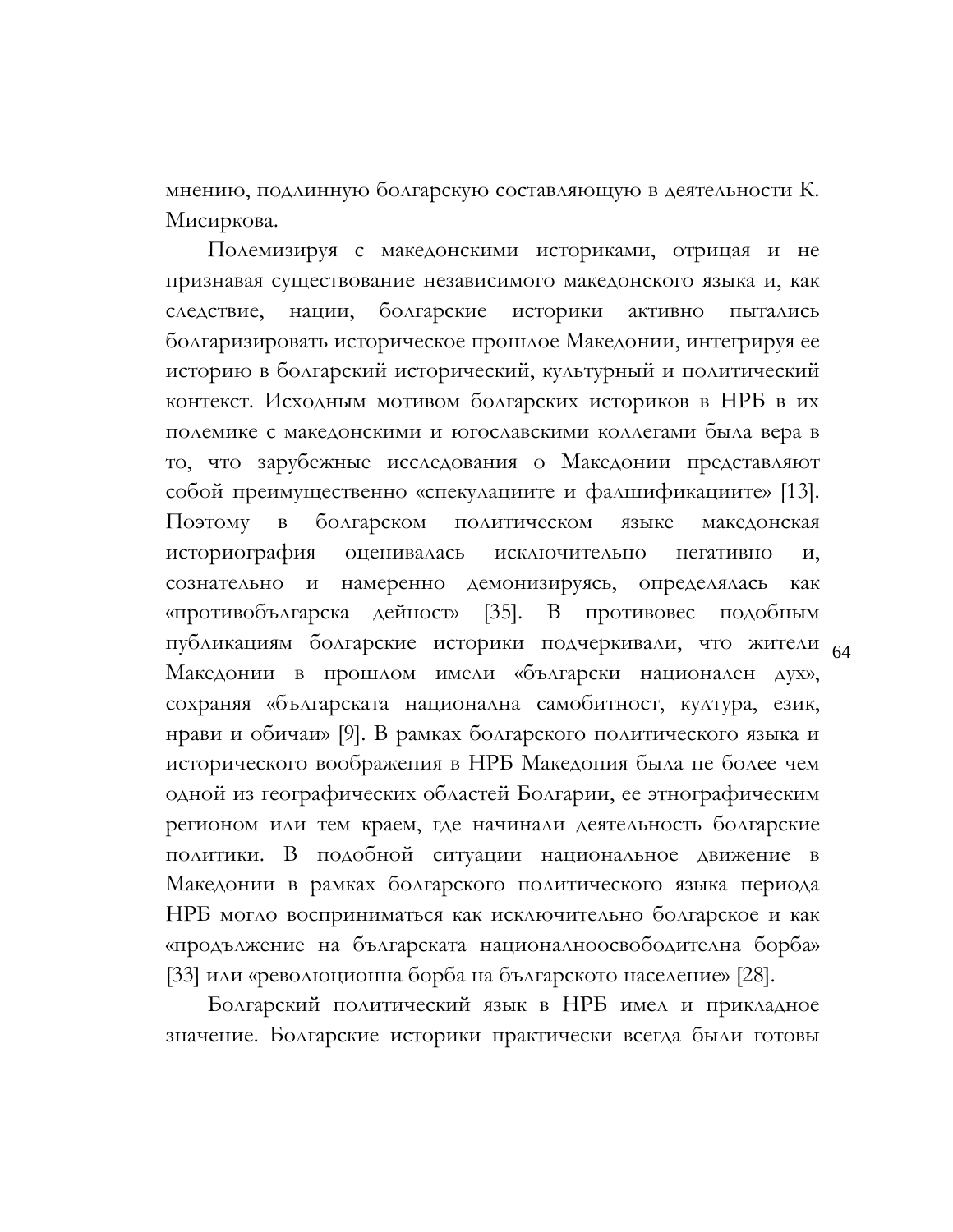$[29]$ . 65 выполнить свою идеологическую миссию. Поэтому «борба против буржоазната идеология и против извращенията и фалшификациите на българската история» [33] играла не последнюю роль в функционировании политического языка и воображения в Болгарии периода социализма. Позиции македонских историков периодически оказывались в центре внимания работы съездов Коммунистической партии. Реагируя на партийные съезды, болгарские историки указывали на то, что в Югославии «излазат книги и статии, в които се фалшифицира история на нашия народ». В вину македонским историкам ставилось то, что те, по мнению болгарских авторов, фальсифицировали и искажали историю Болгарии, отрицая «прогресивен характер на Руско-турската война и Санстефанския мирен договор». Македонских авторов обвиняли в том, что их работы содержат «позорни клевети относно интернационалистичната дейност на Димитър Благоев» Формально стремясь соблюсти некоторые нормы корректности, так как речь шла об историографии формально дружественной, также социалистической, страны, болгарские авторы, тем не менее, критически относились к работам македонских историков.

В НРБ исследования македонских историков оценивались крайне негативно, воспринимаясь как «фальсификаторские упражнения» [17, C. 41]. В подобной ситуации болгарские историки в НРБ периодически были вынуждены выполнять некоторые политические и идеологически выверенные повинности, то есть упражняться в почти ритуальной критике как буржуазной историографии, так и ревизионизма и «националистических» искажений и фальсификаций истории. Поэтому, сам идеологический характер болгарского политического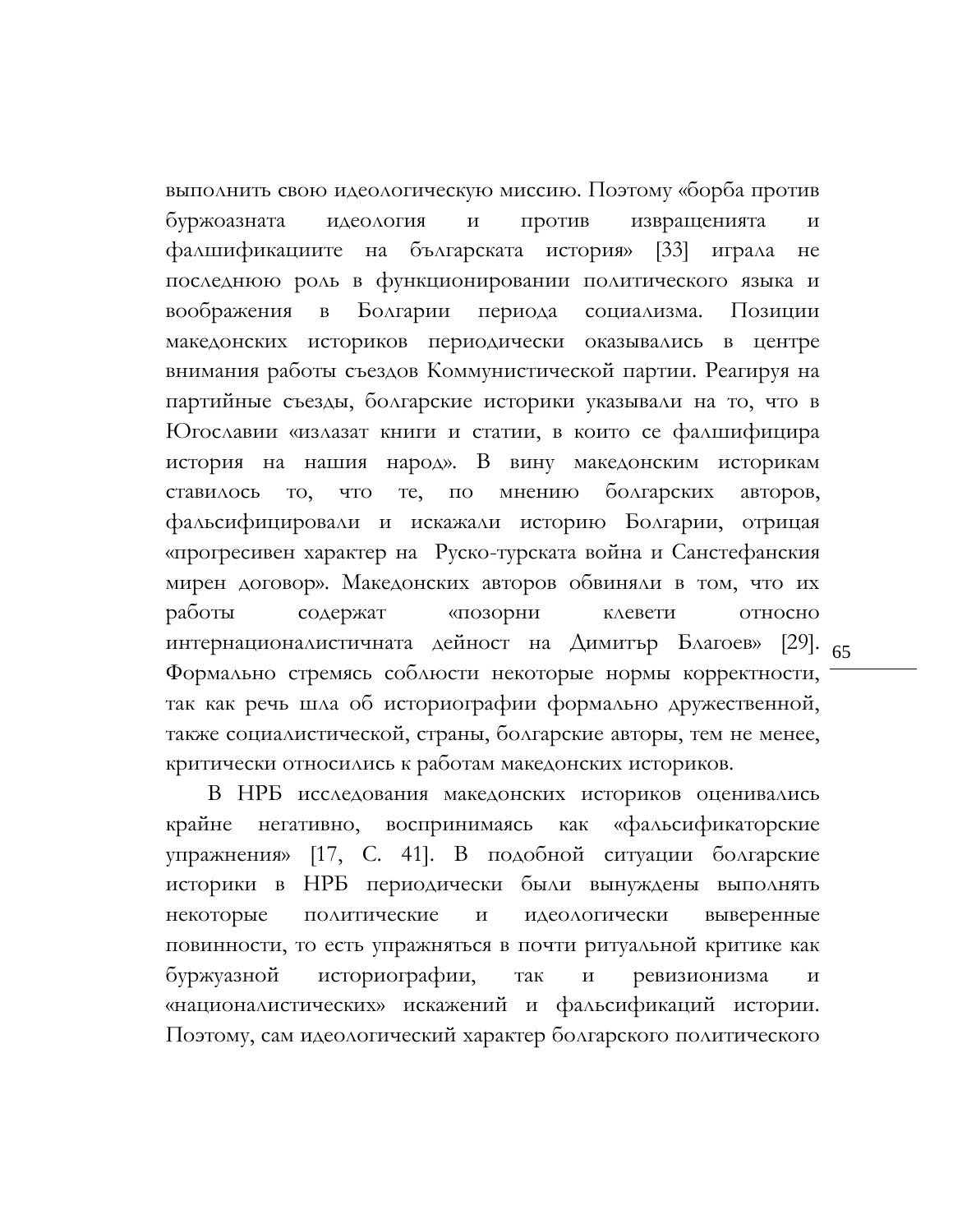языка в НРБ содействовал тому, что болгарские историки выступали «против влиянието на буржоазната идеология и ревизионизма в историческата наука» [27]. В вину македонским историкам их болгарские коллеги, предпочитая назвать их «скопьескими», ставили то, что те стали «знамето на ревизионизма» [17, C. 16], а также слабую и незначительную методологическую последовательность и теоретическую подготовку, обвиняли в национализме, в политической незрелости, неспособности понять и творчески использовать марксистско-ленинские методы. Методологические позиции македонских историков в НРБ не принимались, не признавались и отрицались, определяясь как «неясни декларации» и «неопределени фрази» [17, C. 15].

македонской проблематике. Позиция СФРЮ по македонскому <sub>66</sub> «Недостойна роля» и «неблагодарна задача» [17, C. 18 – 19], по мнению болгарских историков, македонской историографии не давали им покоя и стимулировали их периодически обращаться к вопросу, институционализация в ее рамках македонской государственности, признание существования македонской нации и македонского языка в среде болгарских историков в НРБ вызывало исключительно острую и негативную реакцию. Поэтому, югославское и, тем более македонское, восприятие Болгарии в НРБ воспринималось как неправильное и антиболгарское. В подобной ситуации болгарские историки не только предъявляли немало идеологических претензий югославским коллегам, обвиняя их в том, что они обслуживали «интересите на тъмните сили на империалистическата реакция», но и не уставали повторять, что «югославският печат и радио пишат и говорят против НР България и българското работническо революционно движение», что фактически актуализировало два уровня болгаро-македонских (и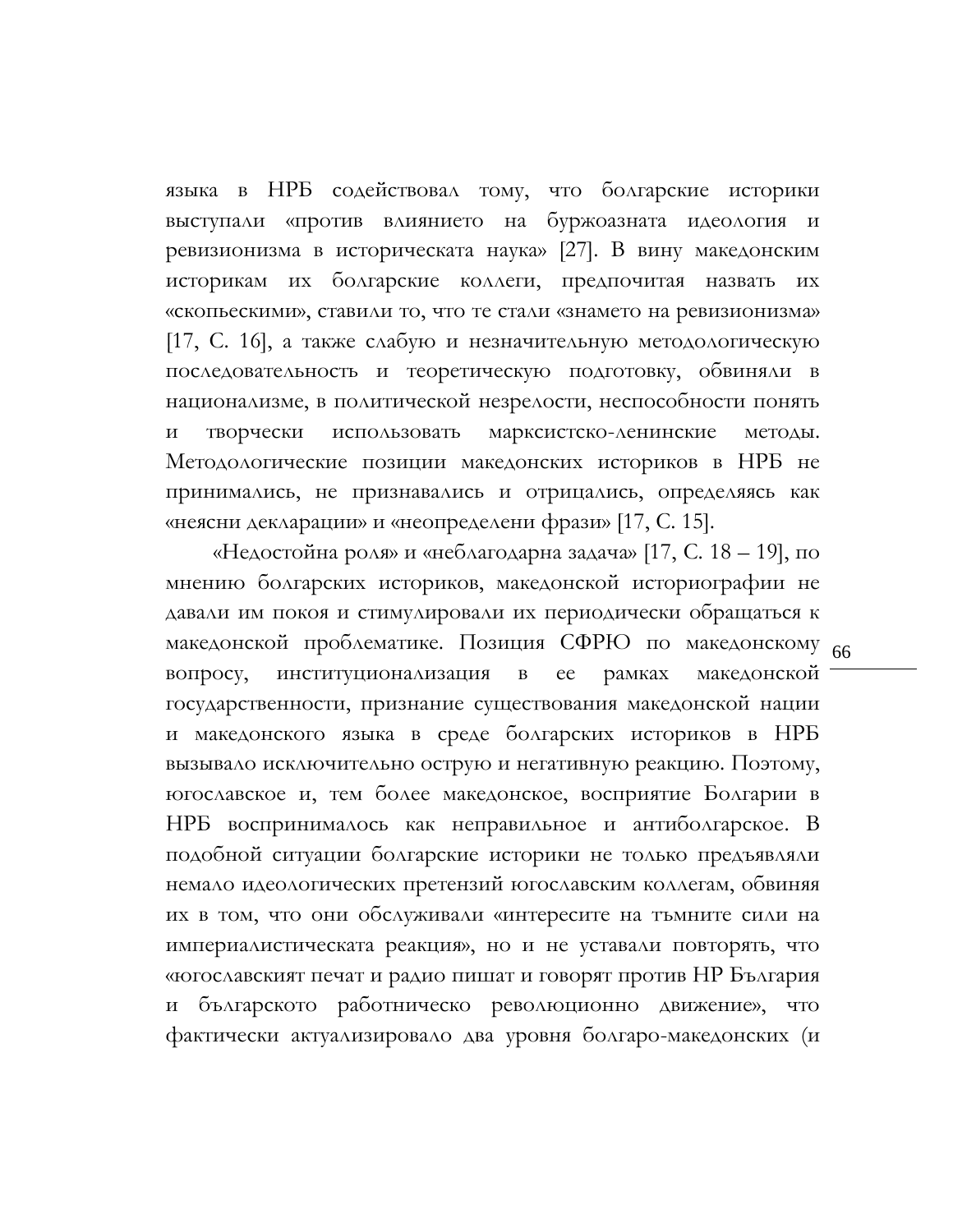болгаро-югославских в более широкой перспективе) противоречий – национальный и идеолого-политический. Не удивительно, что одно из ведущих македонских изданий «Нова Македониjа» в Софии оценивалось исключительно негативно, а его публикации воспринимались как «клевети по адрес на НР България, българския народ и Българската комунистическа партия». Полемизируя с македонскими историками, их болгарские коллеги старались избегать использования оригинальных названий (на македонском языке) критикуемых ими публикаций, стараясь также не упоминать и самих македонцев, предпочитая использовать другие термины «македонски българи» и «българско население в Македония» [23].

определяемом как «марксистско-ленински исторически метод» [30]. <sub>67</sub> Подобным концепциям болгарские историки стремились противопоставлять свои тексты, которые, по их мнению, были основаны на единственно правильном методе научного познания, Поэтому, исследования и труды македонских историков оценивались негативно как «извращеване и фалшифициране на истоическата действителност» [17, C. 16], а в вину македонским историкам ставилось то, что они отрицательно и неприязненно относятся «към всичко българско», не признавали «български характер» [17, C. 16, 19, 23] на территории Македонии средневекового периода, не приводя при этом никаких (по мнению болгарских авторов) доказательств в пользу своих предположений. Болгарские историки неустанно критиковали и обвиняли своих македонских коллег в отсутствии объективности и в пристрастности, антиболгарском национализме, подчеркивая, что внешняя политика НРБ, наоборот, «проникната от идеите на пролетарския интернационализъм» [31].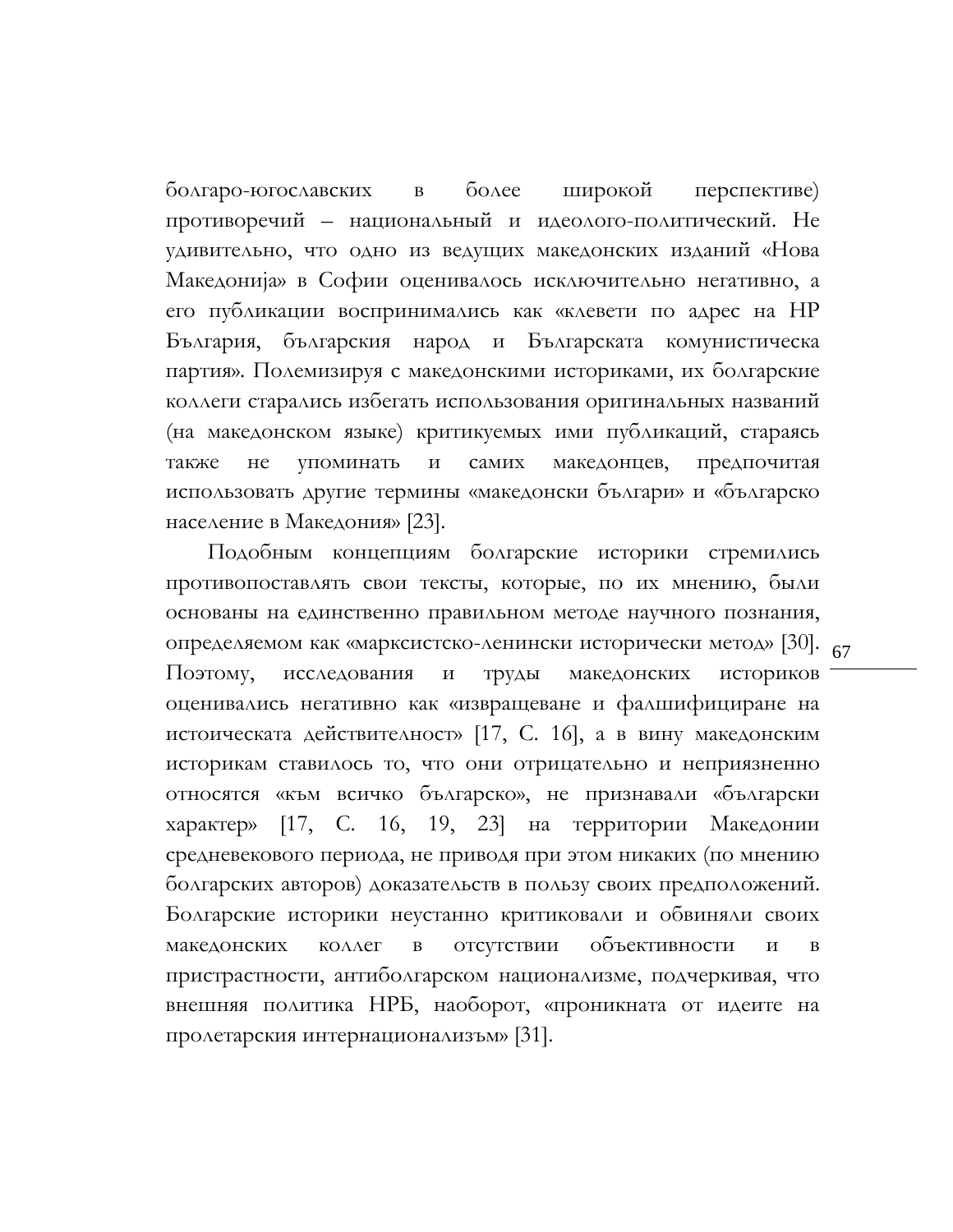в принятый в рамках болгарского политического языка канон, <sub>68</sub> В македонском измерении политического языка НРБ, связанного с македонской проблематикой, особую роль играли нарративы, связанные с явлением «културна автономия» в болгарской части Македонии на протяжении 1946 – 1948 годов. Если на протяжении непродолжительного времени во второй половине 1940-х годов болгарские политические и интеллектуальные круги стремились в той или иной степени участвовать в урегулировании македонской проблемы, но в болгароцентричной версии, то последующая институционализация как македонской идентичности, так и государственности в рамках СФРЮ привела к обострению болгаро-югославских отношений. Поэтому, македонские нарративы в болгарском политическом языке периода НРБ были сферой почти нескрываемого доминирования болгарского национализма. Мнения и интерпретации, которые не вписывались оценивались болгарскими историками как «протвобългарски… извращения и фалшификации», а их авторы определялись как «недобросъвестни». Полемизируя с македонскими и югославскими историками, болгарские интеллектуалы настаивали на том, что история Македонии на протяжении веков была связана с «многовековната история на българска етническа общност». Болгарские историки утверждали, что жители Македонии в прошлом представляли собой «част от българската народност и нация» и «част от български етнос». В конце 1970-х годов Г. Димитиров и вовсе констатировал, что «географиско понятие "македонец" било идентично с етнонима "българин"» [12], а в начале 1980-х годов болгарские историки возлагали вину за отторжение Македонии на Сербию, подчеркивая, что сербские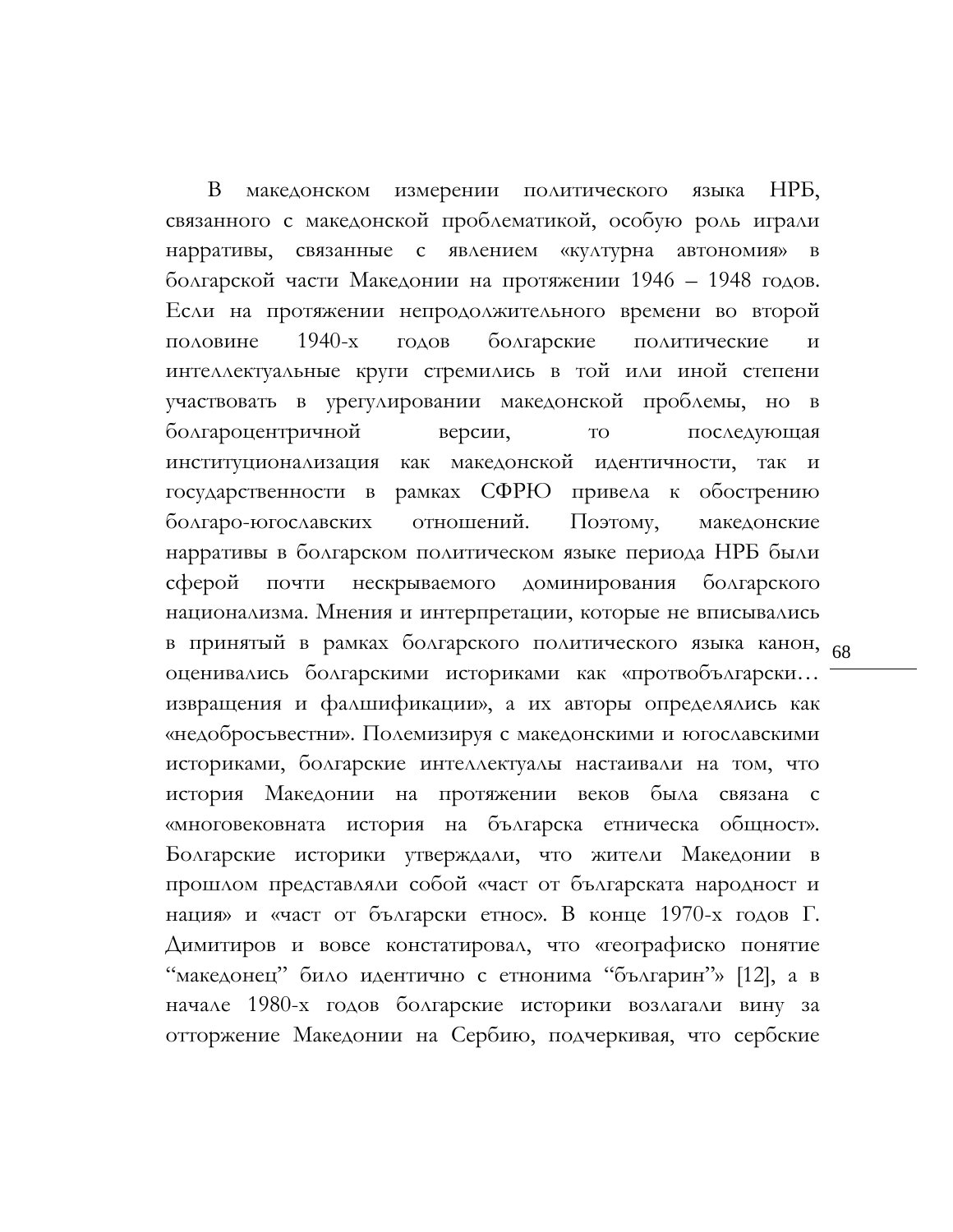политики отрицали «съществуването на българи в Македония» [26]. Поэтому болгарские историки считали своим идеологическим и национальным долгом выступать против «сръбските попълзновения» [7], которые, по их мнению, ставили под сомнение болгарский характер Македонии.

 $66$ <sub>69</sub> Болгарские историки в конце 1950-х годов, задолго до появления работ о национализме Б. Андерсона и Э. Хобсбаума, стремились доказать, что их македонские оппоненты фактически придумали и вообразили македонскую нацию. В вину македонским историкам их болгарские коллеги, которые не признавали существования ни «македонской народности» в Средние Века, ни «македонской нации» в ХХ веке, ставили то, что они «вообразили, а там, где было возможно, с помощью голословного отрицания исторических источников "открыли" новый народ средневековье» [17, C. 25]. Более того, болгарские историки отрицали то, что деятели македонского движения македонцами [17, C. 34] – в рамках болгарского исторического воображения они фигурировали как болгары, а попытки македонских историков воспринимать их в качестве македонцев воспринимались как националистические фальсификации.

В конце 1970-х годов болгаро-македонская историографическая полемика обострилась. В подобной ситуации острие болгарского политического языка оказалось направленным против одного из ведущих македонских историков Михайло Апостолски. Болгарские историки не скупились на обвинения против македонского историка, что в определенной степени содействовало актуализации македонского пласта в болгарском политическом языке. Михайло Апостолски обвинялся в том, что он не имеет «необходимата научната подготовка», а его публикации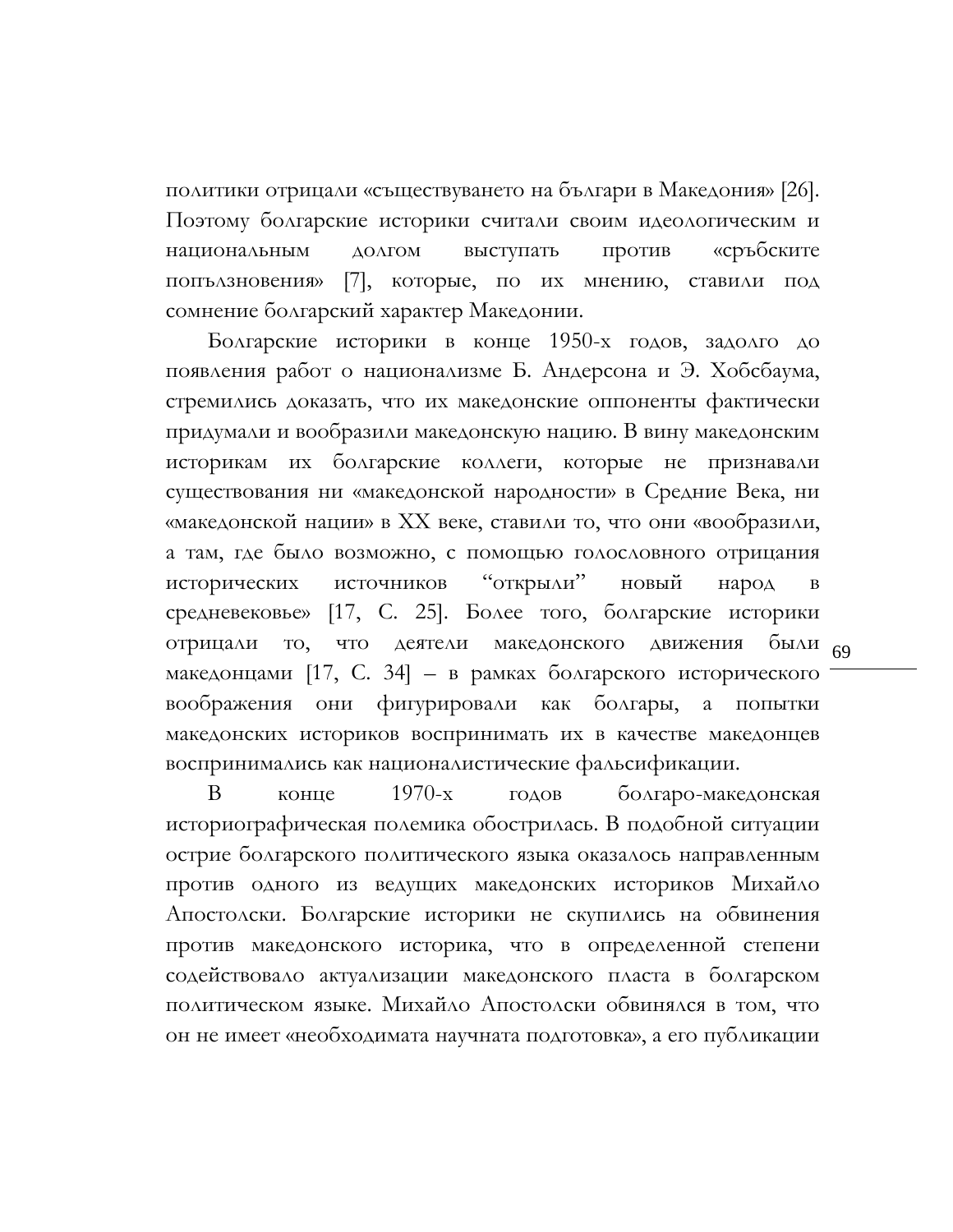посыла, болгарские историки обвиняли М. Апостолски в том, что <sub>70</sub> имели «не научен, а политически характер и предназначение». Кроме этого в болгарском политическом языке конструировался негативный образ македонского историка как «обикновен дилетант в областта на историческата наука, който служи не на историческата истина, а на политически цели». Болгарские историки обвиняли македонскую историографию в том, что она преследует только «политически цели», являясь антиболгарской. В этом контексте политический язык НРБ был сфокусирован на критике македонского проекта, который, по мнению болгарских историков, «служи на политически сметки и цели да оправдае измислената теза за съществуване на някаква македонска нация в миналото чрез отричане на всичко българско в Македония, чрез фвлшифициранее и грубо погазване на историческата истина за живота и борбите на македонските българи през вековете». Исходя из подобного методологического, точнее – эмоционального его тексты имеют «политически замисъл», ставя ему в вину то, что он отрицает то, что «историята на Македония е част от историята на българския нaрод» [8]. Подобные нарративы в политическом языке НРБ имели не только идеологическое, но прикладное значение, что актуализировало инструменталистские функции языка как политического явления.

В целом, комментируя политические пристрастия македонских историков, Димитр Косев писал, что в текстах историков из Македонии содержится недопустимая для исторических исследований «страст, но не марксистско-ленинска, не пролетарско-интернационалистическа, а буржуазнонационалистическа» [17, C. 15]. В этом отношении заметна не только дискуссия между болгарскими и македонскими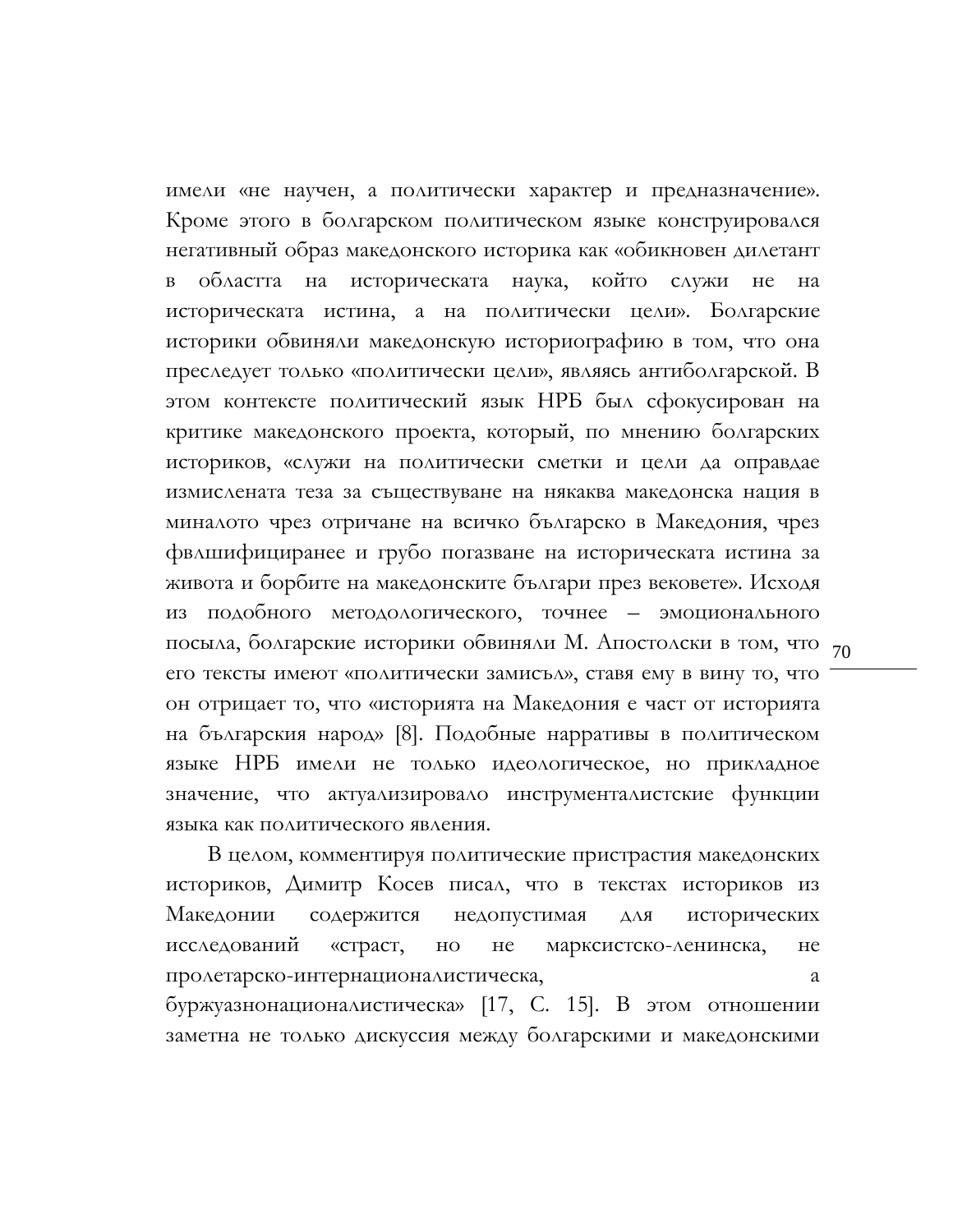историками как представителями национальных историографий, но и полемика перед неформальным кураторством со стороны СССР за то, чтобы использовать статус наиболее верных и последовательных проводников советской политики на Балканах. Утратив во второй половине 1940-х годов политический контроль над Вардарской Македонией, болгарские историки начали поиски психологической компенсации в критике македонской историографии, обвиняя ее в недостаточной классовой зрелости и последовательности.

болгарской природы и актуализации национального независимого 71 **Выводы**. Таким образом, македонские образы в политическом языке НРБ играли особую роль, обслуживая болгарские политические элиты, которые имели крайне напряженные отношения с элитами СФРЮ, в особенности – с македонскими, которые строили и развивали альтернативную версию македонской идентичности, основанную на отрицании ее македонского характера. Особое раздражение со стороны болгарских элит вызывало то, что македонская идентичность в СФРЮ имела альтернативные языковые основания. Поэтому, актуализация македонских образов в контексте формирования коллективных представлений о политических и этнических Других, была просто неизбежна в болгарском политическом языке периода НРБ.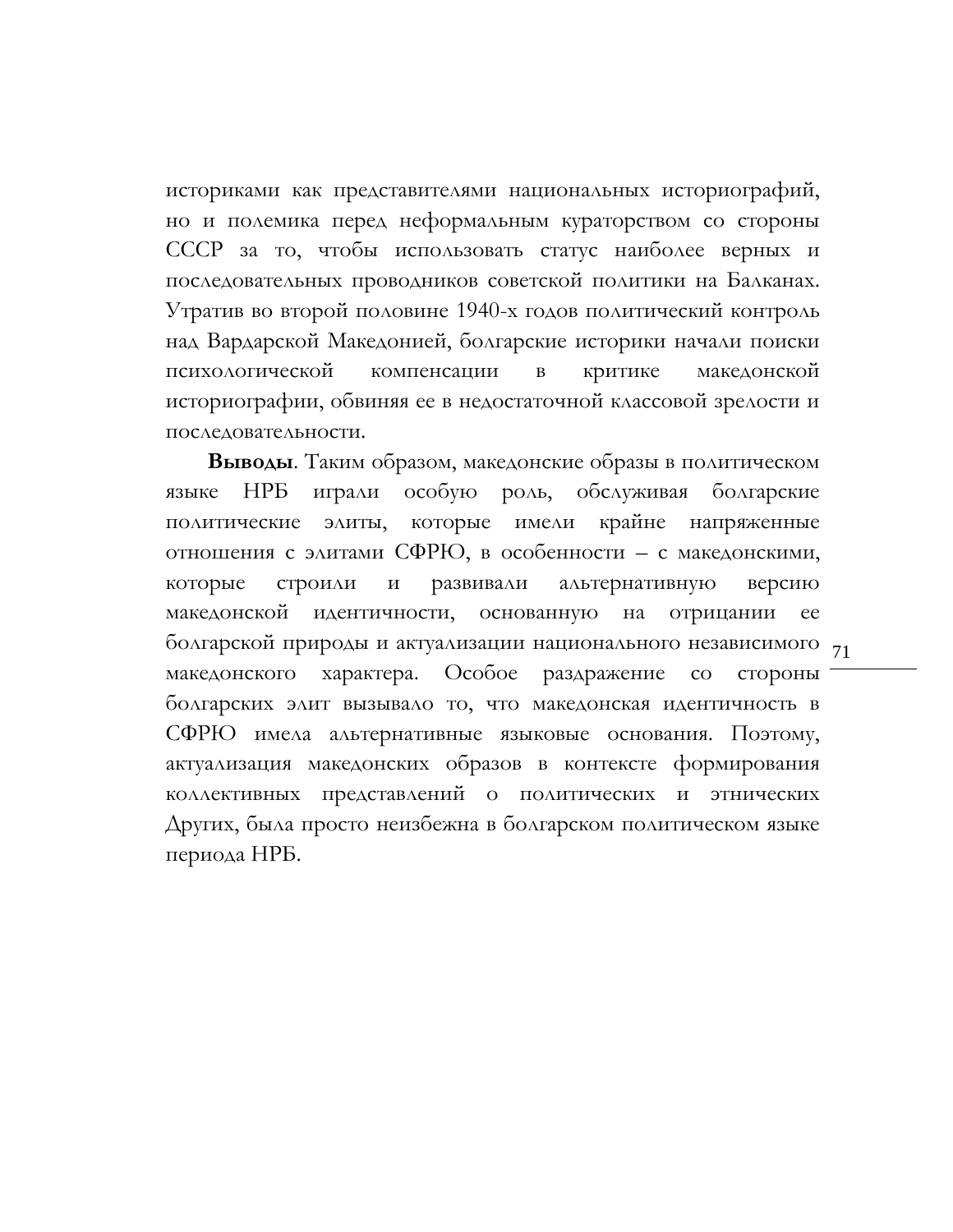#### **Библиографический список**

- 1. Божинов В. Слунската гимназия «Кирил и Методий» в общественнополитическия живот на българското население (1880 – 1913) / В. Божинов // Исторически преглед. – 1971. – № 4. – С. 87 – 95.
- 2. Боянов В. Васил Левски и Македония / В. Боянов // Исторически преглед. 1984. - № 5. – С. 67 – 77.
- 3. Ванчев Й. Движението за новобългарска просвета в Пииринския край през XIX в. до 1878 / Й. Ванчев // Исторически преглед. – 1978. – № 1. – С. 23 – 44.
- 4. Василев В. Великобритания и македонският въпрос (1924 1929 г.) / В. Василев // Исторически преглед. – 1984. –  $N_2$  1. – С. 20 – 42.
- 5. Василев В. Майският манифест на ЦК на ВМРО от 1924 г. обстановка, преговори и последици / В. Василев // Исторически преглед. – 1980. – № 5. – С. 39 – 63.
- 6. Велев Н. Из политико-обществената дейност на Кръстьо Петков Мисирков / Н. Велев // Исторически преглед. – 1968. – № 5. – С. 70 – 86.
- 7. Генов Г. Българското военно губернаторство в Македония (ноември 1912 юни 1913) / Г. Генов // Исторически преглед. – 1985. – № 7. – С. 38 – 46.
- Михайло Апостолски / Н. Горненски, Р. Попов, Ст. Рачев, Д. Димитров // 72 8. Горненски Н., Попов Р., Рачев Ст., Димитров Д. Историческите факти против Исторически преглед. – 1979. – № 6. – С. 132 – 144.
- 9. Гоцев Д. Тайна младежна организация във Вардарска Македония (1922 1927) / Д. Гоцев // Исторически преглед. – 1983. – № 2. – С. 49 – 63.
- 10. Дамянов С. Проблеми на българската народност и нация на Берлинския конгрес (1878 г.) в сборника «Македония». – С. 96 – 109.
- 11. Дамянов С. Проблеми на българската народност и нация на Берлинския конгрес (1878 г.) в сборника «Македония» / С. Дамянов // Исторически преглед. – 1980.  $-$  No 2. – C. 96 – 109.
- 12. Димитров Г. За така наречена «културна автономия» в Благоевградски окръг (1946 – 1948) / Г. Димитров // Исторически преглед. – 1979. – № 6. – С. 70 – 81.
- 13. Добринов Д. Югославската историография за Георги Димитров, македонския въпрос и българо-югославските отношения (1944 – 1948 г.) / Д. Добринов // Исторически преглед. – 1983. – № 5. – С. 105 – 116.
- 14. Дойнов Д. Комитетите «Единство» и Кресненско-Разложкото въстание (1878 1879 г.) / Д. Дойнов // Исторически преглед. – 1978. – № 5. – С. 21 – 40.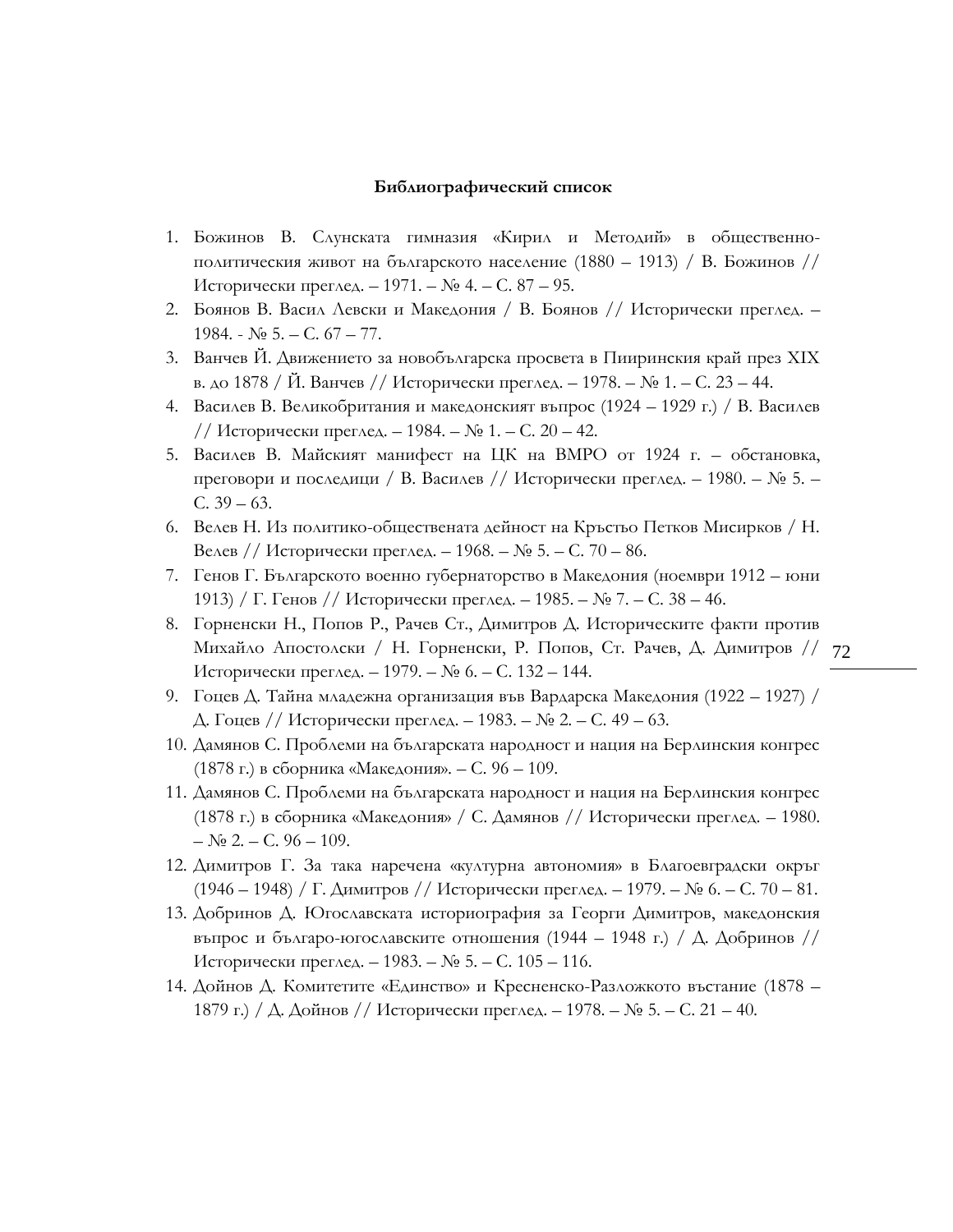- 15. Кирчанов М.В. «Die Kommunisten entschiedenste kraft in den kämpfen unserer zeit»: идеологические доминанты в географии «политического» немецкого языка в ГДР середины 1980-х годов / М.В. Кирчанов // Германия и Россия: события, образы, люди. Сборник российско-германских исследований. – Воронеж, 2008. – Вып. 6. – С. 115 – 126.
- 16. Кирчанов М.В. Wir sind die glücklichten Kinder und leben im herrlichsten Land: идеологические образы и внутренний мир советского учебника немецкого языка во второй половине 1960-х годов / М.В. Кирчанов // Германия и Россия: события, образы, люди: сборник российско-германских исследований / отв. ред. С.В. Кретинин. – Воронеж, 2010. – Вып. 8. – С. 54 – 63.
- 17. Косев Д. Ревизионистически фалшификации на българската история у скопските историки / Д. Косев // Исторически преглед. – 1959. – № 1. – С. 18 – 19.
- 18. Мадолев Г. Васил Главинов пионер на социалистическото движение в Македония и Одринско / Г. Мадолев // Исторически прегдед. – 1968. – № 2. – С. 66 – 81.
- 19. Маркова З. Църковнонационално движение в Источна Македония през 70-те години на XIX в. / З. Маркова // Исторически прегдед. – 1985. – № 3. – С. 16 – 29.
- 20. Митев В. Англия, македонският въпрос и бхългаро-югославските отношения 73 през 1924 г. / В. Митев // Исторически преглед. – 1984. – № 3. – С. 17 – 34.
- 21. Митрович Б. Интернационалните връзки между БКП и ЮКП през 1919 1921 г. / Б. Митрович // Исторически преглед. – 1974. – № 2. – С. 62 – 68.
- 22. Николов Й. Общоисторически черти на Първото търновско въстание през 1598 г. / Й. Николов // Исторически преглед. – 1985. – № 4. – С. 20 – 36.
- 23. Панайотов Л., Мичев Д. «Критика» от позициите на буржоазния национализъм / Л. Панайотов, Д. Мичев // Исторически преглед. – 1962. – № 2. – С. 71 – 78.
- 24. Пандев К. Из живота и дейността на Дамян Груев / К. Пандев // Исторически преглед. – 1977. – № 2. – С. 63 – 70.
- 25. Пандев К. Политически искания и програма на българското националноосвободително движение в Македония и Одринско (1878 – 1912) / К. Пандев // Исторически преглед. – 1980. – № 6. – С. 21 – 48.
- 26. Пандев К., Палешутски К. Българското националноосвободително движение след Берлинския конгрес (1878 – 1941) / К. Пандев, К. Палешустки // Исторически преглед. – 1981. – № 3 – 4. – С. 95 – 113.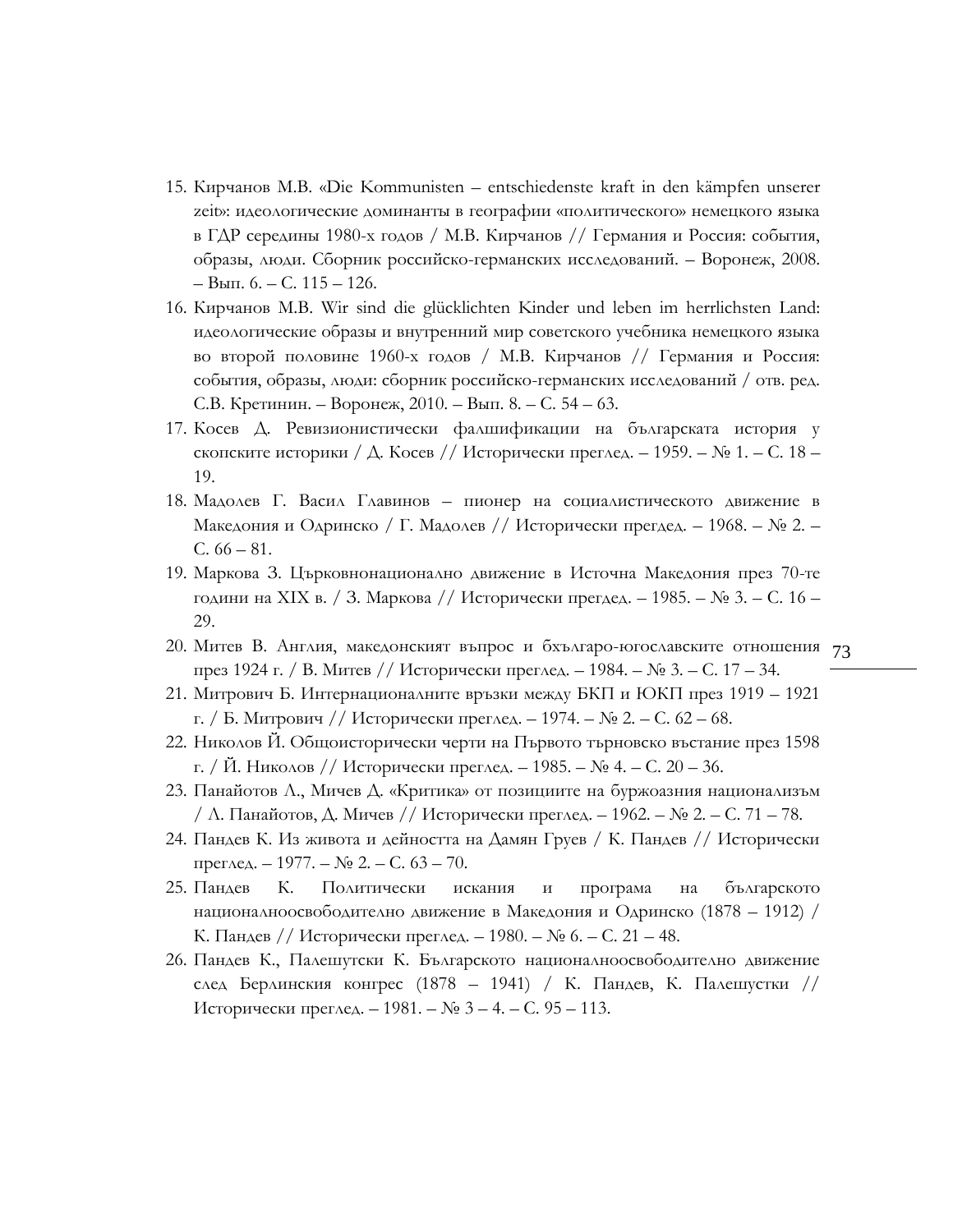- 27. Против влиянието на буржоазната идеология и ревизионизма в историческата наука // Исторически преглед. – 1958. – № 3. – С. 3 – 10.
- 28. Самарджиев Б. Англия и някои проблеми на реформеното дело в Македония през 1903 – 1908 г. / Б. Самарджиев // Исторически преглед. – 1984. – № 6. – С.  $24 - 43.$
- 29. Седмият Конгрес на Българската комунистическа партия и задачите на нашата историческа наука // Исторически преглед. – 1958. – № 4. – С. 3 – 12.
- 30. Стефанов Н. Основни черти и изискувания на маркистско-ленинския исторически метод / Н. Стефанов // Исторически преглед. – 1959. – № 6. – С.3 – 25.
- 31. Топенчаров В. Петнадесет години политика на мир / В. Топенчаров // Исторически преглед. – 1959. – № 4. – С. 111 – 131.
- 32. Хаджиниколов В. Етническо единство и регионално разнообразие на българската народна култура / В. Хаджиниколов // Исторически преглед. –  $1984. - N_2 1. - C. 3 - 19.$
- 33. Христов Хр. Георги (Гоце) Делчев бележит български патриот и революционер / Хр. Хистов // Исторически преглед. – 1982. – № 3. – С. 30 – 40.
- началото на XX в. / Хр. Христов // Исторически преглед. 1979. № 3. С. 23 74 34. Христов Хр. Македонизизмът като политическа концепция в края на XIX и  $-40.$
- 35. Христов Хр. По следите на една историко-документална фалшификация / Хр. Христов // Исторически преглед. – 1983. – № 4. – С. 100 – 106.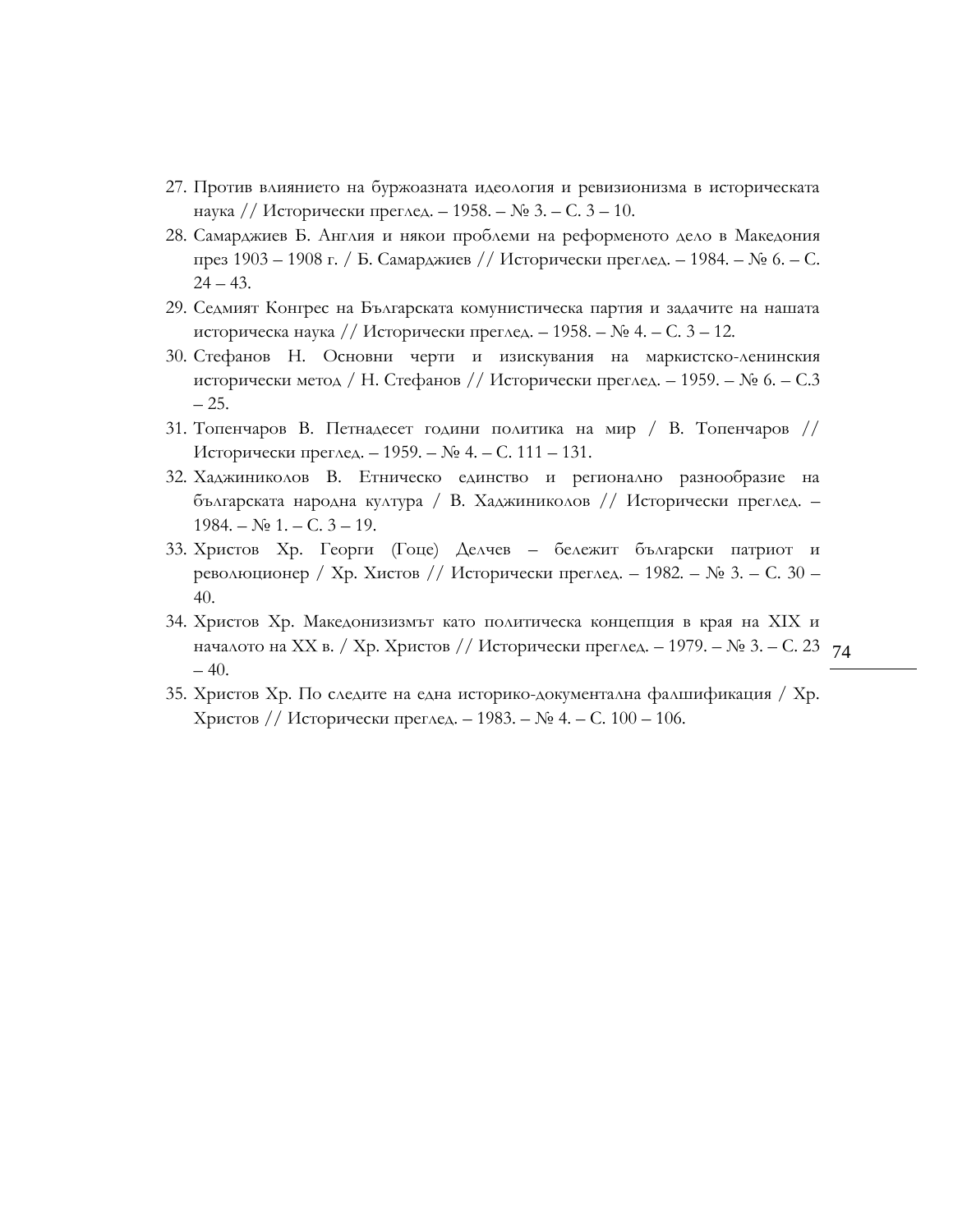# **ДНР И ЛНР как зоны проблемной государственности: проблемы методологии исследования**

*В данной статье, посвященной ДНР и ЛНР как зонам проблемной государственности, автор задается проблемой поиска методологии исследования данного феномена, которая пока недостаточно разработана в отечественной политологии. Автор приходит к выводу, что применение комплексного подхода поможет понять происходящее в этих самопровозглашенных республиках и на прилегающих к ним территориях Украины и наметить возможные пути развития ситуации.* 

*Ключевые слова: методология исследований, зона проблемной государственности, ДНР, ЛНР, Украина.*

*In this article, devoted to DPR and LPR as the areas of troubled statehood, the author addresses the issue of research methodology of the study of this phenomenon, which is still not fully developed in the domestic political science. The author concludes that an application of comprehensive approach will help to understand what is happening in these breakaway republics and on the adjacent territories of Ukraine and to outline possible ways of development of the situation. Кeу words: research methodology, troubled statehood, DPR, LPR, Ukraine.*

Украинский политический кризис 2013-2014 гг., имеющий как внутренние, так и внешние причины, вызвал серьезные геополитические сдвиги, оказавшие влияние не только на постсоветское пространство и Центральную и Восточную Европу, но и поставил под угрозу всю систему международной безопасности. К сожалению, данный кризис не преодолен до сих пор, в том числе и в силу отсутствия необходимой политической воли у акторов разного уровня, что востребует более глубокого анализа его причин и тенденций развития кризисной ситуации. Поэтому автор обращается к анализу методологических проблем исследования политического процесса и политических систем ДНР и ЛНР, возникновение которых является следствием этого кризиса, и чье существование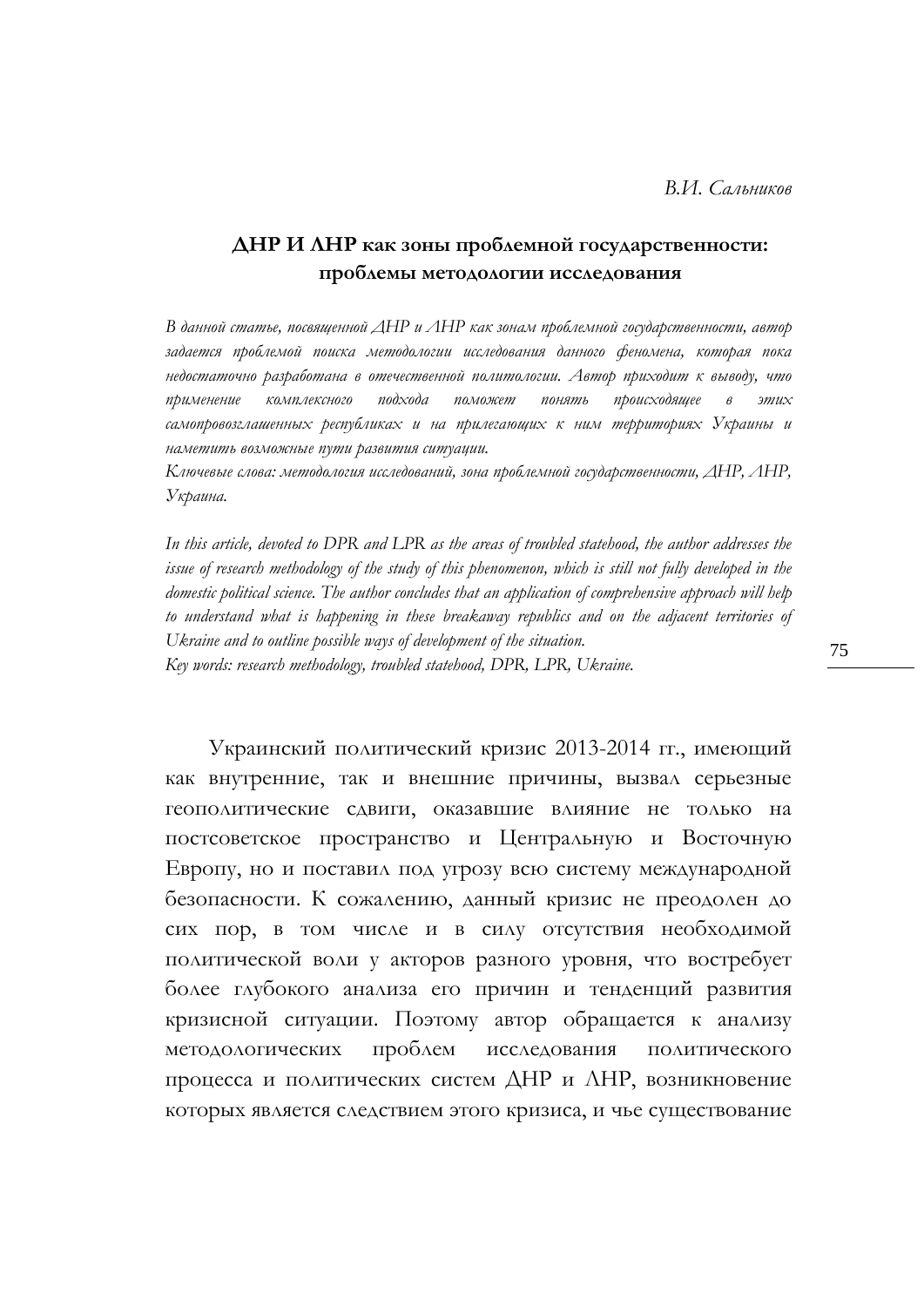объективно способствует серьезной трансформации системы международных отношений и существующего миропорядка.

ДНР и ЛНР, как государственные образования, по всем признакам можно отнести к «неконтролируемым территориям», «квазигосударствам», «повстанческим государствам», «несостоявшимся государствам», которые автор объединяет под термином «зоны проблемной государственности», [1; 19] где отсутствуют четкие признаки государственности и существуют проблемы с контролем входящих в их границы территорий. Поэтому для исследований особенностей политического процесса и политических систем такого рода государственных образований довольно проблематичным является применение господствующих в современной политологии парадигм, используемых при исследовании механизмов функционирования демократических политий и демократических транзитов, которые, будучи использованы при изучении зон проблемной государственности, лишь фиксируют «отход от демократических принципов» без объяснения реальных причин такого отхода, не говоря уж о причинах появления, механизмах функционирования и тенденциях развития вышеуказанных типов государственных образований. В силу чего исследование государственных образований проблемной зоны нуждается в соответствующей методологии, применяемой не только в политологии, но и в других дисциплинах, таких как история, политическая антропология, социология, конфликтология, регионоведение, мировая политика. Что и пытается сделать автор, комплексно исследуя политический процесс и политические системы ЛНР и ДНР сквозь призму конфликтологии, исследований революционных и повстанческих движений, полемологии и иренологии, региональных и международных исследований, формальных и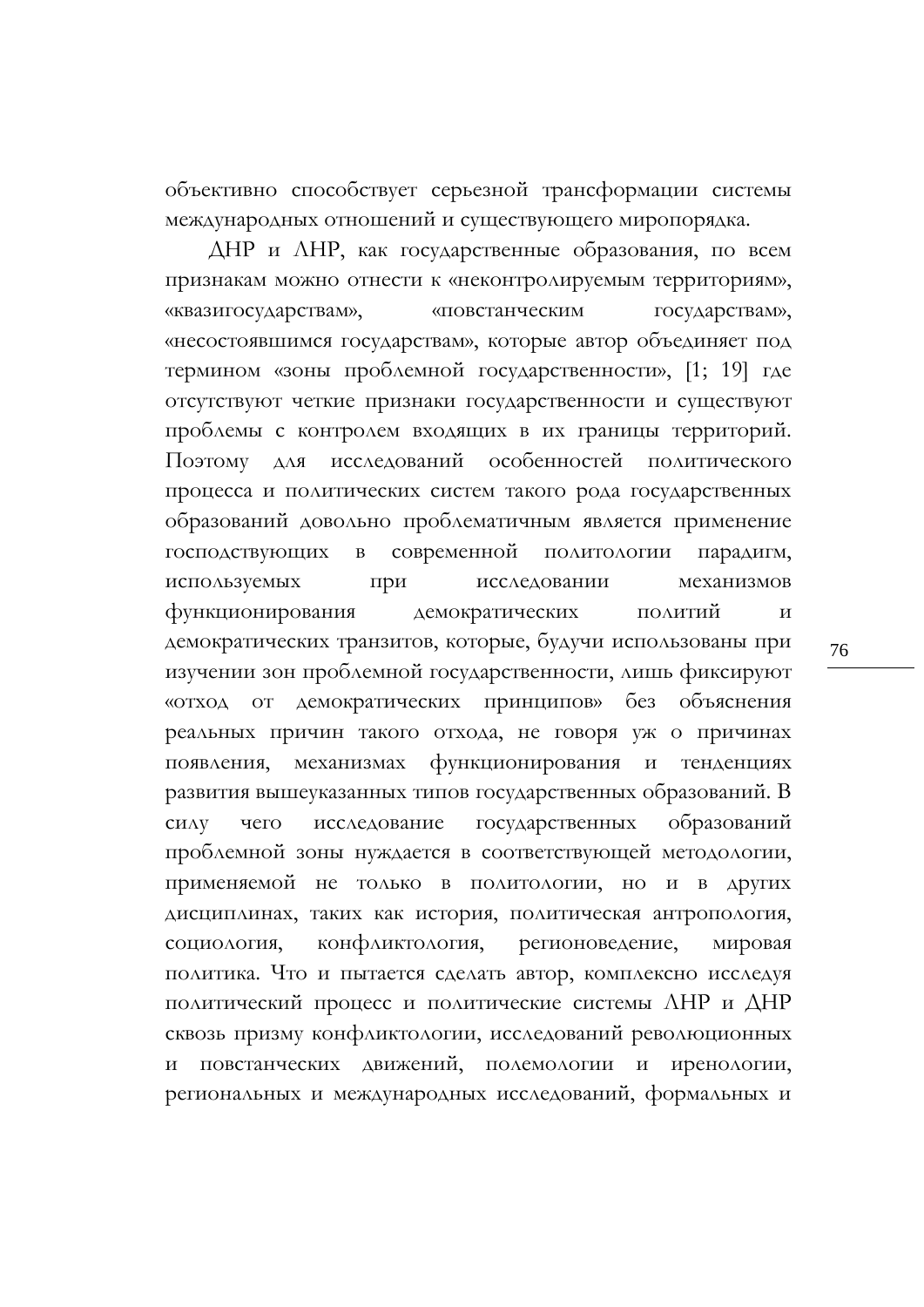неформальных институтов и практик, архетипического подхода. Что, по его мнению, позволит более адекватно понять происходящее в этих самопровозглашенных республиках и на прилегающих к ним территориях Украины, и наметить возможные пути развития ситуации.

Анализируя *истоки данного конфликта*, по мнению автора, нужно учитывать его цивилизационное измерение (то, что территория Донбасса находилась в зоне «столкновения цивилизаций»), противоречивый характер «двухвекторности» украинской внешней политики, соперничество украинских кланов, где «македонцы» (выходцы из Макеевки и Донбасса) играли далеко не последнюю роль, а также конфликт идентичностей, который игнорировался украинской властью. [6; 14; 23]

Применение *революционной парадигмы* обусловлено тем, что тогда в Украине, цивилизационно и социокультурно расколотой на проевропейские Северо-Запад и Центр и связанный с Россией Юго-Восток, почти одновременно произошли две революции – «Революция Достоинства» [3; 5; 14; 25; 30] и «Русская Весна». [6; 11; 20] И там, и здесь определенным образом сложились объективные и субъективные предпосылки, влияли внешние и внутренние факторы. В результате столкновения этих революционных волн не только появились ДНР и ЛНР, но и возник вооруженный конфликт на территории Донбасса, который пока удалось заморозить. Но остается вопрос – а завершились ли эти революции? Ответ на него может дать применение методологии исследований революционных процессов и повстанческих движений, которые успешно используются не только зарубежными, но и отечественными специалистами. [4; 10; 11; 15; 17]

Так как революции, в том числе и «цветные», нередко

77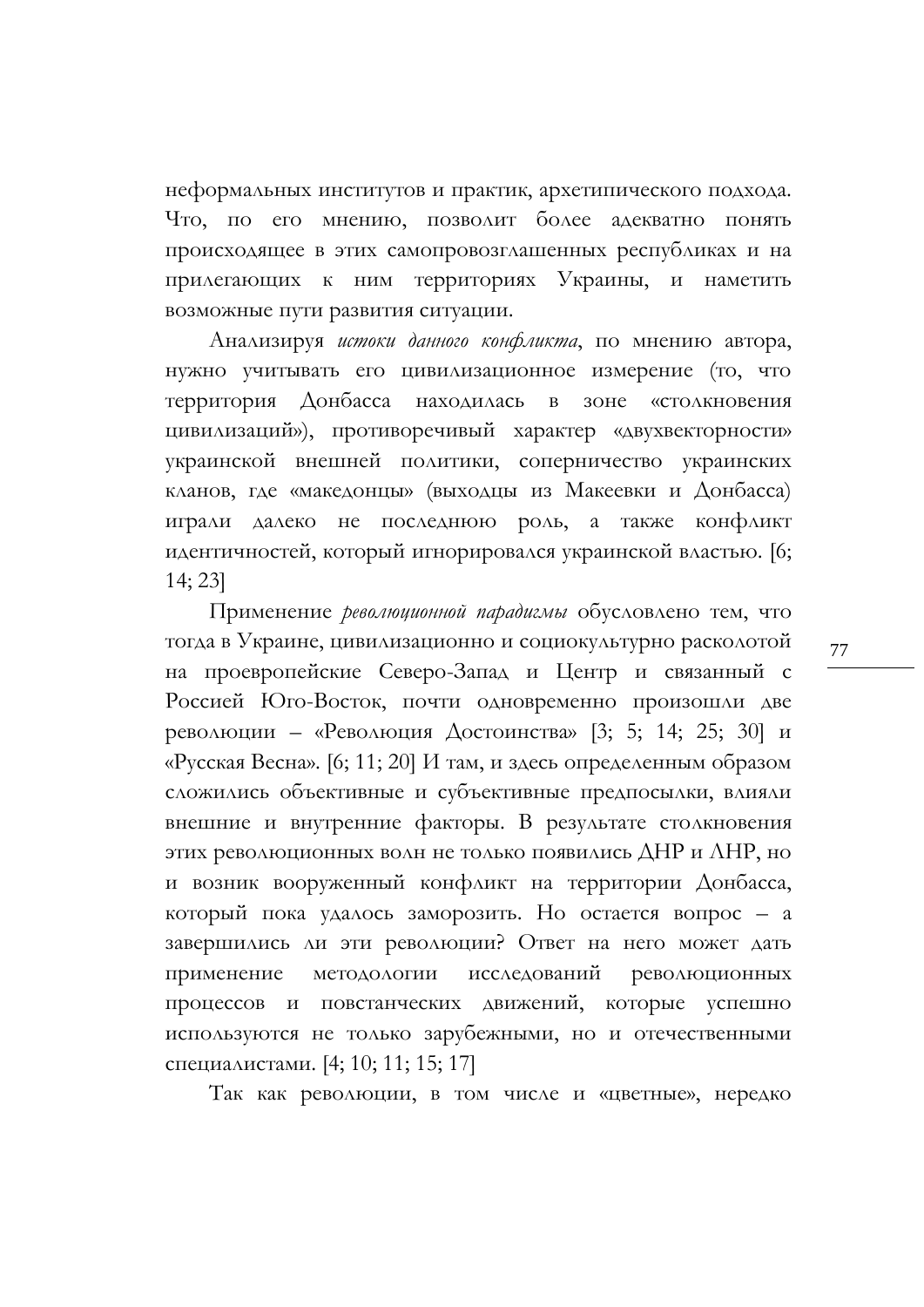приводят к гражданской войне, которая может иметь затяжной характер, то в нашем случае будет нелишним осветить *полемологический аспект* [20] в образовании и функционировании ЛНР и ДНР. Дело в том, что война играет значительную роль не только в жизни этих самопровозглашенных республик, но и ведущей против них «антитеррористическую операцию» Украины, милитаризируя экономику, политические системы и жизнь граждан. Война, особенно гражданская, позволяет выдвинуться тем людям, для которых мирная жизнь скучна и мало привлекательна. В случае успеха они превращаются в т.н. «варлордов», которым подчинены сотни и тысячи людей, которые контролируют обширные районы, фактически являясь там высшей властью. В зонах проблемной государственности власть «лордов войны» [26] нередко оказывается выше, чем власть политиков и чиновников. К сожалению, вооруженный конфликт в Донбассе также породил таких «варлордов» полевых командиров, «вершащих суд и расправу» на контролируемых ими территориях. Причем по обе стороны от линии фронта. Вокруг них объединяются, как добровольцы, так и наемники, как граждане Украины, так и иностранцы, - те, кто «вошел во вкус» войны. У них есть поддержка во властных структурах, среди бизнеса и гуманитарной интеллигенции – со стороны тех, кто больше заинтересован в войне, чем в мире…

Чтобы перейти от гражданской войны к состоянию гражданского мира необходимо не только прекратить боевые действия, но и ликвидировать власть «варлордов» и тех, кто живет войной – что сделать не так-то просто. Поэтому крайне важным является *иренологический аспект* проблемы [27], позволяющий проанализировать возможности выхода тех или иных территорий из зоны проблемной государственности. Здесь все зависит от сочетания как внутренних, так и внешних

78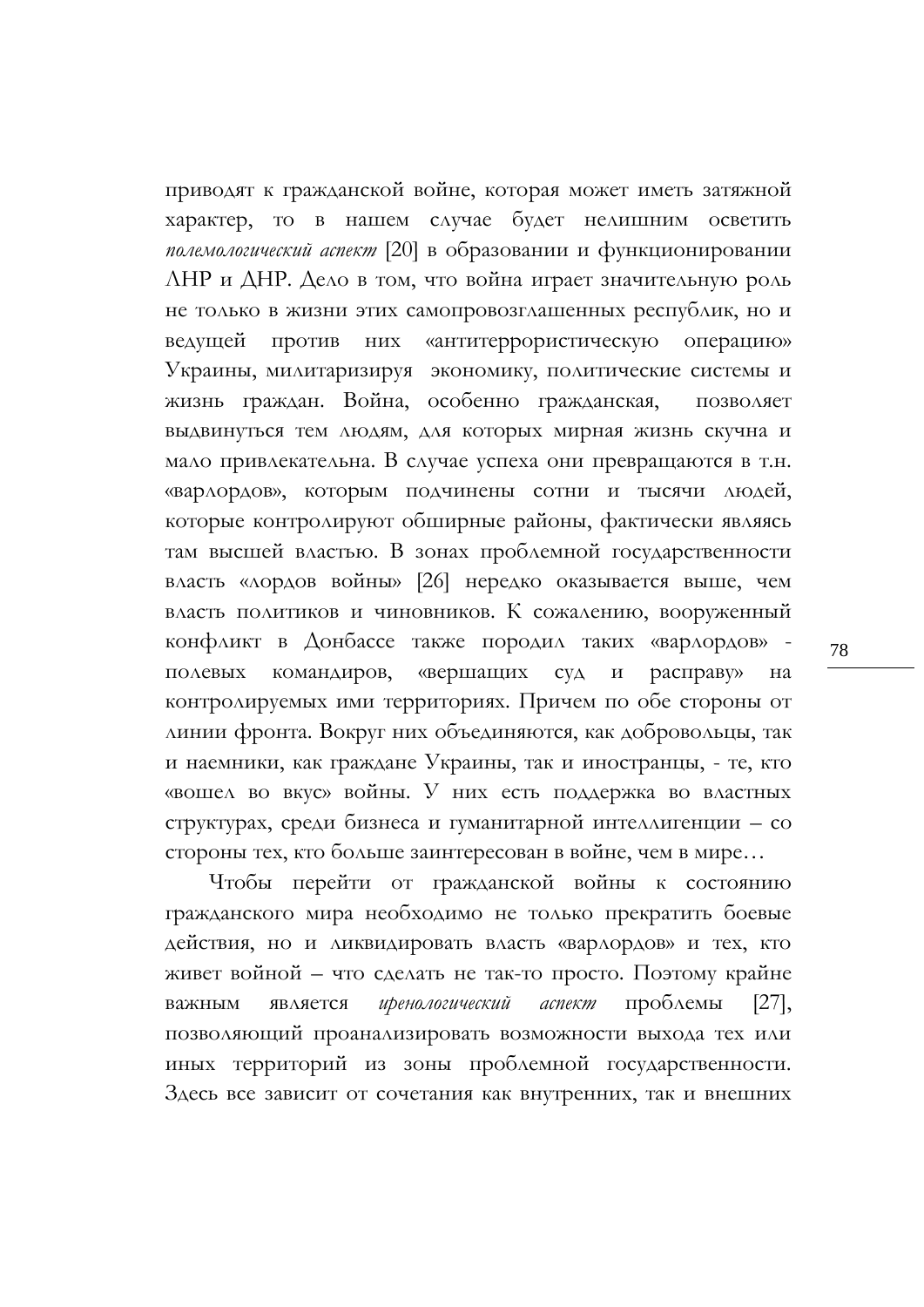факторов, влияющих на установление мира и переход к мирной жизни.

Образование ДНР и ЛНР на руинах Украины и их вероятное будущее также нуждается в рассмотрении в контексте *трансформации современного мирового порядка*, изучаемой методами региональных и международных исследований. Поэтому урегулирование вооруженного конфликта на Донбассе должно сочетаться с урегулированием правового статуса и границ ДНР-ЛНР: 1) вернутся ли эти территории в Украину; 2) их независимость получит международное признание (пусть даже ограниченное по примеру Приднестровья, Абхазии, Южной Осетии); 3) они станут частью проекта «Новороссия»; 4) войдут в состав РФ по сценарию близкому к крымскому.

В силу того, что территория конфликта входит в зону проблемной государственности, то управление данным конфликтом, также как и его урегулирование, во многом зависит не только от позиций официального Киева, руководства самопровозглашенных республик и международных посредников, но и от позиции полевых командиров, криминальных авторитетов, олигархов, имеющих там интересы, местных территориальных общин, духовных лидеров, политиков разного уровня – от их выбора между войной и миром. Поэтому *выявление реальных участников политического процесса в данной зоне проблемной государственности, анализ их габитуса и системы связей наряду с изучением реально действующих там институтов (как формальных, так и неформальных) и практик* позволят объективно оценить перспективы урегулирования конфликта и политического обустройства данной территории. [2; 9; 13; 16; 18; 22; 28; 29]

Особо хотелось бы обратить внимание на возможности *архетипического подхода* [7; 8; 23]. Применительно к Юго-Востоку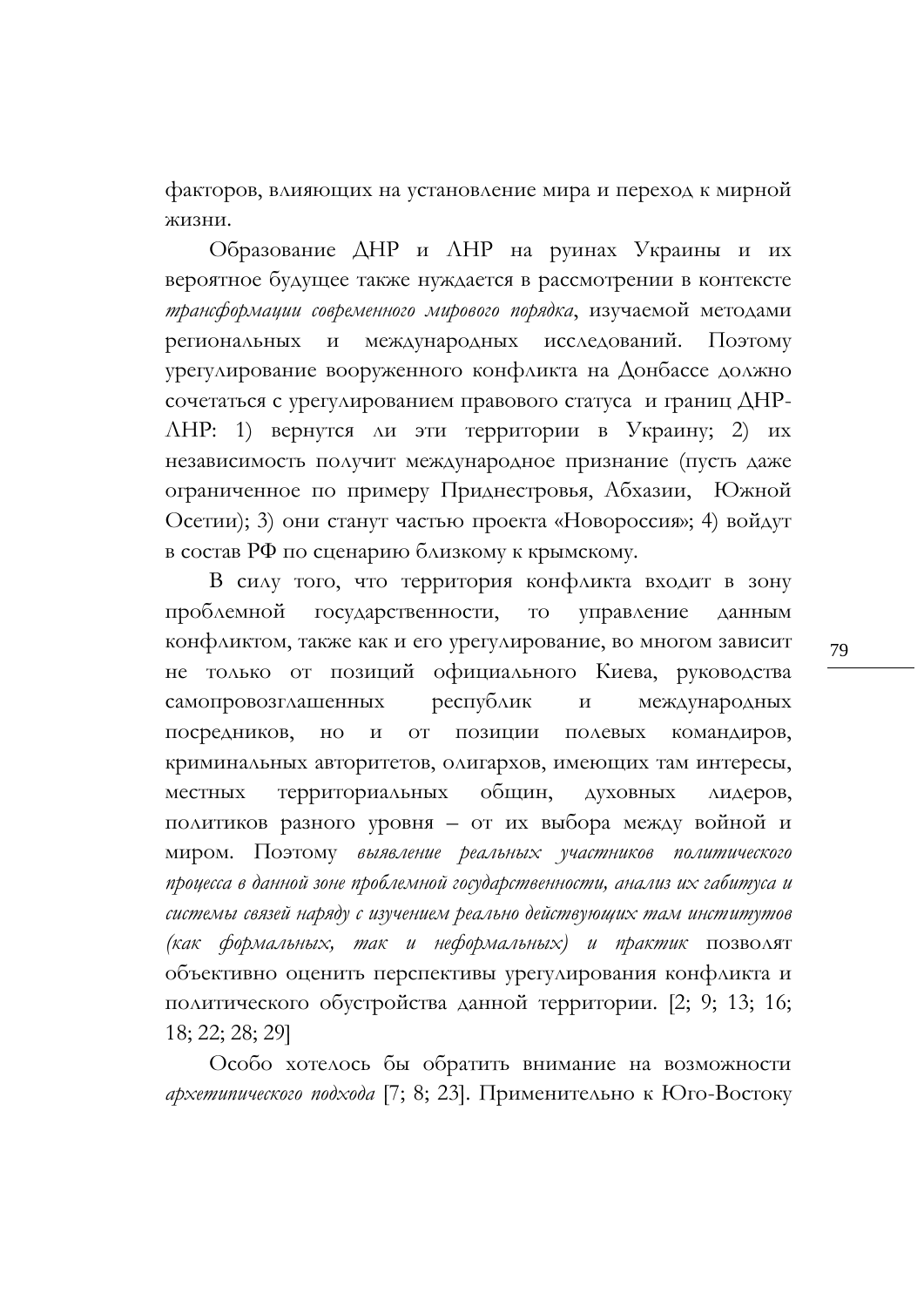Украины это означало бы изучение влияния архетипов, связанных с Диким полем и временами Руины, на современность и возможностей их нейтрализации.

В качестве вывода автор утверждает, что комплексное применение вышеуказанных методов поможет не только лучше понять происходящее в зоне конфликта, но и наметить пути прекращения расширения зоны проблемной государственности на постсоветское пространство и на Восточную Европу.

80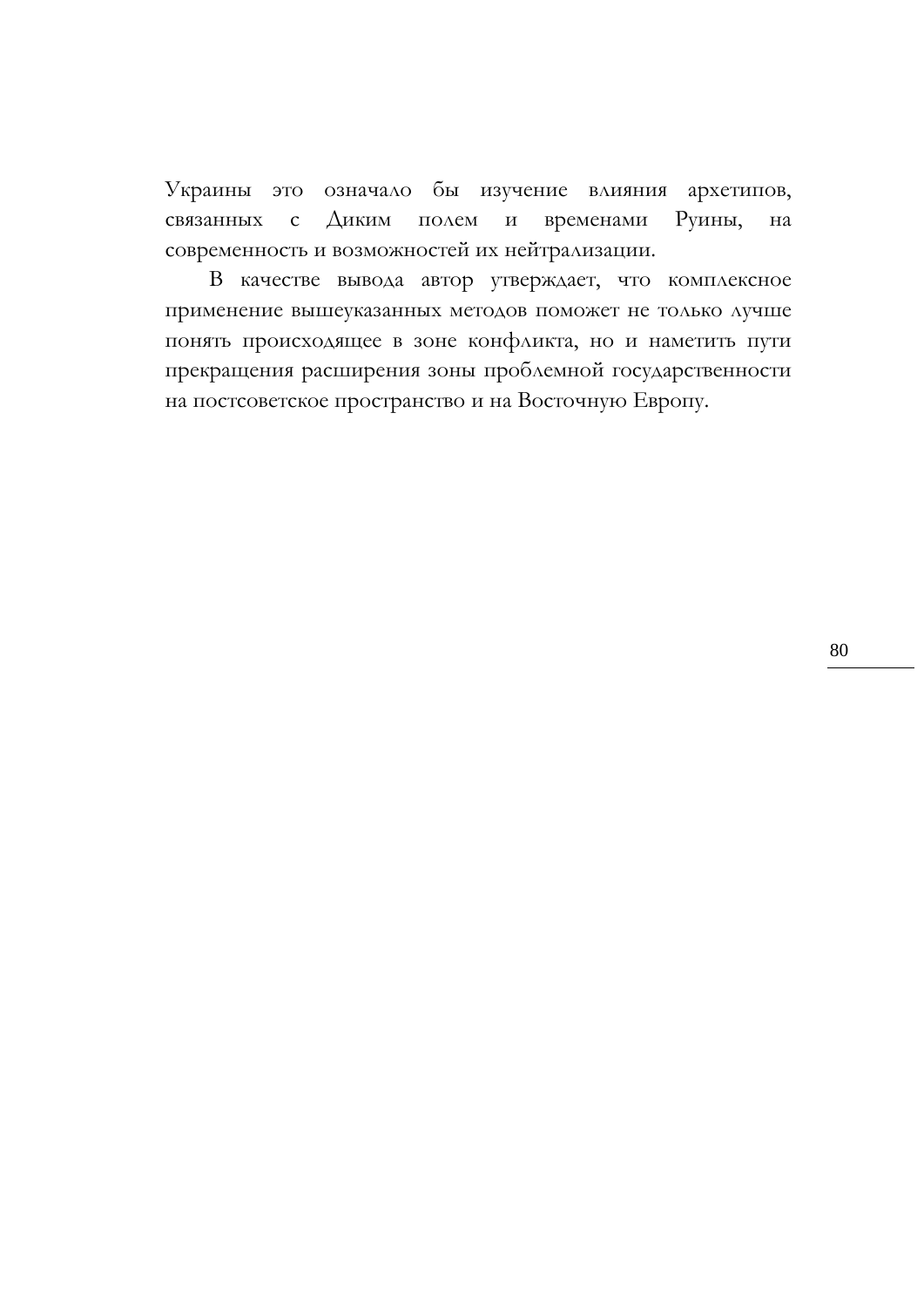#### **Библиографический список**

- 1. Асимметрия мировой системы суверенитета: зоны проблемной государственности / [ред. М.В. Ильин, И.В. Кудряшова]. – М.: МГИМО-Университет, 2011. – 248 с.
- 2. Бурдье Пьер. Социология политики / Пьер Бурдье. М., 1993. 333 с
- 3. Бышок С.О. Евромайдан имени Степана Бандеры: От демократии к диктатуре / С.О. Бышок, А.В. Кочетков. – М.: Изд-во «Книжный мир»; ФРИГО «Народная дипломатия», 2014. – 432 с.
- 4. Голдстоун Джек. Революции. Очень краткое введение / Джек Голдстоун. М.: Изд-во Ин-та Гайдара, 2015. – 192 с.
- 5. Григорьев М.С. Евромайдан / М.С. Григорьев. М.: Кучково поле, 2014. 464 с.
- 6. Губарев П. Факел Новороссии / П. Губарев. СПб.: Питер, 2016. 416 с.
- 7. Гуцуляк О.Б. Изначальный архетип Украины и России / О.Б. Гуцуляк // Лабиринт: журнал социально-гуманитарных исследований. – 2012. - №1. – С.71- 77
- 8. Даренский В.Ю. Новороссия: «Рана Модерна» / В.Ю. Доренский // Международный журнал исследований культуры. – 2011. - №4. – С. 54-59
- 9. Линецкий А.И. Происхождение институтов путем отбора способов поведения / А.И. Линецкий // Полис. – 2015. – №4. – С.123-144.
- 10. Манойло А. Цветные революции и гибридные войны / А. Манойло // Стратегии России. – 2015. – №7. – С.17-24
- 11. Месснер Е.Э. Всемирная мятежевойна / Е.Э. Месснер. М.; Жуковский: Кучково поле, 2004. – 511 с.
- 12. Новороссия. Восставшая из пепла / сост. С.Н. Плеханов. М.: Книжный мир, 2014. – 512 с.
- 13. Норт Д. Насилие и социальные порядки. Концептуальные рамки для интерпретации письменной истории человечества / Д. Норт, Д. Уоллис, Б. Вайнгаст. – М.: Изд-во И-та Гайдара, 2011. – 480 с.
- 14. Пихорович В.Д. Украина между Западом и Востоком: Война на Донбассе / В.Д. Пихорович. – М.: ЛЕНАНД, 2015. – 208 с.
- 15. Почепцов Г. Революция.com. Основы протестной инженерии / Г. Почепцов. М.: Европа, 2005. – 520 с.
- 16. Розов Н.С. Принципы и критерии легитимности постреволюционной власти / Н.С. Розов // Полис. – 2014. – №5. – С.90-107
- 17. Сальников В.И. Революционные процессы в политической жизни: динамика развития, проблемы управления: монография / В.И. Сальников. – Воронеж: Научная книга, 2011. – 108 с.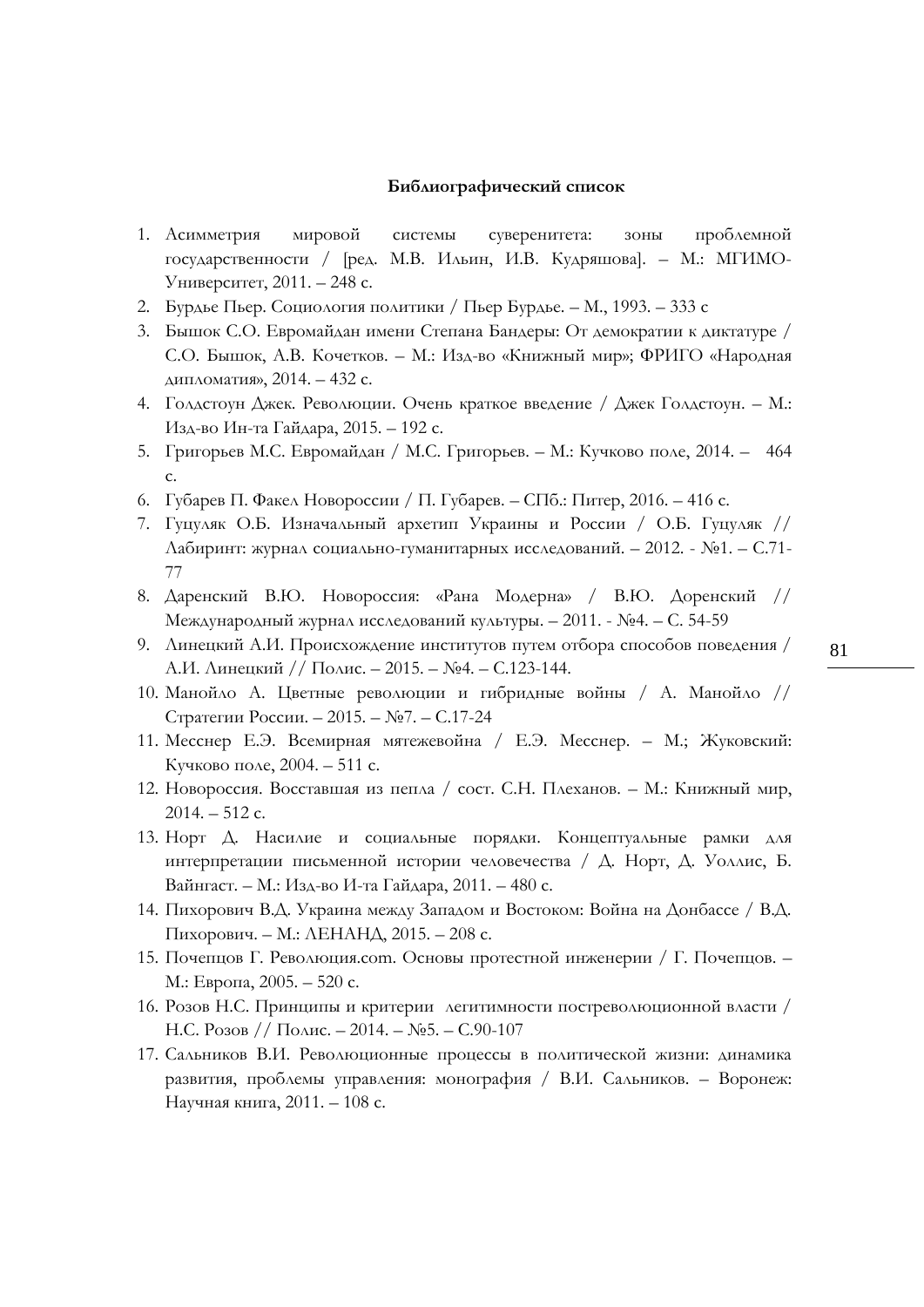- 18. Сальников В.И. Революционные процессы: социокультурный и политикоантропологический аспекты [Электронный ресурс] / В.И. Сальников // IV Российский культурологический конгресс с международным участием «Личность в пространстве культуры», Санкт-Петербург, 29-31 октября 2013 года. Тезисы и выступления участников. – СПб: Эйдос, 2013. – URL: [http://culturalnet.ru/main/congress\\_person/1380](http://culturalnet.ru/main/congress_person/1380) (дата обращения 10.04.2016)
- 19. Себенцов А.Б. Феномен неконтролируемых территорий в современном мире / А.Б. Себенцов, В.А. Колосов // Полис. – 2012. - №2. – С.31-46.
- 20. Соловьев А.В. Полемология французская социология войны / А.В. Соловьев // Социс. – 1993. – №12. – С. 44-53.
- 21. Уроки Новороссии для будущего России. Материалы научно-экспертной сессии (Москва, 3 июня 2015 г. Центр научной политической мысли и идеологии). – М.: Наука и политика, 2015. – 160 с.
- 22. Фисун А.А. К переосмыслению постсоветской политики: неопатримониальная интерпретация / А.А. Фисун // Политическая концептология. – 2010. – №4. – С.158-187.
- 23. Шубин А.В. История Новороссии / А.В. Шубин. М.: ОЛМА Медиа Групп,  $2015. - 480$  с.
- 24. Casebook on insurgency and revolutionary warfare. Vol. I: 1933-1962 / ed. by Chuck Crossett. – Fort Bragg: US Army Special Operations Command & The Johns Hopkins Univ., 2013. – 751 pp.; Vol. II: 1996-2009 / ed. by Chuck Crossett. – Fort Bragg: US Army Special Operations Command & The Johns Hopkins Univ., 2012. – 864 pp.
- 25. Crisis in Ukraine /ed. by Rose Gideon. Tampa, Florida: Council on Foreign Relations, 2014. – 122 p.
- 26. Marten K. Warlordism in Comparative Perspective / K. Marten // International Security. – Winter 2006/2007. – Vol. 31, № 3. – P. 41-73.
- 27. Peace Research: Achievements and Challenges /ed. by Peter Wallensteen. Bolder and London: Vestview Press, 1988. – 275 pp.
- 28. Peake G. From Warlords to Peacelords: Local leadership Capacity in Peace Processes / G. Peake, C. Gormley-Heenan, M. Fitzduff / INCORE Report. December 2004 // International Centre Excellence for Conflict and Peace Studies (INCORE).The United Nations University. – 78 p. – URL: <http://www.incore.ulst.ac.uk/research/projects/wlpl/WlplFull.pdf> (дата обращения 07.04.2016)
- 29. State Failure Revisited II: Actors of violence and Alternative Forms of Governance. INEF Report № 89 // Institut für Entwicklung und Frieden. – 2007. – 72 p. – URL:http://inef.unidue.de/page/documents/Report89.pdf (дата обращения 07.04.2016)
- 30. Мухарський А. Майдан. (Р)Еволюція духу / А. Мухарський. Київ: Наш Формат, 2014. 312 с.